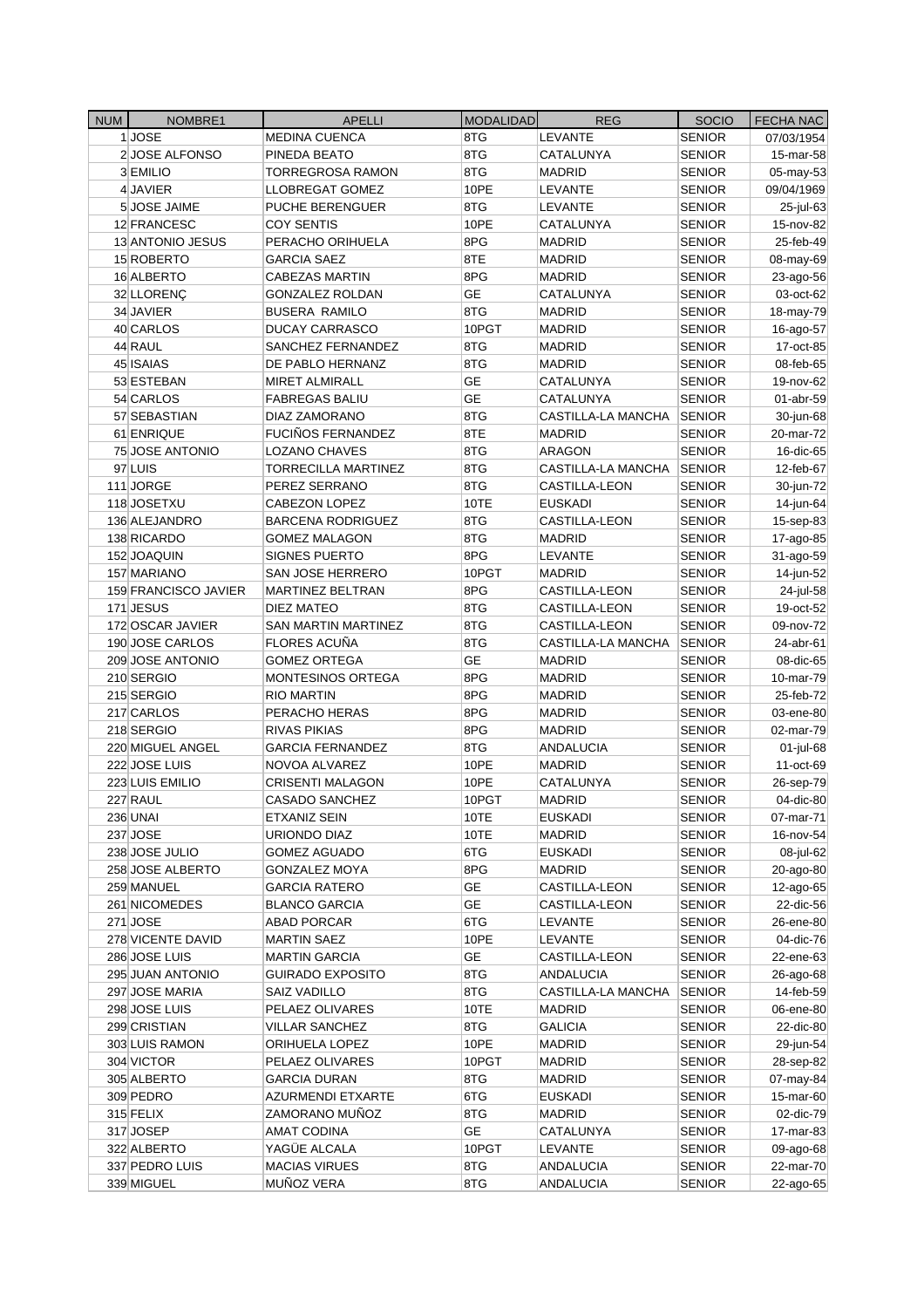| 340 TOMY                      | ROBLES CHACON            | 8TG                | ANDALUCIA                       | <b>SENIOR</b>                  | 26-dic-77              |
|-------------------------------|--------------------------|--------------------|---------------------------------|--------------------------------|------------------------|
| 342 VICTORIANO                | ROMERA PUERTAS           | 8TG                | <b>ANDALUCIA</b>                | <b>SENIOR</b>                  | 31-dic-64              |
| 344 MANUEL                    | SANCHEZ LOAHISA          | <b>GE</b>          | <b>ANDALUCIA</b>                | <b>SENIOR</b>                  | 08-abr-47              |
| 349 DANIEL                    | <b>VEGA FRIAS</b>        | 8TG                | <b>MADRID</b>                   | <b>SENIOR</b>                  | 27-sep-73              |
| 354 ANGEL                     | ROQUE GAMBERO            | 8TG                | ANDALUCIA                       | <b>SENIOR</b>                  | 14-oct-77              |
| 371 OSCAR                     | MARQUEZ ALONSO           | 10PE               | <b>MADRID</b>                   | <b>SENIOR</b>                  | 27-may-68              |
| 418 PEDRO                     | <b>GOMEZ GARCIA</b>      | 8TG                | <b>MADRID</b>                   | <b>SENIOR</b>                  | 29-nov-64              |
| 420 DANIEL                    | PARIENTE DUTOR           | 8TG                | <b>MADRID</b>                   | <b>SENIOR</b>                  | 18-oct-77              |
| 486 FCO. JAVIER               | VIZCAINO CALDERON        | <b>MOTOS</b>       | MADRID                          | <b>SENIOR</b>                  | 01-mar-53              |
| 493 JESUS MANUEL              | DAVILA VERASTEGUI        | 10PE               | MADRID                          | <b>SENIOR</b>                  | 25-sep-71              |
| 498 MIGUEL                    | ORTIZ VALERO             | 10PE               | MADRID                          | <b>SENIOR</b>                  | 09-jun-62              |
| 500 LUIS                      | JIMENEZ MOÑINO           | 8TE                | CASTILLA-LEON                   | <b>SENIOR</b>                  | 21-dic-75              |
| 501 CESAR                     | <b>VELAYOS ENRIQUEZ</b>  | <b>MOTOS</b>       | CASTILLA-LEON                   | <b>SENIOR</b>                  | 11-sep-69              |
| 502 JOSE Mª                   | LLINARES RUIZ            | GЕ                 | LEVANTE                         | <b>SENIOR</b>                  | 23-ene-59              |
| 516 JOSE ANTONIO              | DE LARA FERNANDEZ        | 8PG                | <b>MADRID</b>                   | <b>SENIOR</b>                  | 03-abr-59              |
| 517 JESUS                     | RICO GOMEZ               | 8PG                | CATALUNYA                       | <b>SENIOR</b>                  | 20-jul-61              |
| 523 DAVID                     | ALIA GONZALEZ            | 8TG                | CASTILLA-LA MANCHA              | <b>SENIOR</b>                  | 05-jun-81              |
| 524 JOSE LUIS                 | LOZANO RUIZ              | 8PG                | LEVANTE                         | <b>SENIOR</b>                  | 21-oct-55              |
| 525 JOSE VICENTE              | CERDA AGULLO             | <b>CLUB</b>        | LEVANTE                         | <b>CLUB</b>                    | 19-mar-40              |
| 528 SVETISLAV                 | POPOVIC BALDANI          | 8PG                | LEVANTE                         | <b>SENIOR</b>                  | 09-abr-60              |
| 529 ALFONSO                   | <b>ESPARZA URIARTE</b>   | 8PG                | LEVANTE                         | <b>SENIOR</b>                  | 28-jun-57              |
| 534 NORLANDO                  | PEREZ DIAZ               | 10PGT              | LEVANTE                         | <b>SENIOR</b>                  | 08-mar-74              |
| 539 DAVID                     | <b>COMAS MORENO</b>      | 8TG                | CATALUNYA                       | <b>SENIOR</b>                  | 03-nov-84              |
| 541 MARIO                     | LOPEZ GARCIA             | <b>MOTOS</b>       | CATALUNYA                       | <b>SENIOR</b>                  | 25-mar-84              |
| 569 RAMON                     | PALLARES BARALDES        | 6TG                | CATALUNYA                       | <b>SENIOR</b>                  | 21-jun-64              |
| 600 ANTONIO                   | <b>BALDO LIDON</b>       | 8TG                | LEVANTE                         | <b>SENIOR</b>                  | 13-dic-64              |
| 612 CESAR                     | <b>GIL SOLANA</b>        | 8TG                | ARAGON                          | <b>SENIOR</b>                  | 06-abr-69              |
| 641 JOSE CANDIDO              | <b>JANEIRO FIDALGO</b>   | 10PGT              | <b>GALICIA</b>                  | <b>SENIOR</b>                  | 03-abr-77              |
| 643 MANUEL                    | <b>MIRANDA FERRERO</b>   | 8TG                | <b>GALICIA</b>                  | <b>SENIOR</b>                  | 25-ago-78              |
| 646 HENRY                     | <b>JANEIRO FIDALGO</b>   | 10PGT              | <b>GALICIA</b>                  | <b>SENIOR</b>                  | 30-sep-84              |
| 670 JESUS ANGEL               | <b>MARTINEZ LINDE</b>    | 10TE               | <b>ASTURIAS</b>                 | <b>SENIOR</b>                  | 22-jun-77              |
| 683 JOSE                      | <b>MONERRI MARIN</b>     | 10PE               | <b>MURCIA</b>                   | <b>SENIOR</b>                  | 04-mar-57              |
| 686 JUAN JOSE                 | <b>CACERES RODRIGUEZ</b> | 8TE                | MADRID                          | <b>SENIOR</b>                  | 01-may-68              |
| 687 MIGUEL                    | GUILLO BORDONADO         | 8PG                | LEVANTE                         | <b>SENIOR</b>                  | 10-ene-63              |
| 693 GREGORIO A.               | POMARES SANCHEZ          | 8TG                | LEVANTE                         | <b>SENIOR</b>                  | $01$ -oct-63           |
| 709 JOSE Mª                   | VEGA ENCABO              | 10TE               | <b>MADRID</b>                   | <b>SENIOR</b>                  | 11-ene-78              |
| 711 JOSE RAMON                | LOPEZ CARRILLO           | 8TG                | <b>GALICIA</b>                  | <b>SENIOR</b>                  | 19-jul-66              |
| 724 JOSE CARLOS               | TURIEL FERNANDEZ         | 8PG                | <b>GALICIA</b>                  | <b>SENIOR</b>                  | 05-ago-71              |
| 739 JUAN                      | RODRIGUEZ MATIAS         | GЕ                 | CATALUNYA                       |                                |                        |
| 772 FRANCISCO                 | <b>ESCRIBANO CARRENO</b> | RG                 | CATALUNYA                       | <b>SENIOR</b><br><b>SENIOR</b> | 02-nov-65<br>17-abr-79 |
| 776 KIM                       |                          | 8TE                | CATALUNYA                       |                                |                        |
| 782 JAVIER                    | VILA DE ANTA             |                    | <b>GALICIA</b>                  | <b>SENIOR</b>                  | 16-may-70              |
| 784 CARLOS                    | <b>GONZALEZ LOMBA</b>    | 8TG                |                                 | <b>SENIOR</b>                  | $04$ -feb-61           |
| 785 PEDRO JOSE                | FERNANDEZ LOPEZ          | 8TG                | <b>GALICIA</b>                  | <b>SENIOR</b>                  | 14-sep-74              |
|                               | LUEIRO REY               | 8TG                | <b>GALICIA</b><br><b>MURCIA</b> | <b>SENIOR</b>                  | 30-nov-70<br>09-abr-58 |
| 795 PEDRO TOMAS               | <b>GARCIA DE ALCARAZ</b> | 8TG                |                                 | <b>SENIOR</b>                  |                        |
| 813 ADRIAN                    | PEREZ MAYORAL            | 8TG                | LEVANTE                         | <b>SENIOR</b>                  | 29-ago-80              |
| 819 SERGIO<br>833 JOSE ISMAEL | CASTRO BARRANCO          | 8TG<br><b>CLUB</b> | <b>MURCIA</b>                   | <b>SENIOR</b>                  | $31$ -ago-81           |
|                               | <b>BARRAO PUERTOLAS</b>  |                    | ARAGON                          | <b>CLUB</b>                    | 04-jul-63              |
| 837 LUIS CAYETANO             | <b>MARTINEZ PAREDES</b>  | 10PGT              | EXTREMADURA                     | <b>SENIOR</b>                  | 06-ago-69              |
| 838 FRANCISCO                 | LARA DIONISIO            | 8PG                | <b>EXTREMADURA</b>              | <b>SENIOR</b>                  | 05-feb-60              |
| 847 IÑAKI                     | LOPEZ DE ETXEZARRETA     | 10TE               | <b>EUSKADI</b>                  | <b>SENIOR</b>                  | 20-ago-58              |
| 852 JUAN ANGEL                | <b>FERNANDEZ ROSELL</b>  | 10TE               | MADRID                          | <b>SENIOR</b>                  | 24-sep-64              |
| 857 SATURNINO                 | <b>RUBIO RIOS</b>        | 8TG                | CASTILLA-LA MANCHA              | <b>SENIOR</b>                  | 19-abr-68              |
| 886 FERRAN                    | <b>BLANCHART JAEN</b>    | 10PE               | CATALUNYA                       | <b>SENIOR</b>                  | 21-oct-66              |
| 887 JAVIER                    | RODRIGUEZ FERNANDEZ      | 8PG                | <b>GALICIA</b>                  | <b>SENIOR</b>                  | 19-oct-67              |
| 888 ALBERTO                   | FERNANDEZ VIDAL          | 8PG                | <b>GALICIA</b>                  | <b>SENIOR</b>                  | 14-jun-65              |
| 908 MIGUEL                    | KOIDE                    | 10TE               | MADRID                          | <b>SENIOR</b>                  | 14-nov-70              |
| 922 JUAN JOSE                 | <b>ANDREU ANDRES</b>     | 8TG                | LEVANTE                         | <b>SENIOR</b>                  | 17-sep-63              |
| 924 JOSE                      | <b>GIL GENIS</b>         | 8PG                | LEVANTE                         | <b>SENIOR</b>                  | 26-feb-57              |
| 934 JORGE                     | PORCAR FARINOS           | 8PG                | <b>MADRID</b>                   | <b>SENIOR</b>                  | 23-sep-67              |
| 944 MANUEL                    | LOPEZ NAVARRO            | 8TG                | LEVANTE                         | <b>SENIOR</b>                  | 02-ene-68              |
| 945 RICARDO                   | ROYO TABERNER            | 8PG                | LEVANTE                         | <b>SENIOR</b>                  | 05-sep-67              |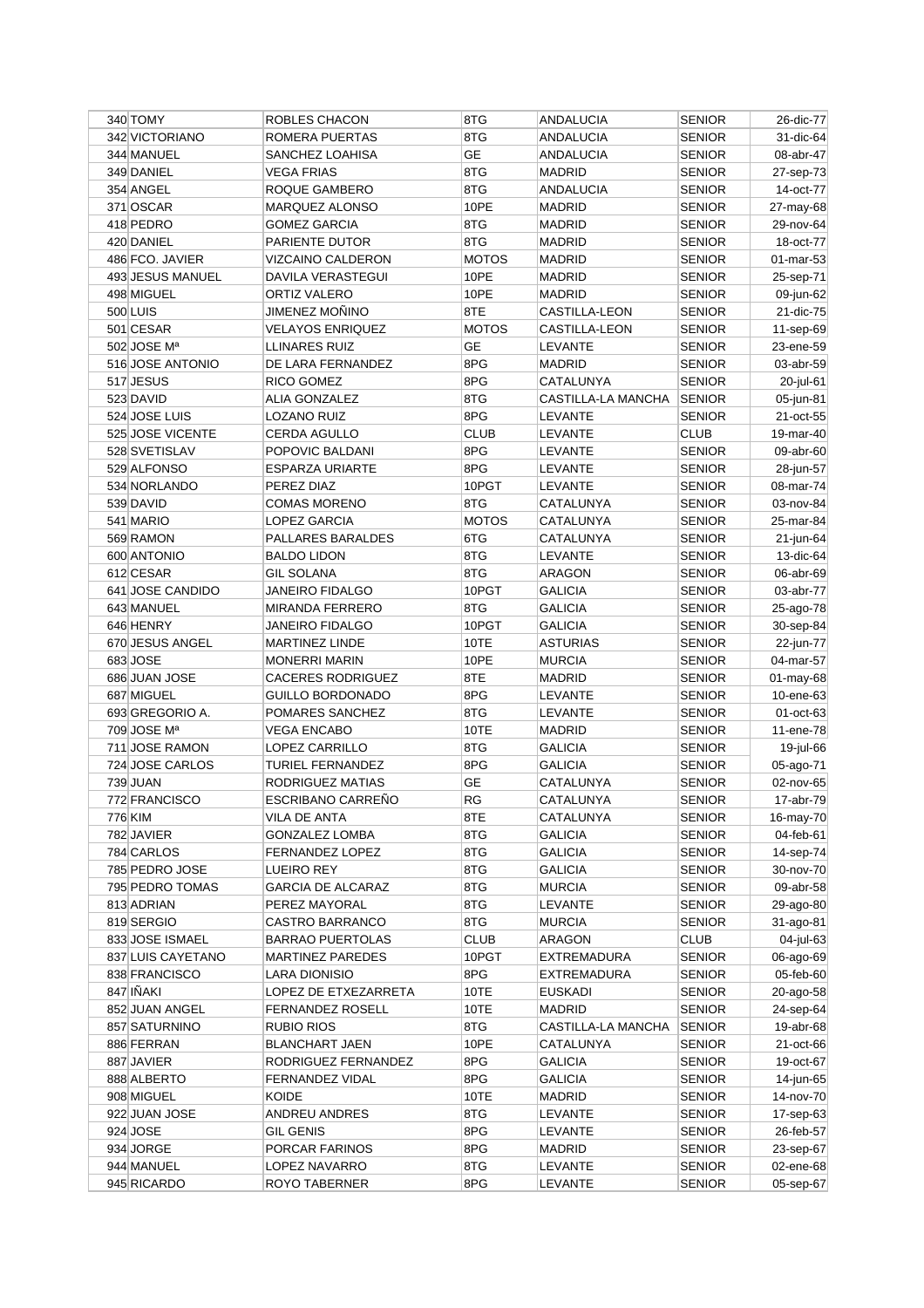| 951 CARMELO                     | <b>BALDO LIDON</b>       | 8TG          | LEVANTE                       | <b>SENIOR</b>                  | 12-may-75              |
|---------------------------------|--------------------------|--------------|-------------------------------|--------------------------------|------------------------|
| 963 TILO                        | <b>EUGENIO FUENTES</b>   | 10PE         | CANARIAS                      | <b>SENIOR</b>                  | 16-jun-68              |
| 985 XAVI                        | <b>RIERA PRAT</b>        | 6TG          | CATALUNYA                     | <b>SENIOR</b>                  | 26-feb-62              |
| 1000 CHRISTIAN                  | ABAD PEREIRA             | 8TG          | <b>GALICIA</b>                | <b>SENIOR</b>                  | 04-jul-73              |
| 1011 JAVIER                     | <b>AGUDO RUIZ</b>        | 8TG          | <b>CANTABRIA</b>              | <b>SENIOR</b>                  | 16-may-65              |
| 1027 JOSE ANTONIO               | PULIDO GONZALEZ          | 8TG          | CATALUNYA                     | <b>SENIOR</b>                  | 17-sep-67              |
| 1038 FRANCISCO JAVIER           | <b>HIDALGO BONET</b>     | 10PE         | <b>MADRID</b>                 | <b>SENIOR</b>                  | 27-abr-73              |
| 1041 VICTOR JAVIER              | GONZALEZ LOPEZ           | 8PG          | ARAGON                        | <b>SENIOR</b>                  | 01-mar-84              |
| 1063 JUAN MANUEL                | SAPIÑA FERRER            | 8TG          | LEVANTE                       | <b>SENIOR</b>                  | 03-ene-62              |
| 1071 CARLOS                     | <b>BARRETO GONZALEZ</b>  | <b>RG</b>    | CANARIAS                      | <b>SENIOR</b>                  | 12-dic-64              |
| 1077 BENITO                     | FERNANDEZ MUÑOZ          | 8TG          | <b>MURCIA</b>                 | <b>SENIOR</b>                  | 05-ago-79              |
| 1083 ROBERTO                    | <b>VALCARCE VUELTA</b>   | RG           | <b>GALICIA</b>                | <b>SENIOR</b>                  | 19-dic-77              |
| 1087 JONATHAN                   | RODRIGUEZ ALONSO         | 8PG          | CATALUNYA                     | <b>SENIOR</b>                  | 08-dic-79              |
| 1118 MANUEL                     | <b>ROS CUTILLAS</b>      | <b>CLUB</b>  | LEVANTE                       | <b>CLUB</b>                    | 17-dic-65              |
| 1131 JORGE                      | <b>REVERT TATAY</b>      | 10PGT        | LEVANTE                       | <b>SENIOR</b>                  | 21-jun-76              |
| 1135 MARIO                      | NAVARRO LOPEZ            | GЕ           | CATALUNYA                     | <b>SENIOR</b>                  | 19-mar-68              |
| 1137 DANIEL                     | <b>FUERTES GARCIA</b>    | <b>GE</b>    | CATALUNYA                     | <b>SENIOR</b>                  | 10-dic-66              |
| 1147 ALBERTO                    | <b>MONTERO MONTERO</b>   | <b>GE</b>    | CATALUNYA                     | <b>SENIOR</b>                  | 10-may-54              |
| 1151 MANUEL                     | SANCHEZ USIETO           | <b>GE</b>    | CATALUNYA                     | <b>SENIOR</b>                  | 04-may-63              |
| 1156 FRANCESC                   | <b>BISTUE MARTI</b>      | <b>GE</b>    | CATALUNYA                     | <b>SENIOR</b>                  | 21-ene-63              |
| 1165 RAMON SALVADOR             | <b>GONZALEZ CAMPOS</b>   | 10PE         | <b>GALICIA</b>                | <b>SENIOR</b>                  | 28-jun-76              |
| 1169 PABLO                      | <b>IZQUIERDO BUENO</b>   | 8TG          | <b>MADRID</b>                 | <b>SENIOR</b>                  | 05-ago-57              |
| 1172 ALEX                       | MASDEVALL GIMENEZ        | 8TG          | CATALUNYA                     | <b>SENIOR</b>                  | 13-may-80              |
| 1176 EDUARDO                    | AMEIJIDE ABELLA          | 8TG          | ANDALUCIA                     | <b>SENIOR</b>                  | 08-ago-77              |
| 1177 JOSE                       | ARJONA ZARAGOZIN         | <b>GE</b>    | ANDALUCIA                     | <b>SENIOR</b>                  | 25-sep-76              |
| 1186 ANTONIO                    | <b>GALLARDO SANCHEZ</b>  | 8TG          | <b>ANDALUCIA</b>              | <b>SENIOR</b>                  | 06-ene-70              |
|                                 | NUNEZ DIAZ               | 8TG          |                               |                                |                        |
| 1202 RAFAEL<br>1209 JOSE MANUEL | RIVAS EXPOSITO           | <b>GE</b>    | ANDALUCIA<br><b>ANDALUCIA</b> | <b>SENIOR</b><br><b>SENIOR</b> | 04-oct-63<br>06-nov-67 |
|                                 |                          |              |                               |                                |                        |
| 1215 JESUS                      | SANTANA MARTIN           | 8TG          | ANDALUCIA                     | <b>SENIOR</b>                  | 29-jun-79              |
| 1234 JOSU MIRENA                | <b>ITURBE MENDILIBAR</b> | 8TG          | <b>EUSKADI</b>                | <b>SENIOR</b>                  | 09-may-70              |
| <b>1268 RAUL</b>                | SANCHEZ SANCHEZ          | 8TG          | LA RIOJA                      | <b>SENIOR</b>                  | 13-may-73              |
|                                 |                          |              |                               |                                |                        |
| 1280 ROBERTO                    | DIEZ MIGUEL              | 8TG          | <b>LA RIOJA</b>               | <b>SENIOR</b>                  | 27-ago-62              |
| 1295 JOSE ALBERTO               | <b>LEON MARTIN</b>       | 8TG          | CASTILLA-LEON                 | <b>SENIOR</b>                  | 11-abr-65              |
| 1314 VICENTE                    | <b>GONZALEZ MESTRE</b>   | <b>GE</b>    | CATALUNYA                     | <b>SENIOR</b>                  | 01-jul-43              |
| 1328 NACHO                      | LOPEZ LLUCH              | 8PG          | <b>LEVANTE</b>                | <b>SENIOR</b>                  | 04-mar-83              |
| 1343 PEDRO FRANCISCO            | <b>FERNANDEZ VARA</b>    | 8TG          | CASTILLA-LA MANCHA            | <b>SENIOR</b>                  | 14-nov-75              |
| 1345 SERGIO                     | <b>FERNANDEZ SASTRON</b> | 8PG          | <b>MADRID</b>                 | <b>SENIOR</b>                  | 10-may-66              |
| 1353 ANTONIO                    | <b>LORENTE GARCIA</b>    | 8PG          | <b>MADRID</b>                 | <b>SENIOR</b>                  | 08-jul-49              |
| 1360 RAMON                      | <b>GUASCH PALMA</b>      | 10PGT        | CATALUNYA                     | <b>SENIOR</b>                  | 11-nov-72              |
| 1379 ANTONIO                    | ZOROA LINARES            | <b>MOTOS</b> | CATALUNYA                     | <b>SENIOR</b>                  | 01-ene-57              |
| 1386 FRANCISCO                  | ALVAREZ LINARES          | 8TG          | CATALUNYA                     | <b>SENIOR</b>                  | 21-feb-66              |
| 1391 ALEJANDRO                  | <b>BENNASAR PALMER</b>   | 8TG          | <b>BALEARES</b>               | <b>SENIOR</b>                  | 15-sep-79              |
| 1402 JOSE FRANCISCO             | <b>REUS MARI</b>         | 8TG          | <b>BALEARES</b>               | <b>SENIOR</b>                  | 01-abr-63              |
| 1407 MIGUEL ANTONIO             | <b>SBERT BUSQUETS</b>    | 8TG          | <b>BALEARES</b>               | <b>SENIOR</b>                  | 08-may-76              |
| 1414 ANGEL                      | <b>VICENTE FOLCH</b>     | 8TG          | <b>BALEARES</b>               | <b>SENIOR</b>                  | $01$ -jul-81           |
| 1415 MARTIN                     | ROCA CALVO               | 8TG          | <b>BALEARES</b>               | <b>SENIOR</b>                  | 12-feb-85              |
| 1420 JUAN CARLOS                | <b>MONTERO MIMBRERA</b>  | 8TE          | CATALUNYA                     | <b>SENIOR</b>                  | 23-jul-69              |
| 1433 JONHATHAN                  | PASTOR SANCHEZ           | 10PGT        | LEVANTE                       | <b>SENIOR</b>                  | 23-ene-77              |
| 1457 JOSEP                      | <b>FERRERES CASAS</b>    | 8TG          | CATALUNYA                     | <b>SENIOR</b>                  | 30-nov-69              |
| 1461 VICTOR                     | <b>ADRIAN PAZOS</b>      | 10TE         | <b>EUSKADI</b>                | <b>SENIOR</b>                  | 08-may-77              |
| 1467 SERGIO                     | CABALLERO ARAQUE         | 8TG          | CATALUNYA                     | <b>SENIOR</b>                  | 23-may-76              |
| 1472 JORDI                      | MIRANDA GONZALVO         | 10PE         | CATALUNYA                     | <b>SENIOR</b>                  | 05-feb-63              |
| 1498 FRANCISCO                  | CANO JIMENEZ             | 8PG          | LEVANTE                       | <b>SENIOR</b>                  | 03-feb-71              |
| 1502 OSCAR                      | CABEZAS VELASCO          | 8PG          | MADRID                        | <b>SENIOR</b>                  | 12-feb-87              |
| 1503 MANUEL                     | <b>BARBERO RODRIGUEZ</b> | GE           | MADRID                        | <b>SENIOR</b>                  | 28-jul-63              |
| 1521 JOSE LUIS                  | <b>MARTIN DELGADO</b>    | 8TG          | CASTILLA-LEON                 | <b>SENIOR</b>                  | 27-ene-49              |
| 1524 FRANCISCO JAVIER           | SANCHEZ MARTINEZ         | 8TG          | CASTILLA-LEON                 | <b>SENIOR</b>                  | 19-feb-72              |
| 1527 GERMAN                     | DIEZ MEDIAVILLA          | 8TG          | CASTILLA-LEON                 | <b>SENIOR</b>                  | $10$ -ago-60           |
| 1529 FERNANDO                   | OTERO BLAZQUEZ           | 10PGT        | MADRID                        | <b>SENIOR</b>                  | 16-may-75              |
| 1532 ISAAC                      | <b>ASCACIBAR GOMEZ</b>   | <b>CLUB</b>  | <b>MURCIA</b>                 | <b>CLUB</b>                    | 12-may-79              |
| 1533 LUIS                       | SOLER ROPERO             | 6TG          | CATALUNYA                     | <b>SENIOR</b>                  | 14-jun-62              |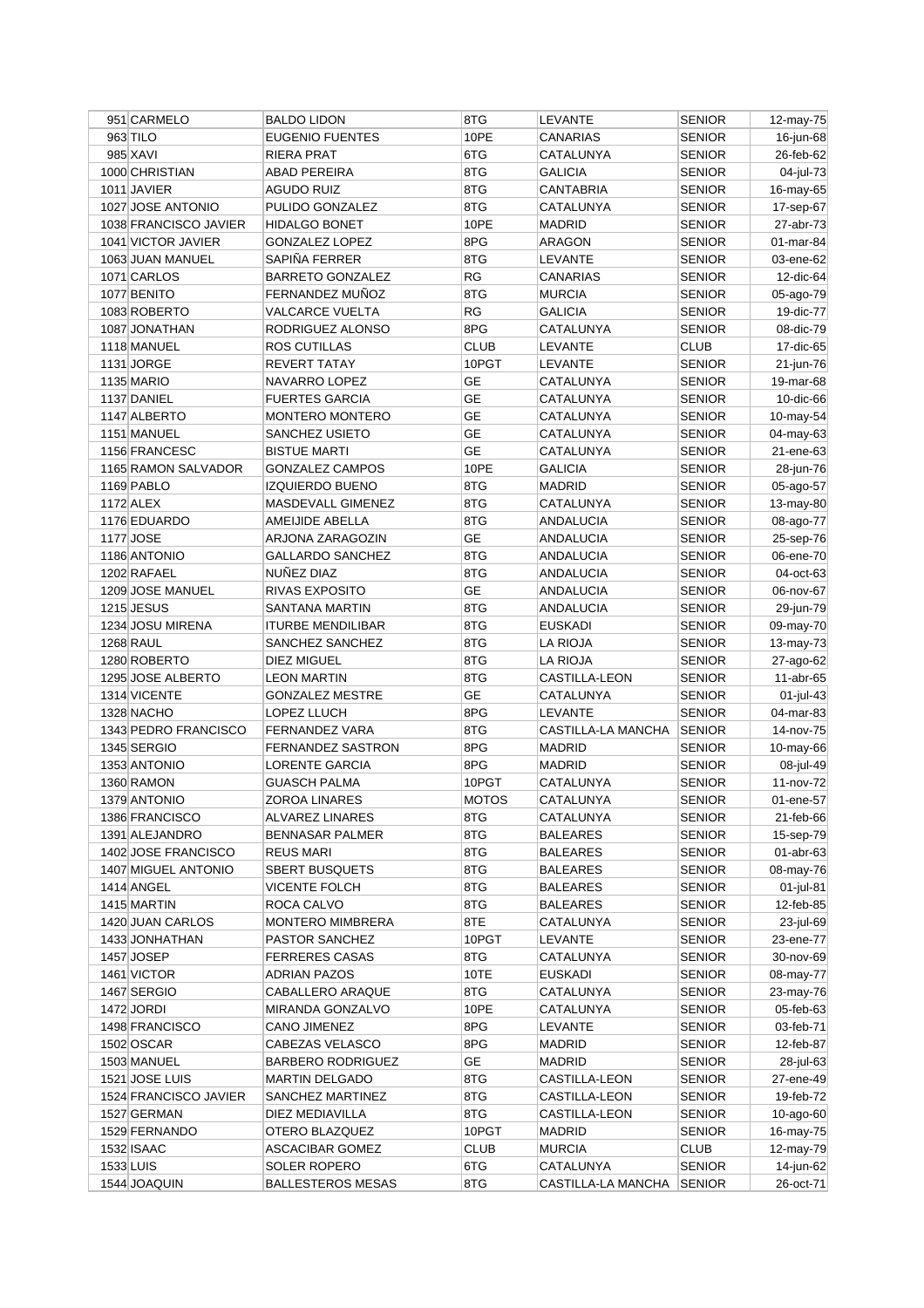| 1549 MIGUEL              | <b>GELABERT CORDOS</b>     | 8PG          | LEVANTE            | <b>SENIOR</b> | 13-ene-85    |
|--------------------------|----------------------------|--------------|--------------------|---------------|--------------|
| 1557 JOSE M <sup>a</sup> | <b>SANZ MARTINEZ</b>       | 8PG          | CATALUNYA          | <b>SENIOR</b> | 29-abr-57    |
| 1566 ANTONIO             | JIMENEZ NUÑEZ              | 8TG          | CASTILLA-LA MANCHA | <b>SENIOR</b> | 26-nov-71    |
| 1577 MARC                | <b>ESBRI VILAR</b>         | 10PE         | LEVANTE            | <b>SENIOR</b> | 30-jun-89    |
| 1579 MANUEL              | SEQUEROS RODRIGUEZ         | <b>GE</b>    | CASTILLA-LEON      | <b>SENIOR</b> | 02-jun-72    |
| 1584 PABLO               | MENENDEZ SANTIAGO          | GЕ           | <b>ASTURIAS</b>    | <b>SENIOR</b> | 16-nov-86    |
| 1587 ADRIAN              | <b>VIÑA COTO</b>           | <b>GE</b>    | <b>ASTURIAS</b>    | <b>SENIOR</b> | 09-sep-83    |
| 1595 JOSE LUIS           | OLVEIRA MIRANDA            | 10PE         | <b>GALICIA</b>     | <b>SENIOR</b> | 28-ene-67    |
| 1613 MIGUEL A.           | <b>MIGUEL LORO</b>         | 10TE         | <b>MADRID</b>      | <b>SENIOR</b> | 02-ago-69    |
| 1679 FRANCISCO JAVIER    | <b>HERNANDEZ HERNANDEZ</b> | 8TG          | CATALUNYA          | <b>SENIOR</b> | 17-feb-78    |
| 1680 JAUME               | <b>BOIX COLL</b>           | 6TG          | CATALUNYA          | <b>SENIOR</b> | 18-mar-64    |
| 1686 MIGUEL              | <b>BONED DE LA FUENTE</b>  | 10PE         | <b>BALEARES</b>    | <b>SENIOR</b> | 18-feb-74    |
| 1694 FRANCISCO JAVIER    | <b>MATEO RODRIGUEZ</b>     | 10PE         | <b>CANARIAS</b>    | <b>SENIOR</b> | 11-jul-69    |
| 1695 ANTONIO JESUS       | <b>MATEO RODRIGUEZ</b>     | 10PE         | <b>CANARIAS</b>    | <b>SENIOR</b> | 03-sep-72    |
| 1696 JUAN MANUEL         | <b>MATEO RODRIGUEZ</b>     | 10PE         | CANARIAS           | <b>SENIOR</b> | 30-abr-63    |
| 1697 LLUIS               | ROGER I CASALS             | GE           | CATALUNYA          | <b>SENIOR</b> | 13-sep-58    |
| 1723 MANEL               | <b>BOIXADOS VILABELLA</b>  | <b>GE</b>    | CATALUNYA          | <b>SENIOR</b> | 19-ago-66    |
| 1726 ANTONIO             | <b>GIL MARTI</b>           | <b>GE</b>    | CATALUNYA          | <b>SENIOR</b> | 10-jun-69    |
| 1746 MANUEL              | <b>GARCIA AZAUSTRE</b>     | 6TG          | <b>LEVANTE</b>     | <b>SENIOR</b> | 27-ene-61    |
| 1768 BORJA               | TORREGROSA BLANCHART       | 8TG          | <b>LEVANTE</b>     | <b>SENIOR</b> | 16-jun-77    |
| <b>1773 ELIAS</b>        | DOMINGUEZ CAMPOS           | 8TG          | ANDALUCIA          |               |              |
|                          |                            | 8TG          |                    | <b>SENIOR</b> | 22-ago-75    |
| 1774 FRANCISCO           | <b>GARCIA LUQUE</b>        |              | <b>ANDALUCIA</b>   | <b>SENIOR</b> | 27-sep-66    |
| 1784 ALESSANDRO          | <b>VENEROSI SANCIBRIAN</b> | 8TG          | ANDALUCIA          | <b>SENIOR</b> | $10$ -abr-81 |
| 1787 LUIS                | SANTANA DIAZ               | <b>CLUB</b>  | CANARIAS           | <b>CLUB</b>   | 27-jun-64    |
| 1816 DAVID               | <b>BARCENA RODRIGUEZ</b>   | 8TG          | CASTILLA-LEON      | <b>SENIOR</b> | 02-jul-91    |
| 1831 JOSE LUIS           | SANCHEZ JOYA               | 10TE         | CASTILLA-LA MANCHA | <b>SENIOR</b> | 03-abr-71    |
| 1841 JUAN JOSE           | <b>CARRO ROLDAN</b>        | 8TG          | NAVARRA            | <b>SENIOR</b> | 20-jul-72    |
| 1846 JOSE RAMON          | ORTIZ DE VALLEJUELO Gª     | 10TE         | <b>EUSKADI</b>     | <b>SENIOR</b> | 23-mar-67    |
| 1870 FRANCISCO JAVIER    | <b>ENCABO COLOMER</b>      | 10PGT        | LEVANTE            | <b>SENIOR</b> | 05-dic-81    |
| 1891 MARCOS              | FERNANDEZ MUIÑO            | 8PG          | <b>GALICIA</b>     | <b>SENIOR</b> | 07-ene-74    |
| 1896 ALBERTO CARLOS      | <b>MAESTRE ANTONA</b>      | 10PE         | MADRID             | <b>SENIOR</b> | 25-dic-70    |
| 1912 ALEJANDRO           | <b>GONZALEZ MIRANDA</b>    | 8TE          | <b>ASTURIAS</b>    | <b>SENIOR</b> | 11-mar-74    |
| 1932 JOSEP M.            | PEÑALBA MAYOR              | 8TE          | CATALUNYA          | <b>SENIOR</b> | 06-sep-71    |
| 1939 FERNANDO JOSE       | <b>SILVA BERROCAL</b>      | <b>GE</b>    | CASTILLA-LEON      | <b>SENIOR</b> | 26-jul-68    |
| 1954 PEDRO MARIA         | <b>ASTORKIA ACHA</b>       | 8TG          | <b>EUSKADI</b>     | <b>SENIOR</b> | 01-jun-63    |
| 1956 FERNANDO            | <b>GOMEZ GARCIA</b>        | 8TG          | LEVANTE            | <b>SENIOR</b> | 07-feb-65    |
| 1978 JOSE                | <b>BARJA MARTINEZ</b>      | 10TE         | CATALUNYA          | <b>SENIOR</b> | 25-dic-67    |
| 1991 JAVIER              | ORTIGOSA CASTRO            | 8TG          | CATALUNYA          | <b>SENIOR</b> | 28-ene-78    |
| 2008 MIGUEL ANGEL        | ALMAGRO PUERTA             | 8TG          | ANDALUCIA          | <b>SENIOR</b> | 13-may-90    |
| 2009 FERNANDO            | <b>BARBA PLAZA</b>         | 8TG          | <b>MADRID</b>      | <b>SENIOR</b> | 05-nov-85    |
| 2010 EDUARDO             | PRIETO BALLESTEROS         | 8TE          | MADRID             | <b>SENIOR</b> | 12-jun-77    |
| 2021 JOAQUIN             | <b>SIGNES RUBIO</b>        | 8PG          | LEVANTE            | <b>SENIOR</b> | 31-mar-88    |
| 2024 JOSE EUGENIO        | <b>GONZALEZ MARTINEZ</b>   | 8TG          | <b>EUSKADI</b>     | <b>SENIOR</b> | 01-may-70    |
| 2030 RUBEN               | <b>BARRANCO TINOCO</b>     | 8TG          | <b>MURCIA</b>      | <b>SENIOR</b> | 14-jun-88    |
| 2038 JAVIER              | ALONSO TOJO                | 10PE         | <b>EUSKADI</b>     | <b>SENIOR</b> | 12-nov-68    |
| 2050 JUAN MANUEL         | PEREZ LACUNZA              | GE           | <b>ARAGON</b>      | <b>SENIOR</b> | 08-nov-71    |
| 2056 ALEX                | <b>GUINOT AGUILELLA</b>    | <b>MOTOS</b> | LEVANTE            | <b>SENIOR</b> | $01$ -feb-74 |
| 2060 RICARDO             | SANCHEZ ROMERO             | GE           | CASTILLA-LEON      | <b>SENIOR</b> | 14-may-72    |
| 2068 FERNANDO            | ESTEBAN VAZQUEZ            | <b>GE</b>    | MADRID             | <b>SENIOR</b> | 31-oct-72    |
| 2076 ANTONIO             | RAMIREZ CHACON             | 8TG          | ANDALUCIA          | <b>SENIOR</b> | 01-ene-75    |
| 2087 JUAN JOSE           | <b>BERMEJO MIGUEL</b>      | 10TE         | <b>EUSKADI</b>     | <b>SENIOR</b> | 31-may-62    |
| 2103 VICENTE JAVIER      | <b>ERES RAMOS</b>          | 10PE         | LEVANTE            | <b>SENIOR</b> | 17-feb-68    |
| 2118 ALFONSO ANGEL       | MUÑOZ DIAZ                 | 8TG          | <b>ANDALUCIA</b>   | <b>SENIOR</b> | 29-ene-61    |
| 2122 ANTONIO JESUS       | <b>GOMEZ SALMERON</b>      | 8TG          | <b>MURCIA</b>      | <b>SENIOR</b> | 19-jul-85    |
|                          |                            | RG           | CANARIAS           |               |              |
| 2128 JOSE                | <b>MARTELL VEGA</b>        |              |                    | <b>SENIOR</b> | 14-jun-72    |
| 2136 FRANCISCO JAVIER    | <b>MARTINEZ PEREZ</b>      | 10PE         | MADRID             | <b>SENIOR</b> | 04-oct-59    |
| 2140 ISMAEL              | <b>GUTIERREZ APARICIO</b>  | GE           | CATALUNYA          | <b>SENIOR</b> | 06-nov-73    |
| 2155 CARLOS              | <b>FERNANDEZ FERNANDEZ</b> | <b>GE</b>    | <b>GALICIA</b>     | <b>SENIOR</b> | 11-ago-89    |
| 2159 BORJA               | HERNANDEZ CORDOBA          | 8TG          | <b>EUSKADI</b>     | <b>SENIOR</b> | 13-abr-84    |
| 2167 FELIPE              | PAGEO DOMINGUEZ            | 10TE         | ANDALUCIA          | <b>SENIOR</b> | 20-feb-60    |
| 2175 DAVID               | <b>BUSTOS FLORES</b>       | 10TE         | CASTILLA-LA MANCHA | <b>SENIOR</b> | 02-sep-76    |
| 2178 SEVERINO            | SANTIAGO LEMOS             | 10PE         | <b>GALICIA</b>     | <b>SENIOR</b> | 05-feb-69    |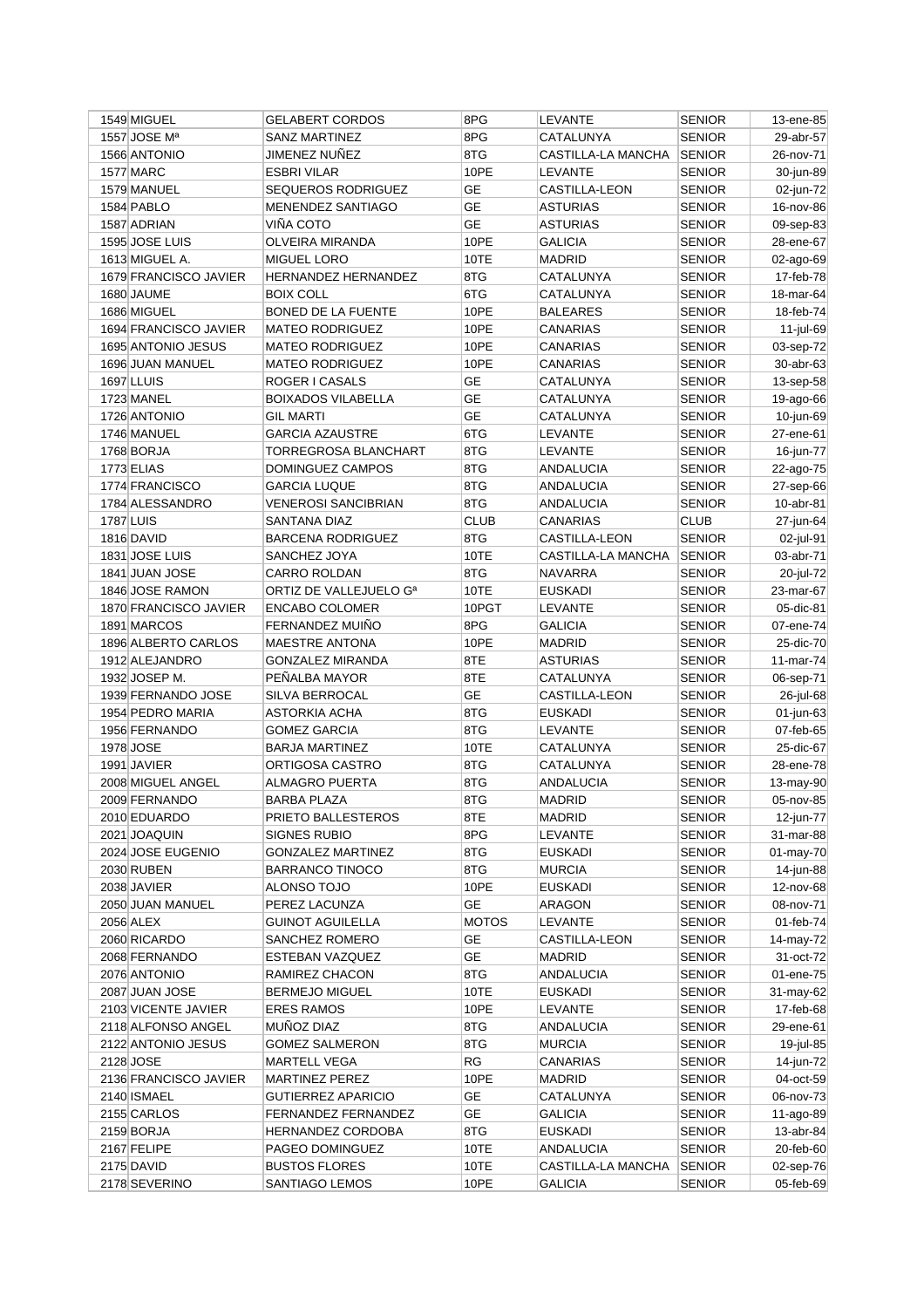| 2181 CLEMENTE                     | RODRIGUEZ LAVIN                            | 10TE         | ASTURIAS                      | <b>SENIOR</b>                  | 13-feb-75              |
|-----------------------------------|--------------------------------------------|--------------|-------------------------------|--------------------------------|------------------------|
| 2226 OSCAR                        | DE PRADO BAÑES                             | <b>MOTOS</b> | CATALUNYA                     | <b>SENIOR</b>                  | 18-mar-70              |
| 2249 JUAN CARLOS                  | <b>MARTIN GOMEZ</b>                        | 8TG          | <b>MADRID</b>                 | <b>SENIOR</b>                  | 10-sep-66              |
| 2253 ROBERTO                      | JIMENEZ HERNANDEZ                          | 8TG          | <b>MADRID</b>                 | <b>SENIOR</b>                  | 11-may-76              |
| 2256 DANIEL                       | MARCOS NOZALEDA                            | 8PG          | <b>ASTURIAS</b>               | <b>SENIOR</b>                  | 24-feb-77              |
| 2259 FRANCISCO                    | NAVARRO LATORRE                            | 8TG          | CATALUNYA                     | <b>SENIOR</b>                  | 05-ene-75              |
| <b>2265 IVAN</b>                  | <b>GAVIRA RODRIGUEZ</b>                    | 6TG          | CATALUNYA                     | <b>SENIOR</b>                  | 06-feb-85              |
| 2274 ROBERT                       | <b>BATLLE SANCHEZ</b>                      | 8TG          | CATALUNYA                     | <b>SENIOR</b>                  | 04-ene-88              |
| 2280 CARLOS                       | PINEDA VIDAL                               | 8TG          | CATALUNYA                     | <b>SENIOR</b>                  | 30-jul-90              |
| 2305 MIGUEL                       | <b>MARTIN MORENO</b>                       | 8TG          | ANDALUCIA                     | <b>SENIOR</b>                  | 22-sep-91              |
| 2308 JOSE MIGUEL                  | <b>MONZONIS BIOT</b>                       | 8TG          | LEVANTE                       | <b>SENIOR</b>                  | 20-abr-75              |
| 2309 BENJAMIN                     | <b>CASTILLO ESTEVEZ</b>                    | 8PG          | <b>GALICIA</b>                | <b>SENIOR</b>                  | 23-may-74              |
| 2312 CHRISTIAN                    | PIULATS GODAS                              | 6TG          | CATALUNYA                     | <b>SENIOR</b>                  | 01-jun-80              |
| 2314 MIGUEL                       | SANZ ZAHONERO                              | 8PG          | ANDALUCIA                     | <b>SENIOR</b>                  | 15-ago-45              |
| 2322 ALBERT                       | <b>MARTIN LOPEZ</b>                        | 6TG          | CATALUNYA                     | <b>SENIOR</b>                  | 13-dic-79              |
| 2328 ANTONIO                      | ORTEGA BORRALLO                            | 8TG          | CASTILLA-LA MANCHA            | <b>SENIOR</b>                  | 31-may-76              |
| 2338 LUIS                         | DIAZ CAMACHO                               | <b>GE</b>    | CASTILLA-LEON                 | <b>SENIOR</b>                  | 20-jun-61              |
| 2340 NICOLAS                      | <b>MESSERLI</b>                            | 8PG          | LEVANTE                       | <b>SENIOR</b>                  | 29-jul-81              |
| 2341 RAFAEL                       | DOMINGUEZ FRANCO                           | <b>MOTOS</b> | CATALUNYA                     | <b>SENIOR</b>                  | 04-mar-57              |
| 2347 GUILLERMO                    | PEREZ FERNANDEZ                            | 8PG          | <b>ARAGON</b>                 | <b>SENIOR</b>                  | 29-may-88              |
| 2360 CARLOS                       | ESTEBAN VAZQUEZ                            | GЕ           | <b>MADRID</b>                 | <b>SENIOR</b>                  | 31-oct-72              |
| 2377 PEDRO ANGEL                  | <b>MARTIN PINTO</b>                        | 8PG          | <b>ARAGON</b>                 | <b>SENIOR</b>                  | 01-abr-70              |
| 2404 SERGIO                       | ANTOLIN GIL                                | 8TE          | <b>MADRID</b>                 | <b>SENIOR</b>                  | 21-oct-75              |
| 2423 ISIDRO                       | <b>COLACIO MARTIN</b>                      | 8TG          | <b>ANDALUCIA</b>              | <b>SENIOR</b>                  | 23-jun-71              |
| 2432 ESTEBAN                      | ARANDA TOMAS                               | 8PG          | LEVANTE                       | <b>SENIOR</b>                  | 01-ene-78              |
| 2468 RUBEN DARIO                  | <b>CASCON PALMERO</b>                      | 8TG          | <b>CASTILLA-LEON</b>          | <b>SENIOR</b>                  | 09-feb-79              |
| 2498 RAFAEL                       | <b>VENEGAS GUILLEN</b>                     | 8PG          | ANDALUCIA                     | <b>SENIOR</b>                  | 19-ago-68              |
| 2529 RUBEN                        | <b>QUINTANA LACAPRIA</b>                   | 10PE         | CANARIAS                      | <b>SENIOR</b>                  | 09-sep-83              |
| 2530 PABLO                        | MACIA SEGURA                               | 8PG          | LEVANTE                       | <b>SENIOR</b>                  | 05-ene-78              |
| 2531 FRANCISCO                    | <b>SUAREZ RODRIGUEZ</b>                    | 10PE         | CANARIAS                      | <b>SENIOR</b>                  | 10-nov-70              |
| 2533 MARCO ANTONIO                | <b>COLOMO RODRIGUEZ</b>                    | 8PG          | <b>ASTURIAS</b>               | <b>SENIOR</b>                  | 11-dic-73              |
| <b>2546 RAUL</b>                  | SANCHO BELLA                               | 10PE         | LEVANTE                       | <b>SENIOR</b>                  | 16-ene-77              |
| 2555 RODRIGO                      | DIAZ MUÑIZ                                 | 8PG          | <b>ASTURIAS</b>               | <b>SENIOR</b>                  | 14-abr-84              |
| 2560 JUAN MANUEL                  | CARMONA MARTIN                             | 8TG          | <b>MADRID</b>                 | <b>SENIOR</b>                  | 03-feb-62              |
| 2563 JUAN JOSE                    | <b>HERNANDEZ MURO</b>                      | 10PGT        | <b>NAVARRA</b>                | <b>SENIOR</b>                  | 11-mar-61              |
| 2565 VICTOR A.                    | ARENZANA MORENO                            | 8PG          | <b>LA RIOJA</b>               | <b>SENIOR</b>                  | 18-jul-68              |
| 2567 IGNACIO                      | <b>GARCIA SANCHEZ</b>                      | 8PG          | LEVANTE                       | <b>SENIOR</b>                  | 12-jun-75              |
| 2583 ALBERTO                      | <b>CORNIDE CORTES</b>                      | 10PE         | <b>GALICIA</b>                | <b>SENIOR</b>                  | 07-oct-68              |
| 2585 JUAN DE DIOS                 | <b>GARCIA MARROQUI</b>                     | 8TG          | LEVANTE                       | <b>SENIOR</b>                  | 28-feb-74              |
| 2592 ANTONIO                      | <b>ANTOLIN GIL</b>                         | 10TE         | <b>MADRID</b>                 | <b>SENIOR</b>                  | 15-oct-82              |
| 2597 MOISES                       | <b>MARCEN CASAS</b>                        | <b>CLUB</b>  | ARAGON                        | <b>CLUB</b>                    | 27-sep-85              |
|                                   | <b>AGUDO DOMINGUEZ</b>                     | 10PGT        | <b>MADRID</b>                 | <b>SENIOR</b>                  |                        |
| 2607 DAVID<br>2610 CARLOS         | AGÜERO DURAN                               | 10PGT        |                               | <b>SENIOR</b>                  | 28-abr-73<br>20-oct-79 |
| 2611 JAVIER                       | AGÜERO DURAN                               | 10TE         | MADRID<br><b>MADRID</b>       | <b>SENIOR</b>                  | 13-jul-81              |
| 2624 GERMAN                       | <b>MARTIN TRINIDAD</b>                     | 8PG          |                               | <b>SENIOR</b>                  | 24-nov-75              |
| 2626 JUAN PABLO                   | PEREZ MIRANDA                              | 8TG          | ANDALUCIA<br><b>ANDALUCIA</b> |                                |                        |
| 2629 JOSE Mª                      | GONZALEZ PALLARUELO                        | GE           |                               | <b>SENIOR</b>                  | 30-oct-87              |
| 2644 JOSE MARIA                   | <b>GARCIA HALCON</b>                       | 8TG          | CATALUNYA<br><b>ANDALUCIA</b> | <b>SENIOR</b><br><b>SENIOR</b> | 18-jul-69<br>24-oct-64 |
| 2654 JAVIER                       |                                            | 8PG          |                               |                                |                        |
| 2677 YAKO                         | <b>GODOY PANEBIANCO</b><br>UREÑA TORRES    | 10PE         | MADRID<br>MADRID              | <b>SENIOR</b><br><b>SENIOR</b> | 17-oct-73<br>08-jun-77 |
|                                   |                                            |              |                               |                                |                        |
| 2678 SERGIO<br>2693 PEDRO ANTONIO | RODRIGUEZ VELASCO<br><b>MORCILLO MARIN</b> | 8TE<br>8TE   | MADRID                        | <b>SENIOR</b>                  | 11-jun-79              |
|                                   |                                            |              | <b>MURCIA</b>                 | <b>SENIOR</b>                  | 17-jun-87              |
| 2703 DIEGO                        | VIANA VILLEGAS                             | 8PG          | <b>MADRID</b>                 | <b>SENIOR</b>                  | 29-abr-80              |
| 2708 FELIX                        | GONZALEZ GONZALEZ                          | 6TG          | EUSKADI                       | <b>SENIOR</b>                  | 22-ene-65              |
| 2716 CARLES                       | ECHARRI SANTIAGO                           | 8PG          | CATALUNYA                     | <b>SENIOR</b>                  | 21-ene-91              |
| 2724 PABLO ALBERTO                | OLEA CASTILLO                              | 10TE         | MADRID                        | <b>SENIOR</b>                  | 04-ene-76              |
| 2727 FRANCISCO                    | SORIA PEÑA                                 | 10PE         | <b>LEVANTE</b>                | <b>SENIOR</b>                  | 02-ago-64              |
| 2731 SERGIO                       | <b>MARTINEZ ISERTE</b>                     | 6TG          | LEVANTE                       | <b>SENIOR</b>                  | 12-ene-89              |
| 2733 ALBERT                       | <b>BRUN MAIMI</b>                          | 8TG          | CATALUNYA                     | <b>SENIOR</b>                  | 27-oct-85              |
| 2734 MANUEL                       | AVILA GRAJERA                              | 10PE         | LEVANTE                       | <b>SENIOR</b>                  | 24-ene-71              |
| 2735 RAMON                        | LOPEZ FARINOS                              | 8TE          | CASTILLA-LEON                 | <b>SENIOR</b>                  | 17-mar-78              |
| 2736 ARTURO                       | VARELA SANCHEZ                             | 8TE          | MADRID                        | <b>SENIOR</b>                  | 12-nov-74              |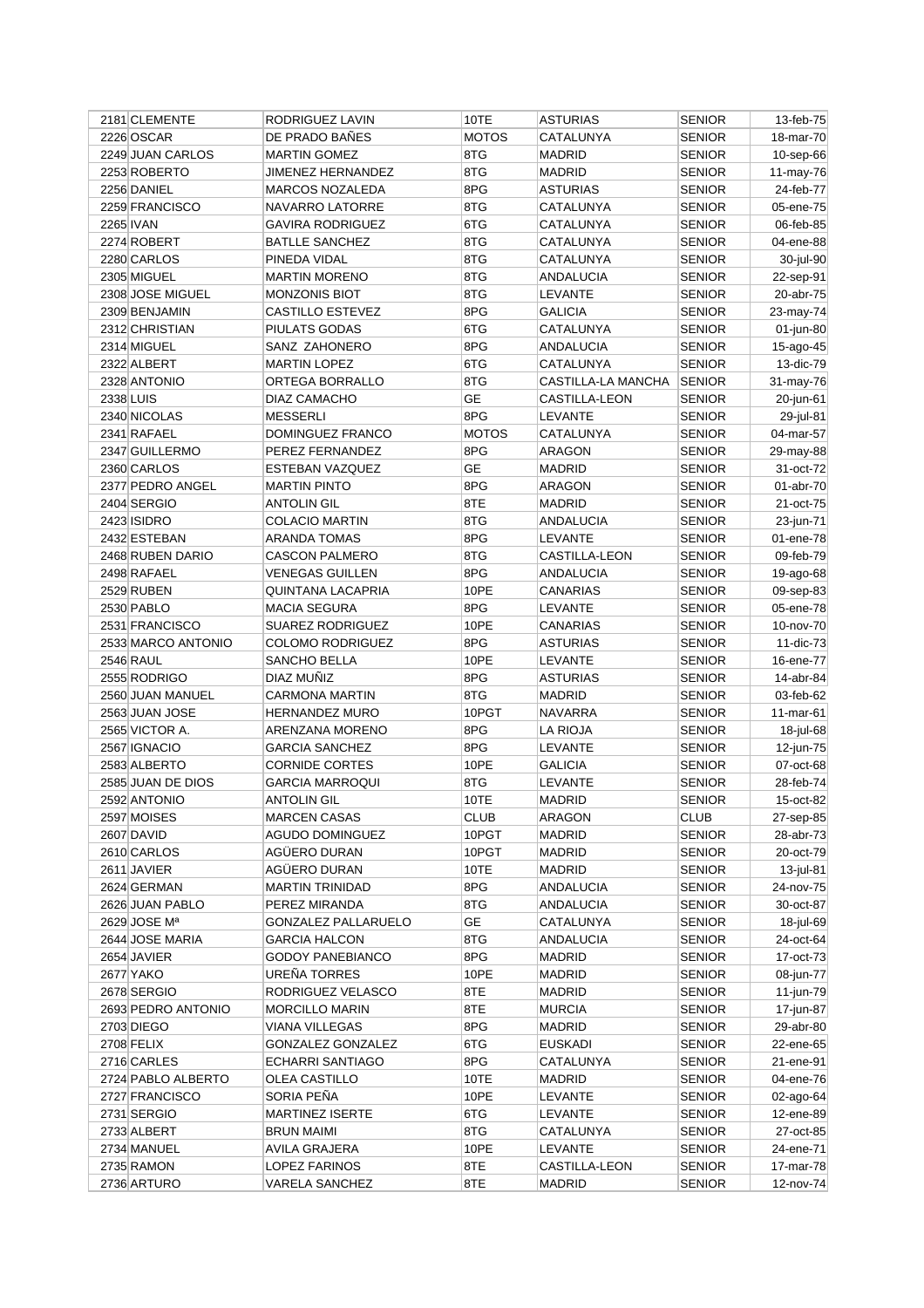| 2754 JORDI            | <b>ALONSO GARCIA</b>    | GE          | CATALUNYA                  | <b>SENIOR</b>                  | 17-jun-92    |
|-----------------------|-------------------------|-------------|----------------------------|--------------------------------|--------------|
| 2780 JAVIER           | <b>JIMENEZ PRADILLO</b> | 10PE        | <b>MADRID</b>              | <b>SENIOR</b>                  | 21-may-83    |
| 2781 RAUL             | <b>DARAS ANTON</b>      | 8TG         | LEVANTE                    | <b>SENIOR</b>                  | 04-abr-86    |
| 2789 JORDI            | <b>VARGAS GOMIS</b>     | 10PE        | CATALUNYA                  | <b>SENIOR</b>                  | 12-jun-75    |
| 2796 ALEJANDRO        | GUAL ALMELA             | 8TG         | LEVANTE                    | <b>SENIOR</b>                  | 06-jun-86    |
| 2800 VICENTE          | <b>SALES GARCIA</b>     | 6TG         | LEVANTE                    | <b>SENIOR</b>                  | 07-dic-75    |
| 2801 ANTONIO          | PEREZ MORCILLO          | 8TG         | <b>MURCIA</b>              | <b>SENIOR</b>                  | 13-feb-66    |
| 2802 PEDRO PASCUAL    | <b>GARCIA PENALVA</b>   | 8TG         | <b>MURCIA</b>              | <b>SENIOR</b>                  | 17-jun-91    |
| 2808 JOSE MARIA       | PARRA SOTO              | 8TG         | EXTREMADURA                | <b>SENIOR</b>                  | 29-may-65    |
| 2810 VICENTE          | SANCHEZ ALFONSECA       | 8TG         | <b>EXTREMADURA</b>         | <b>SENIOR</b>                  | 17-nov-71    |
| 2821 JAIME JESUS      | RODRIGUEZ ALVAREZ       | <b>CLUB</b> | <b>ANDALUCIA</b>           | <b>CLUB</b>                    | 11-oct-68    |
| 2822 BERNARDO JAVIER  | <b>MACIAS RODRIGUEZ</b> | 8TG         | <b>ANDALUCIA</b>           | <b>SENIOR</b>                  | 09-ene-78    |
| 2828 PERE             | PARCERISAS PEREZ        | GE          | CATALUNYA                  | <b>SENIOR</b>                  | 25-nov-49    |
| 2830 SERGIO           | <b>GARCIA MERCADO</b>   | RG          | CATALUNYA                  | <b>SENIOR</b>                  | 16-mar-76    |
| 2850 DAVID            | <b>BENITO VELASCO</b>   | 8TG         | CASTILLA-LEON              | <b>SENIOR</b>                  | 15-may-82    |
| 2871 JOSE DAVID       | TENORIO SEGURA          | 10PGT       | ANDALUCIA                  | <b>SENIOR</b>                  | 26-oct-71    |
| 2874 PEDRO            | <b>MARTIN GUILLEN</b>   | 10PGT       | ANDALUCIA                  | <b>SENIOR</b>                  | 10-mar-70    |
| 2882 JOSE             | <b>DUBRA MOURO</b>      | <b>GE</b>   | <b>GALICIA</b>             | <b>SENIOR</b>                  | 24-ago-70    |
| <b>2884 SAUL</b>      | RODRIGUEZ ALONSO        | <b>GE</b>   | <b>GALICIA</b>             | <b>SENIOR</b>                  | 22-sep-82    |
| 2885 JUAN JOSE        | <b>CAMPILLO CEPEDA</b>  | 8TG         | <b>MADRID</b>              | <b>SENIOR</b>                  | 13-jul-72    |
| 2893 MANUEL           | <b>RUIZ REYES</b>       | 8TG         | ANDALUCIA                  | <b>SENIOR</b>                  | 21-jul-72    |
| 2895 FRANCISCO JAVIER | <b>MOLINA OTEROS</b>    | 8TG         | <b>ANDALUCIA</b>           | <b>SENIOR</b>                  | 29-mar-80    |
| 2904 IVAN             | <b>CERDEIRA RAMOS</b>   | 8TG         | GALICIA                    | <b>SENIOR</b>                  | 09-dic-82    |
| 2908 SERGIO           | <b>BERTOLIN GIL</b>     | 8TG         | CATALUNYA                  | <b>SENIOR</b>                  | 24-may-82    |
| 2917 PABLO            | PALLARES ALVAREZ        | 8TG         | GALICIA                    | <b>SENIOR</b>                  | 15-sep-73    |
| 2929 ANTONIO          | <b>MUR LARRUY</b>       | 10PGT       | CATALUNYA                  | <b>SENIOR</b>                  | 18-feb-65    |
| 2930 XAVIER           | ORTOLA HONRUBIA         | 10PGT       | CATALUNYA                  | <b>SENIOR</b>                  | 16-mar-88    |
| 2948 SERGIO           | <b>DUARTE DELGADO</b>   | 8TG         | <b>ANDALUCIA</b>           | <b>SENIOR</b>                  | 08-may-78    |
| 2960 EDUARDO          | LOPEZ CRESPO            | <b>GE</b>   | CANTABRIA                  | <b>SENIOR</b>                  | 27-jun-78    |
| 2974 EVARISTO         | <b>GARCIA CALDUEÑO</b>  | 8PG         | CASTILLA-LEON              | <b>SENIOR</b>                  |              |
| 3003 TOMAS            | <b>MARTIN VEGA</b>      | 8PG         |                            |                                | 21-dic-73    |
| 3014 JOSE MIGUEL      | <b>CANTOS DAVIA</b>     | 10TE        | ANDALUCIA<br>CASTILLA-LEON | <b>SENIOR</b><br><b>SENIOR</b> | 18-nov-62    |
|                       |                         | 8TG         |                            |                                | 27-dic-84    |
| 3019 SERGIO           | <b>MARQUEZ PEREZ</b>    | 10TE        | <b>ANDALUCIA</b>           | <b>SENIOR</b>                  | 01-mar-82    |
| 3039 JUAN MANUEL      | <b>LERMA FLORES</b>     | <b>GE</b>   | CATALUNYA                  | <b>SENIOR</b>                  | 30-ene-83    |
| 3040 SERGIO           | <b>SANCHEZ MIGUEL</b>   | 8TG         | CASTILLA-LEON              | <b>SENIOR</b>                  | 26-may-79    |
| 3041 ANTONIO          | <b>LANDA PABLO</b>      | 8PG         | <b>LA RIOJA</b>            | <b>SENIOR</b>                  | 08-jun-66    |
| 3056 FRANCISCO JAVIER | ALBENIZ LIZARRAGA       |             | <b>MADRID</b>              | <b>SENIOR</b>                  | 14-abr-55    |
| 3059 MANUEL           | <b>GASCON PEREZ</b>     | 10PGT       | <b>MADRID</b>              | <b>SENIOR</b>                  | 20-ago-66    |
| 3070 JUAN MANUEL      | VERA VARGAS             | 8TG         | <b>ANDALUCIA</b>           | <b>SENIOR</b>                  | 10-feb-88    |
| 3071 GERARD           | <b>ROIG IBANEZ</b>      | 8TG         | CATALUNYA                  | <b>SENIOR</b>                  | 09-may-91    |
| 3077 RICARDO          | <b>MARTINEZ PEDROSA</b> | 10PE        | CASTILLA-LA MANCHA         | <b>SENIOR</b>                  | 02-mar-77    |
| 3084 DOMICIANO        | <b>ESPINOSA CANO</b>    | 8TG         | CASTILLA-LA MANCHA         | <b>SENIOR</b>                  | 23-ene-48    |
| 3089 ANTONIO          | ROJAS RAMOS             | 8TG         | CASTILLA-LEON              | SENIOR                         | 30-nov-45    |
| 3090 FCO, ANTONIO     | <b>CHICON GARCIA</b>    | 8TG         | CASTILLA-LEON              | SENIOR                         | 09-mar-67    |
| 3093 IVAN             | NIETO ESTEBAN           | 8TG         | CASTILLA-LEON              | <b>SENIOR</b>                  | $10$ -ago-83 |
| 3104 DAVID            | <b>BUGALLO AGUILERA</b> | 8TG         | ANDALUCIA                  | SENIOR                         | 07-oct-82    |
| 3108 DAVID            | <b>MIRANDA ROMERO</b>   | 8TG         | <b>ANDALUCIA</b>           | <b>SENIOR</b>                  | 04-jul-92    |
| 3113 EUSEBIO          | TOME RICO               | 8TG         | ANDALUCIA                  | <b>SENIOR</b>                  | 18-abr-77    |
| 3118 CARLOS           | SEGUI MUÑOZ             | 8TG         | LEVANTE                    | <b>SENIOR</b>                  | 09-mar-76    |
| 3121 JUAN ESTEBAN     | <b>GONZALEZ SILES</b>   | 10PGT       | MURCIA                     | <b>SENIOR</b>                  | 26-abr-78    |
| 3123 ROBERTO          | HERNANDEZ MESTRE        | RG          | LEVANTE                    | <b>SENIOR</b>                  | 27-mar-76    |
| 3124 DANIEL           | <b>BERNABE NICOLAS</b>  | 8TG         | <b>MURCIA</b>              | SENIOR                         | 18-sep-93    |
| 3128 ADRIAN           | <b>BOU FUENTES</b>      | 10PE        | LEVANTE                    | SENIOR                         | 13-sep-73    |
| 3130 OSCAR            | SANTAMARIA ALEGRE       | 8PG         | LA RIOJA                   | SENIOR                         | 02-jul-85    |
| 3143 JUAN ANTONIO     | DIAZ MERIDA             | 8TG         | ANDALUCIA                  | <b>SENIOR</b>                  | 28-sep-68    |
| 3144 DANIEL           | <b>GIL NAVARRO</b>      | 8TG         | ANDALUCIA                  | <b>SENIOR</b>                  | 22-feb-77    |
| 3153 ALBERTO          | PELAEZ GAMEZ            | 8TG         | ANDALUCIA                  | <b>SENIOR</b>                  | 17-mar-80    |
| 3159 JAUME            | <b>FIGULS TORNE</b>     | 8TG         | CATALUNYA                  | <b>SENIOR</b>                  | 15-sep-90    |
| 3182 MANUEL RAMON     | <b>BENITEZ SANTOS</b>   | GE          | ANDALUCIA                  | <b>SENIOR</b>                  | 09-jun-69    |
| 3185 JAIME            | FERNANDEZ VELAZQUEZ     | GE          | CATALUNYA                  | SENIOR                         | 08-jul-66    |
| 3187 JOSE E.          | HERNANDEZ GONZALEZ      | 6TG         | <b>EUSKADI</b>             | <b>SENIOR</b>                  | 22-ene-66    |
| 3205 NICOLAS          | SANCHEZ CASTILLA-SAENZ  | 8TG         | EXTREMADURA                | <b>SENIOR</b>                  | 11-oct-57    |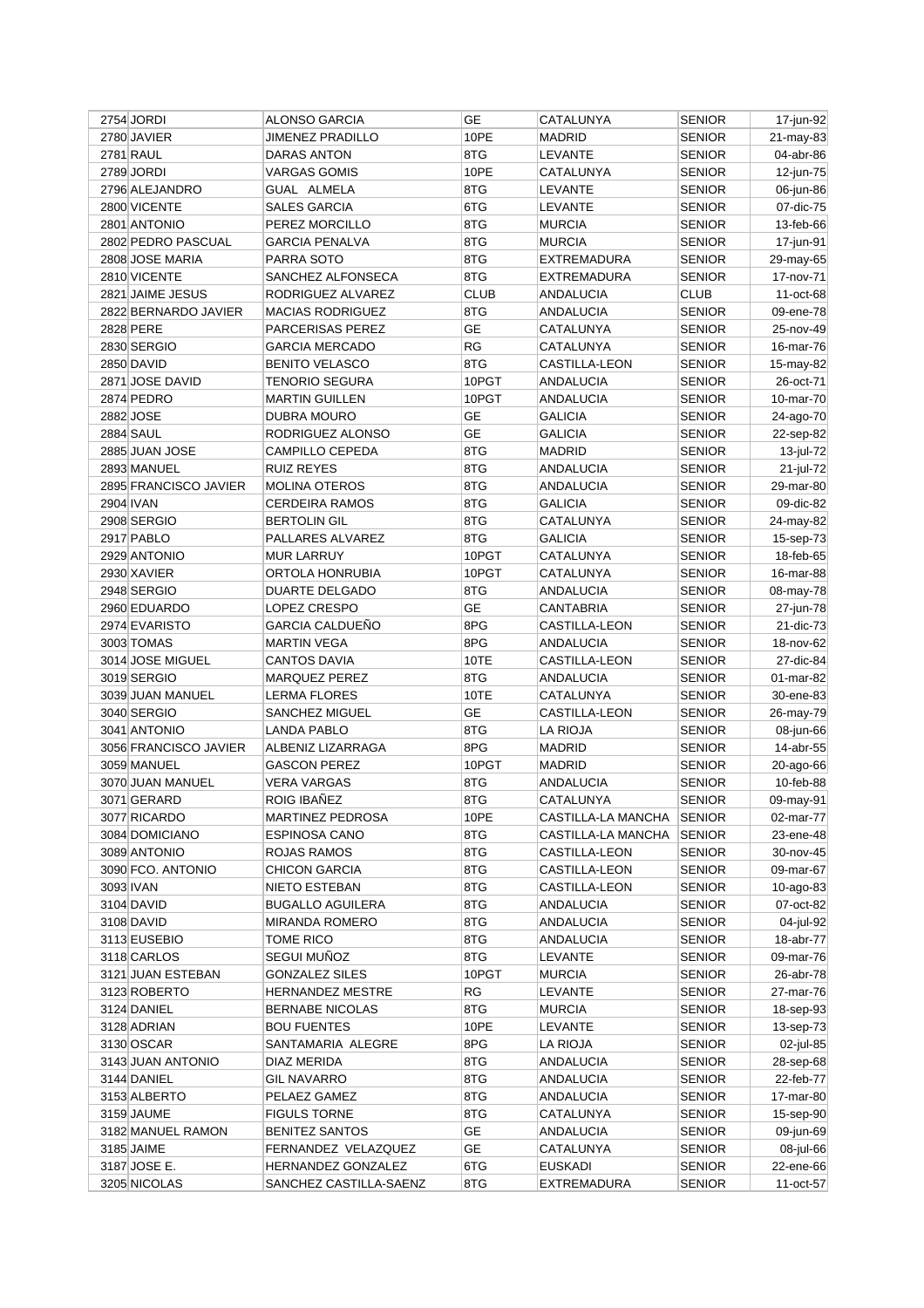| 3210 IVAN             | VAZQUEZ COSIO            | 8TG         | <b>MADRID</b>        | <b>SENIOR</b> | 08-ene-78    |
|-----------------------|--------------------------|-------------|----------------------|---------------|--------------|
| 3221 RAUL             | RODRIGUEZ GOMEZ          | 10TE        | CASTILLA-LA MANCHA   | <b>SENIOR</b> | 25-nov-71    |
| 3227 ANTONIO          | NOTARIO DE LOS RIOS      | 10TE        | <b>ANDALUCIA</b>     | <b>SENIOR</b> | 15-mar-78    |
| 3231 VICTOR MANUEL    | JIMENEZ DE MOLINA MTNEZ  | 8TG         | <b>MADRID</b>        | <b>SENIOR</b> | 22-ene-68    |
| 3235 ROBERTO          | <b>GARCIA RODERO</b>     | 8TG         | <b>MADRID</b>        | <b>SENIOR</b> | 25-nov-77    |
| 3237 HUGO             | SANCHEZ FERNANDEZ        | 8TG         | CASTILLA-LEON        | <b>SENIOR</b> | 13-ene-88    |
| 3259 FRANCISCO JAVIER | ALEGRIA MUÑOZ            | 8TG         | EXTREMADURA          | <b>SENIOR</b> | 16-abr-71    |
| 3263 ENRIQUE          | <b>ESTEVE TOMAS</b>      | 8PG         | LEVANTE              | <b>SENIOR</b> | 18-nov-69    |
| 3284 JUAN CARLOS      | MOYA VIÑEGLA             | 10PGT       | <b>MURCIA</b>        | <b>SENIOR</b> | 31-jul-69    |
| 3286 ALFONSO          | <b>GUILARTE CANO</b>     | 10TE        | <b>CASTILLA-LEON</b> | <b>SENIOR</b> | 24-feb-74    |
| 3287 MIGUEL ANGEL     | <b>GONZALEZ MOTA</b>     | 8PG         | <b>MADRID</b>        | <b>SENIOR</b> | 06-oct-73    |
| 3296 DANIEL           | DONAIRE HOYAS            | 8TG         | ANDALUCIA            | <b>SENIOR</b> | 04-may-79    |
| 3300 MAURICIO         | <b>MARTINEZ GOMEZ</b>    | 10PE        | <b>GALICIA</b>       | <b>SENIOR</b> | 02-ene-76    |
| 3315 VICTOR           | <b>FEIJOO FERNANDEZ</b>  | 10PGT       | LEVANTE              | <b>SENIOR</b> | 27-may-73    |
| 3322 JORDI            | LORENTE COBO             | GЕ          | CANTABRIA            | <b>SENIOR</b> | 15-jul-77    |
| 3324 JOHNNY           | MAGDALENO PITA           | RG          | LEVANTE              | <b>SENIOR</b> | 08-jun-77    |
| 3326 LUIS             | <b>CONDES MARTIN</b>     | 10PE        | LEVANTE              | <b>SENIOR</b> | 10-mar-72    |
| 3331 JONATHAN         | REGUERA ROBLES           | 8TE         | CASTILLA-LEON        | <b>SENIOR</b> | 13-oct-77    |
| 3347 OSCAR            | LOPEZ CAPOTE             | 10PGT       | <b>ANDALUCIA</b>     | <b>SENIOR</b> | 07-may-67    |
| 3348 CARLOS           | ATIENZA SECO             | 10PGT       | CATALUNYA            | <b>SENIOR</b> | 09-ene-85    |
| 3350 JOSE ANGEL       | RAMIREZ MONCADA          | 8PG         | <b>MADRID</b>        | <b>SENIOR</b> | 19-mar-74    |
| 3352 SANTIAGO         | <b>LLOP LLIDO</b>        | 10PE        | <b>LEVANTE</b>       | <b>SENIOR</b> | 05-ago-68    |
| 3359 SITO             | <b>GARCIA VAZQUEZ</b>    | 8TG         | ANDALUCIA            | <b>SENIOR</b> | 19-ene-77    |
| 3361 ANTONIO          | MONTES DE OCA MONTIANO   | 8TG         | <b>ANDALUCIA</b>     |               |              |
| 3372 IÑIGO            |                          |             |                      | <b>SENIOR</b> | 08-feb-76    |
|                       | AMILIBIA VENTURA         | 6TG         | <b>EUSKADI</b>       | <b>SENIOR</b> | 02-jul-63    |
| 3374 MARC             | <b>MOIX SOCORREGUT</b>   | <b>GE</b>   | CATALUNYA            | <b>SENIOR</b> | 09-dic-79    |
| 3376 EDUARDO          | FERNANDEZ-ESCANDON RIERA | 10PGT       | <b>ASTURIAS</b>      | <b>SENIOR</b> | 16-abr-90    |
| 3377 GERMAN           | SALVADOR GARCIA-CANO     | <b>CLUB</b> | <b>MADRID</b>        | <b>CLUB</b>   | 03-dic-69    |
| 3393 DANIEL           | LOPEZ MUÑOZ              | 8TG         | ANDALUCIA            | <b>SENIOR</b> | 31-jul-70    |
| 3400 TONI             | <b>MUR ORTIZ</b>         | 10PGT       | CATALUNYA            | <b>SENIOR</b> | 26-jul-88    |
| 3404 SERGIO           | DUART ALCOVER            | 8PG         | LEVANTE              | <b>SENIOR</b> | 10-ene-89    |
| 3413 ALEJANDRO        | RODRIGUEZ CASANOVA       | 8TG         | ANDALUCIA            | <b>SENIOR</b> | 08-ago-86    |
| 3421 FERNANDO         | CASTILLO BARJA           | 8PG         | <b>ANDALUCIA</b>     | <b>SENIOR</b> | 23-mar-72    |
| 3433 ENRIQUE          | <b>BRITO GOMEZ</b>       | 8TG         | <b>ANDALUCIA</b>     | <b>SENIOR</b> | 21-mar-78    |
| 3436 MANUEL           | PEÑA CONTI               | 8TG         | ANDALUCIA            | <b>SENIOR</b> | $10$ -ago-75 |
| 3439 MIGUEL ANGEL     | <b>ZURITA CARBONELL</b>  | 8TG         | <b>ANDALUCIA</b>     | <b>SENIOR</b> | 21-nov-76    |
| 3440 JONATHAN         | <b>FERNANDEZ PASCUAL</b> | 8TG         | <b>CASTILLA-LEON</b> | <b>SENIOR</b> | 01-ene-76    |
| 3447 JOSE MIGUEL      | <b>BLAS PERRUCA</b>      | 8TG         | <b>ARAGON</b>        | <b>SENIOR</b> | 22-feb-76    |
| 3453 EDUARDO          | LIEBANA CABALLERO        | 10PGT       | CATALUNYA            | <b>SENIOR</b> | 10-mar-87    |
| 3464 DANIEL           | ORIZA CRESPO             | 8PG         | CASTILLA-LA MANCHA   | <b>SENIOR</b> | 02-jul-80    |
| 3477 JULIAN           | <b>GONZALEZ RIVERO</b>   | 8PG         | MADRID               | <b>SENIOR</b> | 26-nov-70    |
| 3480 LUIS ANGEL       | <b>MIRA ADRADOS</b>      | <b>CLUB</b> | MADRID               | <b>CLUB</b>   | 04-ene-48    |
| 3488 JAVIER           | LOPEZ LOBATO             | <b>CLUB</b> | MADRID               | <b>CLUB</b>   | 02-mar-74    |
| 3495 BRYAN            | <b>BALDO CECILIA</b>     | 8TG         | LEVANTE              | <b>SENIOR</b> | 21-jun-92    |
| 3501 JOSE OCTAVIO     | <b>GRAMAJE SEGUI</b>     | 8TG         | LEVANTE              | <b>SENIOR</b> | 02-ago-76    |
| 3514 JUAN RAMON       | RODRIGUEZ GARCIA         | GE          | ANDALUCIA            | <b>SENIOR</b> | 07-feb-65    |
| 3522 MARTIN           | SEVILLA CARBONELL        | 10PGT       | LEVANTE              | <b>SENIOR</b> | 19-jun-78    |
| 3525 CARLOS           | NAVARRO ESPINOSA         | 10PGT       | <b>LEVANTE</b>       | <b>SENIOR</b> | 27-may-77    |
| 3538 FRANCISCO JAVIER | RODRIGUEZ PLANA          | 8TG         | ANDALUCIA            | <b>SENIOR</b> | 16-oct-71    |
| 3551 CARLOS           | <b>BALLESTEROS RAMOS</b> | 8TG         | CASTILLA-LEON        | <b>SENIOR</b> | 11-sep-76    |
| 3552 JULIO            | <b>ALONSO RUBIO</b>      | 8PG         | CASTILLA-LEON        | <b>SENIOR</b> | 17-sep-82    |
| 3554 RAUL             | SACRISTAN HERNANZ        | 8TG         | MADRID               | <b>SENIOR</b> | 16-abr-63    |
| 3565 TOMAS            | ROMERO LLORENTE          | 8PG         | <b>ARAGON</b>        | <b>SENIOR</b> | 04-jun-71    |
| 3579 TOMAS            | AGUADO BARRERO           | 8PG         | EUSKADI              | <b>SENIOR</b> | 19-nov-69    |
| 3581 JORGE            | TELLEZ PASCUA            | GE          | MADRID               | <b>SENIOR</b> | 03-mar-78    |
| 3588 ARTURO           | PAZ RIVAS                | 10TE        | <b>ANDALUCIA</b>     | <b>SENIOR</b> | 15-jun-77    |
| 3594 ADRIAN           | FERNANDEZ FERNANDEZ      | 8PG         | <b>GALICIA</b>       | <b>SENIOR</b> | 15-mar-89    |
| 3605 EDUARDO          | ROZAS AURIA              | 8TG         | <b>ARAGON</b>        | <b>SENIOR</b> | 19-feb-75    |
| 3606 MIGUEL ANGEL     | ESPARTOSA PASCUAL        | 10PGT       | ARAGON               | <b>SENIOR</b> | 22-nov-66    |
| 3609 GERMAN           |                          |             |                      |               |              |
|                       | ROMERO OURILLE           | 8TG         | GALICIA              | <b>SENIOR</b> | 01-oct-78    |
| 3610 JUAN ANGEL       | <b>COSTAS RODRIGUEZ</b>  | GE          | <b>EUSKADI</b>       | <b>SENIOR</b> | 29-nov-71    |
| 3612 FERNANDO         | GARCIA-NOBLEJAS QUEVEDO  | CLUB        | EXTREMADURA          | CLUB          | 17-mar-64    |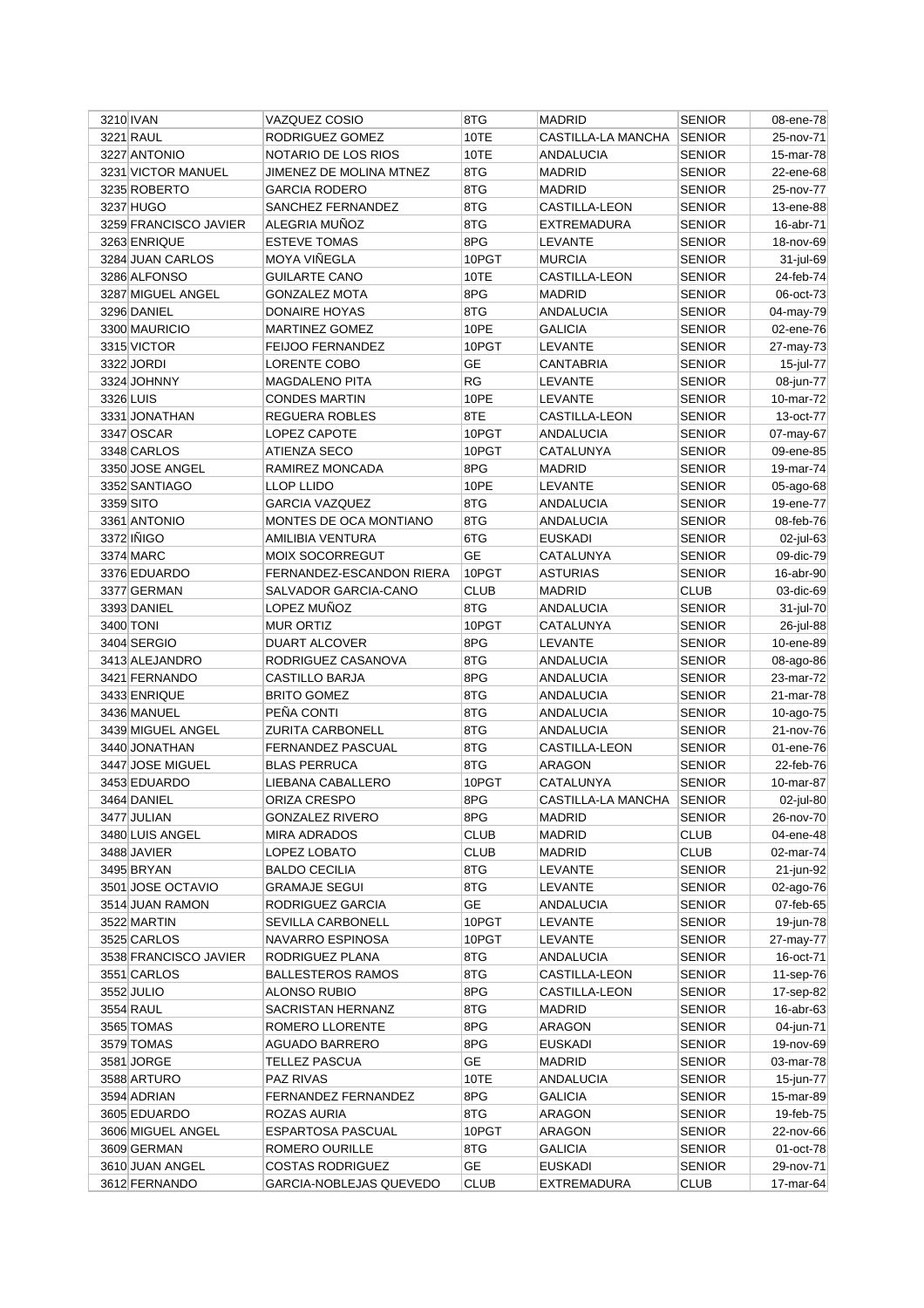| 3614 LUIS MIGUEL      | PEREIRA BARROSO            | 8TG         | <b>EXTREMADURA</b> | <b>SENIOR</b> | 23-jul-74              |
|-----------------------|----------------------------|-------------|--------------------|---------------|------------------------|
| 3625 FRANCISCO JAVIER | VAQUERO ALVAREZ            | 8TE         | <b>ASTURIAS</b>    | <b>SENIOR</b> | 04-oct-68              |
| 3628 ROGER            | PALAU PADILLA              | 8TG         | CATALUNYA          | <b>SENIOR</b> | 12-abr-93              |
| 3649 JAUME            | <b>BRESCO ARROYO</b>       | 8PG         | CATALUNYA          | <b>SENIOR</b> | 25-ago-87              |
| 3651 ANTONIO          | SANCHEZ ANCORA             | 8PG         | <b>MADRID</b>      | <b>SENIOR</b> | 05-oct-80              |
| 3660 JOSE MARIA       | <b>MAS MORATA</b>          | 10PGT       | LEVANTE            | <b>SENIOR</b> | 01-mar-77              |
| 3661 INIGO            | <b>TERCEÑO SEIBANE</b>     | 10TE        | <b>EUSKADI</b>     | <b>SENIOR</b> | 18-mar-83              |
| 3664 ISIDRO           | SABATER ALAGARDA           | 10PGT       | LEVANTE            | <b>SENIOR</b> | 31-ene-81              |
| 3666 JOSE FRANCISCO   | <b>ENCINAS GARCIA</b>      | 8PG         | <b>EXTREMADURA</b> | <b>SENIOR</b> | 28-jul-65              |
| 3670 JOSE LUIS        | <b>SANCHEZ FUENTES</b>     | 8PG         | LEVANTE            | <b>SENIOR</b> | 30-ene-76              |
| 3674 JAVIER           | <b>ESNAOLA SEGURA</b>      | 10TE        | ANDALUCIA          | <b>SENIOR</b> | 24-nov-87              |
| 3675 JAVIER           | <b>ESNAOLA GOMEZ</b>       | 10TE        | <b>ANDALUCIA</b>   | <b>SENIOR</b> | 19-dic-49              |
| 3690 GOYO             | <b>VIDAL GRACIA</b>        | 8TG         | CATALUNYA          | <b>SENIOR</b> | 02-mar-85              |
| 3694 ARCADI           | ISACH BONADONA             | 8TG         | CATALUNYA          | <b>SENIOR</b> | 15-ene-76              |
| 3698 DANIEL           | <b>LEAL RODRIGUEZ</b>      | RG          | CATALUNYA          | <b>SENIOR</b> | 25-may-74              |
| 3704 ALEJANDRO        | AROCA ESPINOSA             | 10PGT       | <b>MADRID</b>      | <b>SENIOR</b> | 25-sep-86              |
| 3721 GONZALO          | <b>GARCIA CASADO</b>       | 10PE        | <b>MADRID</b>      | <b>SENIOR</b> | 28-jul-80              |
| 3728 JOSEP MARIA      | <b>FRANCH OLIVER</b>       | 10PGT       | CATALUNYA          | <b>SENIOR</b> | 12-jul-63              |
| 3741 ANTONIO          |                            | 8PG         | <b>LEVANTE</b>     |               |                        |
| 3762 SERGIO           | <b>GARCIA MARTINEZ</b>     | 10TE        | CATALUNYA          | <b>SENIOR</b> | 23-jun-60<br>20-dic-70 |
|                       | LACUESTA CATALAN           | 6TG         | CATALUNYA          | <b>SENIOR</b> |                        |
| 3773 XAVIER           | <b>LUACES SIMON</b>        |             |                    | <b>SENIOR</b> | 02-jul-70              |
| 3799 DANIEL           | <b>GARZON LAZARO</b>       | 8TG         | <b>MADRID</b>      | <b>SENIOR</b> | 16-feb-79              |
| 3809 JESUS ALBERTO    | <b>REGUEIRO MERA</b>       | 8TG         | GALICIA            | <b>SENIOR</b> | 15-ago-71              |
| 3817 ALEJANDRO        | <b>CALATAYUD RIOS</b>      | 8TG         | CATALUNYA          | <b>SENIOR</b> | 06-sep-88              |
| 3818 JUAN CARLOS      | <b>HUERTAS HERNANDEZ</b>   | 8TG         | LEVANTE            | SENIOR        | 09-oct-69              |
| 3819 FERNANDO         | SANTAMARIA BELONN          | 10TE        | <b>EUSKADI</b>     | <b>SENIOR</b> | 08-nov-76              |
| 3834 JOSE MARIA       | RICO COLL                  | 10PGT       | <b>MADRID</b>      | <b>SENIOR</b> | 29-jun-70              |
| 3835 MICHEL           | <b>KIRSCH</b>              | 10PGT       | <b>MADRID</b>      | <b>SENIOR</b> | 31-may-40              |
| 3847 MIGUEL ANGEL     | <b>COBO PINTADO</b>        | 8TG         | CATALUNYA          | SENIOR        | 28-abr-67              |
| 3859 INAKI            | <b>GUERGUE GONZALEZ</b>    | 10TE        | <b>EUSKADI</b>     | <b>SENIOR</b> | 17-jul-62              |
| 3860 FRANCISCO JAVIER | VILLALBA COBAS             | 10TE        | EUSKADI            | <b>SENIOR</b> | 29-ene-63              |
| 3871 JOSE             | CALDADO ESCRIBANO          | 8TG         | <b>ANDALUCIA</b>   | <b>SENIOR</b> | 04-ago-78              |
| 3874 DAVID            | <b>MARCOS MAYORDOMO</b>    | 8TG         | CASTILLA-LEON      | <b>SENIOR</b> | 18-nov-75              |
| 3915 ROBERTO          | <b>HERNANDEZ MARCILLA</b>  | 10PE        | LEVANTE            | <b>SENIOR</b> | 19-feb-83              |
| 3920 PACO             | LOBO SUAREZ                | 8PG         | ANDALUCIA          | <b>SENIOR</b> | 27-ene-84              |
| 3921 IÑAKI            | PAHISSA LOPEZ              | 10PGT       | <b>MADRID</b>      | <b>SENIOR</b> | 07-ago-87              |
| 3925 ARITZ            | TAMAYO SERRANO             | 8PG         | <b>EUSKADI</b>     | <b>SENIOR</b> | 18-feb-82              |
| 3931 JUAN CARLOS      | <b>CANAS MELENDEZ</b>      | 8TG         | ANDALUCIA          | <b>SENIOR</b> | 19-may-71              |
| 3943 ISMAEL           | PEREZ TENDERO              | 8TG         | CASTILLA-LA MANCHA | <b>SENIOR</b> | 31-mar-77              |
| 3948 ALBERTO          | <b>GOIG LOPEZ</b>          | 10PE        | CASTILLA-LA MANCHA | <b>SENIOR</b> | 16-sep-78              |
| 3951 JOSE ANTONIO     | RUIZ GONZALVEZ             | 8TG         | LEVANTE            | <b>SENIOR</b> | 11-mar-82              |
| 3965 JUAN MANUEL      | <b>RUIZ ROMERO</b>         | 8TG         | ANDALUCIA          | <b>SENIOR</b> | 27-oct-90              |
| 3973 ANTONIO          | <b>MONTES ARTEAGA</b>      | 8TG         | <b>MADRID</b>      | <b>SENIOR</b> | 28-nov-89              |
| 3976 DANIEL           | <b>DIAZ SANTANA</b>        | GE          | <b>CANARIAS</b>    | SENIOR        | 21-jul-88              |
| 3980 JUAN CARLOS      | CASILLAS GAGO              | 8PG         | <b>MADRID</b>      | <b>SENIOR</b> | 17-sep-64              |
| 3993 RICARDO          | <b>DUREK AYALA</b>         | 8PG         | MADRID             | SENIOR        | 24-sep-76              |
| 4020 JUAN CARLOS      | PEDRON MARTIN              | 8TG         | ANDALUCIA          | <b>SENIOR</b> | 21-jul-69              |
| 4025 JOSEP            | <b>GALISTEO MARTINEZ</b>   | 8TG         | CATALUNYA          | <b>SENIOR</b> | 29-sep-93              |
| 4028 JOSE ANDRES      | <b>HERNANDEZ BAZ</b>       | GE          | CASTILLA-LEON      | <b>SENIOR</b> | 23-abr-88              |
| 4030 ALBERT           | NAVARRO CUENCA             | 8TG         | CATALUNYA          | <b>SENIOR</b> | 24-may-92              |
| 4031 MARC             | <b>BUSQUETS CASALS</b>     | 8TG         | CATALUNYA          | <b>SENIOR</b> | 25-feb-80              |
| 4035 ALBERT           | <b>LIESA MONTFORT</b>      | 10PGT       | CATALUNYA          | SENIOR        | 07-feb-90              |
| 4049 JAIME            | <b>BARTOLL ESCRIG</b>      | 6TG         | LEVANTE            | <b>SENIOR</b> | 25-ago-81              |
| 4053 ALEJANDRO        |                            | 8TG         |                    |               | 23-ago-93              |
|                       | DARAS ANTON                |             | LEVANTE            | SENIOR        |                        |
| 4055 RAFAEL           | <b>GILABERT PULIDO</b>     | <b>CLUB</b> | LEVANTE            | <b>CLUB</b>   | 30-jul-73              |
| 4061 ANTONIO          | <b>ILLANES PRIEGO</b>      | 8TG         | ANDALUCIA          | <b>SENIOR</b> | 21-mar-80              |
| 4108 SERGIO           | PORRAS VILLASEÑOR          | 10PGT       | <b>MADRID</b>      | <b>SENIOR</b> | 13-abr-81              |
| 4112 JUAN ANTONIO     | <b>HIDALGO GARRIDO</b>     | 8PG         | CANARIAS           | <b>SENIOR</b> | 21-ene-90              |
| 4113 ADRIAN           | SANTEIRO VILAR             | 10PGT       | <b>GALICIA</b>     | <b>SENIOR</b> | 06-sep-88              |
| 4114 LUIS             | <b>FERNANDEZ FERNANDEZ</b> | <b>GE</b>   | CASTILLA-LEON      | SENIOR        | 05-jun-67              |
| 4133 ALBERTO          | ANEIROS RECALDE            | 8PG         | <b>BALEARES</b>    | <b>SENIOR</b> | 21-oct-75              |
| 4139 JESUS            | PEREZ VIRSEDA              | 8TG         | CASTILLA-LEON      | <b>SENIOR</b> | 07-sep-72              |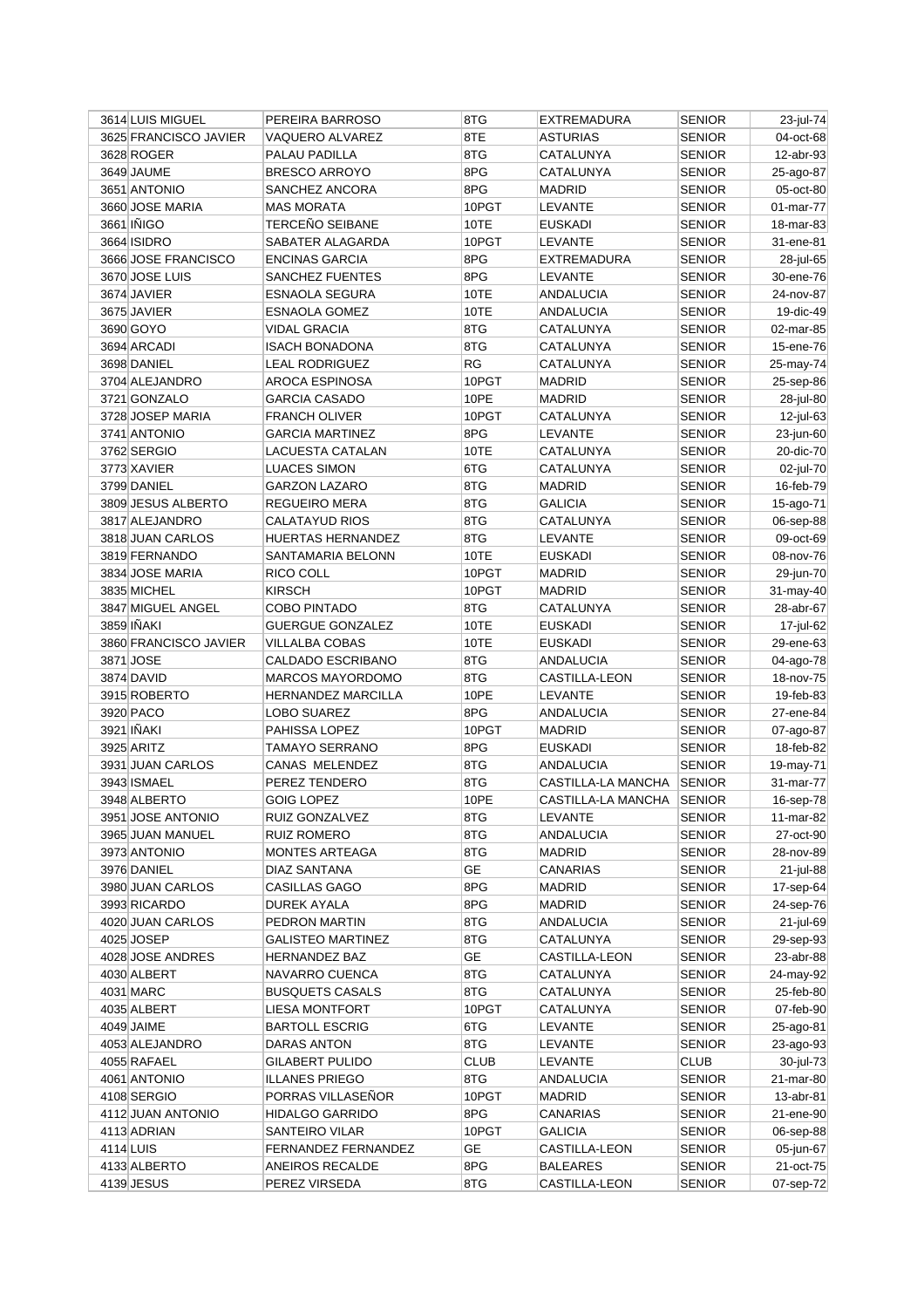| 4146 PABLO                      | <b>MARTINEZ HERNANDO</b>                       | 8TG         | CASTILLA-LEON               | <b>SENIOR</b>                  | 21-dic-88              |
|---------------------------------|------------------------------------------------|-------------|-----------------------------|--------------------------------|------------------------|
| 4147 GUSTAVO                    | <b>HERRERA JULIAN</b>                          | 8TG         | <b>CASTILLA-LEON</b>        | <b>SENIOR</b>                  | 19-nov-79              |
| 4148 JENARO                     | FERNANDEZ RUIZ-ALEJOS                          | 8TG         | CASTILLA-LEON               | <b>SENIOR</b>                  | 03-ago-73              |
| 4171 ROBERTO                    | <b>TIRSO SOBRINO</b>                           | 8TG         | <b>EUSKADI</b>              | <b>SENIOR</b>                  | 04-dic-76              |
| 4173 ISMAEL                     | <b>VAZQUEZ GARI</b>                            | 10PGT       | <b>MADRID</b>               | <b>SENIOR</b>                  | 29-oct-72              |
| 4176 ANGEL ERIK                 | <b>FERNANDEZ PEREZ</b>                         | 10PE        | CANARIAS                    | <b>SENIOR</b>                  | 17-jul-90              |
| 4191 JOSE MANUEL                | <b>REY OTERO</b>                               | <b>RG</b>   | <b>GALICIA</b>              | <b>SENIOR</b>                  | 31-may-74              |
| 4194 JUAN MANUEL                | PUERTA CERVERA                                 | 8TG         | ANDALUCIA                   | <b>SENIOR</b>                  | 15-sep-73              |
| 4199 JORGE                      | ATIENZA HERNANDEZ                              | 8TG         | CATALUNYA                   | <b>SENIOR</b>                  | 08-may-58              |
| 4211 RODRIGO                    | PAHISSA LOPEZ                                  | 10PGT       | <b>MADRID</b>               | <b>SENIOR</b>                  | 05-feb-93              |
| 4219 MANUEL                     | CASAL PEREZ                                    | 8PG         | <b>GALICIA</b>              | <b>SENIOR</b>                  | 23-sep-74              |
| 4228 JESUS                      | <b>LEGIDO RODRIGUEZ</b>                        | <b>GE</b>   | CASTILLA-LEON               | <b>SENIOR</b>                  | 09-jul-77              |
| 4230 JUAN CARLOS                | <b>CARRILLO TORRES</b>                         | 8TG         | CASTILLA-LEON               | <b>SENIOR</b>                  | 08-nov-69              |
| 4258 JOSE                       | <b>MARTINEZ OJEDA</b>                          | <b>GE</b>   | ANDALUCIA                   | <b>SENIOR</b>                  | 04-jun-61              |
| 4282 RUBEN                      | <b>MUNOZ MARTINEZ</b>                          | 10PGT       | LEVANTE                     | <b>SENIOR</b>                  | 04-mar-82              |
| 4290 ALEJANDRO                  | CANDEL LAVEDA                                  | 10PE        | LEVANTE                     | <b>SENIOR</b>                  | 05-jun-88              |
| 4293 LLUIS                      | <b>FRANQUESA DOMENECH</b>                      | 8TG         | CATALUNYA                   | <b>SENIOR</b>                  | 24-ene-77              |
| 4304 ALBERTO                    | <b>ESCUDERO REVILLA</b>                        | 8TG         | <b>GALICIA</b>              | <b>CLUB</b>                    | 24-oct-72              |
| 4308 FREDERICH                  | GARCIA ARANA                                   | 10TE        | <b>EUSKADI</b>              | <b>SENIOR</b>                  | 11-sep-81              |
| 4310 LUIS                       | <b>FUENTES FUENTES</b>                         | <b>CLUB</b> | <b>MADRID</b>               | <b>CLUB</b>                    | 10-dic-63              |
| 4320 RAUL                       | <b>MATOS CORTES</b>                            | 8TG         | <b>EXTREMADURA</b>          | <b>SENIOR</b>                  | 27-jul-77              |
| 4321 JOSE ANTONIO               | <b>FRANCO SANCHEZ</b>                          | <b>CLUB</b> | LEVANTE                     | <b>CLUB</b>                    | 27-oct-67              |
| 4336 FULGENCIO                  | SANCHEZ BAÑOS                                  | 8TG         | <b>MURCIA</b>               | <b>SENIOR</b>                  | 22-feb-77              |
| 4337 LUIS IGNACIO               | CANDEL LAVEDA                                  | 8TG         | <b>MURCIA</b>               | <b>SENIOR</b>                  | 12-jun-91              |
| 4346 OSCAR                      | RODRIGUEZ SEQUEDO                              | 8TG         | CATALUNYA                   | <b>SENIOR</b>                  | 23-ago-77              |
| 4351 DAVID IGNACIO              | <b>GALINDO GIBBON</b>                          | <b>GE</b>   | CATALUNYA                   | <b>SENIOR</b>                  | 08-ene-76              |
| 4371 BASTIEN                    | <b>GARCIA</b>                                  | 10TE        | <b>MADRID</b>               | <b>SENIOR</b>                  | 08-nov-77              |
| 4377 JOSE ANTONIO               | <b>ROMERO NORIA</b>                            | 8TG         | <b>ANDALUCIA</b>            | <b>SENIOR</b>                  | 01-oct-72              |
| 4379 MIGUEL                     | <b>VALCARCEL PEREZ</b>                         | 8TG         | ANDALUCIA                   | <b>SENIOR</b>                  | 19-sep-76              |
| 4395 ANTONIO JESUS              | <b>GAMEZ FERNANDEZ</b>                         | 8TG         | ANDALUCIA                   | <b>SENIOR</b>                  | 31-ago-77              |
| 4409 RAFAEL                     | ALBAR ALMUDEVAR                                | 8TG         | ARAGON                      | <b>SENIOR</b>                  | 14-oct-91              |
| 4411 CESAR                      | <b>GIL BLANCO</b>                              | 8TG         | <b>ARAGON</b>               | <b>SENIOR</b>                  | 14-nov-90              |
| 4413 DIEGO                      | <b>ARAGUAS MORATA</b>                          | 8TG         | ARAGON                      | <b>SENIOR</b>                  | 28-jun-89              |
| 4418 RUBEN                      | <b>JAEN HINAREJOS</b>                          | 10PGT       | <b>MADRID</b>               | <b>SENIOR</b>                  | 03-oct-86              |
| 4419 FRANCISCO JAVIER           | PALMA RAMBLA                                   | <b>GE</b>   | CATALUNYA                   | <b>SENIOR</b>                  | 02-mar-77              |
| 4420 ADRIAN                     | ORTIZ ANTON                                    | 10PGT       | <b>MADRID</b>               | <b>SENIOR</b>                  | 09-mar-92              |
| 4421 DAVID                      | LOPEZ GARCIA                                   | 10PGT       | <b>MADRID</b>               | <b>SENIOR</b>                  | 14-oct-85              |
| 4439 JUAN CARLOS                | VILELA CASAL                                   | 10TE        | <b>EUSKADI</b>              | <b>SENIOR</b>                  | 09-ene-70              |
| 4448 JOSE ANTONIO               | <b>GARCIA MANCEBO</b>                          | 8TG         | <b>ANDALUCIA</b>            | <b>SENIOR</b>                  | 29-abr-74              |
| 4459 RUBEN                      | SEIJO TOUCEDO                                  | 8PG         | <b>GALICIA</b>              | <b>SENIOR</b>                  | 31-jul-77              |
|                                 | RODRIGUEZ VEGA                                 | <b>CLUB</b> |                             | <b>CLUB</b>                    |                        |
| 4467 ALFREDO                    |                                                | <b>CLUB</b> | CANARIAS                    | <b>CLUB</b>                    | 10-ago-61<br>16-mar-76 |
| 4470 JUAN IGNACIO<br>4475 DAVID | ORIOLA BELENGUER                               | 10PE        | LEVANTE<br>CATALUNYA        | <b>SENIOR</b>                  |                        |
|                                 | <b>ESCUDERO SAMPER</b>                         |             |                             |                                | 15-sep-86              |
| 4485 DIEGO<br>4488 OSCAR        | <b>GALVAN MONTAÑES</b><br><b>CORDON GARCIA</b> | 8TG<br>8PG  | LEVANTE<br><b>ANDALUCIA</b> | <b>SENIOR</b><br><b>SENIOR</b> | 25-sep-72              |
|                                 |                                                |             |                             |                                | 14-ene-81              |
| 4498 GONZALO                    | <b>AGUADO LUCENA</b>                           | 8TG         | <b>ANDALUCIA</b>            | <b>SENIOR</b>                  | 29-oct-85              |
| 4513 JESUS                      | LOPEZ MERA<br>LACUESTA CATALAN                 | GE<br>10PGT | <b>ANDALUCIA</b>            | <b>SENIOR</b>                  | 30-nov-70              |
| 4516 JAIME                      |                                                |             | CATALUNYA                   | <b>SENIOR</b>                  | 10-may-74              |
| 4520 JAVIER                     | <b>BENITO FERNANDEZ</b>                        | 8PG         | <b>ARAGON</b>               | <b>SENIOR</b>                  | 10-ago-75              |
| 4521 FRANCISCO                  | PRIEGUE GONZALEZ                               | 10PE        | <b>GALICIA</b>              | <b>SENIOR</b>                  | 20-jul-82              |
| 4522 JUAN                       | MARTINEZ RODRIGUEZ                             | 8TG         | <b>MURCIA</b>               | <b>SENIOR</b>                  | 07-feb-67              |
| 4529 FRANCISCO JAVIER           | <b>CUTILLAS GARCIA</b>                         | 8TG         | <b>MURCIA</b>               | <b>SENIOR</b>                  | 17-jun-84              |
| 4538 FRANCISCO JAVIER           | FENOY SANTIAGO                                 | 10TE        | <b>ASTURIAS</b>             | <b>SENIOR</b>                  | 26-feb-75              |
| 4545 MARC                       | PONCE VALVERDE                                 | 8TG         | CATALUNYA                   | <b>SENIOR</b>                  | 13-ene-90              |
| 4550 ANGEL                      | <b>BLANCO SANCHEZ</b>                          | GE          | CASTILLA-LEON               | <b>SENIOR</b>                  | 29-jun-89              |
| 4551 HECTOR ABRAHAM             | <b>MORILLO PRIETO</b>                          | GE          | CASTILLA-LEON               | SENIOR                         | 30-nov-89              |
| 4557 ERIC                       | LAREDO QUESADA                                 | 8TG         | CATALUNYA                   | <b>SENIOR</b>                  | 06-nov-92              |
| 4562 AGUSTIN                    | <b>ILLANES PRIEGO</b>                          | 8TG         | ANDALUCIA                   | <b>SENIOR</b>                  | 10-feb-89              |
| 4565 PEDRO                      | MUÑOZ ARNAS                                    | 8TG         | CASTILLA-LA MANCHA          | <b>SENIOR</b>                  | 25-dic-75              |
| 4567 SERGI                      | <b>FRANCH CODINA</b>                           | 10PGT       | CATALUNYA                   | <b>SENIOR</b>                  | 07-oct-92              |
| 4568 JOAQUIN                    | <b>VILLEGAS GUTIERREZ</b>                      | 8PG         | CATALUNYA                   | <b>SENIOR</b>                  | $10$ -ago-86           |
| 4576 JOAQUIN                    | <b>BATLLE JUANALS</b>                          | 8TG         | CATALUNYA                   | <b>SENIOR</b>                  | 13-nov-57              |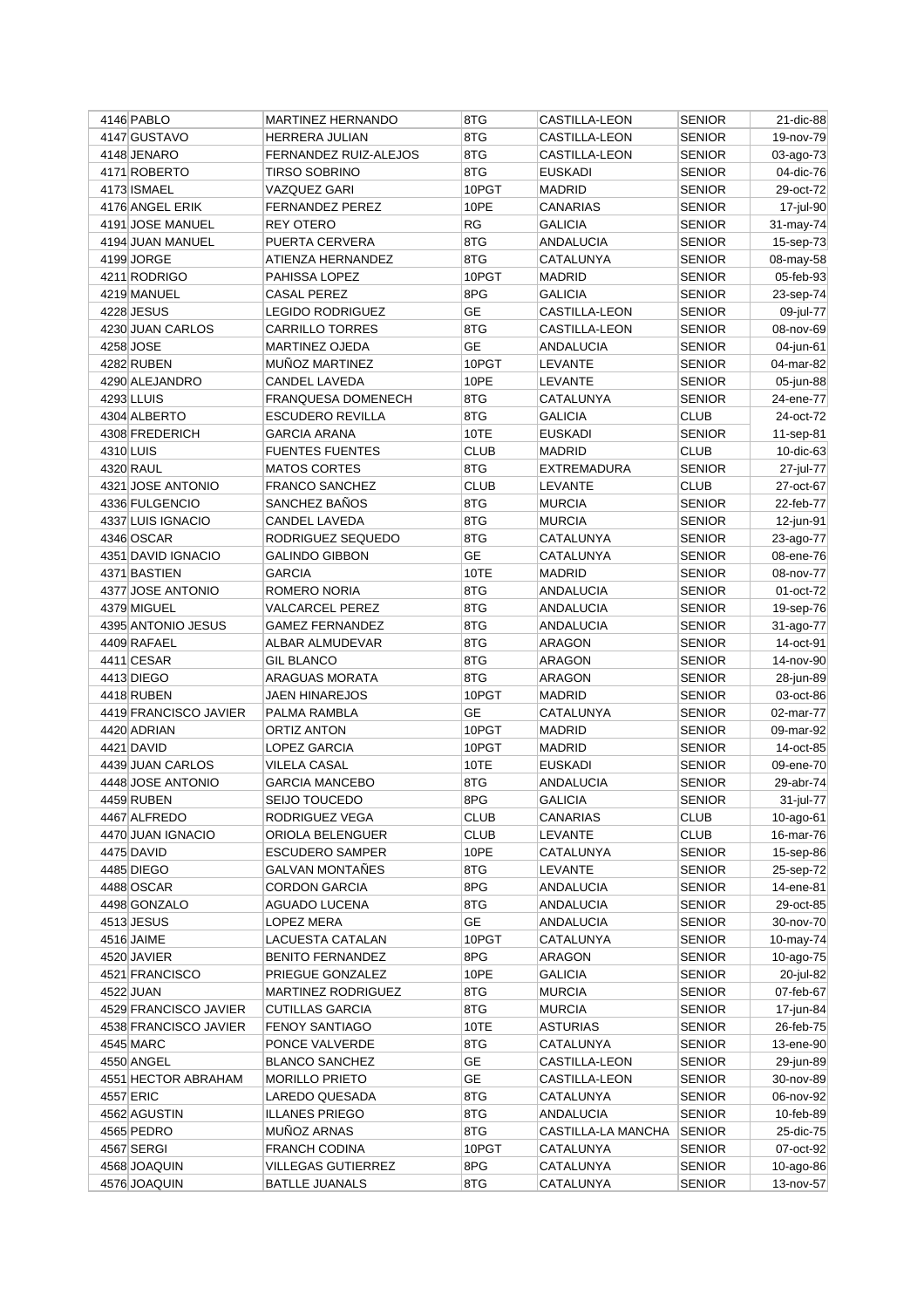| 4578 PABLO                   | LANDABURU GONZALEZ          | 8TG         | <b>MADRID</b>                 | <b>SENIOR</b>                  | 29-ene-82              |
|------------------------------|-----------------------------|-------------|-------------------------------|--------------------------------|------------------------|
| 4582 ALBERT                  | TRILLA SELLES               | 8TG         | CATALUNYA                     | <b>SENIOR</b>                  | 22-ago-89              |
| 4587 JUAN                    | SABORIT ARRIBAS             | 10PGT       | LEVANTE                       | <b>SENIOR</b>                  | 02-ago-72              |
| 4590 TONI                    | <b>BONET CAIROL</b>         | 6TG         | CATALUNYA                     | <b>SENIOR</b>                  | 20-abr-69              |
| 4596 JESUS                   | LAGUNA GONZALEZ             | 8TG         | <b>EXTREMADURA</b>            | <b>SENIOR</b>                  | 16-may-86              |
| 4606 RAFAEL                  | ESPINOSA SAN JOSE           | 8TG         | <b>ANDALUCIA</b>              | <b>SENIOR</b>                  | 05-may-81              |
| 4612 RAFAEL                  | <b>LOZANO MORALES</b>       | 8TG         | ANDALUCIA                     | <b>SENIOR</b>                  | 22-oct-79              |
| 4615 JOSE MIGUEL             | RAMIREZ VALLE               | 8TG         | <b>ANDALUCIA</b>              | <b>SENIOR</b>                  | 24-jul-69              |
| 4616 NESTOR MANUEL           | AGUILAR EXPOSITO            | 8PG         | CATALUNYA                     | <b>SENIOR</b>                  | 21-mar-91              |
| 4628 KEVIN                   | <b>MATEO SUAREZ</b>         | 10PE        | CANARIAS                      | <b>SENIOR</b>                  | 22-dic-91              |
| 4629 AYTHAMI                 | PEREZ TRAVIESO              | 10PE        | CANARIAS                      | <b>SENIOR</b>                  | 07-ene-92              |
| 4632 JOSE                    | <b>BAYANO SUAREZ</b>        | 10PE        | <b>CANARIAS</b>               | <b>SENIOR</b>                  | 15-mar-68              |
| 4633 JOSE                    | PORTO ANDION                | 8TG         | <b>GALICIA</b>                | <b>SENIOR</b>                  | 04-jun-74              |
| 4635 MIGUEL                  | CATALAN BAÑULS              | 8TG         | <b>LEVANTE</b>                | <b>SENIOR</b>                  | 11-jun-91              |
| 4646 RAFAEL                  | ORTIZ CASADO                | GE          | <b>MADRID</b>                 | <b>SENIOR</b>                  | 05-dic-81              |
| 4655 CARLOS                  | <b>VILLAR COLIO</b>         | 8TG         | <b>CANTABRIA</b>              | <b>SENIOR</b>                  | 22-oct-74              |
| 4668 CARLOS                  | <b>EXPOSITO ORTEGA</b>      | RG          | CANARIAS                      | <b>SENIOR</b>                  | 01-mar-75              |
| 4669 ANGEL                   | <b>FERNANDEZ MINGUITO</b>   | 10TE        | <b>MADRID</b>                 | <b>SENIOR</b>                  | 25-jun-80              |
| 4673 MARIO                   | <b>DIAZ MONTERO</b>         | 8TG         | <b>ANDALUCIA</b>              | <b>SENIOR</b>                  | 27-nov-75              |
| 4674 OSCAR                   | FERNANDEZ ALONSO            | 10TE        | <b>ASTURIAS</b>               | <b>SENIOR</b>                  | 08-dic-78              |
| 4678 PEDRO AGUSTIN           | <b>MATOS GALDINO</b>        | 8TG         | <b>EXTREMADURA</b>            | <b>SENIOR</b>                  | 14-mar-72              |
| 4692 JUAN                    | <b>GOMEZ MORENO</b>         | 8TG         | ANDALUCIA                     | <b>SENIOR</b>                  | 13-nov-76              |
| 4694 FERNANDO                | ABALO BISPO                 | 8TG         | <b>GALICIA</b>                | <b>SENIOR</b>                  | 04-jun-71              |
| 4696 JOSE MIGUEL             | <b>MATO CAMIÑO</b>          | 8TG         | <b>GALICIA</b>                | <b>SENIOR</b>                  | 18-jun-79              |
| 4718 DAVID                   | <b>COSTA LOPEZ</b>          | 6TG         | CATALUNYA                     | <b>SENIOR</b>                  | 13-abr-76              |
| 4719 DAVID                   | VILLASEÑOR VIÑAS            | 8TG         | CATALUNYA                     | <b>SENIOR</b>                  | 21-dic-71              |
| 4738 JUAN                    | <b>MARTIN GONZALEZ</b>      | 8TG         | ANDALUCIA                     | <b>SENIOR</b>                  | 18-oct-80              |
| 4760 PASCUAL                 | <b>ORTIN PENADES</b>        | RG          | LEVANTE                       | <b>SENIOR</b>                  | 04-nov-74              |
| 4764 MIGUEL ANGEL            | ALONSO SOTO                 | 8TG         | EXTREMADURA                   | <b>SENIOR</b>                  | 05-mar-83              |
| 4766 SANTIAGO                | FRANCO LOZANO               | 8TG         | <b>EXTREMADURA</b>            | <b>SENIOR</b>                  | 26-abr-68              |
| 4767 ANDRES                  | <b>JIMENEZ FERNANDEZ</b>    | 8TG         | EXTREMADURA                   | <b>SENIOR</b>                  | 12-nov-67              |
| 4775 IÑAKI                   | OTERO TABOADA               | 8PG         | <b>GALICIA</b>                | <b>SENIOR</b>                  | 08-nov-89              |
| 4786 CELSO                   | ARMENDARIZ EXPOSITO         | 6TG         | GALICIA                       | <b>SENIOR</b>                  | 09-ago-85              |
| 4787 VICENTE                 | <b>GARCIA RUANO</b>         | 8PG         | CATALUNYA                     | <b>SENIOR</b>                  | 20-dic-74              |
| 4797 FERNANDO                | <b>VIEITO PAN</b>           | 10PE        | <b>GALICIA</b>                | <b>SENIOR</b>                  | 13-mar-74              |
| 4805 ANTONIO                 | <b>MARTINEZ TERUEL</b>      | <b>CLUB</b> | <b>LEVANTE</b>                | <b>CLUB</b>                    | 25-ene-58              |
| 4825 EMILIO                  | YUSTE GIL                   | 8TG         | <b>CASTILLA-LEON</b>          | <b>SENIOR</b>                  | 14-dic-68              |
| 4833 CARLOS                  | <b>FERNANDEZ ESPINOSA</b>   | 10PE        | <b>MADRID</b>                 | <b>SENIOR</b>                  | 29-may-75              |
| 4841 MARCOS                  | LORENZO CALLEJO             | 8TG         | <b>MADRID</b>                 | <b>SENIOR</b>                  | 29-nov-73              |
| 4842 ALEJANDRO               | ATIENZA AGUADO              | 8TG         | CATALUNYA                     | <b>SENIOR</b>                  | 10-nov-85              |
| 4843 JORGE                   | ARANGO OVIES                | 8PG         | <b>ASTURIAS</b>               | <b>SENIOR</b>                  | 29-jul-78              |
|                              |                             | GE          |                               |                                |                        |
| 4853 MANUEL<br>4867 IVAN     | RAMOS PACHO<br>MIR GONZALEZ | 10PGT       | CASTILLA-LEON<br>CATALUNYA    | <b>SENIOR</b><br><b>SENIOR</b> | 10-ene-77<br>30-ago-80 |
|                              |                             |             |                               |                                |                        |
| 4883 SANTIAGO<br>4897 SERGIO | DE LA IGLESIA CREO          | 8TG<br>RG   | GALICIA<br>CATALUNYA          | <b>SENIOR</b>                  | 25-feb-79<br>05-mar-75 |
| 4904 RAFAEL                  | ALONSO CALVO                | 8TG         |                               | <b>SENIOR</b><br><b>SENIOR</b> |                        |
|                              | <b>GARCIA GARCIA</b>        |             | ANDALUCIA                     |                                | 28-dic-77              |
| 4912 FRANCISCO JAVIER        | POMBO GONZALEZ              | 8TG<br>RG   | CASTILLA-LA MANCHA<br>LEVANTE | <b>SENIOR</b>                  | 07-ene-85              |
| 4916 ANTONIO JAVIER          | PASTOR CANALS               | 8TG         | EXTREMADURA                   | <b>SENIOR</b>                  | 21-ago-75              |
| 4919 LUIS                    | DOMINGUEZ SOUSA             | GE          |                               | <b>SENIOR</b><br><b>SENIOR</b> | 07-jun-77              |
| 4924 JESUS                   | <b>GONZALEZ HEBLES</b>      |             | ANDALUCIA                     |                                | 04-feb-76              |
| 4929 ROBERTO                 | <b>CAMPO RAMOS</b>          | 8TG         | CASTILLA-LEON                 | <b>SENIOR</b>                  | 09-jun-83              |
| 4940 FERNANDO                | <b>REQUEJO</b>              | GE          | ASTURIAS                      | SENIOR                         | 17-feb-72              |
| 4952 MIGUEL ANGEL            | SANCHEZ SAIZ                | 8TG         | <b>MADRID</b>                 | <b>SENIOR</b>                  | 04-ago-72              |
| 4956 MARIANO                 | <b>MORCILLO CARRION</b>     | 8TG         | ANDALUCIA                     | <b>SENIOR</b>                  | 12-feb-67              |
| 4964 JAIME                   | PEREZ PALAZON               | 8TG         | LEVANTE                       | <b>SENIOR</b>                  | 29-nov-67              |
| 4969 FRANCISCO JAVIER        | JORDAN APARISI              | 10PGT       | LEVANTE                       | <b>SENIOR</b>                  | 13-ago-65              |
| 4984 MANUEL                  | <b>VILLA POSADAS</b>        | 8TG         | CASTILLA-LEON                 | <b>SENIOR</b>                  | 13-ago-79              |
| 4992 OSCAR                   | DIEZ GARCIA                 | 8TG         | CASTILLA-LEON                 | <b>SENIOR</b>                  | 27-may-73              |
| 5004 FRANCISCO               | SEGURA VALENZUELA           | 10PGT       | <b>ANDALUCIA</b>              | <b>SENIOR</b>                  | 11-mar-68              |
| 5008 SEBASTIAN               | CHICO CHICO                 | <b>RG</b>   | CATALUNYA                     | SENIOR                         | 20-nov-66              |
| 5015 PEDRO                   | SANCHEZ CUBELLS             | 8PG         | CATALUNYA                     | <b>SENIOR</b>                  | 01-ene-93              |
| 5028 JOSE LUIS               | RODRIGUEZ CARBALLO          | 8TG         | <b>GALICIA</b>                | <b>SENIOR</b>                  | 26-may-77              |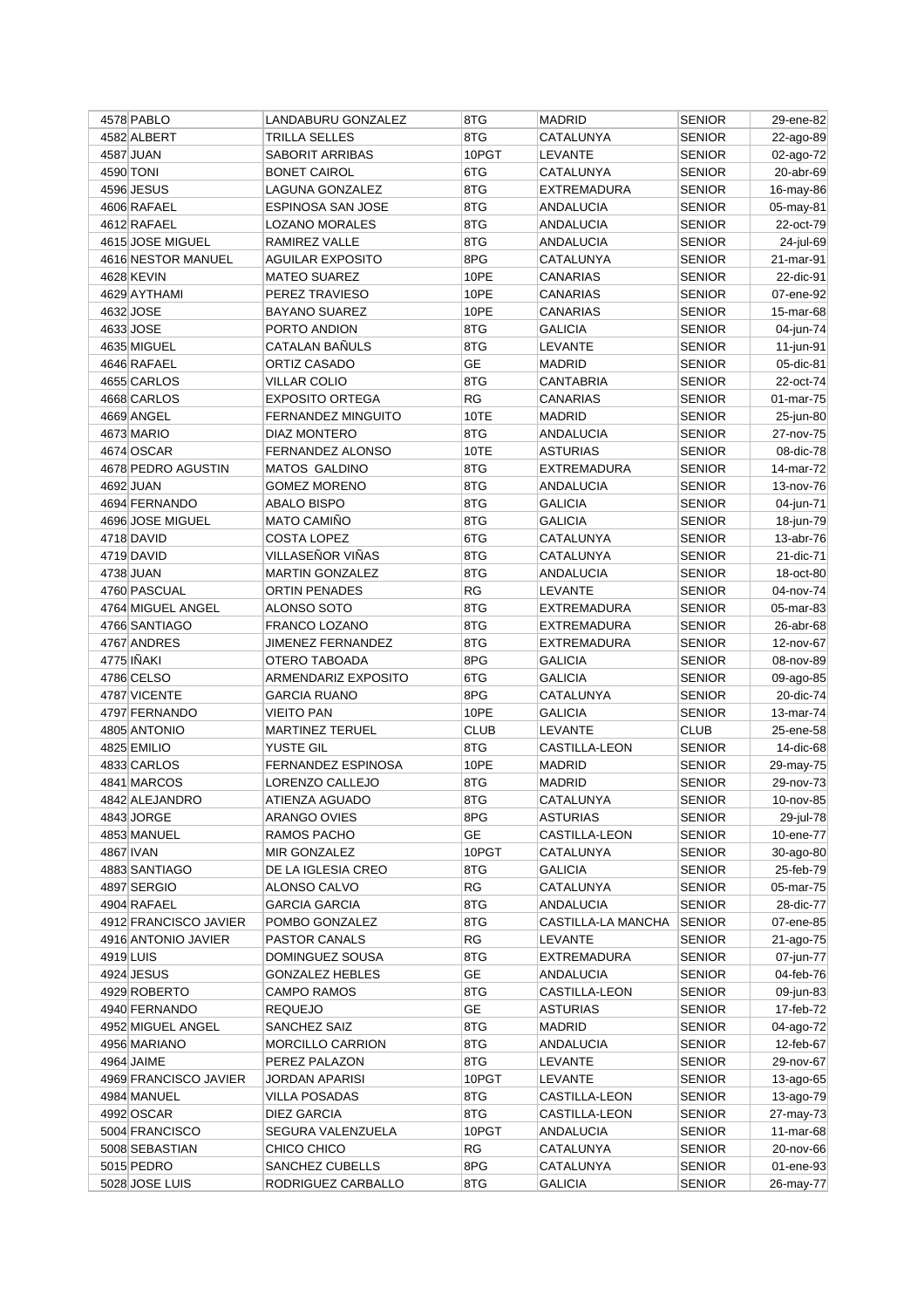| 5032 DIEGO           | <b>SEGURA GRANCHA</b>     | 8PG          | LEVANTE            | <b>SENIOR</b> | 24-jul-81    |
|----------------------|---------------------------|--------------|--------------------|---------------|--------------|
| 5036 ALFREDO         | <b>MORAL GONZALEZ</b>     | 8TG          | LA RIOJA           | <b>SENIOR</b> | 16-ene-79    |
| 5040 ALBERTO         | <b>NEIRA DIEGUEZ</b>      | 8TG          | <b>GALICIA</b>     | <b>SENIOR</b> | 16-jun-80    |
| 5047 EDUARDO         | <b>JIMENEZ FERNANDEZ</b>  | 10TE         | CASTILLA-LEON      | SENIOR        | 30-mar-83    |
| 5058 JESUS           | <b>PERIS MARTI</b>        | 10PE         | <b>LEVANTE</b>     | <b>SENIOR</b> | 01-ago-77    |
| 5072 JOSE ANTONIO    | POMBO GONZALEZ            | 8TG          | CASTILLA-LA MANCHA | <b>SENIOR</b> | 26-ene-78    |
| 5104 JOSE MIGUEL     | <b>BLANCO BALLESTER</b>   | 10PGT        | LEVANTE            | SENIOR        | 27-ago-91    |
| 5107 IGNACIO         | PEREZ GARCIA              | 10TE         | <b>MADRID</b>      | SENIOR        | 29-dic-51    |
| 5116 OSCAR           | ROMERO SAYAGO             | 10PGT        | LEVANTE            | <b>SENIOR</b> | 15-ene-81    |
| 5125 JUAN MANUEL     | <b>GUILLEN SAHAGUN</b>    | 8TG          | <b>MADRID</b>      | SENIOR        | 27-ene-82    |
| 5128 JOSE CARLOS     | <b>IBARRA CHAPARRO</b>    | 8TG          | <b>MADRID</b>      | <b>SENIOR</b> | 09-jul-82    |
| 5134 JULIAN          | <b>ASENSIO DIAZ</b>       | 8TG          | ANDALUCIA          | <b>SENIOR</b> | 13-nov-79    |
| 5145 JOSE ARTURO     | <b>GATON BERMUDEZ</b>     | 8TG          | <b>GALICIA</b>     | <b>SENIOR</b> | 05-ago-66    |
| 5146 LUIS            | FERNANDEZ VAZQUEZ         | GE           | GALICIA            | SENIOR        | 02-ene-65    |
| 5149 MANUEL          | SARRIA VARGAS             | 8TG          | <b>ANDALUCIA</b>   | <b>SENIOR</b> | 08-may-92    |
| 5155 JOSE ANTONIO    | <b>MIRETE SERNA</b>       | 8TG          | LEVANTE            | SENIOR        | 22-abr-69    |
| 5162 JUAN ANTONIO    | ALVAREZ GONZALEZ          | 10PGT        | <b>MADRID</b>      | SENIOR        | 03-oct-75    |
| 5167 CARLES          | <b>CORT LALIENA</b>       | 6TG          | CATALUNYA          | SENIOR        | 22-mar-69    |
| 5176 DAVID JONAS     | <b>ALONSO ARMAS</b>       | 8PG          | <b>CANARIAS</b>    | <b>SENIOR</b> | 31-oct-82    |
| 5187 JESUS           | <b>LEON MARTINEZ</b>      | <b>GE</b>    | <b>ANDALUCIA</b>   | <b>SENIOR</b> | 10-abr-81    |
| 5200 ANTONIO         | CABRERA VILLALONGA        | 10PE         | LEVANTE            | SENIOR        | 05-abr-55    |
| 5203 JOSE            | RAMOS CABRERA             | <b>CLUB</b>  | <b>CANARIAS</b>    | CLUB          | 21-ene-61    |
| 5209 JOSEP           | <b>GRADOLI PALMERO</b>    | 10PGT        | LEVANTE            | SENIOR        | 13-nov-91    |
| 5229 JOSE ANTONIO    | VAZQUEZ GUTIERREZ         | 8TG          | <b>EXTREMADURA</b> | SENIOR        | 22-mar-75    |
| 5236 TEODORO ANTONIO | <b>GARCIA SIERRA</b>      | 8TG          | <b>ANDALUCIA</b>   | <b>SENIOR</b> | 11-mar-85    |
| 5238 JESUS           | SANCHEZ FONSECA           | 8TG          | <b>ANDALUCIA</b>   | <b>SENIOR</b> | 24-dic-80    |
| 5239 ARTURO          | UMBRIA NUÑEZ              | <b>CLUB</b>  | ANDALUCIA          | <b>CLUB</b>   |              |
| 5242 CHRISTIAN       |                           | 10PGT        |                    | <b>SENIOR</b> | $15$ -abr-61 |
|                      | LOPEZ LOPEZ               |              | MADRID             |               | 17-nov-73    |
| 5245 PEDRO JUAN      | <b>GARCIA TORRES</b>      | 8PG<br>10PGT | <b>MADRID</b>      | <b>SENIOR</b> | 11-abr-76    |
| 5249 HUGO            | SANTOS CANO               |              | MADRID             | <b>SENIOR</b> | 08-ene-81    |
| 5251 ALBERTO         | <b>VALLS PUEBLA</b>       | 10PE         | <b>MADRID</b>      | SENIOR        | 22-may-71    |
| 5255 JORDI           | PLA TARGARONA             | 6TG          | CATALUNYA          | SENIOR        | 02-feb-73    |
| 5257 FRANCISCO JESUS | RUIZ LOZANO               | 8TG          | <b>ANDALUCIA</b>   | <b>SENIOR</b> | 08-mar-82    |
| 5269 ENRIQUE         | VAZQUEZ PONCE DE LEON     | 8TG          | ANDALUCIA          | <b>SENIOR</b> | 04-ago-75    |
| 5271 RAFAEL          | <b>CORREAL CALERO</b>     | 8TG          | <b>ANDALUCIA</b>   | <b>SENIOR</b> | 06-mar-72    |
| 5272 JAIME           | LLOBERA ROLDAN            | 8TG          | ANDALUCIA          | <b>SENIOR</b> | 02-ene-72    |
| 5274 JOSE LUIS       | <b>VIGARA RAMOS</b>       | 8TG          | <b>MADRID</b>      | <b>SENIOR</b> | 18-abr-72    |
| 5278 LUIS JAVIER     | <b>FERNANDEZ PEREZ</b>    | 8TG          | <b>GALICIA</b>     | <b>SENIOR</b> | 12-nov-69    |
| 5283 SARA            | <b>CORTES MARTINEZ</b>    | 8TG          | CATALUNYA          | SENIOR        | 29-nov-90    |
| 5290 MANUEL          | ROLDAN POLO               | 8TG          | ANDALUCIA          | <b>SENIOR</b> | 10-oct-63    |
| 5308 FRANCISCO JOSE  | TRENADO MARTIN            | 10PE         | MADRID             | <b>SENIOR</b> | 23-ago-72    |
| 5321 JESUS MARIA     | <b>HUESO BERNAL</b>       | GE           | CASTILLA-LEON      | <b>SENIOR</b> | 10-jul-76    |
| 5336 CESAR           | <b>GUILLEN MARRUBE</b>    | 10PGT        | MADRID             | <b>SENIOR</b> | 26-feb-80    |
| 5337 CARLOS          | PEREZ FERRO               | 10TE         | <b>MADRID</b>      | <b>SENIOR</b> | 10-abr-76    |
| 5338 EUGENIO         | MIÑARRO VARGAS            | 8PG          | <b>MADRID</b>      | <b>SENIOR</b> | 25-sep-58    |
| 5341 JOSE            | <b>CONDE ORTEGA</b>       | 10PE         | <b>MADRID</b>      | <b>SENIOR</b> | 18-mar-79    |
| 5343 JAVIER          | SORANDO ARAUZ             | 10TE         | <b>MADRID</b>      | SENIOR        | 07-feb-76    |
| 5345 ANDRES          | SERRANO LANZAS            | 10PGT        | MADRID             | <b>SENIOR</b> | 04-oct-75    |
| 5358 CARLOS          | ORDOÑEZ HERRANZ           | 10PGT        | MADRID             | <b>SENIOR</b> | 12-dic-78    |
| 5359 JOSE RAMON      | <b>ANTELO TERUEL</b>      | CLUB         | MADRID             | <b>CLUB</b>   | 09-oct-67    |
| 5363 JOSE CARLOS     | <b>GONZALEZ NOVELLA</b>   | <b>CLUB</b>  | <b>MADRID</b>      | <b>CLUB</b>   | 13-mar-73    |
| 5365 JUAN MANUEL     | ALVAREZ MANCHA            | <b>CLUB</b>  | <b>MADRID</b>      | <b>CLUB</b>   | 02-abr-58    |
| 5374 ENRIQUE         | FERNANDEZ CENTENO         | 10PGT        | MADRID             | <b>SENIOR</b> | 23-nov-81    |
| 5386 JUAN JOSE       | SANCHEZ BARRERA           | <b>CLUB</b>  | <b>MADRID</b>      | <b>CLUB</b>   | 10-ago-78    |
| 5387 EDGAR           | OTERO PLAZA               | 8PG          | MADRID             | <b>SENIOR</b> | 27-dic-84    |
| 5390 ANDRES          | PELAEZ ZOILO              | 10PGT        | MADRID             | <b>SENIOR</b> | 27-feb-61    |
| 5391 DANIEL          | <b>VERGARA JIMENEZ</b>    | <b>CLUB</b>  | MADRID             | <b>CLUB</b>   | 25-jul-73    |
| 5394 ENRIQUE         | MORENO PACHECO            | 8TG          | ANDALUCIA          | <b>SENIOR</b> | 20-mar-56    |
| 5395 EFREN SILVINO   | SANCHEZ CARRIL            | <b>CLUB</b>  | EXTREMADURA        | <b>CLUB</b>   | 20-ago-80    |
| 5396 ANTONIO         | ALONSO SOTO               | 8TG          | <b>EXTREMADURA</b> | <b>SENIOR</b> | 27-jul-89    |
| 5398 JUAN JOSE       | <b>GONZALEZ BENAVENTE</b> | 8PG          | <b>ANDALUCIA</b>   | <b>SENIOR</b> | 01-jul-78    |
|                      | DELGADO GARZON            | 8PG          | ANDALUCIA          | SENIOR        | 26-jun-75    |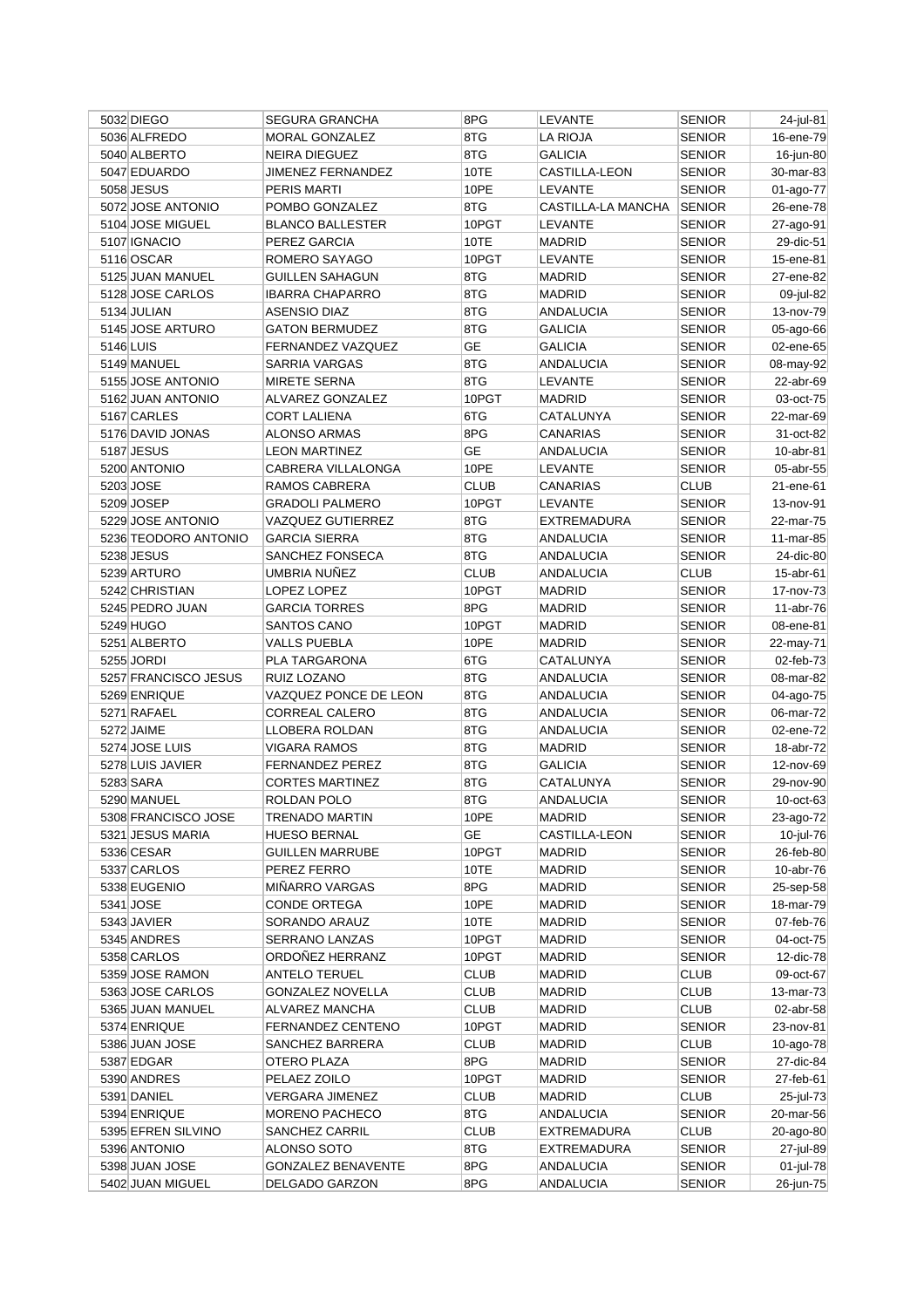| 5408 FABRICE                      | <b>NAVARRO</b>             | <b>CLUB</b> | LEVANTE              | <b>CLUB</b>                    | 21-feb-64              |
|-----------------------------------|----------------------------|-------------|----------------------|--------------------------------|------------------------|
| 5409 ANGEL                        | <b>RUBIO MARTINEZ</b>      | 6TG         | CATALUNYA            | <b>SENIOR</b>                  | 14-ago-90              |
| 5415 ANDRES                       | <b>GONZALEZ LOPEZ</b>      | 10PE        | <b>GALICIA</b>       | <b>SENIOR</b>                  | 18-mar-83              |
| 5419 DAVID                        | PEREIRA BULLIDO            | <b>CLUB</b> | <b>MADRID</b>        | <b>CLUB</b>                    | 26-ago-70              |
| 5421 DANIEL                       | PIÑON GARCIA               | RG          | <b>GALICIA</b>       | <b>SENIOR</b>                  | 01-nov-78              |
| 5433 RAMON NUÑO                   | NUÑEZ GONZALEZ             | 8TG         | <b>ANDALUCIA</b>     | <b>SENIOR</b>                  | 09-feb-85              |
| 5434 JESUS IVAN                   | LAMELA BARCIA              | <b>RG</b>   | <b>GALICIA</b>       | <b>SENIOR</b>                  | 09-oct-79              |
| 5441 ANTONIO                      | PEREZ GRADAILLE            | GE          | <b>GALICIA</b>       | <b>SENIOR</b>                  | 30-dic-71              |
| 5442 JESUS                        | CASABELLA LAGE             | <b>GE</b>   | GALICIA              | <b>SENIOR</b>                  | 27-ago-79              |
| 5443 PABLO                        | DIEZ MUÑIZ                 | 8TG         | <b>MADRID</b>        | <b>SENIOR</b>                  | 26-oct-83              |
| 5445 JOSE                         | ALEJO PEREZ                | 8TG         | <b>CASTILLA-LEON</b> | <b>SENIOR</b>                  | 24-oct-60              |
| 5448 ANTONIO M.                   | ALMAGRO SANCHEZ            | <b>GE</b>   | <b>ANDALUCIA</b>     | <b>SENIOR</b>                  | 09-dic-70              |
| 5450 MIGUEL ANGEL                 | CARA FERNANDEZ             | 8TG         | ANDALUCIA            | <b>SENIOR</b>                  | 16-oct-78              |
| 5453 EUFRASIO                     | DATO CANO                  | 8TG         | <b>ANDALUCIA</b>     | <b>SENIOR</b>                  | 21-jul-76              |
| 5465 JOAQUIN                      | ROSA VILLARREAL            | 10PGT       | <b>MADRID</b>        | <b>SENIOR</b>                  | 26-sep-80              |
| 5472 JHONY                        | <b>HERNANDEZ RODRIGUEZ</b> | 10PE        | CANARIAS             | <b>SENIOR</b>                  | 23-ago-82              |
| 5476 JOSE LUIS                    | <b>BECERRIL RODRIGUEZ</b>  | 10PGT       | CASTILLA-LEON        | <b>SENIOR</b>                  | 28-may-81              |
| 5478 ALBERTO                      | VELAZQUEZ CASTAÑO          | 10PGT       | <b>MADRID</b>        | <b>SENIOR</b>                  | 20-may-89              |
| 5484 PEDRO                        | <b>GARCIA DUQUE</b>        | <b>RG</b>   | CATALUNYA            | <b>SENIOR</b>                  | 26-nov-68              |
| 5494 SERGIO                       | MORCILLO CIDONCHA          | 8TG         | <b>EXTREMADURA</b>   | <b>SENIOR</b>                  | 23-ene-78              |
| 5503 DANIEL                       | <b>CATALA RUBIO</b>        | 10PGT       | <b>LEVANTE</b>       | <b>SENIOR</b>                  | 02-mar-73              |
| 5504 ALBERTO                      | <b>MALGA PAZ</b>           | 10PE        | <b>GALICIA</b>       | <b>SENIOR</b>                  | 07-nov-81              |
| 5505 ALEJANDRO                    | LOPEZ MARTINEZ             | 10PE        | GALICIA              | <b>SENIOR</b>                  | 05-jun-82              |
| 5506 ALEJANDRO                    | FERNANDEZ ACAL             | 8PG         | <b>ANDALUCIA</b>     | <b>SENIOR</b>                  | 29-may-67              |
| 5507 JULIAN                       | VIGARA RAMOS               | 8TG         | <b>MADRID</b>        | <b>SENIOR</b>                  | 05-nov-79              |
| 5509 VICENTE                      | DE DIEGO HERNANDO          | <b>CLUB</b> | <b>MADRID</b>        | <b>CLUB</b>                    | 31-mar-70              |
| 5514 JOSE ALBERTO                 | TORREJON GOMEZ             | 8TG         | <b>MADRID</b>        | <b>SENIOR</b>                  | 13-abr-69              |
| 5515 JOSE MARIA                   | <b>LAMELA BARCIA</b>       | 10PGT       | <b>GALICIA</b>       | <b>SENIOR</b>                  | 10-feb-77              |
| 5516 JOSE MANUEL                  | ROMERO CLAIRAC             | 10PE        | MADRID               | <b>SENIOR</b>                  | 28-dic-60              |
| 5520 JOSE LUIS                    | JIMENEZ FERNANDEZ          | 10PGT       | CATALUNYA            | <b>SENIOR</b>                  | 20-feb-70              |
| 6006 MANUEL                       | PEREZ DEL CAMPO            | GЕ          | CASTILLA-LA MANCHA   | <b>SENIOR</b>                  | 09-nov-59              |
| 6026 FRANCISCO JAVIER             | SAURA REYES                | 8TG         | CATALUNYA            | <b>SENIOR</b>                  | 27-may-91              |
| 6032 DAVID                        | DELGADO DIAZ               | 10TE        | <b>MADRID</b>        | <b>SENIOR</b>                  | 17-may-76              |
| 6059 OSCAR                        | <b>GONZALEZ PEREZ</b>      | 10PGT       | GALICIA              | <b>SENIOR</b>                  | 13-sep-75              |
| 6064 MIGUEL ANGEL                 | MARTINEZ CABEZAS           | 8TG         | <b>ANDALUCIA</b>     | <b>SENIOR</b>                  | 04-ene-68              |
| 6084 JOSE MANUEL                  | ALVAREZ ALBA               | 10PGT       | <b>ASTURIAS</b>      | <b>SENIOR</b>                  | 12-oct-73              |
| 6085 PEDRO LUIS                   | CASADO BOYERO              | 8TG         | <b>EUSKADI</b>       | <b>SENIOR</b>                  | 03-abr-66              |
| 6111 JAVIER                       | PAMPLONA GALVIS            | GЕ          | GALICIA              | <b>SENIOR</b>                  | 22-nov-67              |
| 6113 LUIS MIGUEL                  | <b>GONZALEZ MARTIN</b>     | 8TG         | CASTILLA-LEON        | <b>SENIOR</b>                  | 09-dic-85              |
| 6127 IVAN                         | LOPEZ DIAZ                 | 10PE        | <b>MADRID</b>        | <b>SENIOR</b>                  | 15-nov-79              |
| 6130 MIGUEL                       | <b>BOJE BACA</b>           | GE          | <b>ANDALUCIA</b>     | <b>SENIOR</b>                  | 04-abr-79              |
| 6142 EDUARDO                      | ALVAREZ MAGDALENO          | 8TG         | <b>ASTURIAS</b>      | <b>SENIOR</b>                  | 05-ene-77              |
| 6152 IÑIGO                        |                            | 10PE        | <b>GALICIA</b>       | <b>SENIOR</b>                  |                        |
| 6162 JORGE                        | LEDO MARTIN<br>SOLER DIAZ  | 8TG         | LEVANTE              | <b>SENIOR</b>                  | 14-jul-77<br>20-oct-92 |
|                                   |                            |             |                      |                                |                        |
| 6178 MANUEL ANGEL                 | CENDAN COUCE               | RG<br>6TG   | <b>GALICIA</b>       | <b>SENIOR</b><br><b>SENIOR</b> | 02-may-79              |
| 6187 RAMON LLUIS                  | DEULOFEU REVUELTA          |             | CATALUNYA            |                                | $03$ -ago-68           |
| 6195 RAFAEL                       | <b>MORALEJO MARCO</b>      | 8TG<br>10PE | MADRID               | <b>SENIOR</b>                  | 10-nov-73              |
| 6197 JORGE<br>6233 ANTONIO RAFAEL | PARGA REY<br>JAPON TORO    | 8TG         | GALICIA<br>ANDALUCIA | <b>SENIOR</b><br><b>SENIOR</b> | 01-jul-78<br>29-oct-66 |
|                                   |                            |             |                      |                                |                        |
| 6244 CARLOS                       | <b>FERRERO GONZALEZ</b>    | 8TG         | <b>CASTILLA-LEON</b> | <b>SENIOR</b>                  | 23-jun-74              |
| 6254 EDUARD                       | <b>JUAN BERASTEGUI</b>     | RG          | CATALUNYA            | <b>SENIOR</b>                  | 13-abr-77              |
| 6261 JOSE ANTONIO                 | <b>GONZALEZ FERREIRO</b>   | RG          | GALICIA              | <b>SENIOR</b>                  | 28-nov-61              |
| 6278 OSCAR                        | ALVAREZ VAZQUEZ            | 8TE         | <b>GALICIA</b>       | <b>SENIOR</b>                  | 29-dic-88              |
| 6288 ALEJANDRO                    | RUIZ TERAN                 | GE          | CANTABRIA            | <b>SENIOR</b>                  | 05-abr-82              |
| 6291 VICTOR                       | HUGO REYES                 | 10TE        | MADRID               | <b>SENIOR</b>                  | 19-abr-78              |
| 6303 OSCAR                        | NIETO ALVAREZ              | 10PE        | CASTILLA-LEON        | <b>SENIOR</b>                  | 10-jul-70              |
| 6310 RAFAEL                       | <b>HERNANDEZ DOMENECH</b>  | RG          | <b>LEVANTE</b>       | <b>SENIOR</b>                  | 23-abr-71              |
| 6313 JAUME                        | RICART FERRER              | 8TG         | CATALUNYA            | <b>SENIOR</b>                  | 14-sep-59              |
| 6315 DANIEL                       | <b>IGLESIAS MARTINEZ</b>   | RG          | <b>GALICIA</b>       | <b>SENIOR</b>                  | 06-oct-78              |
| 6318 MANUEL ALEJANDRO             | <b>BELLO GARCIA</b>        | RG          | CATALUNYA            | <b>SENIOR</b>                  | 11-mar-80              |
| 6333 DAVID                        | CAMPOS CABO                | 10PGT       | <b>ASTURIAS</b>      | <b>SENIOR</b>                  | 02-oct-80              |
| 6335 ALEJANDRO                    | ANTUÑA GONZALEZ            | 8PG         | <b>ASTURIAS</b>      | <b>SENIOR</b>                  | 27-ago-78              |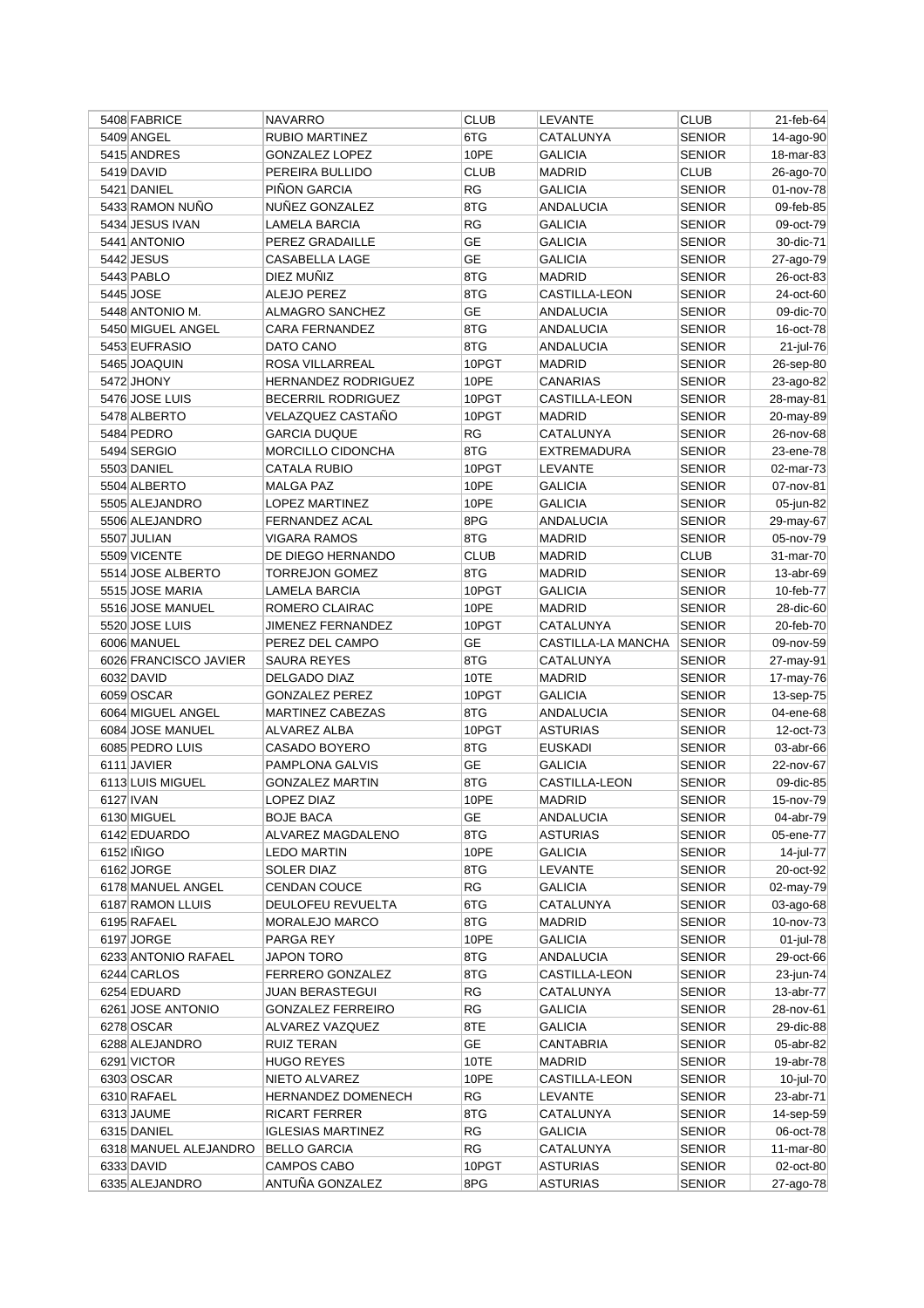| 6341 SANTIAGO       | EUSEBIO CASADO                | 8PG         | <b>ASTURIAS</b>        | <b>SENIOR</b>    | 17-mar-78              |
|---------------------|-------------------------------|-------------|------------------------|------------------|------------------------|
| 6349 JUAN CARLOS    | RODRIGUEZ MUÑOZ               | RG          | CATALUNYA              | SENIOR           | 30-ene-76              |
| 6356 MAX HEINRICH   | <b>ROTHER</b>                 | 8TG         | <b>ANDALUCIA</b>       | SENIOR           | 05-abr-60              |
| 6364 RUBEN          | <b>JORDA SALES</b>            | <b>GE</b>   | CATALUNYA              | <b>SENIOR</b>    | 22-nov-88              |
| 6366 SERGIO         | <b>GONZALEZ GAMBERO</b>       | 10PGT       | <b>MADRID</b>          | SENIOR           | 25-sep-76              |
| 6373 JAIME          | NAVARRO BELTRAN               | 8TG         | LEVANTE                | <b>SENIOR</b>    | 15-oct-73              |
| 6376 JUAN FRANCISCO | <b>CORREA MARQUEZ</b>         | GE          | ANDALUCIA              | SENIOR           | 09-mar-77              |
| 6381 DANIEL         | ZAMORA GARCIA                 | 8TG         | CASTILLA-LEON          | SENIOR           | 04-jul-83              |
| 6382 JOSE LUIS      | <b>BRETCHA GONZALEZ</b>       | 8PG         | CATALUNYA              | SENIOR           | 09-feb-67              |
| 6386 VALENTIN       | <b>GARCIA GONZALEZ</b>        | 10PGT       | <b>MADRID</b>          | <b>SENIOR</b>    | 07-nov-77              |
| 6389 DAVID          | ROCANDIO CALLENS              | 8TG         | EUSKADI                | <b>SENIOR</b>    | 20-mar-79              |
| 6419 JESUS          | MARTINEZ FERNANDEZ            | 8TE         | CASTILLA-LA MANCHA     | <b>SENIOR</b>    | 27-mar-74              |
| 6422 JOSE ANTONIO   | <b>GESTOSO MENDEZ</b>         | 8TG         | <b>GALICIA</b>         | <b>SENIOR</b>    | 01-mar-73              |
| 6428 EDUARDO        | VELASCO ZAMORANO              | 8TG         | <b>MADRID</b>          | <b>SENIOR</b>    | 12-feb-77              |
| 6430 NICOLAS        | DEL HOYO GOMEZ                | 8TG         | EUSKADI                | SENIOR           | 09-dic-74              |
| 6436 JUAN LUIS      | <b>MAYORGA LOZANO</b>         | 8PG         | ANDALUCIA              | SENIOR           | 21-ene-82              |
| 6457 JULIO          | <b>IGLESIAS BERDASCO</b>      | 10PGT       | <b>ASTURIAS</b>        | SENIOR           | 11-jul-82              |
| 6464 FELIPE         | <b>TORRES PUCHE</b>           | 10PGT       | <b>MADRID</b>          | <b>SENIOR</b>    | 07-mar-76              |
| 6469 SANTIAGO       | SABUCO SOLERA                 | 10PE        | LEVANTE                | <b>SENIOR</b>    | 25-jul-81              |
| 6488 DAVID          | JIMENEZ PEREZ                 | 10PE        | <b>CANARIAS</b>        | <b>SENIOR</b>    | 12-may-78              |
| 6493 JUAN ANDRES    | <b>CAMPOS ARGENTA</b>         | <b>CLUB</b> | <b>MADRID</b>          | <b>CLUB</b>      | 12-jul-66              |
| 6494 JUAN           | <b>ADAME PALACIOS</b>         | RG          | CATALUNYA              | SENIOR           | 17-may-76              |
| 6500 KIKO           | <b>REGADES MARTIS</b>         | 8TG         | GALICIA                | SENIOR           | 10-jun-70              |
| 6511 EDUARDO        | LARES                         | <b>GE</b>   | <b>EXTRANJERO</b>      | SENIOR           | 26-abr-61              |
| 6515 JOSE MARIA     | <b>MACIAS MONTERO</b>         | 10PE        | <b>MADRID</b>          | <b>SENIOR</b>    | 08-mar-73              |
| 6516 MIGUEL ANGEL   | PRESTEL AMORES                | GE          | <b>MADRID</b>          | <b>SENIOR</b>    | 14-dic-74              |
| 6517 ALEXANDRE      | <b>CANELA VINYES</b>          | <b>GE</b>   | CATALUNYA              | <b>SENIOR</b>    | 25-sep-72              |
| 6518 KEPA           | <b>GANUZA MARTINEZ</b>        | 8TG         | <b>EUSKADI</b>         | <b>SENIOR</b>    | 16-nov-80              |
| 6519 JOSE           | <b>ESPINOSA MORENO</b>        | 8TG         | <b>MURCIA</b>          | <b>SENIOR</b>    | 04-sep-80              |
| 6521 JULIO          | <b>GARCIA PARRAS</b>          | 8TG         | CASTILLA-LA MANCHA     | <b>SENIOR</b>    | 11-nov-72              |
| 6531 FONSI          | <b>GONZALEZ RODRIGUEZ</b>     | 8TG         | CANTABRIA              | SENIOR           | 14-ene-68              |
| 6532 VICTOR JOSE    | <b>BARRIGA LUCAS</b>          | 10PE        | MADRID                 | SENIOR           | 06-jul-78              |
| 6544 UNAI           | ARANBURU SANTAMARIA           | 10TE        | <b>EUSKADI</b>         | <b>SENIOR</b>    | 14-oct-73              |
| 6545 MIGUEL         | ZAMBRANA INFANTES             | 8TG         | ANDALUCIA              | <b>SENIOR</b>    | 27-ene-84              |
| 6550 MANUEL         | <b>HERNANDEZ MORALES</b>      | <b>CLUB</b> | <b>ANDALUCIA</b>       | <b>CLUB</b>      | 02-feb-79              |
| 6560 AMADOR         | <b>CONDE BENEITE</b>          | RG          | CATALUNYA              | <b>SENIOR</b>    | 23-abr-73              |
| 6562 RAUL           | SANCHEZ AGUILAR               | 8TG         | <b>ANDALUCIA</b>       | <b>SENIOR</b>    | 07-mar-76              |
| 6565 JOAN           | <b>SERRA BASSOLS</b>          | 8TG         | CATALUNYA              | SENIOR           | 16-abr-83              |
| 6567 JOSE MANUEL    | PEREZ JIMENEZ                 | 8PG         | ANDALUCIA              | SENIOR           | 10-sep-78              |
| 6568 JOSE           | <b>VALLEJO RIOS</b>           | 8PG         | ANDALUCIA              | <b>SENIOR</b>    | 16-jun-69              |
| 6575 JOSE LUIS      | <b>MECA VILAR</b>             | 8TG         | CATALUNYA              | <b>SENIOR</b>    | 08-oct-67              |
| 6576 PEDRO          | <b>BAENA MUÑOZ</b>            | 10PGT       | CATALUNYA              | <b>SENIOR</b>    | 03-nov-77              |
| 6577 CARLOS         | <b>GONZALEZ MANEIROS</b>      | RG          | <b>GALICIA</b>         | <b>SENIOR</b>    | 24-ene-76              |
| 6581 JUAN CARLOS    | ZARDAIN HUERGA                | 8PG         | <b>ASTURIAS</b>        | <b>SENIOR</b>    | 09-abr-71              |
| 6587 PASCUAL        | ALBIACH PEDRAJA               | 8TG         | LEVANTE                | <b>SENIOR</b>    | 18-dic-73              |
| 6588 JOSE MANUEL    | RODRIGUEZ MARTINEZ            | 8TG         | ANDALUCIA              | SENIOR           | 08-jul-75              |
| 6604 PEDRO          | <b>GONZALEZ VISIEDO</b>       | 8TG         | <b>ANDALUCIA</b>       | SENIOR           | 13-oct-79              |
| 6606 JUAN ANTONIO   | <b>MARCIAL RABADAN</b>        | 8TG         | <b>MURCIA</b>          | <b>SENIOR</b>    | 27-ago-68              |
| 6607 MANUEL ANGEL   | PICON RODRIGUEZ               | 8TG         | ANDALUCIA              | <b>SENIOR</b>    | 15-feb-74              |
| 6618 JOSE           | MARTINEZ MANZANO              | 8TG         | ANDALUCIA              | <b>SENIOR</b>    | 07-feb-79              |
| 6626 DOMINGO        | SANCHEZ AVALOS                | 10PGT       | CATALUNYA              | <b>SENIOR</b>    | 20-nov-77              |
| 6630 FRANCISCO      |                               | <b>RG</b>   |                        |                  |                        |
| 6631 JUAN LUIS      | OLEA ANDRADE<br>ROMAN BARROSO | 10TE        | CATALUNYA<br>ANDALUCIA | SENIOR<br>SENIOR | 05-may-72<br>10-mar-87 |
|                     |                               | 8TE         |                        |                  |                        |
| 6635 VICENTE        | SOTO BALLESTER                |             | MURCIA                 | SENIOR           | 07-abr-69              |
| 6648 TOMAS          | LAGEN CARRILLO                | GE          | CATALUNYA              | <b>SENIOR</b>    | 29-dic-51              |
| 6653 ANTONIO JAVIER | <b>UBEDA CANDELAS</b>         | 8TG         | CASTILLA-LA MANCHA     | <b>SENIOR</b>    | 15-dic-73              |
| 6660 JOSE MARIA     | <b>MARTINEZ PINILLA</b>       | 8TG         | <b>MADRID</b>          | <b>SENIOR</b>    | 09-jul-64              |
| 6672 ROBERTO        | <b>MARTIN CACERES</b>         | 8TG         | ANDALUCIA              | SENIOR           | 26-ene-70              |
| 6676 JUAN MIGUEL    | SANCHEZ DELGADO               | 8TG         | ANDALUCIA              | <b>SENIOR</b>    | 14-jul-72              |
| 6678 MANUEL         | <b>TORRECILLA ROMERO</b>      | 8TG         | ANDALUCIA              | <b>SENIOR</b>    | 01-jul-77              |
| 6679 JORGE          | VILANOVA ESPERT               | 8TG         | ANDALUCIA              | <b>SENIOR</b>    | 16-nov-81              |
| 6681 DAVID JESUS    | LARA GARCIA                   | 10PE        | MADRID                 | SENIOR           | 08-mar-76              |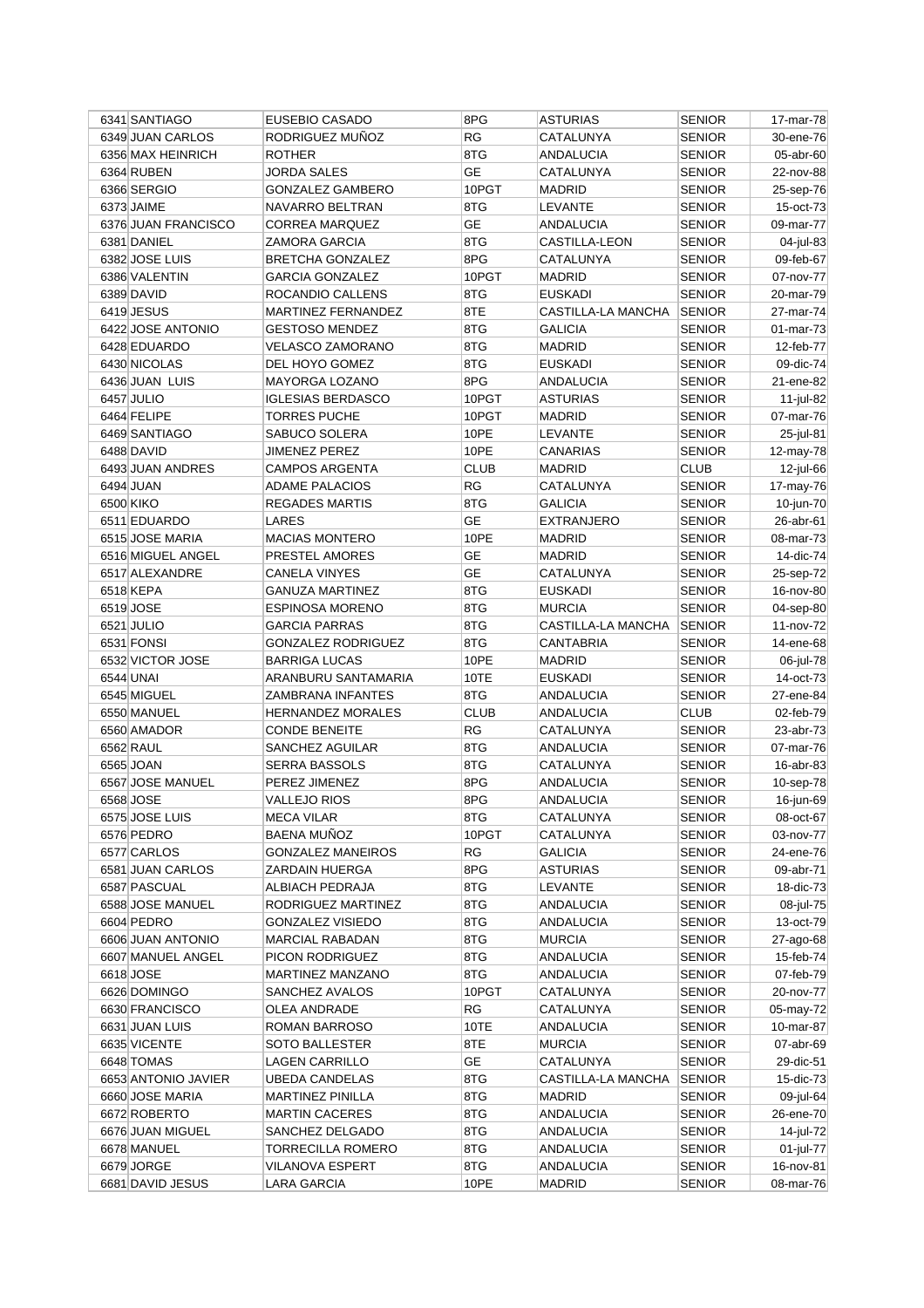| 6683 FEDERICO         | <b>ROSSI</b>             | 10TE        | <b>MADRID</b>        | <b>SENIOR</b> | 11-abr-74 |
|-----------------------|--------------------------|-------------|----------------------|---------------|-----------|
| 6685 JOSE MANUEL      | <b>CASADO GIL</b>        | <b>GE</b>   | <b>MADRID</b>        | <b>SENIOR</b> | 06-mar-73 |
| 6686 ANGEL JAVIER     | <b>GONZALEZ ARIAS</b>    | 10TE        | CASTILLA-LEON        | <b>SENIOR</b> | 01-ago-74 |
| 6689 MIQUEL ANGEL     | ORTEGA SESTAYO           | <b>RG</b>   | <b>GALICIA</b>       | <b>SENIOR</b> | 23-may-66 |
| 6695 BORJA            | SANZ SERRANO             | 10TE        | <b>CATALUNYA</b>     | <b>SENIOR</b> | 24-ene-77 |
| 6696 IVAN             | CARMONA CALVO            | 8TG         | <b>ANDALUCIA</b>     | <b>SENIOR</b> | 28-jun-92 |
| 6697 GUSTAVO          | <b>GINES GOMEZ</b>       | 8PG         | ARAGON               | SENIOR        | 24-jun-71 |
| 6701 JUAN CARLOS      | TORRES ANGUITA           | 8TG         | <b>ANDALUCIA</b>     | <b>SENIOR</b> | 01-jul-75 |
| 6703 MIGUEL ANGEL     | RODRIGUEZ PEREZ          | 8TE         | CATALUNYA            | SENIOR        | 09-oct-77 |
| 6704 SERGIO           | <b>MORENO DIESTRE</b>    | 8TG         | <b>ARAGON</b>        | <b>SENIOR</b> | 14-ene-85 |
|                       |                          | 8TG         |                      | <b>SENIOR</b> |           |
| 6708 MANUEL ANGEL     | <b>GUERRERO PAREJO</b>   | 8TG         | EXTREMADURA          |               | 20-jun-67 |
| 6710 PERE MARC        | <b>VANRELL BUSE</b>      |             | <b>BALEARES</b>      | <b>SENIOR</b> | 25-sep-92 |
| 6711 ALBERTO          | ALONSO GOMEZ             | 8PG         | <b>GALICIA</b>       | <b>SENIOR</b> | 08-oct-83 |
| 6715 ESTEFANIA        | VELAZQUEZ MALDONADO      | 8TG         | <b>ANDALUCIA</b>     | <b>SENIOR</b> | 02-jul-93 |
| 6722 NESTOR           | <b>GUTIERREZ SANTANA</b> | RG          | CANARIAS             | SENIOR        | 26-feb-78 |
| 6734 JOSE             | VERDUGO BENITEZ          | 8TG         | ANDALUCIA            | <b>SENIOR</b> | 17-oct-63 |
| 6736 AGUSTIN          | <b>MARTIN BRITO</b>      | 10PGT       | CANARIAS             | SENIOR        | 03-may-70 |
| 6742 ANTONIO JULIAN   | <b>RAMOS PINO</b>        | 8TG         | <b>EXTREMADURA</b>   | <b>SENIOR</b> | 02-abr-79 |
| 6747 MOISES           | <b>GALAN MOSCOSO</b>     | 8TG         | ANDALUCIA            | <b>SENIOR</b> | 23-feb-74 |
| 6749 JOSE ANTONIO     | <b>HURTADO SOLA</b>      | <b>RG</b>   | LEVANTE              | <b>SENIOR</b> | 24-ago-76 |
| 6750 MANUEL           | SORIANO LOPEZ            | <b>RG</b>   | LEVANTE              | <b>SENIOR</b> | 20-oct-71 |
| 6753 GUILLERMO        | <b>GATO AGUADO</b>       | 8TG         | CATALUNYA            | <b>SENIOR</b> | 03-may-93 |
| 6755 CARLOS           | RUIZ CIDONCHA            | 8TG         | <b>EXTREMADURA</b>   | SENIOR        | 10-may-81 |
| 6759 DIEGO            | <b>GARRIDO ALONSO</b>    | 10PGT       | ARAGON               | <b>SENIOR</b> | 09-feb-93 |
| 6766 DAVID            | <b>VALLEJO SARRAMIAN</b> | <b>GE</b>   | <b>LA RIOJA</b>      | <b>SENIOR</b> | 19-ago-77 |
| 6767 JESUS            | <b>SAIZ RODRIGUEZ</b>    | 8TG         | CANTABRIA            | <b>SENIOR</b> | 10-may-80 |
| 6768 TONI             | <b>LLORCA QUINTIN</b>    | 6TG         | CATALUNYA            | <b>SENIOR</b> | 03-abr-80 |
| 6770 ENRIC            | <b>LLAPART SANCHEZ</b>   | 6TG         | CATALUNYA            | <b>SENIOR</b> | 04-sep-81 |
| 6775 RAFAEL           | CALVO SANZ               | <b>GE</b>   | <b>CASTILLA-LEON</b> | <b>SENIOR</b> | 04-may-81 |
| 6777 JUAN MANUEL      |                          | <b>RG</b>   | CATALUNYA            | SENIOR        | 11-feb-60 |
|                       | CASTILLA CASTILLA        |             |                      |               |           |
| 6778 RUBEN            | MARQUEZ ZAMORA           | <b>RG</b>   | CATALUNYA            | SENIOR        | 01-ago-84 |
| 6785 MARCO            | ARROYO REDONDO           | 8PG         | MADRID               | <b>SENIOR</b> | 10-nov-74 |
| 6794 FRANCISCO MANUEL | <b>DIOS CORES</b>        | 8TG         | <b>GALICIA</b>       | <b>SENIOR</b> | 04-abr-79 |
| 6819 SERGIO           | TOLOSA ARROYO            | 10TE        | <b>MADRID</b>        | <b>SENIOR</b> | 01-jun-82 |
| 6821 GUILLERMO        | MARTINEZ SAN EMETERIO    | 10PE        | <b>MADRID</b>        | <b>SENIOR</b> | 04-jun-65 |
| 6822 YAGO             | MUÑECAS CUESTA           | <b>CLUB</b> | <b>MADRID</b>        | <b>CLUB</b>   | 19-may-78 |
| 6829 FRANCISCO JESUS  | <b>VILLEGAS MARTINEZ</b> | 8TG         | <b>ANDALUCIA</b>     | <b>SENIOR</b> | 23-nov-87 |
| 6831 FELIPE           | <b>CASTRO GOMEZ</b>      | 8TG         | <b>EUSKADI</b>       | SENIOR        | 05-feb-64 |
| 6837 PEDRO            | <b>GARCIA VICENTE</b>    | <b>GE</b>   | CASTILLA-LEON        | SENIOR        | 16-may-69 |
| 6850 ANGEL            | <b>JIMENEZ POU</b>       | <b>GE</b>   | <b>BALEARES</b>      | <b>SENIOR</b> | 23-jun-73 |
| 6855 FRANCISCO        | <b>MARAVER LEON</b>      | 8TG         | <b>ANDALUCIA</b>     | <b>SENIOR</b> | 02-oct-69 |
| 6858 ALEJANDRO        | <b>IGLESIAS MARTIN</b>   | RG          | <b>GALICIA</b>       | <b>SENIOR</b> | 18-abr-80 |
| 6860 RAFAEL           | PEDREGOSA GOMEZ          | 8TG         | <b>ANDALUCIA</b>     | <b>SENIOR</b> | 19-ago-72 |
| 6861 JOSE LUIS        | SABUCEDO FERNANDEZ       | 10PE        | <b>GALICIA</b>       | <b>SENIOR</b> | 24-jun-70 |
| 6867 JUAN JOSE        | <b>LAVADO SALMERON</b>   | 8TG         | <b>EXTREMADURA</b>   | <b>SENIOR</b> | 20-ene-72 |
| 6868 VICENTE          | RAYEGO CABEZA            | 8TG         | EXTREMADURA          | SENIOR        | 09-oct-75 |
| 6869 JUAN             | LAVADO CORTES            | 8TG         | EXTREMADURA          | SENIOR        | 20-oct-79 |
| 6880 MIGUEL ANGEL     | JORDAN APARISI           | 10PGT       | LEVANTE              | <b>SENIOR</b> | 15-mar-69 |
| 6882 JORGE            | <b>DIAZ AFONSO</b>       | <b>CLUB</b> | <b>CANARIAS</b>      | <b>CLUB</b>   | 09-ago-59 |
| 6884 ALVARO           | POVEDA HERNANDEZ         | <b>RG</b>   | CATALUNYA            | <b>SENIOR</b> | 26-may-75 |
| 6890 CARLOS           | <b>GALBANY GOMEZ</b>     | GE          | CATALUNYA            | <b>SENIOR</b> | 09-nov-63 |
| 6899 CESAR            | LAMAS LOPEZ              | 8TG         | CANTABRIA            | <b>SENIOR</b> | 10-ene-70 |
| 6900 GONZALO          | MORALES PORTILLO         | 8TG         | CASTILLA-LA MANCHA   | <b>SENIOR</b> | 07-jun-81 |
| 6901 JOSEP Mª         | ARNAU ESPUNYA            | 6TG         | CATALUNYA            | SENIOR        | 26-abr-62 |
|                       |                          |             |                      |               |           |
| 6902 JOSE             | RAMA COTELO              | 8TG         | <b>GALICIA</b>       | <b>SENIOR</b> | 19-may-67 |
| 6903 IÑIGO            | SALINAS JAUREGUI         | 6TG         | <b>EUSKADI</b>       | <b>SENIOR</b> | 19-abr-70 |
| 6909 JOSE RAMON       | FERNANDEZ CIUDAD         | 6TG         | EUSKADI              | <b>SENIOR</b> | 02-mar-70 |
| 6911 JAUME            | ALOS MIRANDA             | 6TG         | CATALUNYA            | SENIOR        | 01-ago-76 |
| 6915 RUBEN            | <b>GARCIA RAMOS</b>      | 8PG         | <b>ANDALUCIA</b>     | <b>SENIOR</b> | 30-jun-77 |
| 6922 ANTIMO           | <b>VALIENTE EUGENIO</b>  | 10PE        | CANARIAS             | <b>SENIOR</b> | 24-sep-90 |
| 6925 LUIS             | <b>MORENO EUGENIO</b>    | 10PE        | <b>CANARIAS</b>      | <b>SENIOR</b> | 26-sep-93 |
| 6936 ALFONSO          | <b>ABRIL RUIZ</b>        | 8TG         | <b>MURCIA</b>        | <b>SENIOR</b> | 17-sep-79 |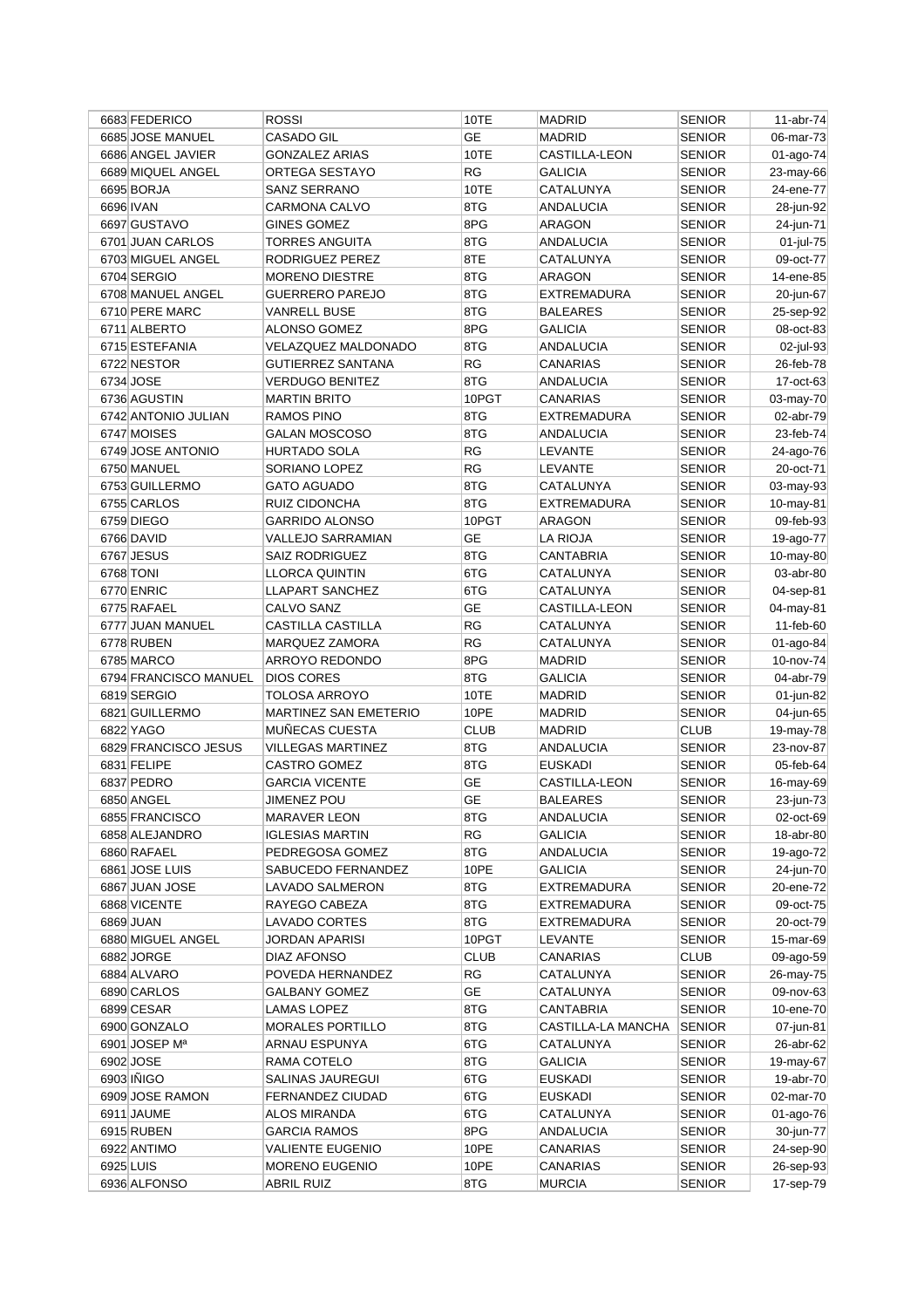|           | 6944 JORGE               | <b>MORENO ZAFRA</b>                  | 10PGT       | ANDALUCIA                      | <b>SENIOR</b>                  | $12$ -mar-75 |
|-----------|--------------------------|--------------------------------------|-------------|--------------------------------|--------------------------------|--------------|
|           | 6945 JAVIER              | <b>GARCIA MARTIN</b>                 | 8PG         | <b>ANDALUCIA</b>               | <b>SENIOR</b>                  | 23-jul-79    |
|           | 6950 JOSE RAMON          | ANGUITA AGUILERA                     | 8PG         | <b>ANDALUCIA</b>               | <b>SENIOR</b>                  | 15-jun-72    |
|           | 6951 MIGUEL              | SANTOS ALVAREZ                       | 8TE         | CASTILLA-LEON                  | <b>SENIOR</b>                  | 25-oct-82    |
|           | 6957 RAMON               | CARRASCAL ASENSIO                    | 8TG         | CASTILLA-LEON                  | <b>SENIOR</b>                  | 09-dic-56    |
|           | 6960 HUGO                | <b>ALVAREZ MARTINEZ</b>              | 8TG         | CASTILLA-LEON                  | <b>SENIOR</b>                  | 14-jun-78    |
|           | 6964 ROBERTO             | SEBASTIAN PRADALES                   | 8TG         | <b>CASTILLA-LEON</b>           | <b>SENIOR</b>                  | 19-abr-83    |
|           | 6974 SAULO               | <b>MORENO RODRIGUEZ</b>              | <b>CLUB</b> | CANARIAS                       | CLUB                           | 01-oct-69    |
|           | 6982 EDUARDO             | <b>GALAN DE ANDRES</b>               | 10TE        | <b>MADRID</b>                  | <b>SENIOR</b>                  | 08-ago-82    |
|           | 6987 MARCO ANTONIO       | <b>MORENO ANDRADE</b>                | 8TG         | <b>BALEARES</b>                | <b>SENIOR</b>                  | 09-ene-81    |
|           | 6989 JOSE ELIAS          | <b>GOMEZ ALONSO</b>                  | 10PGT       | EXTREMADURA                    | <b>SENIOR</b>                  | 11-may-65    |
|           | 6990 ANGEL               | <b>CEREZO CORTES</b>                 | 10PGT       | CATALUNYA                      | <b>SENIOR</b>                  | 03-sep-66    |
|           | 6994 JOSE MARIA          | <b>CONESA JUAN</b>                   | <b>RG</b>   | CATALUNYA                      | <b>SENIOR</b>                  | 17-oct-75    |
|           | 7004 ENRIQUE             | SANCHEZ SAYABERA                     | 10PGT       | <b>MADRID</b>                  | <b>SENIOR</b>                  | 14-oct-68    |
|           | 7008 VICTOR              | <b>GARCIA DE LA FLOR</b>             | 8TG         | <b>EUSKADI</b>                 | <b>SENIOR</b>                  | 11-nov-75    |
|           | 7012 FCO. JAVIER         | SANCHEZ SAYABERA                     | 10PGT       | <b>MADRID</b>                  | <b>SENIOR</b>                  | 05-jul-71    |
|           | 7021 FERNANDO            | <b>URBANO FORNIER</b>                | 8TG         | <b>EXTREMADURA</b>             | <b>SENIOR</b>                  | 11-nov-71    |
|           | 7028 ROGER               | <b>VILA SALADILCH</b>                | <b>GE</b>   | CATALUNYA                      | <b>SENIOR</b>                  | 25-ene-81    |
|           | 7044 PEDRO ANDRES        | <b>GUILLEN GUILLEN</b>               | 8TG         | <b>MURCIA</b>                  | <b>SENIOR</b>                  | 13-mar-79    |
|           | 7049 JESUS               | CASTAÑO REYES                        | 8TG         | <b>BALEARES</b>                | <b>SENIOR</b>                  | 19-jun-71    |
|           | 7054 JOSE DANIEL         | SANCHEZ SANCHEZ                      | 8TG         | LEVANTE                        | <b>SENIOR</b>                  | 15-nov-77    |
|           | 7056 FCO. JAVIER         | FERNANDEZ ORTEGA                     | 8TG         | <b>LEVANTE</b>                 | <b>SENIOR</b>                  | 02-ene-83    |
|           | 7060 DANIEL              | <b>ABENZA NIETO</b>                  | 8TG         | LEVANTE                        | <b>SENIOR</b>                  | 06-abr-86    |
|           | 7061 ANTONIO             | <b>OLMEDO HERNANDEZ</b>              | 8TG         | <b>MURCIA</b>                  | <b>SENIOR</b>                  | 20-ene-71    |
|           | 7066 JAVIER              | <b>FERNANDEZ ALONSO</b>              | 8TG         | <b>MADRID</b>                  | <b>SENIOR</b>                  | 19-may-77    |
|           | 7069 ANTONIO JOSE        | RUIZ ABENZA                          | 8TG         | <b>MURCIA</b>                  | <b>SENIOR</b>                  | 18-jun-81    |
|           | 7070 MARIANO             | DIAZ VAZQUEZ                         | 10PGT       | GALICIA                        | <b>SENIOR</b>                  | 24-may-77    |
|           | <b>7076 MANEL</b>        | PRADES COLOME                        | 8TG         | CATALUNYA                      | <b>SENIOR</b>                  | 09-dic-84    |
|           | 7079 DANIEL              | FERNANDEZ PATIÑO                     | GE          | <b>GALICIA</b>                 | <b>SENIOR</b>                  | 20-nov-82    |
|           | 7081 RAUL                | RODRIGUEZ MARTIN                     | <b>GE</b>   | <b>CASTILLA-LEON</b>           | <b>SENIOR</b>                  | 23-jun-77    |
|           | 7086 MARIO               | PEREZ CARRASCO                       | 10PE        | <b>MADRID</b>                  | <b>SENIOR</b>                  | 04-may-79    |
|           | 7088 ANSELMO             | ANTEQUERA ARIAS                      | 8TG         | CATALUNYA                      | <b>SENIOR</b>                  | 05-sep-72    |
|           | 7098 SAMUEL              |                                      | 8TG         | <b>ANDALUCIA</b>               |                                |              |
|           | 7104 JOSEP ANTONI        | PAREJA MARTIN<br><b>MARTI TERUEL</b> | 6TG         | CATALUNYA                      | <b>SENIOR</b><br><b>SENIOR</b> | 30-sep-90    |
|           | 7109 ALVARO              | <b>MARDONES CANTERA</b>              | 8TG         |                                | <b>SENIOR</b>                  | 28-mar-67    |
| 7111 LUIS |                          | <b>GOMEZ CEPILLO</b>                 | 8TG         | CASTILLA-LEON<br><b>MADRID</b> | <b>SENIOR</b>                  | 01-ene-91    |
|           |                          |                                      |             |                                |                                | 28-may-57    |
|           | 7112 MARIO<br>7114 DAVID | CATALAN DEL CASTILLO                 | 8TG         | <b>MADRID</b>                  | <b>SENIOR</b>                  | 02-jul-75    |
|           | 7124 RAFAEL              | <b>REYES RAMOS</b>                   | 8TG         | <b>MADRID</b>                  | <b>SENIOR</b>                  | 23-dic-78    |
|           |                          | CARRANZA BLANCO                      | 8PG         | CASTILLA-LEON                  | <b>SENIOR</b>                  | 14-dic-47    |
|           | 7125 PAULO               | PADILLA PETRY                        | <b>GE</b>   | CATALUNYA                      | <b>SENIOR</b>                  | 16-ene-66    |
|           | 7127 FABIO               | <b>BARBOSA ARAUJO</b>                | 10PGT       | LEVANTE                        | <b>SENIOR</b>                  | 30-mar-93    |
|           | 7134 JUAN                | CLAVIJO MARTINEZ                     | 8TG         | <b>ANDALUCIA</b>               | <b>SENIOR</b>                  | 26-jun-83    |
|           | 7136 JUAN JOSE           | <b>LUCERO TORNE</b>                  | 8TG         | ANDALUCIA                      | <b>SENIOR</b>                  | 23-oct-75    |
|           | 7138 RAUL                | <b>GARCIA MARTINEZ</b>               | <b>CLUB</b> | <b>ANDALUCIA</b>               | <b>CLUB</b>                    | 12-mar-74    |
|           | 7139 ALBERTO             | <b>GONZALEZ GIL</b>                  | 8TG         | GALICIA                        | <b>SENIOR</b>                  | 04-sep-81    |
|           | 7140 CARLOS AUGUSTO      | <b>RUSSO FERREIRA</b>                | 8TG         | EXTREMADURA                    | <b>SENIOR</b>                  | 01-nov-75    |
|           | 7142 DANIEL              | <b>GRAÑERAS COMINO</b>               | 10TE        | CATALUNYA                      | SENIOR                         | 06-may-82    |
|           | 7148 PATXI               | PEÑAS LOPEZ-GOICOECHEA               | 8TG         | CATALUNYA                      | <b>SENIOR</b>                  | 20-jul-88    |
|           | 7151 JUAN MANUEL         | HERNANDEZ REDONDO                    | 10PGT       | <b>MADRID</b>                  | <b>SENIOR</b>                  | 09-mar-78    |
|           | 7164 ANTONIO JESUS       | DIAZ SANCHEZ                         | 10PE        | LEVANTE                        | <b>SENIOR</b>                  | 22-jun-85    |
|           | 7172 SERGIO              | DIAZ VEGA                            | RG          | <b>GALICIA</b>                 | <b>SENIOR</b>                  | 13-feb-92    |
|           | 7173 ZACARIAS            | VILLALBA NILSSON                     | 10TE        | ANDALUCIA                      | SENIOR                         | 08-ene-80    |
|           | 7181 JOSE ANGEL          | <b>GUTIERREZ BOE</b>                 | 8TE         | CATALUNYA                      | <b>SENIOR</b>                  | 11-jun-77    |
|           | 7186 MANUEL              | <b>MALLEN OSUNA</b>                  | 10PGT       | CATALUNYA                      | <b>SENIOR</b>                  | 15-abr-68    |
|           | 7189 PASCUAL JAVIER      | <b>GARCIA ATO</b>                    | 8TG         | MURCIA                         | <b>SENIOR</b>                  | 04-abr-80    |
|           | 7191 CARLOS              | MIGUEL ORTIZ                         | 10PE        | <b>MADRID</b>                  | <b>SENIOR</b>                  | 17-ene-81    |
|           | 7243 MIGUEL ANGEL        | DE PABLO PEREZ                       | 8TG         | <b>MADRID</b>                  | <b>SENIOR</b>                  | 04-abr-76    |
|           | 7251 FRANCISCO           | <b>GARCIA MARTIN</b>                 | 8TG         | ANDALUCIA                      | <b>SENIOR</b>                  | 26-nov-78    |
|           | 7252 IKER                | <b>GUERRERO MATEU</b>                | 10TE        | CATALUNYA                      | <b>SENIOR</b>                  | 17-jul-75    |
|           | 7259 ALEJANDRO           | CASAL DIAZ                           | 6TG         | GALICIA                        | SENIOR                         | 16-jun-77    |
|           | 7261 EMILIO              | <b>MEGIAS VARGAS</b>                 | 8TG         | <b>ANDALUCIA</b>               | <b>SENIOR</b>                  | 23-mar-80    |
|           | 7266 ALBERTO             | TORRES HURTADO                       | 10PE        | LEVANTE                        | <b>SENIOR</b>                  | 29-jun-72    |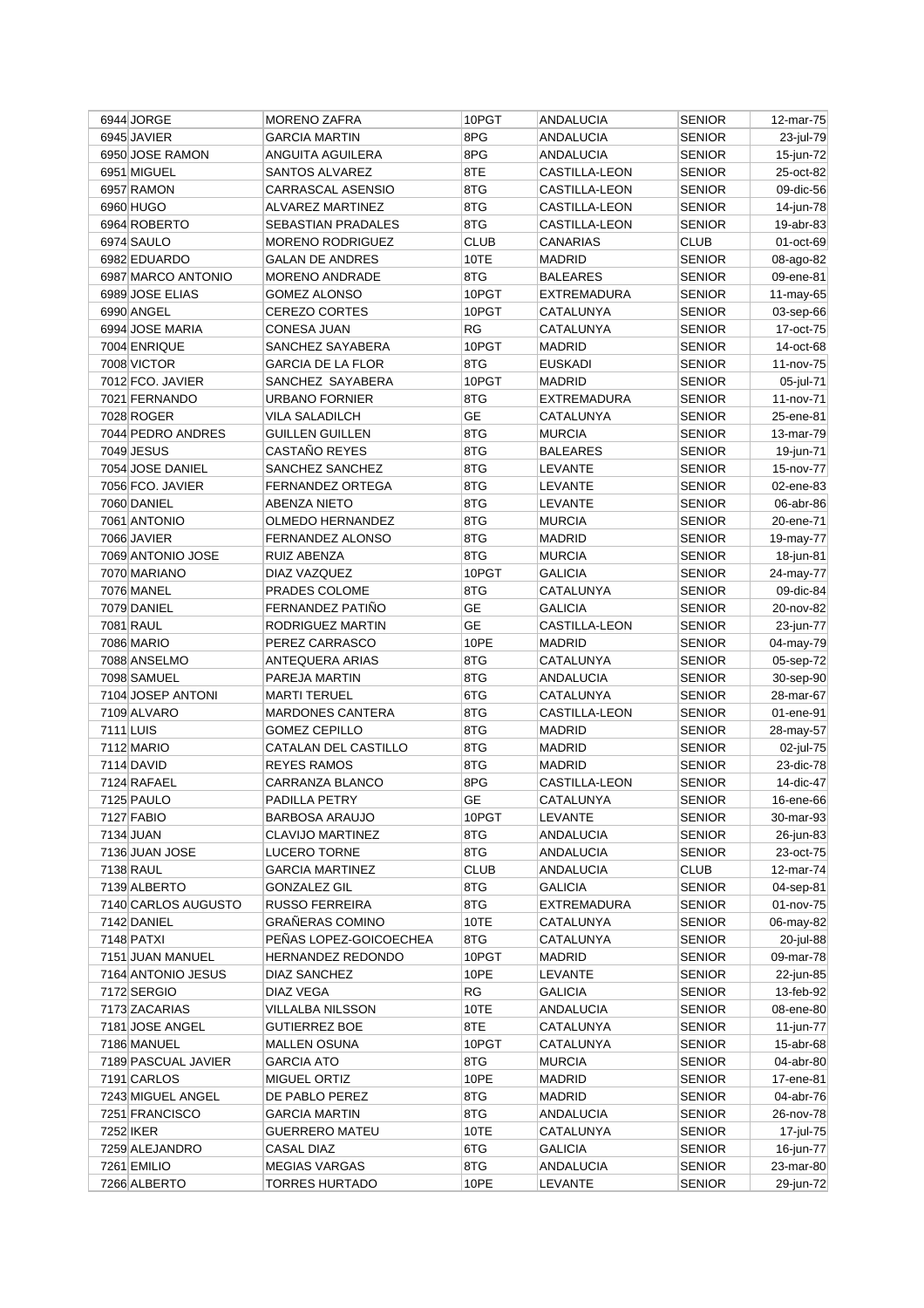| 7267 JORGE            | <b>MADRID TOMAS</b>        | 10PE        | LEVANTE            | <b>SENIOR</b> | 29-nov-76 |
|-----------------------|----------------------------|-------------|--------------------|---------------|-----------|
| 7268 SALVADOR         | <b>GREGORI BALDOVI</b>     | 10PE        | LEVANTE            | <b>SENIOR</b> | 16-dic-74 |
| 7271 RAUL             | SOLANO CANALES             | 10TE        | CASTILLA-LA MANCHA | <b>SENIOR</b> | 03-abr-78 |
| 7277 ANDRES           | RAMOS BLANCO               | 8TG         | <b>ANDALUCIA</b>   | <b>SENIOR</b> | 16-ene-67 |
| 7295 GERMAN MIGUEL    | <b>ROLON</b>               | 8TG         | CATALUNYA          | <b>SENIOR</b> | 16-nov-74 |
| 7296 ANTONIO FRANCISC | <b>MARTINEZ MARTINEZ</b>   | 8TG         | LEVANTE            | <b>SENIOR</b> | 11-nov-78 |
| 7298 MIGUEL           | <b>FERNANDEZ SANZ</b>      | 10PE        | CASTILLA-LEON      | <b>SENIOR</b> | 14-may-82 |
| 7299 AGUSTIN          | <b>ESTARELLAS LECLERC</b>  | GЕ          | <b>BALEARES</b>    | <b>SENIOR</b> | 18-sep-65 |
| 7308 JACOBO           | <b>GUERRERO SOTO</b>       | 8PG         | ANDALUCIA          | <b>SENIOR</b> | 29-sep-75 |
| 7311 MARIO            | POLLO GARCIA               | 10PGT       | <b>MADRID</b>      | <b>SENIOR</b> | 14-ene-87 |
| 7313 JAVIER           | <b>MARTINEZ CAMALICH</b>   | 10PE        | CANARIAS           | <b>SENIOR</b> | 12-jun-77 |
| 7322 ALEXANDER        | <b>BLANCO LOPEZ</b>        | 10PE        | <b>GALICIA</b>     | <b>SENIOR</b> | 08-sep-84 |
| 7323 HUGO             | PEREZ REGUERA              | 10PGT       | MADRID             | <b>SENIOR</b> | 12-feb-92 |
| 7331 CARLOS ALBERTO   | <b>BAEZ WALLER</b>         | 8TG         | <b>BALEARES</b>    | <b>SENIOR</b> | 23-nov-72 |
| 7334 JOSE CARLOS      | <b>BUCETA GALAN</b>        | RG          | <b>GALICIA</b>     | <b>SENIOR</b> | 08-jun-80 |
| 7335 JUAN CARLOS      | CAMIÑO NIETO               | <b>RG</b>   | <b>GALICIA</b>     | <b>SENIOR</b> | 30-ene-74 |
| 7338 ALBERTO          | JIMENEZ MUNOZ              | 10PGT       | ANDALUCIA          | <b>SENIOR</b> | 06-dic-79 |
| 7346 OSCAR            | SORIA LOPEZ                | 8TG         | EXTREMADURA        | <b>SENIOR</b> | 15-jul-80 |
| 7347 RAUL             | <b>MARTINEZ GINES</b>      | 8TG         | <b>ANDALUCIA</b>   | <b>SENIOR</b> | 12-ago-91 |
| 7350 JUAN CARLOS      | <b>GUTIERREZ ALBA</b>      | 8TG         | <b>ANDALUCIA</b>   | <b>SENIOR</b> | 10-ene-93 |
| 7353 JUAN ISIDORO     | ARQUEROS PEREZ             | 8TG         | <b>ANDALUCIA</b>   | <b>SENIOR</b> | 09-nov-77 |
| 7354 ANTONIO          | <b>CORREA MANRRUBIA</b>    | 8TG         | <b>ANDALUCIA</b>   | <b>SENIOR</b> | 11-ene-68 |
| 7361 CESAR            | <b>GIJON MARTIN</b>        | 8TG         | CASTILLA-LA MANCHA | <b>SENIOR</b> | 04-nov-75 |
| 7367 JOSE LUIS        | PARRA GONZALEZ             | 8TG         | CASTILLA-LA MANCHA | <b>SENIOR</b> | 04-jul-73 |
| 7382 DIEGO MIGUEL     | VALERA GARCIA              | 8TG         | <b>MURCIA</b>      | <b>SENIOR</b> | 09-ene-80 |
| 7384 GERMA            | PORTET I ALARCON           | <b>GE</b>   | CATALUNYA          | <b>SENIOR</b> | 28-feb-91 |
| 7402 RAFAEL           | <b>GUERRERO DOVAO</b>      | 8TG         |                    | <b>SENIOR</b> |           |
|                       |                            | <b>CLUB</b> | ANDALUCIA          | <b>CLUB</b>   | 21-dic-74 |
| 7416 DOMINGO          | <b>VICENTE PEDRON</b>      |             | LEVANTE            |               | 25-may-70 |
| 7433 JAVIER           | <b>VILLALIBRE GUERRA</b>   | 8TG<br>8TG  | CASTILLA-LEON      | <b>SENIOR</b> | 23-feb-68 |
| 7434 DAVID            | DEL CAMPO DIAZ             | 8TG         | CASTILLA-LEON      | <b>SENIOR</b> | 14-may-93 |
| 7439 RUBEN            | <b>VELA CUESTA</b>         |             | CASTILLA-LEON      | <b>SENIOR</b> | 18-feb-88 |
| 7442 XAVIER           | CARDUS JUNCOSA             | 6TG         | CATALUNYA          | <b>SENIOR</b> | 03-nov-73 |
| 7445 JOSE             | PEREZ VALVERDE             | 8TG         | <b>MADRID</b>      | <b>SENIOR</b> | 08-ago-73 |
| 7446 JOSE LUIS        | <b>HIDALGO FERNANDEZ</b>   | 8TG         | <b>MADRID</b>      | <b>SENIOR</b> | 04-dic-73 |
| 7451 MARCIAL          | VAZQUEZ BARBEITO           | 8TG         | <b>GALICIA</b>     | <b>SENIOR</b> | 02-mar-83 |
| 7452 PABLO            | SANCHEZ BECERRA            | 8TG         | <b>GALICIA</b>     | <b>SENIOR</b> | 27-mar-81 |
| 7453 RICARDO          | ESTEBAN ESTEBAN            | 8TG         | CASTILLA-LEON      | <b>SENIOR</b> | 27-sep-57 |
| 7457 SERGIO           | ROMERO LOPEZ               | 10PGT       | <b>MADRID</b>      | <b>SENIOR</b> | 05-feb-74 |
| 7458 JESUS            | MINGUEZ CASTILLA           | 8TG         | ANDALUCIA          | <b>SENIOR</b> | 29-oct-80 |
| 7463 JAVIER           | <b>CORTES LIZONDO</b>      | 10PGT       | LEVANTE            | <b>SENIOR</b> | 19-sep-80 |
| 7464 ALVARO           | <b>RUIZ BARRIO</b>         | 8TG         | CASTILLA-LEON      | <b>SENIOR</b> | 04-ago-88 |
| 7465 ANDRES           | GUTIERREZ ALMENDARIZ       | 8TG         | CASTILLA-LEON      | <b>SENIOR</b> | 02-may-64 |
| 7466 MARC             | <b>MACIA PARCERISAS</b>    | 6TG         | CATALUNYA          | <b>SENIOR</b> | 07-jun-76 |
| 7472 XAVIER           | CASALS SOLE                | 10TE        | <b>MADRID</b>      | <b>SENIOR</b> | 04-jun-77 |
| 7479 MIGUEL ANGEL     | PEREZ SANCHEZ              | <b>CLUB</b> | CASTILLA-LA MANCHA | <b>CLUB</b>   | 03-ago-76 |
| 7480 ISAAC            | <b>BIOSCA CARRION</b>      | 8TG         | CASTILLA-LA MANCHA | <b>SENIOR</b> | 21-dic-78 |
| 7486 DIEGO            | RODRIGUEZ MARTINEZ         | <b>CLUB</b> | CASTILLA-LA MANCHA | CLUB          | 15-mar-80 |
| 7488 DAVID            | AYATS I GÜELL              | 8TG         | CATALUNYA          | <b>SENIOR</b> | 05-sep-74 |
| 7489 ROBERTO          | <b>CONEJERO APARISI</b>    | 10PE        | LEVANTE            | <b>SENIOR</b> | 02-jun-67 |
| 7493 JOSE FERNANDO    | PARDIÑO BUSTO              | 8TG         | <b>GALICIA</b>     | <b>SENIOR</b> | 23-jul-72 |
| 7496 JOSE LUIS        | DIAZ BARROSO               | 8TG         | <b>CANTABRIA</b>   | <b>SENIOR</b> | 09-ene-67 |
| 7498 JAVIER           | <b>ALONSO BARRIUSO</b>     | 8TG         | CASTILLA-LEON      | <b>SENIOR</b> | 06-jul-81 |
| 7499 PEDRO            | DOMINGUEZ MARTINEZ         | 6TG         | <b>GALICIA</b>     | <b>SENIOR</b> | 12-feb-89 |
| 7506 JORGE            | <b>FERNANDEZ FERNANDEZ</b> | 8TG         | <b>ARAGON</b>      | <b>SENIOR</b> | 23-jul-79 |
| 7523 MANUEL RAMON     | ALVAREZ HUMANES            | 8TG         | ANDALUCIA          | <b>SENIOR</b> | 16-ago-79 |
| 7525 JUAN             | TORDECILLA ROMERO          | 8TG         | <b>ANDALUCIA</b>   | <b>SENIOR</b> | 04-ago-70 |
| 7526 MIGUEL ANGEL     | <b>MUNZON BERMUDO</b>      | 8TG         | <b>ANDALUCIA</b>   | <b>SENIOR</b> | 04-nov-81 |
| 7527 MIGUEL ANGEL     | VIÑUELA MAREY              | 10TE        | <b>ASTURIAS</b>    | <b>SENIOR</b> | 18-may-92 |
| 7529 FRANCISCO JAVIER | CASTILLO NOVO              | 8TG         | <b>GALICIA</b>     | <b>SENIOR</b> | 16-dic-70 |
| 7533 JOSE MANUEL      | DE PABLOS CECILIA          | 8TG         | CASTILLA-LEON      | <b>SENIOR</b> | 18-may-76 |
| 7534 ISIDRO           | FERNANDEZ MARTINEZ         | 6TG         | <b>EUSKADI</b>     | <b>SENIOR</b> | 18-feb-80 |
| 7537 ALFREDO          | <b>GARCIA LUCAS</b>        | 10TE        | MADRID             | <b>SENIOR</b> | 05-ene-80 |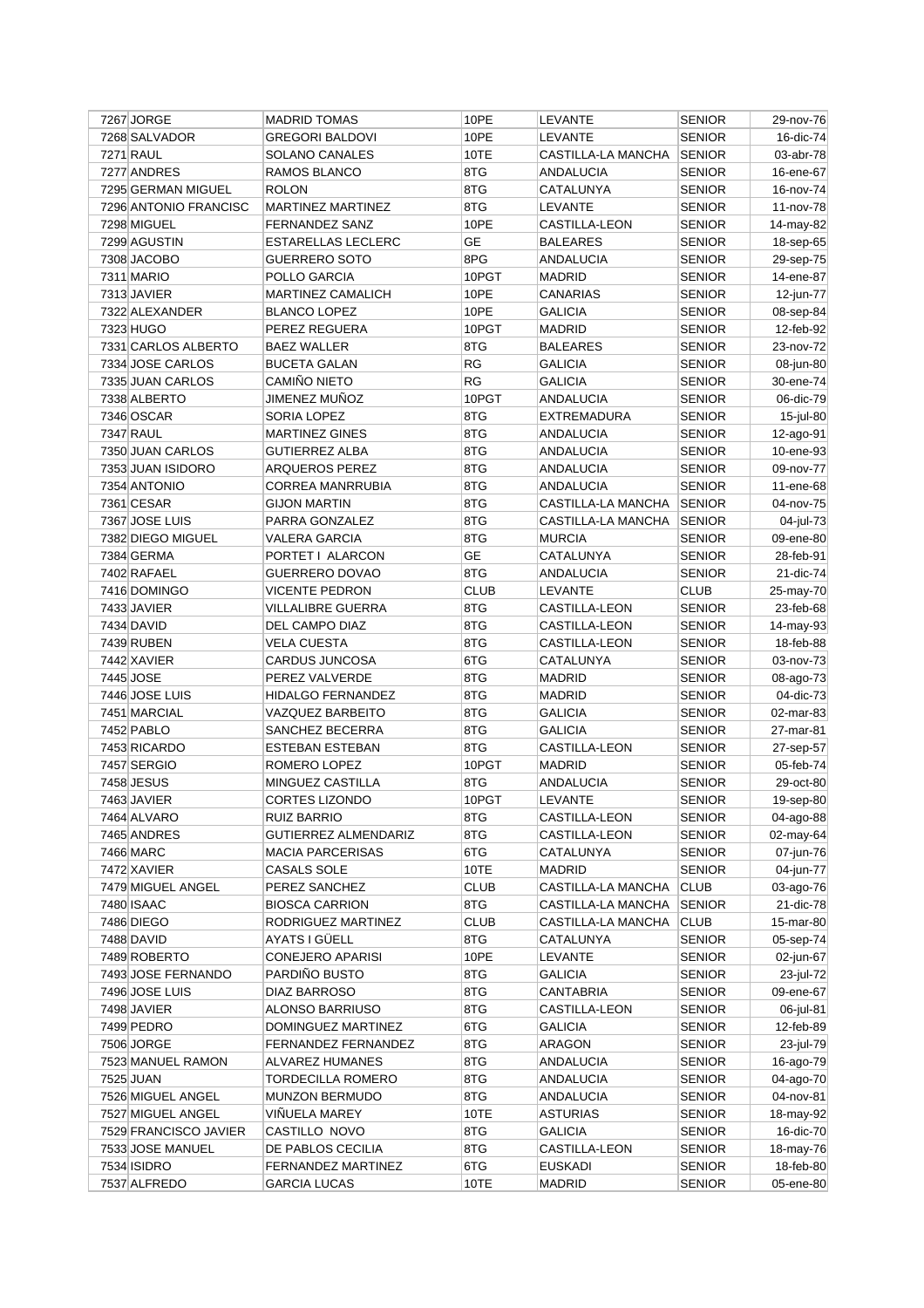| 7538 MARIANO          | <b>MORENO CASTRO</b>      | 8TG          | ANDALUCIA          | <b>SENIOR</b> | 22-may-93    |
|-----------------------|---------------------------|--------------|--------------------|---------------|--------------|
| 7544 MANUEL           | <b>BUENDIA MARCHESE</b>   | 10PGT        | <b>MURCIA</b>      | <b>SENIOR</b> | 04-nov-65    |
| 7545 FRANCISCO        | ARANGO JIMENEZ            | 8TG          | <b>MADRID</b>      | <b>SENIOR</b> | 26-oct-64    |
| 7554 JOSE LUIS        | <b>RIVERO HERRERA</b>     | 8TG          | <b>MADRID</b>      | <b>SENIOR</b> | 08-nov-71    |
| 7555 DANIEL           | <b>MUÑOZ ARIAS</b>        | 8TG          | <b>MADRID</b>      | <b>SENIOR</b> | 15-jun-69    |
| 7556 MIGUEL ANGEL     | <b>BARCINA DE CELIS</b>   | 8TG          | <b>CANTABRIA</b>   | <b>SENIOR</b> | 22-abr-67    |
| 7557 ALBERTO          | <b>LASTRA GOMEZ</b>       | 8TG          | CANTABRIA          | <b>SENIOR</b> | 02-ago-75    |
| 7558 DANIEL           | MENENDEZ GOMEZ            | 8TG          | <b>MADRID</b>      | <b>SENIOR</b> | 13-ene-91    |
| 7574 ANGEL LUIS       | <b>MARTIN CORDERO</b>     | GE           | CASTILLA-LEON      | <b>SENIOR</b> | 01-mar-78    |
| 7576 ROBERTO          | VIDAL DEL COSO            | 10TE         | <b>MADRID</b>      | <b>SENIOR</b> | 23-dic-87    |
| 7578 RAFAEL           | RODRIGUEZ ABAD            | 8TG          | <b>MADRID</b>      | <b>SENIOR</b> | 26-jul-74    |
| 7581 FLORENCIO        | REYES DORADO              | 8TG          | EXTREMADURA        | <b>SENIOR</b> | 10-oct-66    |
| 7584 JOAN             | LOPEZ BAUTISTA            | <b>MOTOS</b> | CATALUNYA          | <b>SENIOR</b> | 29-sep-75    |
| 7589 ROBERTO          | RODRIGUEZ ABAD            | 8TG          | <b>MADRID</b>      | <b>SENIOR</b> | 20-oct-80    |
| 7594 JUAN CARLOS      | DELICADO GARCIA           | 8TG          | LEVANTE            | <b>SENIOR</b> | 17-abr-69    |
| 7604 LUIS TOMAS       | <b>VELAZQUEZ MARTIN</b>   | 8TG          | CASTILLA-LEON      | <b>SENIOR</b> | 04-mar-79    |
| 7610 ROBERTO          | MOLINA LOPEZ              | 8TG          | ANDALUCIA          | <b>SENIOR</b> | 08-oct-82    |
| 7614 VICENTE JOSE     | SAEZ LEON                 | 10PGT        | LEVANTE            | <b>SENIOR</b> | 19-mar-76    |
| 7615 ANTONIO          | <b>BERNAT PARACUELLOS</b> | <b>CLUB</b>  | LEVANTE            | <b>CLUB</b>   | 09-may-64    |
| 7616 ANTONIO          | REDONDO SANCHEZ           | <b>GE</b>    | LEVANTE            | <b>SENIOR</b> | 20-dic-67    |
| 7630 FRANCISCO JAVIER | <b>GOMEZ RUIZ</b>         | <b>CLUB</b>  | LEVANTE            | <b>CLUB</b>   | 06-dic-71    |
| 7634 JUAN FRANCISCO   | <b>LOPEZ IGEA</b>         | 8TG          | LEVANTE            | <b>SENIOR</b> | 16-oct-62    |
| 7636 TEODORO          | <b>GINER CLIMENT</b>      | <b>CLUB</b>  | LEVANTE            | <b>CLUB</b>   | 18-sep-69    |
| 7638 JOSE LUIS        | CASTELL ALANDETE          | 8PG          | LEVANTE            | <b>SENIOR</b> | 17-ago-69    |
| 7639 FERNANDO         | CAÑAMAS SANZ              | 10PGT        | LEVANTE            | <b>SENIOR</b> | 27-may-71    |
| 7641 AGUSTIN          | <b>MATEO BENAVENT</b>     | 10PGT        | LEVANTE            | <b>SENIOR</b> | 13-ago-62    |
| 7642 JAVIER           | <b>LEON TRILLES</b>       | 8PG          |                    | <b>SENIOR</b> |              |
|                       |                           |              | LEVANTE            |               | 26-nov-80    |
| 7645 JESUS            | ALBERT LOPEZ              | <b>CLUB</b>  | LEVANTE            | <b>CLUB</b>   | 24-mar-66    |
| 7657 CARLOS           | <b>GONZALEZ MARTIN</b>    | GE           | CASTILLA-LEON      | <b>SENIOR</b> | 01-ago-77    |
| 7661 MIGUEL           | <b>MORANT GISBERT</b>     | 8TG          | LEVANTE            | <b>SENIOR</b> | 05-oct-90    |
| 7675 ANTONIO          | <b>AGUILAR VILLAR</b>     | <b>CLUB</b>  | LEVANTE            | <b>CLUB</b>   | 11-dic-82    |
| 7693 JOSEP            | <b>TORRES MONTANYA</b>    | 8TG          | CATALUNYA          | <b>SENIOR</b> | 06-feb-72    |
| 7694 JORDI            | MONTAÑA SERRA             | 6TG          | CATALUNYA          | <b>SENIOR</b> | 05-jul-76    |
| 7695 SAMUEL           | <b>GARCIA SEBASTIAN</b>   | 8TG          | LEVANTE            | <b>SENIOR</b> | 28-feb-79    |
| 7704 VICTOR           | <b>GONZALEZ MARTINEZ</b>  | 8TG          | CASTILLA-LEON      | <b>SENIOR</b> | 13-mar-83    |
| 7709 JAVIER           | <b>CASARES PORRAS</b>     | 8TG          | EXTREMADURA        | <b>SENIOR</b> | 22-oct-75    |
| 7711 PEDRO            | <b>MENDEZ DUQUE</b>       | 8TG          | <b>EXTREMADURA</b> | <b>SENIOR</b> | 11-ene-70    |
| 7715 SERAFIN          | <b>CANO PEREZ</b>         | 8TG          | <b>ANDALUCIA</b>   | <b>SENIOR</b> | 23-mar-69    |
| 7718 FRANCISCO JOSE   | <b>CUADRA LOPEZ</b>       | 8TG          | ANDALUCIA          | <b>SENIOR</b> | 12-nov-74    |
| 7720 JUAN DIEGO       | <b>FENANDEZ TORRES</b>    | 8TG          | <b>ANDALUCIA</b>   | <b>SENIOR</b> | 21-jun-85    |
| 7722 DAVID            | <b>RUBIO GARCIA</b>       | 8TG          | ANDALUCIA          | <b>SENIOR</b> | 07-dic-91    |
| 7725 IVAN             | FERNANDEZ LOPEZ           | 10PE         | <b>MADRID</b>      | <b>SENIOR</b> | 10-feb-80    |
| 7726 LUIS             | <b>BAÑON TENZA</b>        | 8TG          | LEVANTE            | <b>SENIOR</b> | $10$ -sep-61 |
| 7734 DANIEL           | <b>GARCIA BLISS</b>       | 8PG          | <b>ANDALUCIA</b>   | <b>SENIOR</b> | 20-abr-75    |
| 7744 JOSE RAMON       | LOPEZ LEON                | 8TG          | <b>ANDALUCIA</b>   | <b>SENIOR</b> | 18-ago-92    |
| 7749 IVAN             | PEREZ CARBALLO            | 10TE         | <b>MADRID</b>      | <b>SENIOR</b> | 03-jul-79    |
| 7752 IGNACIO          | <b>CHAFER VERA</b>        | 10PE         | MADRID             | <b>SENIOR</b> | 25-feb-79    |
| 7756 ANTONIO          | <b>SERRANO SERRANO</b>    | <b>CLUB</b>  | MADRID             | <b>CLUB</b>   | 08-may-64    |
| 7760 LUIS ENRIQUE     | ECHEVARRI GALVIS          | 10TE         | MADRID             | <b>SENIOR</b> | 20-jul-71    |
| 7761 ALFREDO          | <b>GUTIERREZ RUBIO</b>    | 10TE         | MADRID             | <b>SENIOR</b> | 29-may-81    |
| 7765 YAGO             | VILA PERINA               | 8TG          | <b>GALICIA</b>     | <b>SENIOR</b> | 05-nov-86    |
| 7769 CARLOS ALBERTO   | LUENGO SANCHEZ            | 8TG          | CASTILLA-LA MANCHA | <b>SENIOR</b> | 23-mar-81    |
| 7776 LUIS             | MIRANDA ACEBEDO           | RG           | <b>GALICIA</b>     | <b>SENIOR</b> | 06-may-81    |
| 7782 PEDRO            | VILLALBA GARCIA           | 8TG          | CATALUNYA          | <b>SENIOR</b> | 04-oct-76    |
| 7795 ARMANDO          | ALVAREZ PENA              | 8PG          | <b>GALICIA</b>     | <b>SENIOR</b> | 03-may-75    |
| 7798 EUSEBIO          | PARIENTE DUTOR            | 8TG          | MADRID             | <b>SENIOR</b> | 20-mar-71    |
| 7801 JACINTO          | SANCHEZ GONZALEZ          | GE           | CATALUNYA          | <b>SENIOR</b> | 11-oct-75    |
| 7804 IKER             | SANTOS ARANAZ             | 8PG          | <b>ARAGON</b>      | <b>SENIOR</b> | 19-jul-77    |
| 7808 JUAN LUIS        | MARQUEZ RODRIGUEZ         | 8TG          | CASTILLA-LA MANCHA | <b>SENIOR</b> | 30-may-75    |
| 7820 ARTURO           | <b>FERNANDEZ VICO</b>     | 6TG          | <b>EUSKADI</b>     | <b>SENIOR</b> | 28-jun-78    |
| 7821 JAVIER           | PEREZ MONTES              | 8TG          | CASTILLA-LA MANCHA | <b>SENIOR</b> | 05-may-80    |
| 7827 FERNANDO         | MEIJIDO CALVELO           | 10PE         | <b>GALICIA</b>     | <b>SENIOR</b> | 31-jul-72    |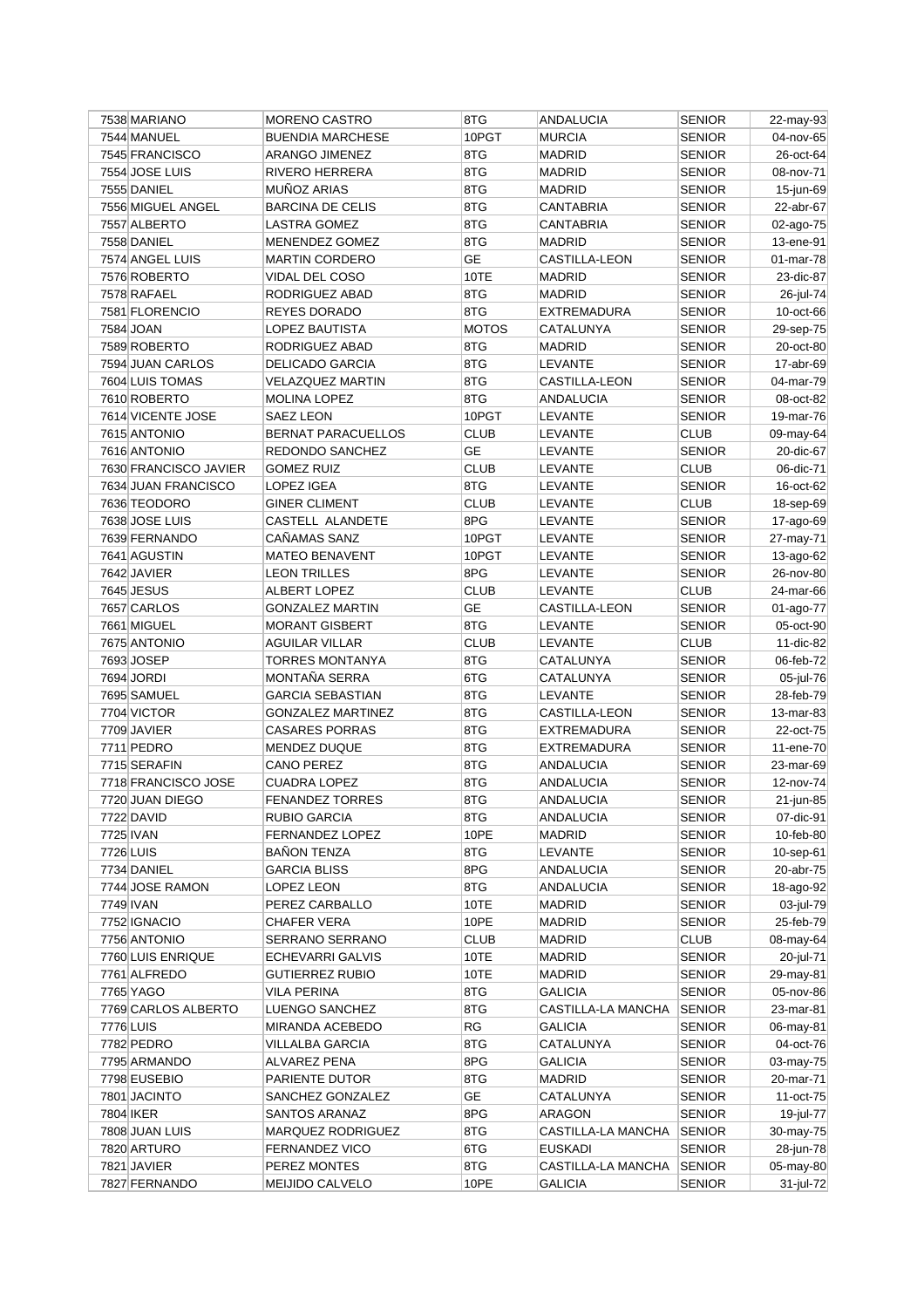| 7833 PABLO            | VALVERDE ARREBOLA               | 10PGT        | CATALUNYA            | <b>SENIOR</b> | $11$ -jul-81 |
|-----------------------|---------------------------------|--------------|----------------------|---------------|--------------|
| 7836 ANTONIO          | <b>JIMENEZ CUESTA</b>           | 8TE          | <b>CASTILLA-LEON</b> | <b>SENIOR</b> | 01-oct-76    |
| 7839 JAIME            | VANACLOCHA RODRIGUEZ            | 8TG          | <b>GALICIA</b>       | <b>SENIOR</b> | 28-oct-81    |
| 7843 GABRIEL          | LOPEZ RICO                      | 10TE         | LEVANTE              | <b>SENIOR</b> | 15-dic-82    |
| 7846 ANDRES           | <b>BAÑOS GONZALEZ</b>           | RG           | <b>GALICIA</b>       | <b>SENIOR</b> | 26-ene-64    |
| 7847 ALAIN            | <b>BIESCAS RUE</b>              | <b>MOTOS</b> | CATALUNYA            | <b>SENIOR</b> | 22-ene-66    |
| 7848 SANTI            | PASTOR LOPEZ                    | <b>MOTOS</b> | CATALUNYA            | <b>SENIOR</b> | 15-sep-64    |
| 7852 JUAN CARLOS      | PERIÑAN MORENO                  | 8TG          | ANDALUCIA            | <b>SENIOR</b> | 18-feb-76    |
| 7853 JOSE RAMON       | FRECHA MARTINEZ                 | 8TG          | <b>GALICIA</b>       | <b>SENIOR</b> | 17-may-74    |
| 7874 MARCELINO        | VARO CABALLERO                  | RG           | LEVANTE              | SENIOR        | 20-nov-67    |
| 7878 SALVADOR         | <b>TERCERO MONSONIS</b>         | 10PGT        | LEVANTE              | <b>SENIOR</b> | 26-jul-48    |
| 7888 JOSE MARIA       | URRUCHI SOLORZANO               | 8TG          | CASTILLA-LEON        | <b>SENIOR</b> | 05-jul-75    |
| 7893 DANIEL           | <b>SUAREZ BLANCO</b>            | 8TG          | <b>GALICIA</b>       | <b>SENIOR</b> | 04-nov-77    |
| 7894 JESUS ANTONIO    | <b>ECHENAGOCIA YANES</b>        | <b>GE</b>    | ARAGON               | <b>SENIOR</b> | 05-oct-63    |
| 7900 DAVID            | <b>IBAÑEZ DOLZ</b>              | <b>CLUB</b>  | LEVANTE              | <b>CLUB</b>   | 17-may-72    |
| 7901 JOSE LUIS        | DOMINGO DE LA CRUZ              | GE           | LEVANTE              | <b>SENIOR</b> | 21-mar-78    |
| 7903 JUAN ANTONIO     | CASTELLO MORENO                 | 10PE         | LEVANTE              | <b>SENIOR</b> | 17-ene-74    |
| 7909 ROBERTO          | VEGA GARCIA                     | 8TG          | CASTILLA-LEON        | SENIOR        | 14-feb-73    |
| 7910 RICARDO          | <b>FURONES GARCIA</b>           | 8TG          | <b>CASTILLA-LEON</b> | <b>SENIOR</b> | 24-oct-75    |
| 7911 JOSE Mª          | <b>RATON GARCIA</b>             | 8TG          | CASTILLA-LEON        | <b>SENIOR</b> | 10-mar-72    |
| 7916 DAVID            | <b>BOLADO GARCIA</b>            | 8TG          | <b>CANTABRIA</b>     | <b>SENIOR</b> | 02-abr-84    |
| 7917 JOSE RAMON       | PEREZ MALDONADO                 | <b>MOTOS</b> | LEVANTE              | <b>SENIOR</b> | 04-feb-83    |
|                       |                                 |              |                      |               |              |
| 7918 MIGUEL           | <b>ARAQUE CRUZ</b>              | 10PE         | CANARIAS             | <b>SENIOR</b> | 29-nov-71    |
| 7919 OLIVER           | ARGÜELLES BELTRAN               | <b>RG</b>    | CATALUNYA            | <b>SENIOR</b> | $14$ -mar-73 |
| 7923 IVAN             | <b>ARIAS ESTEVEZ</b>            | 10PGT        | <b>MADRID</b>        | <b>SENIOR</b> | 29-nov-72    |
| 7926 ADRIAN           | ALBERTO QUESADA                 | <b>RG</b>    | <b>CANARIAS</b>      | <b>SENIOR</b> | 22-jul-81    |
| 7931 JAVIER           | <b>GOMEZ ALVAREZ</b>            | 8TG          | CASTILLA-LA MANCHA   | <b>SENIOR</b> | 01-feb-79    |
| 7932 JOSE ANTONIO     | LOPEZ LAJARIN                   | 8TE          | <b>MURCIA</b>        | <b>SENIOR</b> | 24-abr-78    |
| 7933 JUAN ANTONIO     | MORENTE ESPEJO                  | RG           | CATALUNYA            | <b>SENIOR</b> | 16-may-72    |
| 7945 DOMINGO          | <b>FUENTES SUAREZ</b>           | 8TG          | <b>EXTREMADURA</b>   | <b>SENIOR</b> | 30-mar-74    |
| 7954 ANDRES           | CASTILLO GARCIA                 | <b>GE</b>    | CATALUNYA            | <b>SENIOR</b> | 18-ago-71    |
| 7966 JAVIER           | LORENZO BUA                     | 8PG          | <b>GALICIA</b>       | <b>SENIOR</b> | 09-oct-77    |
| 7968 MANUEL           | <b>JIMENEZ FERNANDEZ</b>        | 10PE         | CANARIAS             | <b>SENIOR</b> | 07-nov-69    |
| 7969 HUMBERTO         | SOSA SANTANA                    | 10PE         | CANARIAS             | <b>SENIOR</b> | 23-ago-63    |
| 7971 ANGEL JOSE       | <b>FERNANDEZ SOUTO</b>          | 10PE         | CANARIAS             | <b>SENIOR</b> | 17-oct-60    |
| 7972 GUSTAVO          | RODRIGUEZ KAMPHOFF              | <b>RG</b>    | <b>CANARIAS</b>      | <b>SENIOR</b> | 25-nov-76    |
| 7974 JOSE LUIS        | <b>GARCIA VEGA</b>              | RG           | CANARIAS             | <b>SENIOR</b> | 07-jun-70    |
| 7976 ANDRES           | SANCHEZ ARMENTAL                | 10PE         | <b>GALICIA</b>       | <b>SENIOR</b> | 15-ene-81    |
| 7979 ANTONIO          | SANCHEZ GARCIA                  | 10TE         | CASTILLA-LA MANCHA   | <b>SENIOR</b> | 13-feb-80    |
| 7983 FRANCISCO        | <b>BERBEL MALAGON</b>           | 10PE         | LEVANTE              | <b>SENIOR</b> | 26-jun-74    |
| 7993 PEDRO LUIS       | SAEZ GARCIA                     | 8TG          | CASTILLA-LA MANCHA   | SENIOR        | 06-abr-77    |
| 7996 JEAN CHRISTOPHE  | <b>JOUCHOUX</b>                 | 8PG          | <b>EUSKADI</b>       | <b>SENIOR</b> | 13-oct-69    |
| 8004 SERGIO           | <b>FELIPE MARTIN</b>            | RG           | CANARIAS             | <b>SENIOR</b> | 17-sep-84    |
| 8005 PATRICIO         | SANCHEZ SANCHEZ                 | 8TE          | <b>MURCIA</b>        | <b>SENIOR</b> | 28-dic-63    |
| 8008 IVAN             | <b>MARTINEZ GARCIA</b>          | 10TE         | <b>EUSKADI</b>       | <b>SENIOR</b> | 15-ago-83    |
| 8010 IVAN             | <b>JIMENEZ PEREZ</b>            | 10TE         | <b>EUSKADI</b>       | SENIOR        | 26-may-76    |
| 8014 FRANCISCO JAVIER | MEZCUA COBOS                    | 10PGT        | <b>ANDALUCIA</b>     | SENIOR        | 07-jun-85    |
| 8015 CARLOS           | CANO CANO                       | 8TG          | ANDALUCIA            | <b>SENIOR</b> | 12-may-82    |
| 8019 SERGIO           | <b>GARCIA MONTES</b>            | 10PE         | <b>MADRID</b>        | <b>SENIOR</b> | 21-dic-86    |
| 8022 RAFAEL           | <b>HIERRO MAROTO</b>            | 8TG          | MADRID               | <b>SENIOR</b> | 16-nov-74    |
| 8024 ALEJANDRO        | <b>DIAZ GARCIA</b>              | <b>CLUB</b>  | MADRID               | <b>CLUB</b>   | 14-dic-78    |
| 8030 CARLOS           | RAMOS VALENCIANO                | 8TG          | CASTILLA-LA MANCHA   | <b>SENIOR</b> | 31-ene-77    |
| 8036 EDUARDO          | <b>GONZALEZ VIVAS</b>           | <b>CLUB</b>  | EXTREMADURA          | <b>CLUB</b>   | 16-ene-84    |
| 8039 JESUS            | SANCHEZ BERNAD                  | 8TG          | LEVANTE              | <b>SENIOR</b> | 07-jun-83    |
| 8051 MANUEL           | LAGOS RODRIGUEZ                 | 10PGT        | GALICIA              | <b>SENIOR</b> | 01-ene-93    |
|                       |                                 |              |                      |               |              |
| 8057 DAVID            | <b>BAENA CASTRO</b><br>REDO AÑO | 10PE         | CATALUNYA            | SENIOR        | 30-may-86    |
| 8062 JUAN LUIS        |                                 | 8TG          | <b>LEVANTE</b>       | <b>SENIOR</b> | 21-feb-70    |
| 8068 JONATHAN         | HIDALGO GONZALEZ                | 8TG          | ANDALUCIA            | <b>SENIOR</b> | 21-abr-83    |
| 8072 RAUL             | DE PABLO APARICIO               | 8TG          | CASTILLA-LEON        | <b>SENIOR</b> | 08-ene-83    |
| 8074 JESUS MANUEL     | SANCHEZ OSSORIO                 | 8TG          | ANDALUCIA            | SENIOR        | 07-sep-84    |
| 8075 JOSEP            | <b>ESTARLICH TENORIO</b>        | <b>CLUB</b>  | <b>LEVANTE</b>       | <b>CLUB</b>   | 03-abr-85    |
| 8078 ANTONIO          | <b>BUSQUETS RIBAS</b>           | 8TG          | BALEARES             | <b>SENIOR</b> | 05-oct-76    |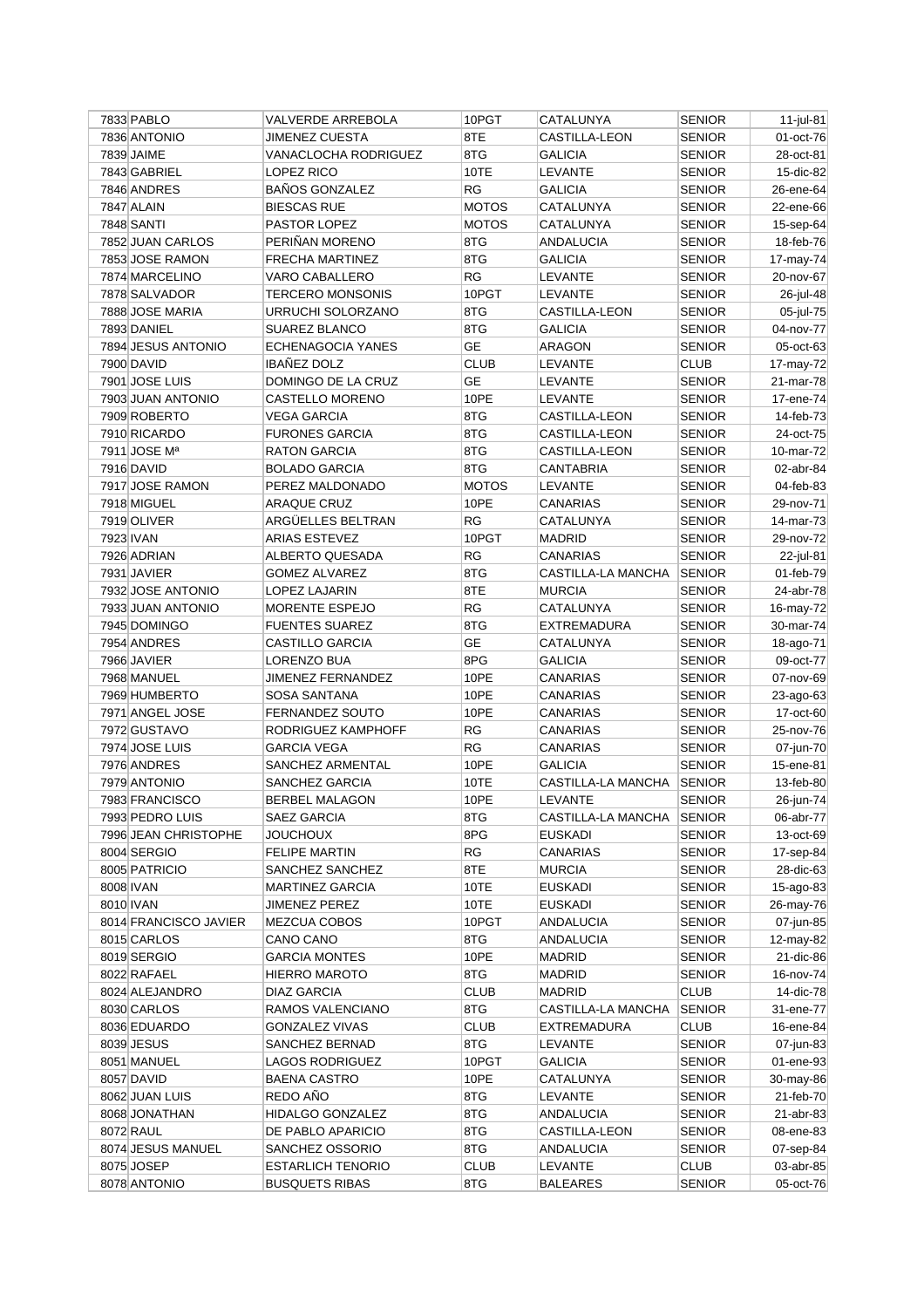| 8110 DAVID                        | SANZ CIUDAD                           | 8TG          | CATALUNYA                      | <b>SENIOR</b> | 13-nov-73              |
|-----------------------------------|---------------------------------------|--------------|--------------------------------|---------------|------------------------|
| 8128 SAUL                         | SANCHEZ REQUENA                       | 8TG          | <b>MADRID</b>                  | <b>SENIOR</b> | 24-oct-77              |
| 8134 JAIME                        | <b>ALVAREZ GARCIA</b>                 | 8PG          | <b>GALICIA</b>                 | <b>SENIOR</b> | 04-jul-78              |
| 8151 JOAN                         | <b>TORRENS MORENO</b>                 | 8TG          | <b>BALEARES</b>                | <b>SENIOR</b> | 01-nov-92              |
| 8155 ANTONIO FERNANDO             | RAYA GONZALEZ                         | 8TG          | <b>ANDALUCIA</b>               | SENIOR        | 12-oct-76              |
| 8160 JAVIER                       | <b>VELASCO UMPIERREZ</b>              | 10PE         | <b>CANARIAS</b>                | <b>SENIOR</b> | 01-oct-75              |
| 8162 JUAN JOSE                    | NAHARRO ALVAREZ                       | 8TG          | <b>EXTREMADURA</b>             | SENIOR        | 28-nov-80              |
| 8171 MARC                         | <b>MOYANO ERRA</b>                    | 8TG          | CATALUNYA                      | SENIOR        | 04-jun-92              |
| 8176 FRANCISCO JAVIER             | DE GALVEZ GALINDO                     | <b>RG</b>    | ANDALUCIA                      | SENIOR        | 26-feb-66              |
| 8177 RAUL                         | SANCHEZ FORMIGA                       | <b>GE</b>    | CATALUNYA                      | <b>SENIOR</b> | 12-oct-76              |
| 8179 JUAN CARLOS                  | <b>BAUCELLS BERMUDEZ</b>              | <b>CLUB</b>  | <b>EXTREMADURA</b>             | <b>CLUB</b>   | 28-ago-73              |
| 8183 DAVID                        | <b>BELEN PUIG</b>                     | 10PGT        | LEVANTE                        | <b>SENIOR</b> | 09-ago-81              |
| 8184 FRANCISCO JOSE               | <b>GALLEGO MAYCAS</b>                 | 8TG          | LEVANTE                        | <b>SENIOR</b> | 12-dic-83              |
| 8187 JOSE FRANCISCO               | NIDAGUILA CAMESELLE                   | RG           | <b>GALICIA</b>                 | SENIOR        | 01-may-78              |
| 8188 JUAN MIKAEL                  | <b>CALDERON DURAN</b>                 | 8TG          | ANDALUCIA                      | SENIOR        | 17-sep-76              |
| 8189 DAMIAN                       | <b>GARCIA AVE</b>                     | 10PGT        | <b>GALICIA</b>                 | SENIOR        | 08-nov-85              |
| 8200 JESUS                        | <b>BURGOA ALFAGEME</b>                | 8TG          | CASTILLA-LEON                  | SENIOR        | 15-may-68              |
| 8205 EMILIO JOSE                  | <b>TITOS RUIZ</b>                     | 8TG          | CASTILLA-LEON                  | <b>SENIOR</b> | 16-mar-85              |
| 8209 SERGIO                       | MAESTRO VALLEJO                       | <b>GE</b>    | CANTABRIA                      | <b>SENIOR</b> | 11-dic-81              |
| 8210 PABLO                        | FERNANDEZ RODRIGUEZ                   | 10TE         | <b>ASTURIAS</b>                | <b>SENIOR</b> | 28-may-89              |
| 8221 MANUEL                       | SANCHEZ MORENO                        | 8TG          | ANDALUCIA                      | SENIOR        | 17-mar-88              |
| 8222 RUBEN                        | <b>MARTINEZ ARROYO</b>                | 10PGT        | CATALUNYA                      | SENIOR        | 25-feb-79              |
| 8225 RUBEN                        | <b>VICENTE SANCHEZ</b>                | 8TG          | ANDALUCIA                      | SENIOR        | 16-may-80              |
| 8226 JOSE GABRIEL                 | <b>MATILLAS VILLEGAS</b>              | 8TG          | <b>ANDALUCIA</b>               | SENIOR        | 28-ago-80              |
| 8237 EDUARDO                      | ORTEGA GALLART                        | <b>RG</b>    | ANDALUCIA                      | <b>SENIOR</b> | 23-nov-84              |
| 8238 ROBERTO                      | <b>VERGARA MORENO</b>                 | 8TG          | LEVANTE                        | <b>SENIOR</b> | 26-ene-84              |
| 8242 SERGIO                       | <b>FERRERES JAEN</b>                  | 8TG          | LEVANTE                        | <b>SENIOR</b> | 15-feb-86              |
| 8245 DANIEL                       | LABADIA CORRAL                        | 8TG          | CATALUNYA                      | <b>SENIOR</b> | 25-nov-82              |
| 8246 HUGO                         | <b>FERNANDEZ CAMPOS</b>               | <b>GE</b>    | GALICIA                        | <b>SENIOR</b> | 28-oct-82              |
| 8249 ROBERTO                      | <b>DIAZ TORRIJOS</b>                  | <b>CLUB</b>  | <b>MADRID</b>                  | CLUB          | 27-jul-80              |
| 8253 SEBASTIAN                    | ALTIER ESPINOSA                       | 8TG          | ANDALUCIA                      | SENIOR        | 04-mar-74              |
| 8255 JOSE MANUEL                  | GONZALVEZ ROMAN                       | RG           | LEVANTE                        | <b>SENIOR</b> | 11-oct-70              |
| 8256 RAUL                         |                                       | 8TG          |                                | <b>SENIOR</b> |                        |
| 8258 JUAN                         | SANCHEZ GOMEZ<br><b>MARTIN MENDEZ</b> | <b>MOTOS</b> | <b>MADRID</b><br><b>MADRID</b> | <b>SENIOR</b> | 12-sep-77<br>10-mar-68 |
| 8263 SERGIO                       | <b>GARCIA BLANCO</b>                  | 8TG          | <b>MADRID</b>                  | <b>SENIOR</b> | 25-sep-73              |
| 8264 GUSTAVO ARTURO               | CAÑUELO ECHEVARRIA                    | 8TG          | <b>MADRID</b>                  |               |                        |
|                                   |                                       | <b>GE</b>    |                                | SENIOR        | 28-feb-79              |
| 8270 LUIS                         | <b>TEJERO MARTINEZ</b>                |              | <b>MADRID</b>                  | <b>SENIOR</b> | 08-mar-77              |
| 8273 JOSE LUIS<br>8274 ANGEL LUIS | <b>GARCIA RUBIO</b>                   | GE           | <b>MADRID</b>                  | SENIOR        | 18-jul-56              |
|                                   | <b>MARTINEZ LOPEZ</b>                 | 8TE<br>8TG   | <b>MURCIA</b>                  | SENIOR        | 19-ago-84              |
| 8275 CECILIO                      | <b>MARTIN PERAN</b>                   |              | <b>ANDALUCIA</b>               | SENIOR        | 12-jun-79              |
| 8277 ANTONIO                      | LERMAS FERNANDEZ                      | RG           | <b>LEVANTE</b>                 | <b>SENIOR</b> | 21-jul-81              |
| 8281 FRANCISCO RAUL               | <b>DUMOT AZORIN</b>                   | RG           | LEVANTE                        | <b>SENIOR</b> | 08-jul-83              |
| 8282 FELIPE                       | RAMIREZ ELORZA                        | 8TG          | <b>ANDALUCIA</b>               | <b>SENIOR</b> | 03-jun-77              |
| 8289 SERGIO                       | RUIZ DE SANTOS                        | 8TG          | <b>MADRID</b>                  | <b>SENIOR</b> | 14-ene-77              |
| 8290 OSCAR LUIS                   | <b>TIMON RUIZ</b>                     | 8TG          | <b>EXTREMADURA</b>             | <b>SENIOR</b> | 30-dic-71              |
| 8291 JOSEP                        | <b>CARLES AMPOSTA</b>                 | 8TG          | CATALUNYA                      | SENIOR        | 11-oct-80              |
| 8292 XAVIER                       | ROVIRA MORALES                        | 8TG          | CATALUNYA                      | SENIOR        | 05-ene-66              |
| 8294 ALVARO                       | <b>GARCIA ECHEVARRIA</b>              | 8TG          | MADRID                         | <b>SENIOR</b> | 20-ago-83              |
| 8295 BENITO JOSE                  | SANCHEZ MARTINEZ                      | RG           | LEVANTE                        | SENIOR        | 19-may-77              |
| 8297 JAIME                        | CARRANZA SUAREZ                       | 8TG          | CASTILLA-LEON                  | <b>SENIOR</b> | 16-abr-81              |
| 8300 FELIX                        | RODRIGUEZ COT                         | 8TG          | CATALUNYA                      | <b>SENIOR</b> | 04-jun-93              |
| 8301 TIMOTEO                      | <b>CAMINO GUTIEEREZ</b>               | 8TG          | CASTILLA-LA MANCHA             | <b>SENIOR</b> | 13-nov-77              |
| 8306 RICARDO                      | <b>GALLEGO VARGAS</b>                 | <b>CLUB</b>  | CATALUNYA                      | <b>CLUB</b>   | 09-nov-76              |
| 8307 ALVARO                       | LOPEZ GIL                             | 8TG          | ANDALUCIA                      | <b>SENIOR</b> | 02-abr-89              |
| 8308 RAUL                         | <b>AGUIRRE CRUZ</b>                   | 8TG          | ANDALUCIA                      | <b>SENIOR</b> | 15-jun-79              |
| 8309 RAUL                         | VILLA BUCETA                          | 10PGT        | CATALUNYA                      | <b>SENIOR</b> | 25-jun-79              |
| 8312 GONZALO                      | <b>JUAN CANALES</b>                   | 8TG          | LEVANTE                        | <b>SENIOR</b> | 26-jul-68              |
| 8313 KIKE                         | ESCRIBANO ORDOÑEZ                     | 8TG          | ANDALUCIA                      | SENIOR        | 19-feb-79              |
| 8314 FRANCISCO JAVIER             | AGUZA CARRASCAL                       | 8TG          | <b>ANDALUCIA</b>               | <b>SENIOR</b> | 02-ago-72              |
| 8317 DAVID                        | <b>LOPEZ MARTIN</b>                   | 8TG          | <b>ANDALUCIA</b>               | <b>SENIOR</b> | 27-jun-86              |
| 8321 IVAN                         | <b>ACEVEDO VIANA</b>                  | 8TG          | CASTILLA-LA MANCHA             | <b>SENIOR</b> | 27-ene-81              |
| 8323 FRANCISCO                    | ESTRADA CASTILLO                      | 8TG          | ANDALUCIA                      | <b>SENIOR</b> | 03-ago-88              |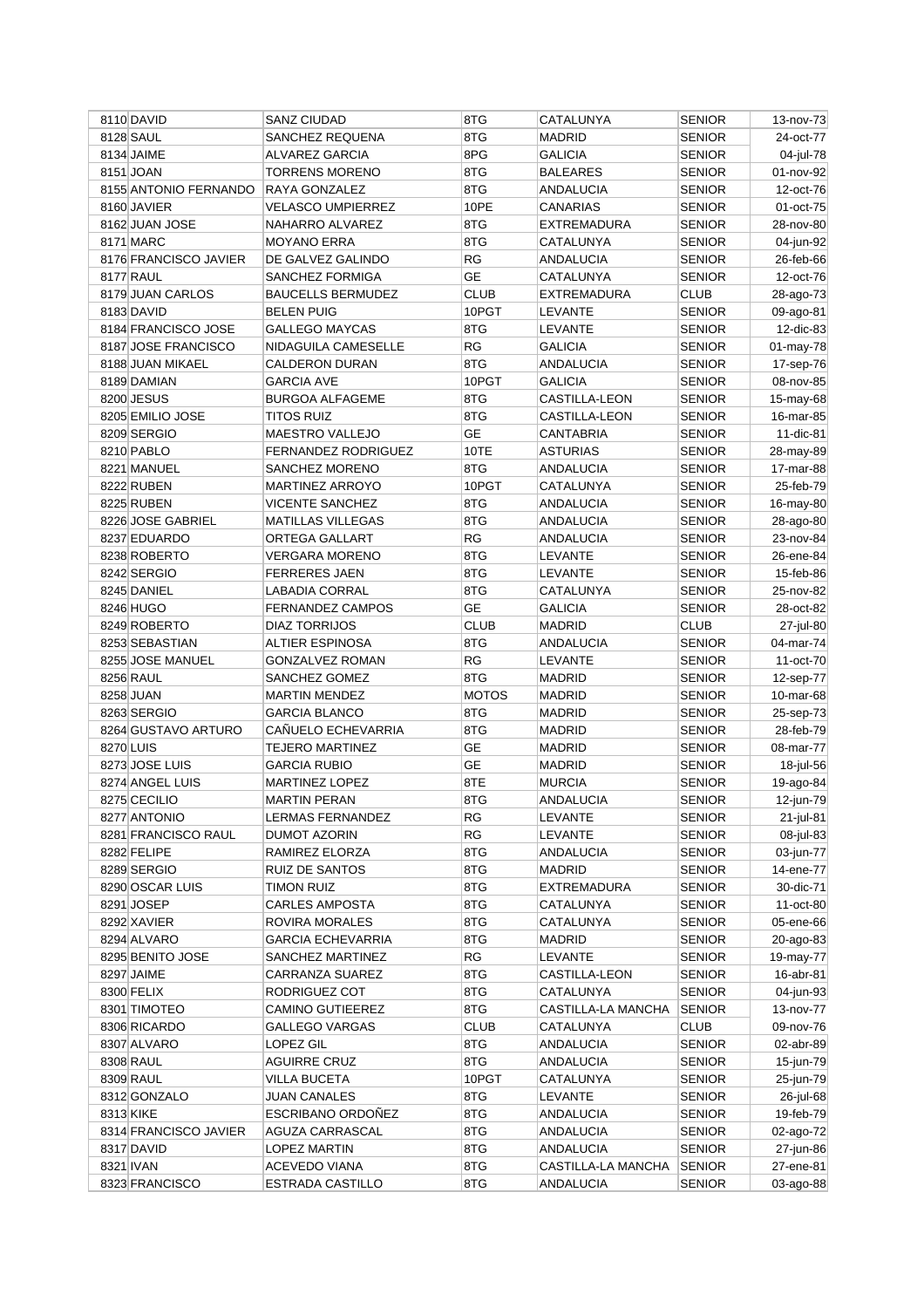|           | 8327 AGUSTIN        | RODRIGUEZ LUJAN             | 10PGT        | LEVANTE            | <b>SENIOR</b> | 29-jun-85 |
|-----------|---------------------|-----------------------------|--------------|--------------------|---------------|-----------|
|           | 8332 HUGO           | <b>GOMEZ DIAZ</b>           | 8TG          | <b>MADRID</b>      | <b>SENIOR</b> | 27-sep-84 |
|           | 8334 AARON          | <b>MARTINEZ LOZANO</b>      | 10TE         | <b>LEVANTE</b>     | <b>SENIOR</b> | 08-jun-84 |
|           | 8335 JUAN FERNANDO  | DOMINGUEZ SAEZ              | 8TG          | EXTREMADURA        | <b>SENIOR</b> | 30-nov-85 |
|           | 8338 CRISTIAN       | <b>MATEOS LAMA</b>          | 8TG          | <b>ANDALUCIA</b>   | <b>SENIOR</b> | 22-oct-90 |
|           | 8339 ALBERTO        | <b>CUBERO MOLINERO</b>      | 10PGT        | <b>MADRID</b>      | SENIOR        | 28-may-77 |
|           | 8340 JUAN JOSE      | <b>ESTEBAN MARTINEZ</b>     | 10PGT        | <b>MADRID</b>      | SENIOR        | 24-dic-78 |
|           | 8343 ALBERTO        | ROMERA GALLEGO              | <b>MOTOS</b> | CATALUNYA          | SENIOR        | 19-ago-76 |
|           | 8344 ROBERTO        | LOPEZ VILLAR                | 10PGT        | <b>GALICIA</b>     | SENIOR        | 24-abr-77 |
|           | 8346 ROGELIO        | PICON RODRIGUEZ             | 8TG          | <b>ANDALUCIA</b>   | SENIOR        | 28-jun-77 |
|           | 8347 SERGIO         | FRUTOS LARRAÑAGA            | <b>RG</b>    | <b>EUSKADI</b>     | <b>SENIOR</b> | 30-mar-77 |
| 8350 IVAN |                     | FOSCH LOZANO                | 8TG          | CATALUNYA          | <b>SENIOR</b> | 15-mar-80 |
|           | 8353 DIEGO          | <b>GARCIA PIÑEIROA</b>      | 8TG          | <b>GALICIA</b>     | <b>SENIOR</b> | 29-ago-80 |
|           | 8355 ALVARO         | <b>CAMBERO CAMBERO</b>      | 10PE         | LEVANTE            | SENIOR        | 30-ene-76 |
|           | 8357 ALBERTO        | LUEIRO GERPE                | 8PG          | GALICIA            | <b>SENIOR</b> | 02-ene-80 |
|           | 8364 LUIS MIGUEL    | CALLEJA CASTILLEJO          | 8TG          | LEVANTE            | SENIOR        | 26-ene-68 |
|           | 8365 DANIEL         | <b>GARCIA TRENCH</b>        | 6TG          | LEVANTE            | <b>SENIOR</b> | 28-mar-87 |
|           | 8366 FRANCISCO      | <b>GARCIA GARCIA</b>        | 10PE         | <b>MADRID</b>      | <b>SENIOR</b> | 08-sep-52 |
|           | 8369 JOSEBA         | <b>GONZALEZ ALUSTIZA</b>    | 8TG          | CASTILLA-LA MANCHA | <b>SENIOR</b> | 23-dic-85 |
|           | 8372 JOSE LUIS      | <b>CHACON RAMOS</b>         | 8TG          | <b>ANDALUCIA</b>   | <b>SENIOR</b> | 29-may-88 |
|           | 8380 PABLO          | ORTUÑO INIESTA              | 8TG          | <b>MURCIA</b>      |               |           |
|           |                     |                             |              |                    | <b>SENIOR</b> | 25-ago-93 |
|           | 8381 MARIO          | <b>GARCIA ARAGONES</b>      | 8TE          | <b>MURCIA</b>      | <b>SENIOR</b> | 31-dic-56 |
|           | 8382 JOSE MANUEL    | PLAZA SANCHEZ               | 8TG          | <b>MURCIA</b>      | SENIOR        | 23-nov-88 |
|           | 8386 AURELIO JULIAN | <b>MACIAS BARROSO</b>       | 10PGT        | MADRID             | <b>SENIOR</b> | 14-sep-73 |
|           | 8387 ANDRES         | NICOLAU SEGURA              | 8TG          | ARAGON             | <b>SENIOR</b> | 28-ago-65 |
| 8390 LUIS |                     | DANCAUSA LACRUZ             | 8TG          | <b>ARAGON</b>      | <b>SENIOR</b> | 13-oct-84 |
|           | 8394 DANIEL         | <b>BALLESTEROS BELMONTE</b> | 8TG          | ANDALUCIA          | <b>SENIOR</b> | 21-abr-83 |
|           | 8395 MANUEL         | CHAPARRO MARQUEZ            | <b>RG</b>    | CATALUNYA          | <b>SENIOR</b> | 02-ene-71 |
|           | 8401 ISAAC          | <b>MACIAS JIMENEZ</b>       | 10TE         | <b>MADRID</b>      | <b>SENIOR</b> | 22-oct-81 |
|           | 8403 OSCAR          | <b>ASENJO MORA</b>          | 8TG          | CASTILLA-LA MANCHA | <b>SENIOR</b> | 30-nov-90 |
|           | 8405 ANTONIO        | ESPARRAGOSO GONZALEZ        | 8TG          | ANDALUCIA          | <b>SENIOR</b> | 04-nov-81 |
|           | 8409 JOAN           | SANS PERELLO                | 8TG          | <b>BALEARES</b>    | <b>SENIOR</b> | 06-ago-69 |
|           | 8410 FRANCISCO      | DOMINGUEZ NUÑEZ             | <b>GE</b>    | CATALUNYA          | <b>SENIOR</b> | 10-feb-59 |
|           | 8414 XABIER         | NARBAIZA GOMEZ              | 8TG          | <b>EUSKADI</b>     | <b>SENIOR</b> | 09-mar-79 |
|           | 8415 RUBEN          | <b>MARCO RAPALO</b>         | 10PGT        | LEVANTE            | <b>SENIOR</b> | 04-may-84 |
|           | 8417 JERONIMO       | <b>ESCRIBANO LOPEZ</b>      | 8TG          | <b>MADRID</b>      | <b>SENIOR</b> | 29-ago-82 |
| 8420 PAU  |                     | <b>GINER MONTFORT</b>       | 8TE          | <b>LEVANTE</b>     | <b>SENIOR</b> | 09-ene-83 |
|           | 8421 ANDRES         | DIZ MONTEIRO                | 8PG          | <b>GALICIA</b>     | <b>SENIOR</b> | 09-may-83 |
|           | 8425 ALEXANDRE      | <b>VIEIRA</b>               | <b>GE</b>    | EXTRANJERO         | SENIOR        | 19-may-72 |
|           | 8426 NUNO JORGE     | <b>FERREIRA PINTO</b>       | <b>GE</b>    | <b>EXTRANJERO</b>  | <b>SENIOR</b> | 26-oct-88 |
|           | 8431 JUAN ANTONIO   | DE LA ROCA COLLANTES        | 8TG          | CASTILLA-LEON      | <b>SENIOR</b> | 29-nov-75 |
|           | 8433 MIGUEL         | MORENO ALACREU              | 10PE         | LEVANTE            | <b>SENIOR</b> | 14-jun-80 |
|           | 8436 MIGUEL ANGEL   | <b>MARCO SERRANO</b>        | <b>RG</b>    | LEVANTE            | <b>SENIOR</b> | 14-oct-80 |
|           | 8437 JUAN JOSE      | <b>AZORIN MARTINEZ</b>      | RG           | LEVANTE            | <b>SENIOR</b> | 11-oct-83 |
|           | 8440 ANGEL          | GALLEGO MOYA                | <b>RG</b>    | LEVANTE            | SENIOR        | 24-nov-71 |
|           | 8441 DAVID          | SANCHEZ-FORTUN SANCHEZ      | <b>RG</b>    | ANDALUCIA          | SENIOR        | 05-ene-81 |
|           | 8442 JESUS          | RODRIGUEZ BOLIVAR           | 10TE         | CASTILLA-LEON      | SENIOR        | 23-ene-78 |
|           | 8444 FRANCESC       | <b>MURGUI NACHER</b>        | 8TG          | LEVANTE            | <b>SENIOR</b> | 04-jun-77 |
|           | 8451 MIGUEL         | DOS SANTOS CARREGAL         | 8PG          | GALICIA            | <b>SENIOR</b> | 07-oct-86 |
|           | 8452 RAUL           | LOPEZ INES                  | 8TG          | CASTILLA-LEON      | <b>SENIOR</b> | 27-abr-80 |
|           | 8457 MANUEL         | NAVALON NAVALON             | 8PG          | LEVANTE            | <b>SENIOR</b> | 26-dic-71 |
|           | 8458 VALENTIN       | SAAVEDRA BECERRIL           | GE           | CANTABRIA          | <b>SENIOR</b> | 10-abr-76 |
|           | 8463 JOSE MANUEL    | <b>GARCIA CORES</b>         | RG           | GALICIA            | SENIOR        | 20-oct-78 |
|           | 8464 CESAR          | MORA MARIN                  | 8TG          | ANDALUCIA          | SENIOR        | 06-may-85 |
|           | 8468 JOSE MIGUEL    |                             | 10PGT        |                    |               |           |
|           |                     | VALDIVIA MARTINEZ           |              | MADRID             | <b>SENIOR</b> | 16-jul-89 |
|           | 8476 MIGUEL         | SERRANO HERNANDEZ           | 10TE         | MADRID             | <b>SENIOR</b> | 03-dic-82 |
|           | 8481 ANDRES         | SURRIEL RODRIGUEZ           | 10PGT        | CATALUNYA          | <b>SENIOR</b> | 03-may-75 |
|           | 8482 JESUS          | SANCHEZ CARRASCO            | 8TG          | ANDALUCIA          | <b>SENIOR</b> | 05-oct-87 |
|           | 8485 ALBERTO        | DELGADO GARCIA              | GE           | <b>MADRID</b>      | <b>SENIOR</b> | 05-may-76 |
|           | 8492 WENCESLAO      | FERNANDEZ PEREIRA           | 10PGT        | GALICIA            | SENIOR        | 18-sep-79 |
|           | 8494 SERGIO         | <b>GONZALEZ MARTINEZ</b>    | 8TG          | <b>GALICIA</b>     | <b>SENIOR</b> | 13-jul-87 |
|           | 8495 ANGEL          | <b>BOULLOSA ESTEVEZ</b>     | GE           | <b>GALICIA</b>     | <b>SENIOR</b> | 03-may-69 |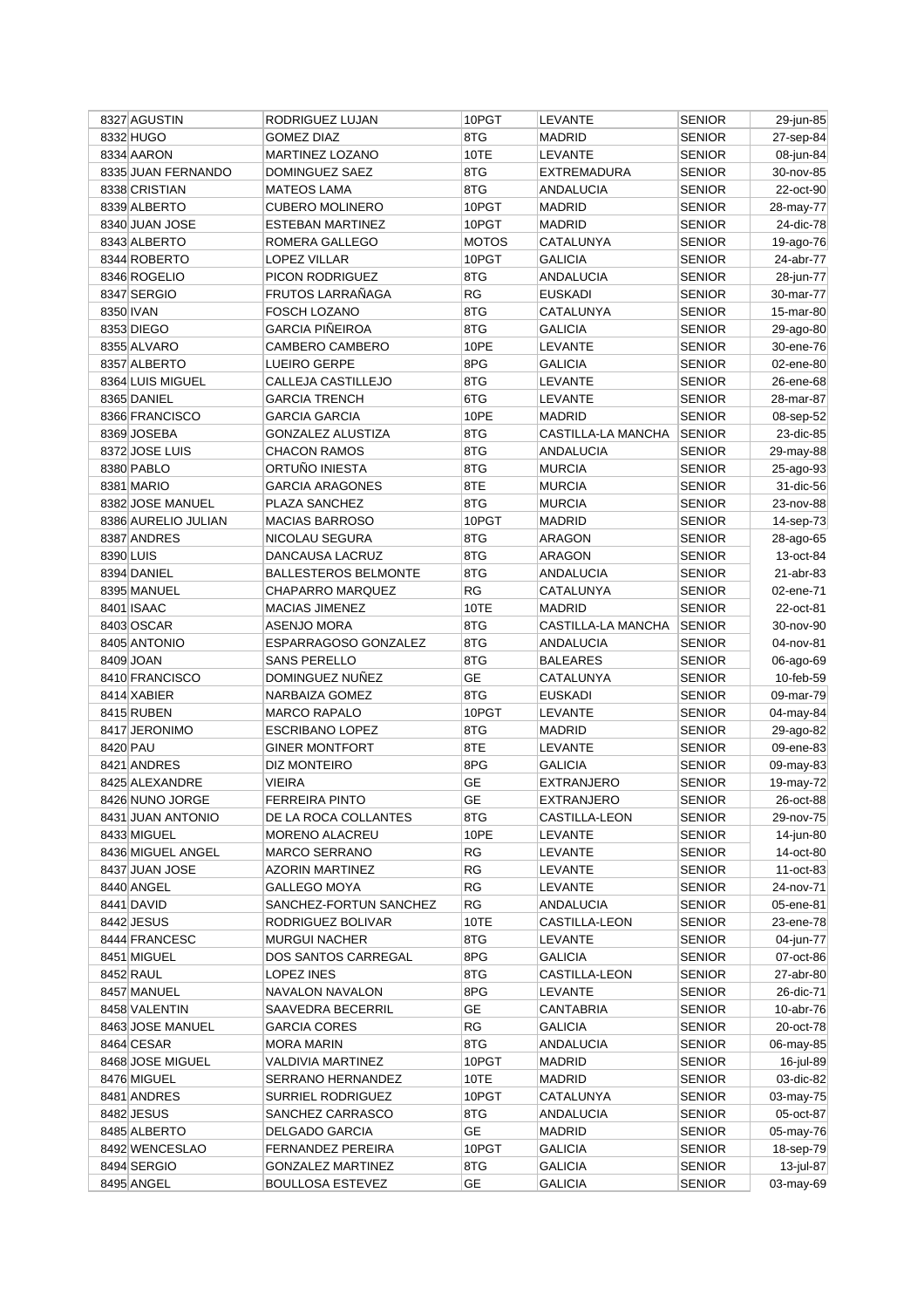| 8498 RAUL             | <b>CASTREJON TORREJON</b> | 10TE         | <b>MADRID</b>        | <b>SENIOR</b> | 08-mar-83         |
|-----------------------|---------------------------|--------------|----------------------|---------------|-------------------|
| 8499 MARCO            | <b>FERREIRA GRANDAL</b>   | <b>GE</b>    | <b>GALICIA</b>       | <b>SENIOR</b> | 21-sep-75         |
| 8500 BLAS             | TORRECILLAS DELGADO       | 8TG          | <b>LEVANTE</b>       | <b>SENIOR</b> | 11-jun-79         |
| 8501 GREGORIO         | <b>FEMENIA CARRIO</b>     | 6TG          | <b>LEVANTE</b>       | <b>SENIOR</b> | 03-nov-74         |
| 8507 GERMAN           | <b>AMADOR ORENGA</b>      | 10PE         | <b>LEVANTE</b>       | <b>SENIOR</b> | 13-ago-83         |
| 8508 JOSE ANTONIO     | MONTILLA FENOLLOSA        | 10PE         | <b>LEVANTE</b>       | <b>SENIOR</b> | 21-abr-84         |
| 8510 DAVID            | MONFERRER VICIANO         | 10PGT        | LEVANTE              | <b>SENIOR</b> | $11$ -jun-83      |
| 8511 JESUS            | <b>CHAVEZ RODRIGUEZ</b>   | 8TG          | EXTREMADURA          | <b>SENIOR</b> | 14-abr-74         |
| 8512 DANIEL           | <b>MEDINA GIMENEZ</b>     | 10PGT        | CATALUNYA            | <b>SENIOR</b> | 23-jul-88         |
| 8518 PATXI            | TIRADO URRUTIA            | 10TE         | <b>EUSKADI</b>       | <b>SENIOR</b> |                   |
|                       |                           |              |                      |               | 16-sep-77         |
| 8519 MIGUEL           | PELLICER CATALA           | 10PE         | LEVANTE              | <b>SENIOR</b> | 11-ene-81         |
| 8520 DANIEL           | COMESAÑA COMESAÑA         | <b>GE</b>    | <b>GALICIA</b>       | <b>SENIOR</b> | 04-nov-81         |
| 8523 VICTOR MANUEL    | <b>REMISEIRO MOURE</b>    | 8TG          | GALICIA              | <b>SENIOR</b> | 07-ene-76         |
| 8525 JOSE ANTONIO     | CENDEJAS CUDERO           | 10PGT        | <b>MADRID</b>        | <b>SENIOR</b> | 30-mar-74         |
| 8538 ANGEL            | <b>GARCIA WIZNER</b>      | 10TE         | CASTILLA-LA MANCHA   | SENIOR        | 31-oct-83         |
| 8542 JUAN CARLOS      | DE BLAS ROA               | 10PGT        | <b>MADRID</b>        | <b>SENIOR</b> | 02-nov-76         |
| 8543 JAVIER           | ROJAS PIEDAD              | GЕ           | CATALUNYA            | <b>SENIOR</b> | 01-jun-79         |
| 8544 ANTONIO          | SANTANA YANES             | RG           | CANARIAS             | <b>SENIOR</b> | 13-jun-77         |
| 8552 FERNANDO         | ARIBAU GUARDIOLA          | <b>GE</b>    | ARAGON               | <b>SENIOR</b> | 01-ene-70         |
| 8553 JUAN GABRIEL     | CUESTA DE LA MATA         | <b>CLUB</b>  | <b>MADRID</b>        | <b>CLUB</b>   | 27-ago-74         |
| 8554 ROBERTO          | LOPEZ ECHEVARRIA          | 10TE         | <b>MADRID</b>        | <b>SENIOR</b> | 19-jul-62         |
| 8556 DANIEL           | DIAZ VEGA                 | 8TG          | <b>CASTILLA-LEON</b> | <b>SENIOR</b> | 13-may-81         |
| 8557 JAVIER           | <b>MARFIL ALCARAZ</b>     | 10TE         | MADRID               | <b>SENIOR</b> | 08-dic-69         |
| 8559 ROBERTO          | <b>HERMIDA LAPIDO</b>     | 8TG          | <b>GALICIA</b>       | <b>SENIOR</b> | 21-jun-79         |
| 8567 MARC             | GELADA BOSACOMA           | <b>GE</b>    | CATALUNYA            | <b>SENIOR</b> | 19-ene-77         |
|                       |                           |              |                      |               |                   |
| 8571 DAVID            | <b>GONZALEZ MARQUINA</b>  | 10PGT        | CATALUNYA            | <b>SENIOR</b> | 27-dic-73         |
| 8572 ANTONIO          | MEDINA TORREGROSA         | 10PGT        | LEVANTE              | <b>SENIOR</b> | 17-abr-79         |
| 8575 SALVADOR         | ORDAZ MOCHOLI             | 10PE         | <b>LEVANTE</b>       | <b>SENIOR</b> | 13-dic-66         |
| 8579 FRANCISCO MANUEL | CONTRERAS RODRIGUEZ       | 8TG          | <b>MURCIA</b>        | <b>SENIOR</b> | 07-abr-81         |
| 8592 SIMEAO MONTEIRO  | SILVA AGUIAR              | RG           | <b>EXTRANJERO</b>    | <b>SENIOR</b> | 28-oct-65         |
| 8596 JOSE LUIS        | <b>RUIZ GUTIERREZ</b>     | <b>GE</b>    | ANDALUCIA            | <b>SENIOR</b> | 15-dic-64         |
| 8603 JUAN FERNANDO    | PEREZ CASARES             | <b>MOTOS</b> | CATALUNYA            | <b>SENIOR</b> | 14-oct-72         |
| 8606 MIGUEL           | CALASANZ MARCO            | 8TG          | LEVANTE              | <b>SENIOR</b> | 04-jul-83         |
| 8608 MICHEL           | <b>GOMEZ DONET</b>        | 10PE         | LEVANTE              | <b>SENIOR</b> | 31-mar-70         |
| 8609 UNAI             | LEANIZBARRUTIA SARRAOA    | 6TG          | <b>EUSKADI</b>       | <b>SENIOR</b> | 23-ago-69         |
| 8611 ANTONIO JESUS    | <b>GONZALEZ MATEO</b>     | 8TG          | <b>ANDALUCIA</b>     | <b>SENIOR</b> | 11-mar-79         |
| 8612 JOSE ANTONIO     | <b>HIDALGO ALGARTE</b>    | 8TG          | <b>LEVANTE</b>       | <b>SENIOR</b> | 18-dic-66         |
| 8614 MARCELINO        | <b>FERNANDEZ REBOLLO</b>  | 10PGT        | MADRID               | <b>SENIOR</b> | 06-dic-66         |
| 8618 JAVIER           | <b>GRADOLI PEREZ</b>      | 10PE         | LEVANTE              | <b>SENIOR</b> | 05-mar-68         |
| 8628 JUAN MANUEL      | RODENAS ORTUÑO            | <b>CLUB</b>  | <b>LEVANTE</b>       | <b>CLUB</b>   | $23$ -ago-68      |
| 8629 ALEJANDRO        | LOPEZ PERALTA             | 10PE         | LEVANTE              | <b>SENIOR</b> | 02-ago-70         |
| 8639 SERGIO JOSE      | PIQUERAS DOMENECH         | 6TG          | <b>LEVANTE</b>       | <b>SENIOR</b> | 15-mar-80         |
| 8642 JOSE ANTONIO     |                           | 8TG          | CASTILLA-LEON        | <b>SENIOR</b> | 12-jun-69         |
|                       | <b>FRANCO LOPEZ</b>       |              |                      |               |                   |
| 8644 BORJA            | <b>BARRIOS CABELLO</b>    | 8TG          | LEVANTE              | <b>SENIOR</b> | 07-nov-85         |
| 8647 PABLO            | MARTINEZ ADROVER          | 10PE         | CANARIAS             | <b>SENIOR</b> | 13-sep-80         |
| 8648 GERALD           | <b>MCDONALD</b>           | 8TG          | CASTILLA-LA MANCHA   | <b>SENIOR</b> | 24-feb-70         |
| 8652 ADRIAN           | FERNANDEZ REBOLLO         | 10PGT        | MADRID               | <b>SENIOR</b> | 15-may-68         |
| 8654 CARLOS           | TRIÑANES OUVIÑA           | 8TG          | GALICIA              | <b>SENIOR</b> | 05-mar-75         |
| 8662 JOSE MARIA       | MOÑINO GOMIS              | RG           | LEVANTE              | <b>SENIOR</b> | 01-nov-86         |
| 8665 FRANCISCO JAVIER | DE PABLOS CECILIA         | 8TG          | <b>CASTILLA-LEON</b> | <b>SENIOR</b> | 04-ene-82         |
| 8668 ANDRES           | VINUESA MARTINEZ          | 8TG          | <b>ANDALUCIA</b>     | <b>SENIOR</b> | 14-jun-69         |
| 8670 JORGE            | SANTIN LASA               | 8TG          | CASTILLA-LEON        | <b>SENIOR</b> | $11 - a$ go $-85$ |
| 8671 RAFAEL           | <b>GIL ORTIZ</b>          | 8TG          | CASTILLA-LA MANCHA   | <b>SENIOR</b> | 22-ago-76         |
| 8685 RUBEN MANUEL     | ANEIROS PEDREIRAS         | 10PGT        | GALICIA              | <b>SENIOR</b> | 02-jul-84         |
| 8686 JUAN JOSE        | <b>CRESPO MAZON</b>       | 10TE         | LEVANTE              | <b>SENIOR</b> | 31-oct-66         |
| 8698 EMILIO           | HIDALGO MAZUELAS          | <b>CLUB</b>  | MADRID               | <b>CLUB</b>   | 27-jun-90         |
| 8699 IVAN             | OSUNA TORRECILLAS         | 8TG          | LEVANTE              | <b>SENIOR</b> | 27-jul-84         |
| 8704 SAMUEL           | ORS DIAZ                  | 10TE         | LEVANTE              | <b>SENIOR</b> | 03-jun-76         |
| 8705 RUBEN            | <b>GARCIA RUANO</b>       | 8TG          | CASTILLA-LEON        | <b>SENIOR</b> | 16-jul-90         |
| 8706 JOSE ANTONIO     | <b>GARCIA AZAUSTRE</b>    | 6TG          | LEVANTE              | SENIOR        | 20-may-68         |
| 8708 ANGEL            | <b>GONZALEZ ARGUDO</b>    | 10PE         | <b>MADRID</b>        | <b>SENIOR</b> | 13-mar-80         |
| 8718 RAFAEL           | PEDRAZA SERRANO           | 8TG          | <b>ANDALUCIA</b>     | <b>SENIOR</b> | 11-abr-69         |
|                       |                           |              |                      |               |                   |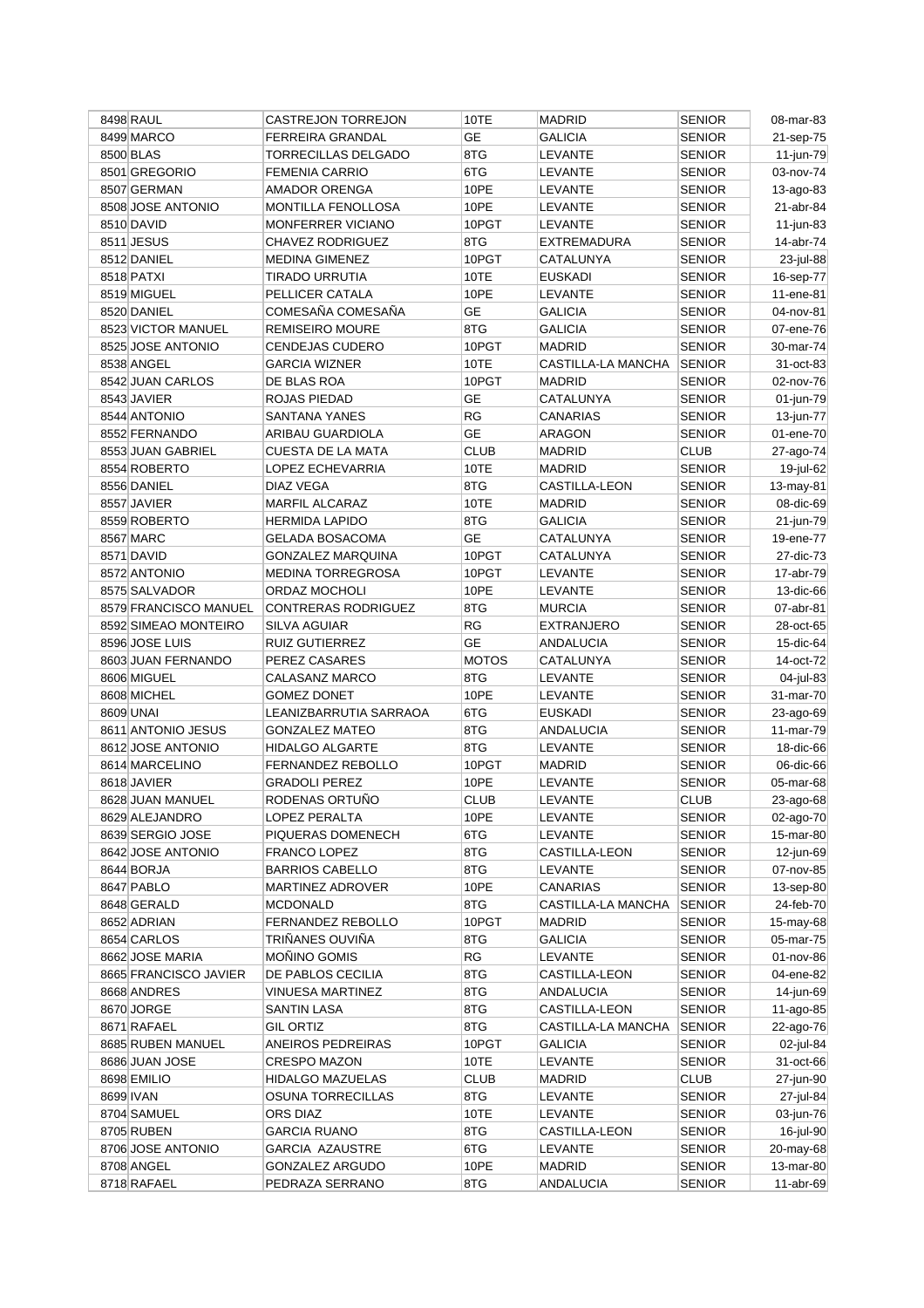|           | 8721 ALEJANDRO        | MOSQUERA RODRIGUEZ       | 8PG       | <b>GALICIA</b>       | <b>SENIOR</b> | 31-ene-84 |
|-----------|-----------------------|--------------------------|-----------|----------------------|---------------|-----------|
|           | 8722 ALBERTO          | <b>LARA TASCON</b>       | 8TG       | <b>CASTILLA-LEON</b> | <b>SENIOR</b> | 12-jul-76 |
|           | 8723 JUAN ANTONIO     | CASTAÑON CARAVERA        | 8PG       | <b>ASTURIAS</b>      | <b>SENIOR</b> | 30-jun-67 |
|           | 8727 ABEL             | <b>VEGA GARCIA</b>       | 10PE      | <b>MADRID</b>        | <b>SENIOR</b> | 19-ago-76 |
|           | 8732 VICTOR MANUEL    | SAGRA IGLESIAS           | 8TG       | <b>MADRID</b>        | <b>SENIOR</b> | 14-feb-84 |
|           | 8733 MARTA            | MIR BLAZQUEZ             | 10PE      | LEVANTE              | <b>SENIOR</b> | 25-ene-83 |
|           | 8734 ARKAITZ          | RUIZ TEJADA              | 8TG       | <b>EUSKADI</b>       | <b>SENIOR</b> | 20-jul-83 |
|           | 8735 LORENZO          | AMANTE                   | 8PG       | <b>ASTURIAS</b>      | <b>SENIOR</b> | 28-abr-69 |
|           | 8738 OSCAR ANDRES     | CALERO DELGADO           | 10PGT     | <b>EXTREMADURA</b>   | <b>SENIOR</b> | 29-abr-74 |
|           | 8739 ADRIANO          | SANCHEZ GARCIA           | 10PE      | <b>MADRID</b>        | <b>SENIOR</b> | 20-ene-75 |
|           | 8740 JORGE            | <b>BORONAT CAPARROS</b>  | 8TG       | LEVANTE              | <b>SENIOR</b> | 01-mar-85 |
|           | 8741 PEDRO ANTONIO    | <b>MENCHEN PUEBLA</b>    | 8TG       | <b>MADRID</b>        | <b>SENIOR</b> | 21-oct-91 |
|           | 8742 CONSTANTINO      | TORRECILLA MARTINEZ      | 8TG       | <b>MADRID</b>        | <b>SENIOR</b> | 28-dic-68 |
|           | 8743 VICTOR           | DIAZ AMARO               | 8TG       | <b>CASTILLA-LEON</b> | <b>SENIOR</b> | 14-may-75 |
|           | 8744 JOSE IGNACIO     | FDEZ-ESCANDON ALVAREZ    | 10PGT     | <b>ASTURIAS</b>      | <b>SENIOR</b> | 26-mar-65 |
|           | 8745 DARIO            | <b>BOUZAS PEREIRA</b>    | 8TG       | LEVANTE              | <b>SENIOR</b> | 12-jun-87 |
| 8746 LUIS |                       | <b>FELIPE CABEZA</b>     | 8TG       | <b>MADRID</b>        | <b>SENIOR</b> | 04-ene-75 |
|           | 8747 CARLOS           | FERNANDEZ RUIZ           | 8TG       | <b>MADRID</b>        | <b>SENIOR</b> | 01-jul-81 |
|           | 8755 JOSE LUIS        | <b>FERNANDEZ NOGALES</b> | 8TG       | <b>MADRID</b>        | <b>SENIOR</b> | 16-jun-78 |
|           | 8756 ALBERTO          | ALONSO GARCIA            | 8PG       | <b>GALICIA</b>       | <b>SENIOR</b> | 22-jun-58 |
|           | 8757 GASPAR           | <b>BARBAS VALENCIA</b>   | 8TG       | <b>MADRID</b>        |               | 21-mar-82 |
|           |                       | <b>BARBERO ARENAS</b>    |           |                      | <b>SENIOR</b> |           |
|           | 8760 SERGIO           |                          | 8TG       | CASTILLA-LA MANCHA   | <b>SENIOR</b> | 25-feb-89 |
|           | 8761 JOSE ANTONIO     | <b>SEDAS CASTILLO</b>    | 8TG       | EXTREMADURA          | <b>SENIOR</b> | 13-mar-87 |
|           | 8764 FRANCISCO MIGUEL | MUÑOZ HERNANDEZ          | 8TG       | CATALUNYA            | <b>SENIOR</b> | 14-may-71 |
|           | 8772 VICTOR LUIS      | ZAPICO CANO              | 8TG       | ANDALUCIA            | <b>SENIOR</b> | 15-abr-69 |
|           | 8774 JUAN LUIS        | CRUZADO MARQUEZ          | 8TG       | CASTILLA-LA MANCHA   | <b>SENIOR</b> | 07-oct-81 |
|           | 8776 MARIO            | PEREZ ALARCON            | 8TG       | ANDALUCIA            | <b>SENIOR</b> | 13-dic-76 |
|           | 8779 JOSE ANGEL       | <b>VEGA PADIN</b>        | <b>GE</b> | <b>GALICIA</b>       | <b>SENIOR</b> | 01-jun-74 |
|           | 8783 JACINT           | <b>XANDRI CIRERA</b>     | 6TG       | CATALUNYA            | <b>SENIOR</b> | 13-jul-80 |
|           | 8785 ANTONIO          | <b>ORTIZ MORENO</b>      | 8TG       | ANDALUCIA            | <b>SENIOR</b> | 18-jul-82 |
|           | 8787 JOSE ANGEL       | CORRAL COCA              | 8TG       | ANDALUCIA            | <b>SENIOR</b> | 17-abr-92 |
| 8790 LUIS |                       | <b>GALLARDO NOGALES</b>  | 8TG       | <b>ANDALUCIA</b>     | <b>SENIOR</b> | 31-may-93 |
|           | 8793 EDUARD           | <b>CASAS SALVADOR</b>    | 6TG       | CATALUNYA            | <b>SENIOR</b> | 26-feb-74 |
|           | 8795 CARLOS ALBERTO   | ALCON CHACON             | 10PGT     | EXTREMADURA          | <b>SENIOR</b> | 23-feb-74 |
|           | 8798 FLAVIO           | <b>NICOLAZZI</b>         | 8TG       | CATALUNYA            | <b>SENIOR</b> | 08-ago-80 |
|           | 8799 JORDI            | <b>CASELLES PALACIN</b>  | 6TG       | CATALUNYA            | <b>SENIOR</b> | 15-ene-77 |
|           | 8802 JESUS JAVIER     | <b>MOTA LAGUNA</b>       | 10TE      | CASTILLA-LA MANCHA   | <b>SENIOR</b> | 18-dic-78 |
|           | 8803 LUIS MANUEL      | <b>MORENO RUIZ</b>       | 8TG       | <b>MADRID</b>        | <b>SENIOR</b> | 21-jun-73 |
|           | 8809 IGNACIO          | LOPEZ-CANIEGO VERA       | 8TG       | CASTILLA-LA MANCHA   | <b>SENIOR</b> | 29-abr-81 |
|           | 8813 DAVID            | <b>CASTRILLO BARRERA</b> | 8TG       | <b>EXTRANJERO</b>    | <b>SENIOR</b> | 17-nov-75 |
|           | 8816 JAVIER           | <b>VEGA ROMERO</b>       | 8TG       | <b>ANDALUCIA</b>     | <b>SENIOR</b> | 10-abr-89 |
|           | 8819 DAVID            | PASADAS BARRANCO         | 8TG       | <b>ANDALUCIA</b>     | <b>SENIOR</b> | 09-ene-78 |
|           | 8824 JORDI            | ALEU ROVIRA              | 6TG       | CATALUNYA            | <b>SENIOR</b> | 15-feb-70 |
|           | 8825 MANEL            | <b>BUENO GUTIERREZ</b>   | 6TG       | CATALUNYA            | SENIOR        | 16-jun-75 |
|           | 8826 FEDERICO         | FERNANDEZ ARRIBAS        | 8TG       | <b>MADRID</b>        | <b>SENIOR</b> | 18-jun-84 |
|           | 8827 ROCIO            | FERNANDEZ PAZ            | RG        | <b>GALICIA</b>       | SENIOR        | 06-sep-85 |
|           | 8831 PEDRO JORGE      | <b>FREITAS LOPEZ</b>     | 8TG       | CANTABRIA            | <b>SENIOR</b> | 16-jul-86 |
|           | 8836 ESTEBAN          | RODRIGUEZ BOTELLA        | 8TE       | LEVANTE              | <b>SENIOR</b> | 09-dic-73 |
|           | 8838 NACHO            | LOZANO FERNANDEZ         | 8TG       | <b>ASTURIAS</b>      | <b>SENIOR</b> | 05-mar-78 |
|           | 8844 GABRIEL          | <b>GARCIA CONDE</b>      | 8TG       | MADRID               | <b>SENIOR</b> | 19-mar-78 |
|           | 8848 FEDERICO         | <b>GARCIA GALLEGO</b>    | 8TG       | CASTILLA-LA MANCHA   | <b>SENIOR</b> | 21-abr-61 |
|           | 8850 BORJA            | UNGRIA VALVERDE          | 8TG       | CASTILLA-LA MANCHA   | <b>SENIOR</b> | 04-may-90 |
|           | 8855 ANTONIO          | FERNANDEZ ROJAS          | 8TG       | ANDALUCIA            | <b>SENIOR</b> | 12-oct-75 |
|           | 8857 JAVIER           | <b>MOLINA TRUJILLO</b>   | 8TG       | ANDALUCIA            | <b>SENIOR</b> | 19-oct-84 |
|           | 8861 CRISTIAN         | LORENTE MORILLO          | 10PGT     | CATALUNYA            | <b>SENIOR</b> | 12-mar-88 |
|           | 8864 SERGI            | <b>CRUZ RAMIREZ</b>      | 6TG       | CATALUNYA            | <b>SENIOR</b> | 21-sep-77 |
|           | 8865 PABLO            | PEREZ ENRIQUEZ           | 8TG       | CASTILLA-LEON        | <b>SENIOR</b> | 20-abr-82 |
|           | 8883 CRISTIAN         | HURTADO FERNANDEZ        | 10TE      | CATALUNYA            | <b>SENIOR</b> | 23-abr-79 |
|           | 8884 ANGEL            | <b>OLLER CORTINA</b>     | 10TE      | CATALUNYA            | <b>SENIOR</b> | 31-ene-60 |
|           | 8885 DAVID            | RODRIGUEZ AREAL          | 8TG       | GALICIA              | SENIOR        | 25-mar-83 |
|           | 8887 LUIS MIGUEL      | PARRON BELLOTO           | 10PGT     | <b>EXTREMADURA</b>   | <b>SENIOR</b> | 22-may-73 |
|           | 8888 MATEU            | PEDROS PEREZ             | 8TG       | LEVANTE              | <b>SENIOR</b> | 21-abr-78 |
|           |                       |                          |           |                      |               |           |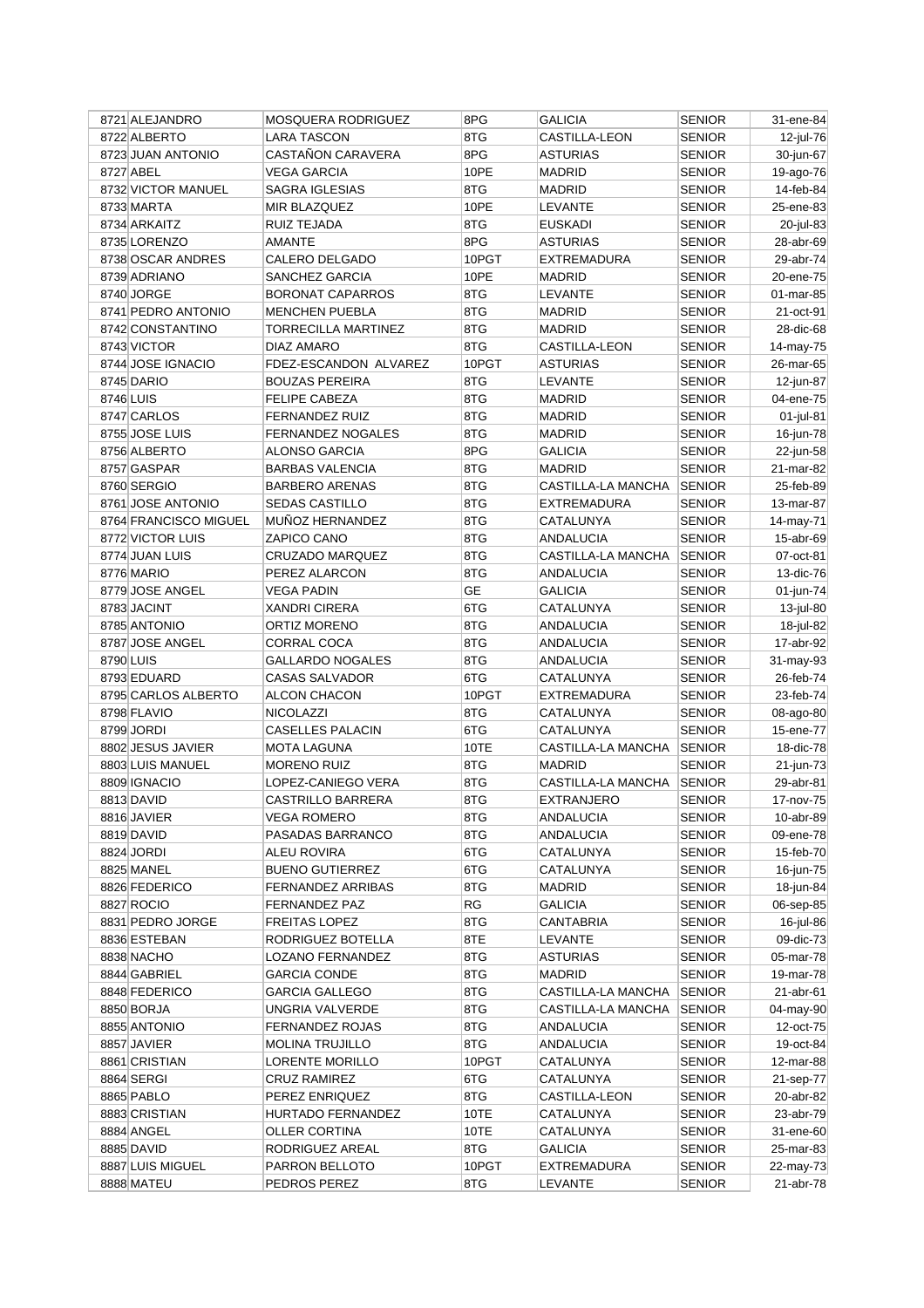|          | 8889 GERARD                 | <b>CEBRIAN FUNOLLET</b>                         | 10PGT       | CATALUNYA          | <b>SENIOR</b> | 14-sep-79    |
|----------|-----------------------------|-------------------------------------------------|-------------|--------------------|---------------|--------------|
|          | 8891 MARIO                  | ARIAS CAYUELA                                   | 8TG         | <b>MURCIA</b>      | <b>SENIOR</b> | 12-sep-85    |
|          | 8892 JUAN ANTONIO           | <b>MULA GARCIA</b>                              | 8TG         | <b>MURCIA</b>      | <b>SENIOR</b> | 25-jun-75    |
|          | 8893 JOSE DAVID             | PEREZ CARRILLO                                  | 8TG         | <b>MURCIA</b>      | <b>SENIOR</b> | 28-feb-85    |
|          | 8894 JUAN ANTONIO           | <b>GARRE CARAVACA</b>                           | 8TG         | <b>MURCIA</b>      | <b>SENIOR</b> | 03-may-88    |
|          | 8897 MIGUEL                 | <b>GONZALEZ PEREZ</b>                           | 8TG         | CASTILLA-LA MANCHA | <b>SENIOR</b> | 18-nov-78    |
|          | 8902 RAUL                   | SORIANO HERRERA                                 | 8TG         | <b>ANDALUCIA</b>   | <b>SENIOR</b> | 22-ago-83    |
|          | 8906 ANTONIO JESUS          | OLMO RUEDA                                      | 8PG         | ANDALUCIA          | <b>SENIOR</b> | 16-oct-77    |
|          | 8907 FRANCISCO JOSE         | PLAZA GARCIA                                    | 8TG         | CANTABRIA          | <b>SENIOR</b> | 06-jul-77    |
|          | 8909 JAVIER                 | ROBLES RODRIGUEZ                                | 8TG         | CASTILLA-LA MANCHA | <b>SENIOR</b> | 08-feb-84    |
| 8910 JON |                             | <b>GONZALEZ BARRUTIA</b>                        | 8TG         | <b>EUSKADI</b>     | <b>SENIOR</b> | 18-may-77    |
|          | 8918 JOSE ENRIQUE           | <b>MARTINEZ RUIZ</b>                            | <b>CLUB</b> | MADRID             | <b>CLUB</b>   | 09-sep-74    |
|          | 8919 FRANCISCO MANUEL       | <b>MARTINEZ RUIZ</b>                            | <b>CLUB</b> | <b>MADRID</b>      | <b>CLUB</b>   | 25-nov-69    |
|          | 8920 VICENTE                | ALEMANY SANCHEZ-MOSCOSO                         | 10PE        | <b>MADRID</b>      | <b>SENIOR</b> | 26-jun-74    |
|          | 8921 TOMAS                  | CHAPARRO PEROMINGO                              | <b>CLUB</b> | <b>MADRID</b>      | <b>CLUB</b>   | 16-nov-70    |
|          | 8923 JUAN LUIS              | <b>RUBIO MARTINEZ</b>                           | 10PGT       | CASTILLA-LA MANCHA | <b>SENIOR</b> | 29-jul-79    |
|          | 8924 JUAN FRANCISCO         | <b>RUBIO MARTINEZ</b>                           | 10PGT       | CASTILLA-LA MANCHA | <b>SENIOR</b> | 29-jul-79    |
|          | 8925 LUIS                   | <b>GONZALEZ MORENO</b>                          | <b>CLUB</b> | <b>MADRID</b>      | <b>CLUB</b>   | 02-ago-86    |
|          | 8928 DANIEL                 | FERNANDEZ REBOLLO                               | 10PGT       | <b>MADRID</b>      | <b>SENIOR</b> | 28-ene-76    |
|          | 8929 FERNANDO               | SANTAMARIA MAESO                                | 10TE        | CASTILLA-LA MANCHA | <b>SENIOR</b> | 15-dic-79    |
|          | 8931 ENRIQUE                | <b>GARCIA DOMINGUEZ</b>                         | <b>CLUB</b> | <b>MADRID</b>      | <b>CLUB</b>   | 01-sep-60    |
|          | 8934 ANTONIO                | RAMOS TENORIO                                   | 10PGT       | <b>MADRID</b>      | <b>SENIOR</b> | 01-jun-65    |
|          | 8935 ROBERTO                | SAN JOSE TESTA                                  | 10PGT       | <b>MADRID</b>      | <b>SENIOR</b> | 14-mar-74    |
|          | 8936 JESUS                  | REDONDO ARIAS                                   | <b>CLUB</b> | CASTILLA-LA MANCHA | <b>CLUB</b>   | 15-feb-78    |
|          | 8937 JULIO CESAR            | <b>SECO FERNANDEZ</b>                           | 8TG         | CASTILLA-LEON      | <b>SENIOR</b> | 16-nov-72    |
|          | 8941 MIGUEL                 | LUENGO COLINA                                   | 8TG         | <b>CANTABRIA</b>   | <b>SENIOR</b> | 10-abr-93    |
|          | 8943 DANIEL                 | RIVERO MARTINEZ                                 | <b>CLUB</b> | <b>MADRID</b>      | <b>CLUB</b>   | 14-feb-90    |
|          | 8948 ANGEL                  | VICENTE DIAS-SANTILHANO                         | 8TG         | <b>BALEARES</b>    | <b>SENIOR</b> | 04-ene-57    |
|          | 8949 JOAN                   | <b>CAMPS BENITO</b>                             | 6TG         | CATALUNYA          | <b>SENIOR</b> | 26-jul-71    |
|          | 8954 MIGUEL ANGEL           | MUÑOZ BLEDA                                     | <b>CLUB</b> | LEVANTE            | <b>CLUB</b>   | 08-oct-89    |
|          | 8958 JESUS MANUEL           | ROSELL CAMARENA                                 | 10PE        | LEVANTE            | <b>SENIOR</b> | 24-dic-66    |
|          |                             |                                                 |             |                    |               |              |
|          |                             |                                                 |             |                    |               |              |
|          | 8962 SARAFIN                | NOGUERA RUBIO                                   | <b>CLUB</b> | EXTREMADURA        | <b>CLUB</b>   | 25-ene-74    |
|          | 8963 PEDRO                  | <b>CABRERA VECINO</b>                           | <b>CLUB</b> | EXTREMADURA        | <b>CLUB</b>   | 16-abr-73    |
|          | 8965 JOSE LUIS              | RAMOS SANCHEZ                                   | 8TG         | CASTILLA-LEON      | <b>SENIOR</b> | 01-mar-67    |
|          | 8967 ALBERT                 | TONEU ALCALA                                    | 8TG         | CATALUNYA          | <b>SENIOR</b> | 04-jun-76    |
|          | 8971 ANTONIO                | <b>CANTARERO RAMOS</b>                          | 8TG         | <b>ANDALUCIA</b>   | <b>SENIOR</b> | 20-jun-84    |
|          | 8972 ALEJANDRO              | <b>LEON MARTINEZ</b>                            | <b>GE</b>   | ANDALUCIA          | <b>SENIOR</b> | 23-jun-84    |
|          | 8975 EDUARDO                | <b>JURADO VELEZ</b>                             | <b>GE</b>   | ANDALUCIA          | <b>SENIOR</b> | 12-ene-83    |
|          | 8984 FRANCISCO JAVIER       | <b>FERNANDEZ ROMERO</b>                         | <b>CLUB</b> | LEVANTE            | CLUB          | 22-abr-82    |
|          | 8986 MANUEL                 | <b>ARQUEZ PEREZ</b>                             | <b>CLUB</b> | LEVANTE            | <b>CLUB</b>   | 29-abr-80    |
|          | 8987 JOSE                   | CARRASCOSA CANO                                 | <b>CLUB</b> | LEVANTE            | <b>CLUB</b>   | 27-sep-78    |
|          | 8998 PABLO                  | ARGON ALVAREZ                                   | 8TG         | <b>ARAGON</b>      | <b>SENIOR</b> | 20-oct-83    |
|          | 9002 JONATAN                | RODRIGUEZ JIMENEZ                               | 8TG         | <b>ANDALUCIA</b>   | <b>SENIOR</b> | $11$ -abr-84 |
|          | 9003 SAMUEL                 | RONCAL RUIZ                                     | 10PGT       | CATALUNYA          | <b>SENIOR</b> | 21-oct-79    |
|          | 9006 IGNACIO                | <b>OTON LUCAS</b>                               | 10PE        | MADRID             | <b>SENIOR</b> | 21-jul-79    |
|          | 9011 DIEGO                  | GONZALEZ - NOVO GONZALEZ                        | 8TG         | CASTILLA-LEON      | <b>SENIOR</b> | 23-sep-85    |
|          | 9012 JUAN JOSE              | PANADERO ALCALA                                 | RG          | GALICIA            | <b>SENIOR</b> | 10-may-74    |
|          | 9020 JOSE ANGEL             | DIAZ CRUZ                                       | GE          | EUSKADI            | <b>SENIOR</b> | 03-abr-66    |
|          | 9023 MIGUEL ANGEL           | <b>FRANCO RIVERA</b>                            | 8TG         | ANDALUCIA          | <b>SENIOR</b> | 14-abr-75    |
|          | 9024 HERNAN ALBERTO         | DIAZ AGUILAR                                    | 8TG         | ANDALUCIA          | <b>SENIOR</b> | 04-mar-82    |
|          | 9025 JOSE ANTONIO           | MOLINARES ALVAREZ                               | 8TG         | ANDALUCIA          | <b>SENIOR</b> | 06-ago-74    |
|          | 9027 JOSE ANTONIO           | ORTIZ BUSTILLO                                  | 8TG         | ANDALUCIA          | <b>SENIOR</b> | 12-dic-87    |
|          | 9028 JORGE                  | <b>GARCIA RAMIREZ</b>                           | 8TG         | ANDALUCIA          | <b>SENIOR</b> | 03-jul-77    |
|          | 9029 MATIAS                 | RICO MATEO                                      | 8TG         | MADRID             | <b>SENIOR</b> | 12-sep-78    |
|          | 9031 HUGO                   | PEREZ GESTEIRA                                  | 8TG         | <b>GALICIA</b>     | <b>SENIOR</b> | 29-dic-83    |
|          | 9034 LEANDRO ALBERTO        | PASSOS CHAGAS                                   | 10PGT       | MADRID             | <b>SENIOR</b> | 22-oct-84    |
|          | 9040 GABRIEL                | <b>SEGURA FRANCO</b>                            | 8TG         | <b>MURCIA</b>      | <b>SENIOR</b> | 21-nov-93    |
|          | 9043 ALEJANDRO              | AYERDI                                          | 8TG         | CATALUNYA          | <b>SENIOR</b> | 08-jun-93    |
|          | 9045 JOSE ANTONIO           | AMO RUIZ                                        | 8TG         | ANDALUCIA          | <b>SENIOR</b> | 05-ene-84    |
|          | 9048 IÑAKI                  | DEL POZO                                        | 6TG         | EUSKADI            | <b>SENIOR</b> | 07-ago-81    |
|          | 9049 JOSE LUIS<br>9050 PAUL | <b>MURILLO MERINO</b><br><b>MENENDEZ MARCOS</b> | 6TG<br>8TG  | <b>EUSKADI</b>     | <b>SENIOR</b> | 18-ago-56    |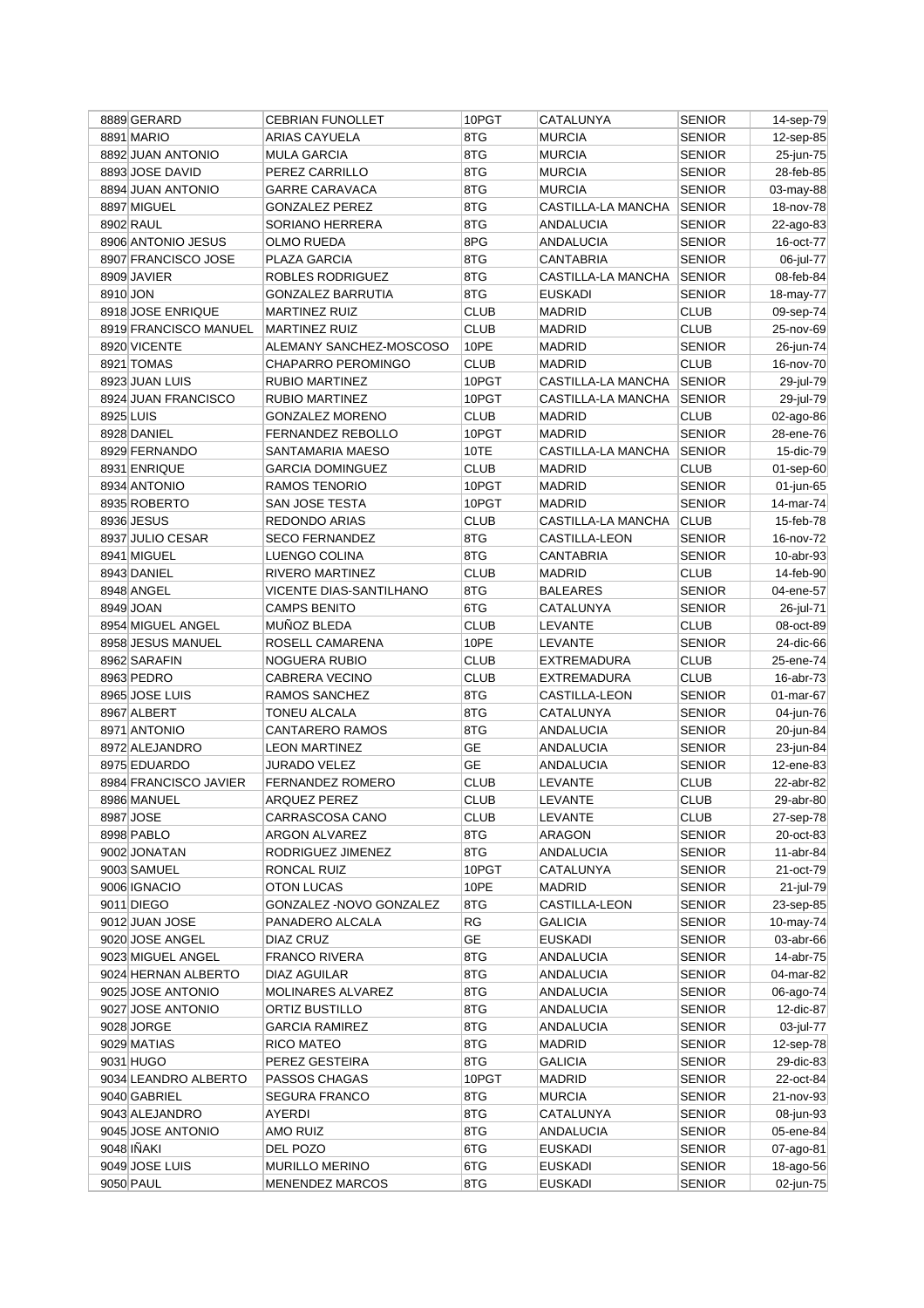|          | 9054 ALBERTO          | RAMOS HERRERO             | 8TG         | CATALUNYA          | <b>SENIOR</b> | 13-nov-78 |
|----------|-----------------------|---------------------------|-------------|--------------------|---------------|-----------|
|          | 9055 VICENTE RAMON    | PALLARES GIL              | 6TG         | <b>LEVANTE</b>     | <b>SENIOR</b> | 04-mar-62 |
|          | 9057 ENRIC            | <b>MARTI FLIX</b>         | 6TG         | CATALUNYA          | <b>SENIOR</b> | 30-nov-72 |
|          | 9064 RAFAEL           | <b>GABRIEL SANCHEZ</b>    | 8TG         | CASTILLA-LA MANCHA | <b>SENIOR</b> | 21-nov-80 |
|          | 9073 FRANCISCO JAVIER | MEROÑO FERNANDEZ          | 10PGT       | <b>MURCIA</b>      | <b>SENIOR</b> | 23-mar-93 |
|          | 9074 JONATHAN         | RODRIGUEZ ALONSO          | 8PG         | <b>GALICIA</b>     | <b>SENIOR</b> | 24-nov-84 |
|          | 9075 ALVARO           | ARCOS PEÑA                | 8TG         | GALICIA            | <b>SENIOR</b> | 29-jun-83 |
|          | 9078 JORDI            | FONT VIÑAS                | GE          | CATALUNYA          | <b>SENIOR</b> | 17-may-67 |
|          | 9079 FRANCISCO        | MARTINEZ MARTINEZ         | 8TG         | CATALUNYA          | <b>SENIOR</b> | 18-nov-77 |
|          | 9080 JULIAN           | SANTOS MUÑOZ              | 8TG         | CASTILLA-LA MANCHA | <b>SENIOR</b> |           |
|          |                       |                           |             |                    |               | 30-nov-77 |
|          | 9081 DIEGO            | <b>BARBA ORTIZ</b>        | 8TG         | CANTABRIA          | <b>SENIOR</b> | 31-mar-81 |
|          | 9091 VICENTE          | NAVARRO TORTOLA           | 10PGT       | <b>LEVANTE</b>     | <b>SENIOR</b> | 12-feb-64 |
|          | 9092 VICENTE          | NAVARRO FERRANDO          | 10PGT       | <b>LEVANTE</b>     | <b>SENIOR</b> | 24-ene-88 |
|          | 9093 CARLOS           | <b>MAS MAS</b>            | <b>CLUB</b> | <b>LEVANTE</b>     | <b>CLUB</b>   | 09-jun-80 |
|          | 9097 JOSE ANTONIO     | JEREZ MERINO              | 8TG         | CANTABRIA          | <b>SENIOR</b> | 19-oct-64 |
|          | 9098 ARMANDO JOSE     | VALES TENIZ               | 8TG         | CANTABRIA          | <b>SENIOR</b> | 06-ene-64 |
|          | 9099 ROY GUIDO        | <b>TORRICO POSTIGO</b>    | 8TG         | CATALUNYA          | <b>SENIOR</b> | 09-jul-76 |
|          | 9101 JAVIER           | <b>FERNANDEZ MORELLO</b>  | <b>CLUB</b> | <b>MADRID</b>      | <b>CLUB</b>   | 11-ago-78 |
|          | 9106 JOSE ANTONIO     | CHAMIZO CARMONA           | 8TG         | <b>EXTREMADURA</b> | <b>SENIOR</b> | 18-oct-73 |
|          | 9107 SERGI            | <b>VIVO MATA</b>          | 8TG         | CATALUNYA          | <b>SENIOR</b> | 05-ene-90 |
|          | 9111 ORIOL            | PALLARES IRANZO           | 8TG         | CATALUNYA          | <b>SENIOR</b> | 22-ago-82 |
|          | 9113 DIEGO            | <b>MORAL DULCE</b>        | <b>CLUB</b> | <b>LA RIOJA</b>    | <b>CLUB</b>   | 12-may-75 |
|          | 9116 DIEGO            | <b>LEON ESTEBAN</b>       | 8TG         | CASTILLA-LEON      | <b>SENIOR</b> | 02-ago-86 |
| 9117 JON |                       | ALONSO LORENZA            | 8TG         | <b>EUSKADI</b>     | <b>SENIOR</b> | 21-sep-85 |
|          | 9118 SERGIO           | <b>CAMPOS PASTOR</b>      | 8TG         | <b>EUSKADI</b>     | <b>SENIOR</b> | 26-feb-82 |
|          | 9121 ANTONIO          | <b>JIMENEZ GUTIERREZ</b>  | <b>GE</b>   | <b>ANDALUCIA</b>   | <b>SENIOR</b> | 10-sep-85 |
|          | 9124 ALEJANDRO        | SEIJO TORRALBA            | <b>RG</b>   | <b>GALICIA</b>     | <b>SENIOR</b> |           |
|          |                       |                           |             |                    |               | 23-oct-84 |
|          | 9128 XAVIER           | RECORT ROSELLO            | 10TE        | <b>CATALUNYA</b>   | <b>SENIOR</b> | 21-ago-64 |
|          | 9130 ANGEL YARE       | SOSA ROSALES              | 10PE        | CANARIAS           | <b>SENIOR</b> | 07-jun-89 |
|          | 9131 AGUSTIN          | RAMIREZ SUAREZ            | 10PE        | CANARIAS           | <b>SENIOR</b> | 08-ago-73 |
|          | 9132 BIENVENIDO JESUS | <b>FALCON SANTANA</b>     | 10PE        | CANARIAS           | <b>SENIOR</b> | 24-sep-77 |
|          | 9135 AGUSTIN          | <b>FLORES MOLANO</b>      | RG          | <b>GALICIA</b>     | <b>SENIOR</b> | 02-dic-64 |
|          | 9137 CARLOS           | <b>FABREGAS CAROL</b>     | <b>GE</b>   | CATALUNYA          | <b>SENIOR</b> | 25-feb-92 |
|          | 9140 DIEGO            | <b>CREGO ARMADA</b>       | <b>RG</b>   | <b>GALICIA</b>     | <b>SENIOR</b> | 03-may-80 |
|          | 9142 ALEJANDRO        | PONS SAN FRANCISCO        | 10PE        | <b>LEVANTE</b>     | <b>SENIOR</b> | 28-oct-88 |
|          | 9145 ADRIAN           | <b>OVIEDO ARENAS</b>      | <b>RG</b>   | CATALUNYA          | <b>SENIOR</b> | 17-mar-78 |
|          | 9146 RICARDO          | PEREZ RODRIGUEZ           | <b>RG</b>   | CATALUNYA          | <b>SENIOR</b> | 04-oct-82 |
|          | 9154 DAVID            | LORENZO GARCIA            | 8TG         | <b>EXTREMADURA</b> | <b>SENIOR</b> | 14-ago-87 |
|          | 9157 JUAN MANUEL      | MINGUEZ MORALES           | 8TG         | <b>ARAGON</b>      | <b>SENIOR</b> | 07-mar-71 |
|          | 9158 MANUEL           | <b>GALLEGO VARGAS</b>     | 8TG         | CATALUNYA          | <b>SENIOR</b> | 21-ago-80 |
|          | 9161 JOSE MIGUEL      | NAVARRETE COLL            | 10PE        | LEVANTE            | <b>SENIOR</b> | 14-jul-77 |
|          | 9163 ANGEL            | <b>ESTEBAN HERRADOR</b>   | RG          | LEVANTE            | <b>SENIOR</b> | 22-jun-62 |
|          | 9164 MARIA            | <b>CASAS FRAGUELA</b>     | RG          | <b>GALICIA</b>     | <b>SENIOR</b> | 03-oct-84 |
|          | 9171 FRANCISCO        | <b>BELLO CALVO</b>        | 10PGT       | <b>GALICIA</b>     | <b>SENIOR</b> | 03-dic-85 |
|          |                       |                           |             |                    |               |           |
|          | 9187 VICTOR JOAQUIN   | FERRER CAMPELLO           | <b>CLUB</b> | LEVANTE            | <b>CLUB</b>   | 14-ene-72 |
|          | 9192 ARKAITZ          | ORTEGA TRUCIOS            | 8TG         | <b>EUSKADI</b>     | <b>SENIOR</b> | 09-abr-81 |
|          | 9193 UNAI             | ORTEGA TRUCIOS            | 8TG         | <b>EUSKADI</b>     | <b>SENIOR</b> | 12-mar-87 |
|          | 9202 ELIAS            | LOPEZ SALMERON            | 8TG         | MADRID             | <b>SENIOR</b> | 02-feb-79 |
|          | 9205 OLAF             | <b>MARCOS MILLA</b>       | 8TG         | <b>CANTABRIA</b>   | <b>SENIOR</b> | 21-sep-77 |
|          | 9207 JOSE             | <b>GALAN MULET</b>        | <b>CLUB</b> | LEVANTE            | <b>CLUB</b>   | 28-nov-83 |
|          | 9209 JOSE FRANCISCO   | OLMO POZO                 | 10PGT       | LEVANTE            | <b>SENIOR</b> | 20-jun-82 |
|          | 9213 RUBEN            | <b>GONZALEZ GUTIERREZ</b> | 10PGT       | GALICIA            | <b>SENIOR</b> | 01-jul-87 |
|          | 9214 MARCO MANUEL     | SANTOS                    | RG          | <b>EXTRANJERO</b>  | <b>SENIOR</b> | 05-sep-77 |
|          | 9217 JOSE ANTONIO     | SENRA                     | RG          | <b>EXTRANJERO</b>  | <b>SENIOR</b> | 14-oct-76 |
|          | 9218 JOSE ANTONIO     | <b>SILVA</b>              | RG          | <b>EXTRANJERO</b>  | <b>SENIOR</b> | 25-dic-75 |
|          | 9219 JOSE MANUEL      | ALONSO PATON              | 8TG         | CASTILLA-LA MANCHA | <b>SENIOR</b> | 21-feb-82 |
|          | 9222 PABLO LUIS       | NEILA SANCHEZ             | 8TG         | <b>MADRID</b>      | <b>SENIOR</b> | 11-abr-83 |
|          | 9223 LUIS MIGUEL      | <b>GARCIA RIENDA</b>      | 8TG         | ANDALUCIA          | <b>SENIOR</b> | 19-jul-86 |
|          | 9224 GORKA            | HOYOS LARRUZEA            | 8TG         | <b>EUSKADI</b>     | <b>SENIOR</b> | 08-jul-78 |
|          | 9225 FERNANDO OSCAR   | <b>GARCIA LOPEZ</b>       | 10PGT       | GALICIA            | <b>SENIOR</b> | 06-mar-78 |
|          | 9236 FRANCISCO        | SANCHEZ GARCIA            | 10PE        | <b>LEVANTE</b>     | <b>SENIOR</b> | 20-abr-81 |
| 9241 ZOE |                       | SANCHEZ TERUEL            | 8TG         | <b>MURCIA</b>      | <b>SENIOR</b> | 26-ago-89 |
|          |                       |                           |             |                    |               |           |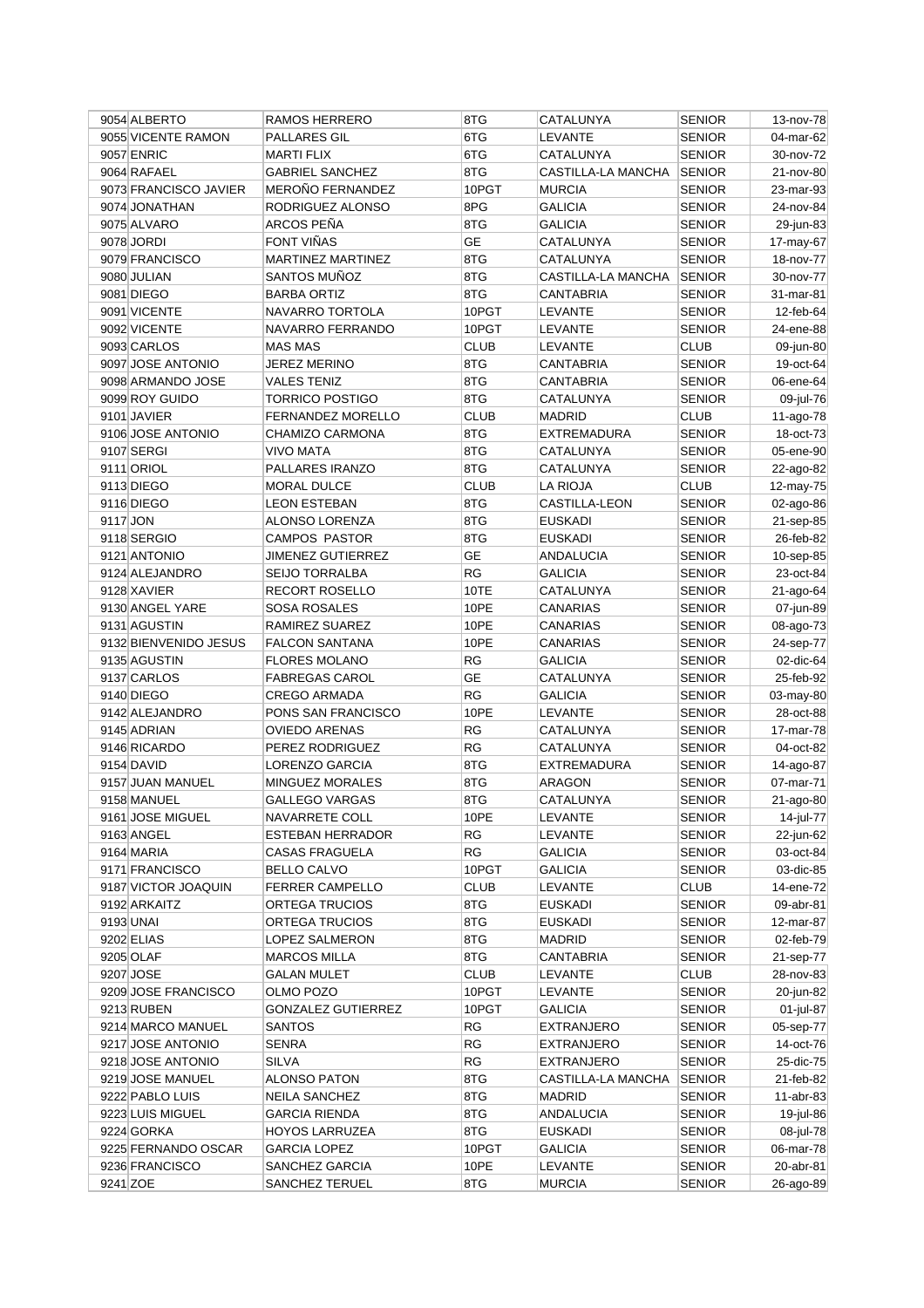| 9250 CESAR                        | ORTIZ ROJAS                | 8TG          | ANDALUCIA          | <b>SENIOR</b>    | 29-may-72              |
|-----------------------------------|----------------------------|--------------|--------------------|------------------|------------------------|
| 9256 RUBEN                        | AMBRONA PEREZ              | 8TG          | CASTILLA-LA MANCHA | <b>SENIOR</b>    | 13-ago-76              |
| 9258 ROMINA                       | LOPEZ EYO                  | <b>RG</b>    | <b>GALICIA</b>     | <b>SENIOR</b>    | 01-oct-82              |
| 9268 SANTIAGO                     | <b>GONZALEZ FUENTEFRIA</b> | 8TE          | <b>MADRID</b>      | <b>SENIOR</b>    | 25-jul-76              |
| 9273 FRANCISCO JAVIER             | <b>GARCIA CHOFLE</b>       | 8TG          | <b>ANDALUCIA</b>   | <b>SENIOR</b>    | 04-oct-72              |
| 9275 CRISTIAN                     | SUAREZ GARCIA              | 8TG          | <b>GALICIA</b>     | <b>SENIOR</b>    | 18-dic-84              |
| 9276 JUAN MANUEL                  | ULRIC BERNAL               | 8TG          | ANDALUCIA          | SENIOR           | 10-dic-86              |
| 9280 MANUEL                       | <b>GALLEGO MORENO</b>      | 8TG          | <b>ANDALUCIA</b>   | SENIOR           | 04-oct-78              |
| 9281 JOSE ANTONIO                 | <b>MARTINEZ RAMOS</b>      | 8TG          | ANDALUCIA          | SENIOR           | 01-dic-79              |
| 9287 JOSE VICENTE                 | <b>CANTO PEREZ</b>         | 8TG          | <b>MADRID</b>      | <b>SENIOR</b>    | 16-mar-81              |
| 9295 JUAN JOSE                    | <b>GUTIERREZ LINARES</b>   | <b>CLUB</b>  | <b>LEVANTE</b>     | <b>CLUB</b>      | 08-ago-82              |
| 9297 JUAN CARLOS                  | LOPEZ REINA                | 8TG          | <b>ANDALUCIA</b>   | <b>SENIOR</b>    | 24-feb-70              |
| 9304 ANGEL                        | <b>BARCON SALGADO</b>      | <b>RG</b>    | <b>GALICIA</b>     | <b>SENIOR</b>    | 22-oct-87              |
| 9311 MANUEL                       | <b>MOLINA MORALES</b>      | <b>CLUB</b>  | <b>ANDALUCIA</b>   | CLUB             | 12-mar-80              |
|                                   | OTERO PORTO                | RG           |                    | <b>SENIOR</b>    |                        |
| 9312 DANIEL                       |                            |              | GALICIA            |                  | 31-dic-91              |
| 9315 BORJA                        | RIVAS FERNANDEZ            | 6TG          | <b>GALICIA</b>     | <b>SENIOR</b>    | 06-sep-87              |
| 9317 FRANCISCO JAVIER             | ALBARRACIN SALINAS         | 8TG          | MURCIA             | SENIOR           | 07-mar-83              |
| 9320 SERGIO                       | BEVILACQUA CABALLE         | 8TG          | CATALUNYA          | <b>SENIOR</b>    | 14-jun-76              |
| 9321 FRANCISCO J.                 | DE LUIS GONZALEZ CHAVEZ    | 10PE         | CANARIAS           | SENIOR           | 06-dic-64              |
| 9323 MANUEL                       | SALGADO SANCHEZ            | 8TG          | <b>ANDALUCIA</b>   | <b>SENIOR</b>    | 14-mar-79              |
| 9324 JOSE COSIMO                  | STALLONE SANCHEZ           | 8TG          | <b>ANDALUCIA</b>   | SENIOR           | 25-mar-89              |
| 9325 ANTONIO JOSE                 | <b>CARRASCO PASTOR</b>     | 8TG          | <b>EUSKADI</b>     | SENIOR           | 29-jul-72              |
| 9330 JUAN CARLOS                  | PEREZ ADEVA                | 8TG          | CASTILLA-LEON      | SENIOR           | 14-ene-69              |
| 9331 JORDI                        | SESEÑA CLIVILLE            | 8TG          | CATALUNYA          | SENIOR           | 26-jun-88              |
| 9332 JOSE ANTONIO                 | COSTA SALGADO              | GE           | EXTRANJERO         | SENIOR           | 29-ago-57              |
| 9339 DAVID                        | <b>GALLEGO CORRALES</b>    | 10PE         | <b>LEVANTE</b>     | SENIOR           | 28-ago-73              |
| 9341 VICTOR                       | <b>GALAN SANCHEZ</b>       | 10TE         | <b>MADRID</b>      | <b>SENIOR</b>    | 05-may-87              |
| 9345 XAVIER                       | <b>GIBERT MELE</b>         | 8TG          | CATALUNYA          | <b>SENIOR</b>    | 06-may-86              |
| 9346 OSCAR                        | ZUBIA LIZARRAGA            | RG           | <b>EUSKADI</b>     | SENIOR           | 12-feb-76              |
| 9347 JOSE                         | <b>REY HORREA</b>          | 8TG          | GALICIA            | SENIOR           | 28-jun-80              |
| 9348 RICARDO                      | <b>GARCIA BENITO</b>       | 10PGT        | ARAGON             | SENIOR           | 21-abr-63              |
| 9350 AYOZE                        | <b>CABRERA CURBELO</b>     | 6TG          | CANARIAS           | SENIOR           | 11-jun-78              |
| 9353 JAVIER                       | QUILES BENSI               | 10PE         | LEVANTE            | <b>SENIOR</b>    | 06-sep-84              |
| 9354 FRANCISCO                    | <b>MIÑO REGUEIRO</b>       | 8PG          | <b>GALICIA</b>     | SENIOR           | 26-ene-88              |
| 9356 JAVIER                       | <b>MORENO MOARES</b>       | 10PE         | <b>GALICIA</b>     | <b>SENIOR</b>    | 07-nov-77              |
| 9359 FRANCISCO                    | <b>MARTI MARTINEZ</b>      | <b>CLUB</b>  | <b>LEVANTE</b>     | CLUB             | 30-may-81              |
| 9360 DANIEL                       | MUÑOZ CERVERA              | 10PE         | <b>LEVANTE</b>     | <b>SENIOR</b>    | 04-jul-78              |
| 9361 SANTIAGO                     | <b>MARTIN MEDIERO</b>      | 8TG          | <b>MADRID</b>      | SENIOR           | 25-jul-79              |
| 9368 CRISTINA                     | <b>COMESA MARTINEZ</b>     | <b>MECA</b>  | <b>MADRID</b>      | <b>CLUB</b>      | 06-ene-83              |
| 9369 DANIEL                       | <b>ROSA MONTIEL</b>        | 8TG          | <b>MADRID</b>      | <b>SENIOR</b>    | 12-feb-82              |
| 9371 JUAN ANTONIO                 | <b>MARTINEZ MATEOS</b>     | 8TG          | <b>ANDALUCIA</b>   | <b>SENIOR</b>    | 22-abr-87              |
| 9372 ADOLFO LUIS                  | <b>GARCIA HERNANDEZ</b>    | 8TG          | EXTREMADURA        | <b>SENIOR</b>    | $01$ -mar-79           |
| 9377 MIGUEL                       | GONZALEZ ARGUDO            | <b>CLUB</b>  | MADRID             | <b>CLUB</b>      | 08-mar-78              |
| 9378 ELENA                        | PEREZ MIGUEL               | 8TG          | <b>MADRID</b>      | <b>SENIOR</b>    | 30-jul-77              |
| 9379 JOSE DAVID                   | GUIJARRO MUÑOZ             | 10PGT        | <b>MURCIA</b>      |                  |                        |
| 9380 MIGUEL                       | <b>MARTINEZ SERRANO</b>    | 8TG          | ANDALUCIA          | SENIOR<br>SENIOR | 10-feb-89<br>17-oct-71 |
|                                   |                            |              |                    |                  |                        |
| 9383 JOSE LUIS<br>9389 INMACULADA | PULIDO FERNANDEZ           | 10PE<br>8PG  | LEVANTE            | <b>SENIOR</b>    | 24-abr-75              |
|                                   | VELASCO GONZALEZ           |              | MADRID             | SENIOR           | 08-dic-58              |
| 9392 JUAN CARLOS                  | TORRES MONTERO             | <b>CLUB</b>  | LEVANTE            | <b>CLUB</b>      | 01-jun-72              |
| 9396 JOSE ANTONIO                 | PAQUE SANCHEZ              | 8TG          | ANDALUCIA          | <b>SENIOR</b>    | 05-jun-85              |
| 9397 ANTONIO JOSE                 | <b>GONZALEZ GARRIDO</b>    | 10PGT        | <b>MADRID</b>      | SENIOR           | 07-abr-81              |
| 9399 JOSE RAMON                   | <b>MAYOR GREGORIO</b>      | 8PG          | <b>ARAGON</b>      | SENIOR           | 15-mar-65              |
| 9402 CRISTOBAL                    | <b>MARTINEZ NICOLAS</b>    | 8TE          | <b>MURCIA</b>      | <b>SENIOR</b>    | 08-ene-63              |
| 9405 FERNANDO                     | QUINTANA MARTINEZ          | 8TG          | CANTABRIA          | <b>SENIOR</b>    | 24-sep-83              |
| 9407 RAUL                         | PARRILLAS GABELLA          | 8TG          | MADRID             | <b>SENIOR</b>    | 03-feb-83              |
| 9411 OSCAR                        | ZAMARREÑO CELADOR          | 10TE         | EUSKADI            | SENIOR           | 21-ene-82              |
| 9413 DANIEL                       | VARO SANCHEZ               | <b>MOTOS</b> | LEVANTE            | <b>SENIOR</b>    | 06-oct-87              |
| 9414 DAVID                        | LORENTE CABALLERO          | <b>CLUB</b>  | LEVANTE            | <b>CLUB</b>      | 22-jun-80              |
| 9415 JORGE                        | <b>MAYOR ESTEVE</b>        | <b>MOTOS</b> | LEVANTE            | <b>SENIOR</b>    | 26-ene-77              |
| 9417 ANDRES                       | LUCES GOMEZ                | 6TG          | GALICIA            | SENIOR           | 28-sep-75              |
| 9424 ADRIAN                       | <b>LEON FANDOS</b>         | 8TG          | CASTILLA-LEON      | SENIOR           | 16-ago-86              |
| 9431 JUAN                         | <b>HERVAS VALLES</b>       | 8TG          | LEVANTE            | <b>SENIOR</b>    | 16-jul-81              |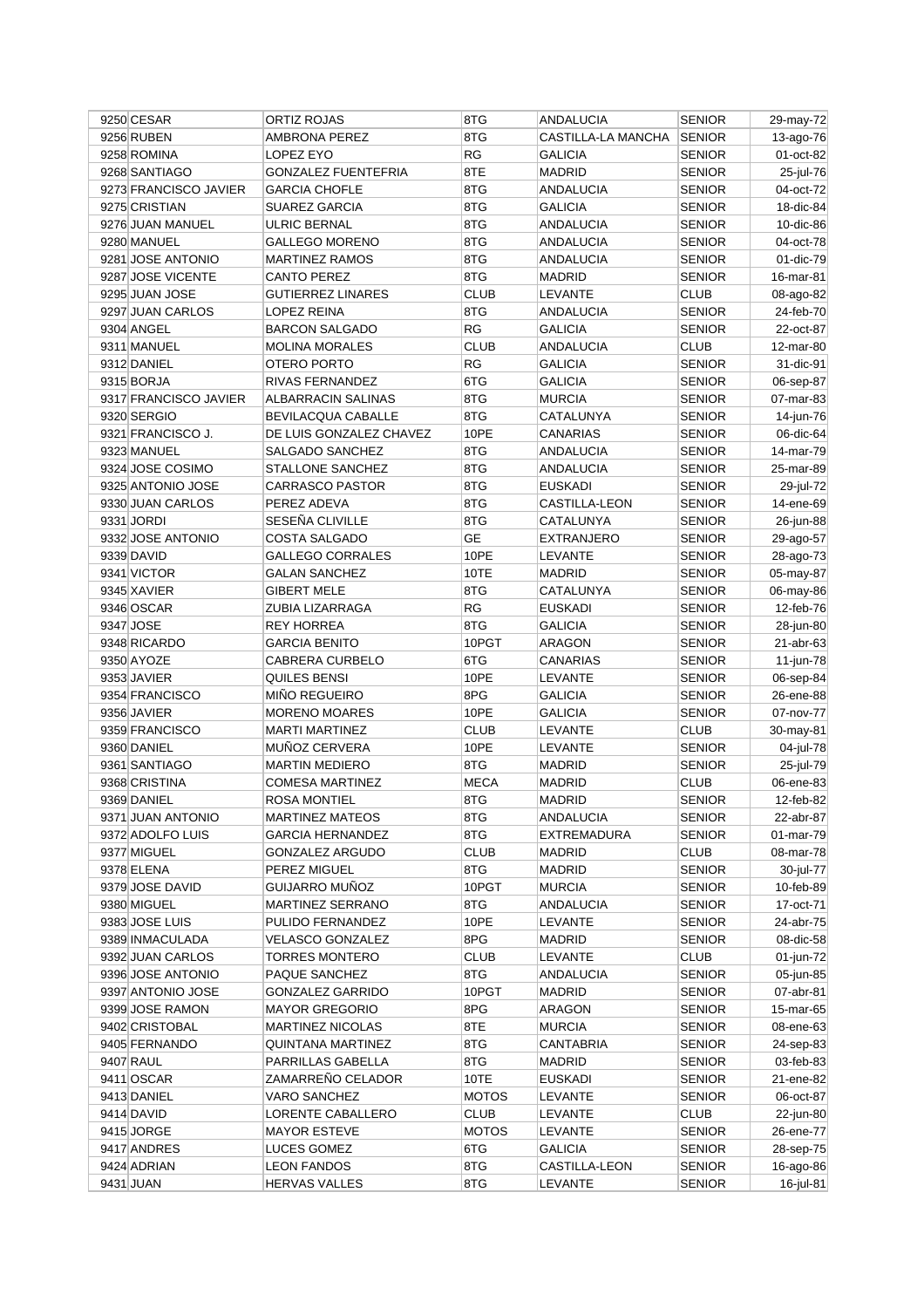| 9432 JESUS          | SORIANO GOMEZ                         | 8TG         | LEVANTE                             | <b>SENIOR</b>                  | 24-feb-80              |
|---------------------|---------------------------------------|-------------|-------------------------------------|--------------------------------|------------------------|
| 9434 JULIAN         | ARCOS PEREZ                           | 8TG         | <b>ANDALUCIA</b>                    | <b>SENIOR</b>                  | 10-dic-87              |
| 9436 GABRIEL        | VAZQUEZ TRIGO                         | <b>RG</b>   | <b>GALICIA</b>                      | <b>SENIOR</b>                  | 22-sep-83              |
| 9437 ADRIAN         | <b>GARCIA BASTIDA</b>                 | <b>CLUB</b> | <b>LEVANTE</b>                      | <b>CLUB</b>                    | 21-feb-84              |
| 9439 ALEX           | OTERO SALGUEIRO                       | 8TG         | <b>GALICIA</b>                      | <b>SENIOR</b>                  | 11-feb-89              |
| 9440 ROBERTO        | ROSELLO LOZANO                        | 8TG         | <b>ARAGON</b>                       | <b>SENIOR</b>                  | 02-sep-75              |
| 9441 DAVID          | <b>BLANCO VILLORIA</b>                | 8TG         | CASTILLA-LEON                       | <b>SENIOR</b>                  | 18-oct-87              |
| 9445 MIGUEL ANGEL   | CORRALES CORRALES                     | 8TG         | CASTILLA-LEON                       | <b>SENIOR</b>                  | 06-oct-81              |
| 9447 ANTONIO        | FERNANDEZ HIDALGO                     | 8TG         | ANDALUCIA                           | <b>SENIOR</b>                  | 05-ago-81              |
| 9448 GONZALO        | <b>GARCIA ROLDAN</b>                  | 8TG         | <b>ANDALUCIA</b>                    | <b>SENIOR</b>                  | 02-abr-83              |
| 9450 ALFREDO        | <b>GALAN PASCUAL</b>                  | 10TE        | <b>MADRID</b>                       | <b>SENIOR</b>                  | 05-sep-59              |
| 9452 MIGUEL ANGEL   | <b>BREZMES SANZ</b>                   | 8TG         | CASTILLA-LEON                       | <b>SENIOR</b>                  | 06-ene-66              |
| 9454 MANUEL         | LOPEZ ROJAS                           | 8TG         | <b>ANDALUCIA</b>                    | <b>SENIOR</b>                  | 01-ene-67              |
| 9456 JONATHAN       | NUÑEZ BEIRO                           | 8TG         | <b>GALICIA</b>                      | <b>SENIOR</b>                  | 14-ene-86              |
| 9462 JERONIMO       | CERDA GALLEGO                         | 10PE        | <b>LEVANTE</b>                      | <b>SENIOR</b>                  | 11-sep-74              |
| 9463 JUAN FRANCISCO | RIVERO PEREZ                          | 6TG         | <b>EUSKADI</b>                      | <b>SENIOR</b>                  | 18-may-60              |
| 9464 CARLOS         | <b>GOMEZ PABLO</b>                    | 8TG         | CATALUNYA                           | <b>SENIOR</b>                  | 10-jul-77              |
| 9465 JORDI          | PALACIOS JIMENEZ                      | <b>RG</b>   | CATALUNYA                           | <b>SENIOR</b>                  | 20-feb-87              |
| 9468 DANIEL         | BERNARDEZ CAO                         | 8TG         | <b>GALICIA</b>                      | <b>SENIOR</b>                  | 02-ene-87              |
| 9473 ALONSO         | <b>CARMONA BELMONTE</b>               | 8TG         | ANDALUCIA                           | <b>SENIOR</b>                  | 18-nov-74              |
| 9474 PABLO          | <b>LOPEZ VILLENA</b>                  | <b>CLUB</b> | <b>LEVANTE</b>                      | <b>CLUB</b>                    | 12-jul-89              |
| 9482 JUAN PEDRO     | <b>FARIAS GOMEZ</b>                   | 10PGT       | CASTILLA-LEON                       | <b>SENIOR</b>                  | 10-sep-85              |
| 9485 CARLOS         | NOGUEIRAS QUINTAS                     | 8TG         | CASTILLA-LEON                       | <b>SENIOR</b>                  | 22-feb-66              |
| 9486 ANGEL          | NOGUEIRAS BARREDA                     | 8TG         | CASTILLA-LEON                       | <b>SENIOR</b>                  | 25-ago-89              |
| 9489 ANGEL          | <b>MARTIN CASTILLA</b>                | 8TG         | <b>ANDALUCIA</b>                    | <b>SENIOR</b>                  | 01-ene-83              |
| 9491 MARIA LUZ      | <b>GARCIA DIEZ</b>                    | 8TG         | <b>CASTILLA-LEON</b>                | <b>SENIOR</b>                  | 21-feb-75              |
| 9492 DIEGO          | ESTEVEZ BLANCO                        | 6TG         |                                     |                                |                        |
| 9493 ANGEL          |                                       | 8TG         | <b>GALICIA</b>                      | <b>SENIOR</b><br><b>SENIOR</b> | 03-ago-79              |
| 9497 DIEGO          | DIEZ ENCINA<br><b>FERNANDEZ TAJES</b> | 8TG         | <b>MADRID</b><br><b>EXTREMADURA</b> | <b>SENIOR</b>                  | 12-nov-82<br>26-ene-77 |
|                     | <b>ARAGON PEREIRA</b>                 |             |                                     |                                |                        |
| 9498 FRANCISCO      |                                       | 8TG         | CASTILLA-LA MANCHA                  | <b>SENIOR</b>                  | 02-nov-68              |
| 9499 ARTURO ENRIQUE | NIETO UYAGUARI                        | 8TG         | CATALUNYA                           | <b>SENIOR</b>                  | 06-mar-85              |
|                     |                                       |             |                                     |                                |                        |
| 9501 MIGUEL         | <b>IZQUIERDO RODRIGUEZ</b>            | 8TG         | <b>MADRID</b>                       | <b>SENIOR</b>                  | 06-oct-81              |
| 9502 FRANCISCO      | URBANO ROMERO                         | 8TG         | <b>ANDALUCIA</b>                    | <b>SENIOR</b>                  | 02-jun-90              |
| 9503 LUIS MIGUEL    | PEREZ ESQUINAS                        | 8TG         | <b>ANDALUCIA</b>                    | <b>SENIOR</b>                  | 05-ago-80              |
| 9504 MARTIN ROBERTO | ROURE GORRIAZ                         | 8TG         | ANDALUCIA                           | <b>SENIOR</b>                  | 25-jun-69              |
| 9505 MICHAEL        | <b>TODD</b>                           | 8TG         | <b>ANDALUCIA</b>                    | <b>SENIOR</b>                  | 17-ago-77              |
| 9506 ANTONIO        | RIERA TRILLO                          | 8TG         | <b>ANDALUCIA</b>                    | <b>SENIOR</b>                  | 22-mar-74              |
| 9507 ANTONIO        | VAZ ALCAZAR                           | 8TG         | <b>ANDALUCIA</b>                    | <b>SENIOR</b>                  | 06-feb-77              |
| 9508 JOSE VIDAL     | <b>FRAILE SICILIA</b>                 | 8TE         | <b>MADRID</b>                       | <b>SENIOR</b>                  | 11-oct-75              |
| 9510 JOSE LUIS      | <b>LOPEZ HERNANDEZ</b>                | 8TE         | <b>MADRID</b>                       | <b>SENIOR</b>                  | 04-dic-76              |
| $9511$ JESUS        | JIMENEZ SANCHEZ-RICO                  | 8TE         | MADRID                              | <b>SENIOR</b>                  | 25-abr-77              |
| 9513 JOSE MANUEL    | VIZCAINO LOPEZ                        | 10TE        | MADRID                              | <b>SENIOR</b>                  | 18-sep-69              |
| 9514 ALFREDO        | <b>GARCIA GALLARDO</b>                | 10TE        | CASTILLA-LA MANCHA                  | SENIOR                         | 04-jun-73              |
| 9515 JOSE ANTONIO   | <b>TORRES FERNANDEZ</b>               | 8TG         | <b>ANDALUCIA</b>                    | <b>SENIOR</b>                  | 26-abr-80              |
| 9518 FRANCISCO JOSE | DIAZ VAZQUEZ                          | 8TG         | CASTILLA-LEON                       | <b>SENIOR</b>                  | 08-mar-74              |
| 9519 SERGIO         | <b>CACERES GRAJERA</b>                | 8TG         | <b>EXTREMADURA</b>                  | <b>SENIOR</b>                  | 23-sep-77              |
| 9520 TINO           | AREVALO NAVARRO                       | 10PGT       | CATALUNYA                           | <b>SENIOR</b>                  | 04-jun-78              |
| 9521 JORGE VICENTE  | <b>BARROSO MANZANARES</b>             | 8TG         | CANTABRIA                           | <b>SENIOR</b>                  | 21-feb-75              |
| 9522 OLIVER         | ROBLES AGUDO                          | 8TG         | <b>MADRID</b>                       | <b>SENIOR</b>                  | 05-dic-84              |
| 9523 GUILLERMO      | CABALLERO LOPEZ                       | 8TG         | CANTABRIA                           | <b>SENIOR</b>                  | 19-abr-80              |
| 9524 JAVIER         | PEREZ IBAÑEZ                          | 8TG         | <b>MADRID</b>                       | <b>SENIOR</b>                  | 08-sep-77              |
| 9527 JOSE ANTONIO   | UROZ FRANCISCO                        | 8TG         | <b>MADRID</b>                       | <b>SENIOR</b>                  | 31-may-79              |
| 9528 LUIS           | FERNANDEZ BARRIOS                     | 10TE        | <b>EUSKADI</b>                      | <b>SENIOR</b>                  | 07-may-80              |
| 9529 FCO. JAVIER    | SANCHEZ LOPEZ                         | 8TG         | CANTABRIA                           | <b>SENIOR</b>                  | 29-mar-82              |
| 9531 JAVIER         | ARCO LLAGUNO                          | 8TG         | CANTABRIA                           | <b>SENIOR</b>                  | 17-ago-82              |
| 9532 FRANCISCO      | <b>BRAVO FERNANDEZ</b>                | 6TG         | CATALUNYA                           | <b>SENIOR</b>                  | 28-abr-77              |
| 9534 ERIK           | VIBO                                  | 8TG         | LEVANTE                             | <b>SENIOR</b>                  | 16-sep-71              |
| 9537 PEDRO IGNACIO  | MARTINEZ LOPEZ                        | 8TG         | <b>MURCIA</b>                       | <b>SENIOR</b>                  | 26-sep-78              |
| 9538 MIGUEL ANGEL   | MARTINEZ GUARDIOLA                    | 8TG         | <b>MURCIA</b>                       | <b>SENIOR</b>                  | 08-ago-79              |
| 9539 MARIANO        | MORENO PINA                           | 8TG         | <b>MURCIA</b>                       | <b>SENIOR</b>                  | 06-may-86              |
| 9540 ALEJANDRO      | MARTINEZ INIESTA                      | 8TG         | <b>MURCIA</b>                       | <b>SENIOR</b>                  | 28-nov-86              |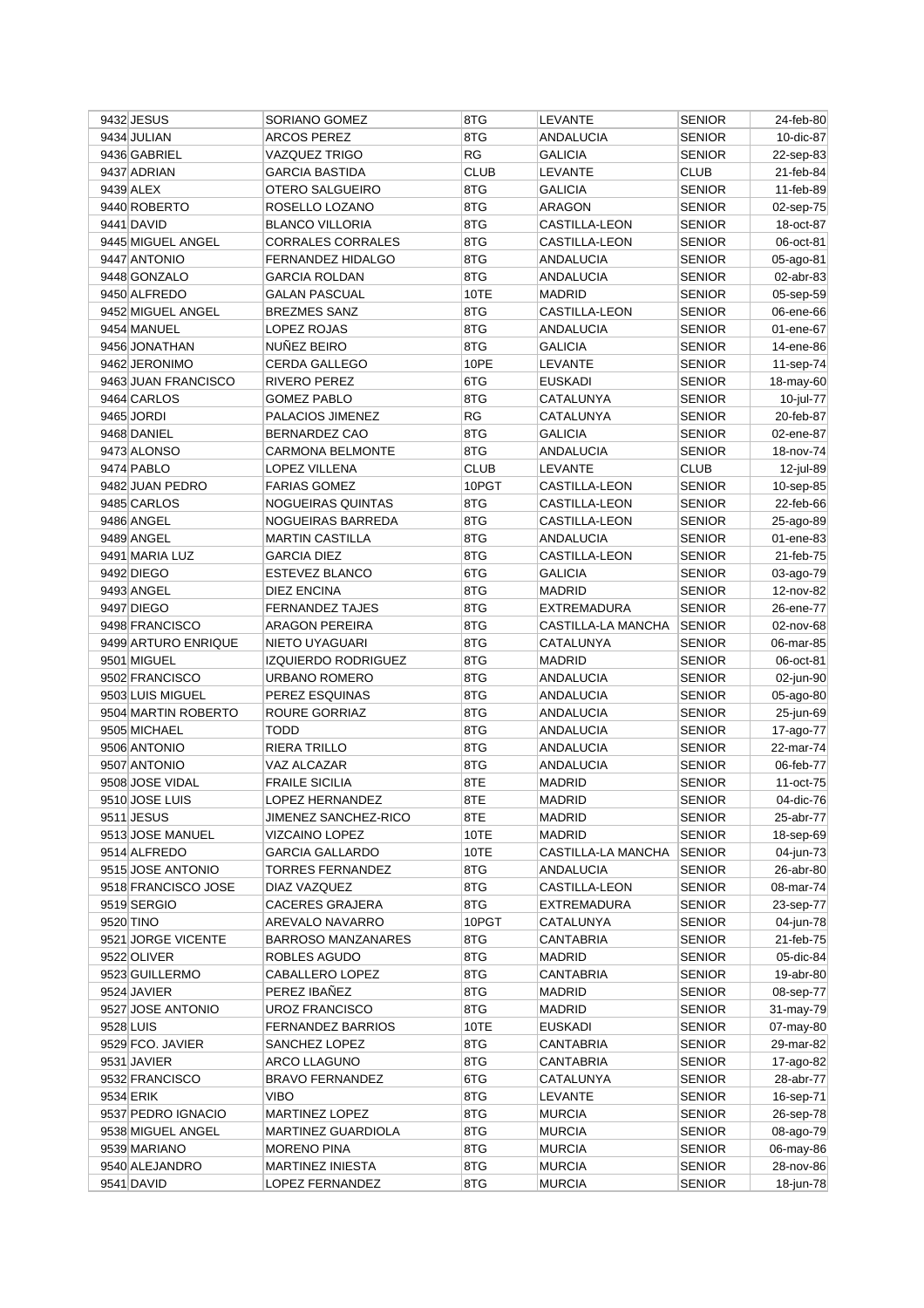|           | 9543 GUILLERMO        | LAGUNAS POZO               | 10PE        | ARAGON             | <b>SENIOR</b> | 06-may-92 |
|-----------|-----------------------|----------------------------|-------------|--------------------|---------------|-----------|
|           | 9545 JOSE ANTONIO     | <b>ACEDO REPISO</b>        | 6TG         | <b>EUSKADI</b>     | <b>SENIOR</b> | 30-mar-76 |
|           | 9546 RAFAEL           | <b>ACEDO REPISO</b>        | 8TG         | <b>EUSKADI</b>     | <b>SENIOR</b> | 03-jul-72 |
|           | 9547 SERGIO           | RODRIGUEZ GARCIA           | 10TE        | <b>ASTURIAS</b>    | <b>SENIOR</b> | 30-mar-76 |
|           | 9548 JUAN ANTONIO     | SORIANO MARTINEZ           | 10TE        | <b>MADRID</b>      | <b>SENIOR</b> | 11-mar-71 |
|           | 9549 CURRO            | <b>FLORES SALADO</b>       | 8TG         | <b>ANDALUCIA</b>   | <b>SENIOR</b> | 20-ene-88 |
|           | 9550 ANTONIO          | <b>MORALES SOSA</b>        | 8TG         | ANDALUCIA          | <b>SENIOR</b> | 29-abr-81 |
|           | 9551 ANGEL LUIS       | LOPEZ SALCINES             | 8TG         | CANTABRIA          | <b>SENIOR</b> | 15-abr-76 |
|           | 9553 JOSE GUSTAVO     | MOYA DE LA RUBIA           | 8TG         | CASTILLA-LA MANCHA | <b>SENIOR</b> | 18-oct-81 |
|           | 9554 ANTONIO          | <b>AGUILAR BALLESTEROS</b> | <b>CLUB</b> | CASTILLA-LA MANCHA | <b>CLUB</b>   | 28-may-86 |
|           | 9555 MIGUEL ANGEL     | SANCHEZ SANCHEZ            | 8TG         | <b>MADRID</b>      | <b>SENIOR</b> | 23-sep-74 |
|           | 9556 ITXASO           | <b>MANZANO CONDE</b>       | 10TE        | <b>EUSKADI</b>     | <b>SENIOR</b> | 24-feb-84 |
|           | 9560 GONZALO          | DE VIVAR GOT               | 8TG         | <b>MADRID</b>      | <b>SENIOR</b> | 09-ene-81 |
|           | 9561 FCO. JAVIER      | DE LA ROSA JURADO          | 8TG         | <b>ANDALUCIA</b>   | <b>SENIOR</b> | 22-mar-85 |
|           | 9562 ALBERTO          | <b>HERRERO BERNABE</b>     | 8TG         | CASTILLA-LEON      | <b>SENIOR</b> | 15-nov-86 |
|           | 9563 SERGIO           | ARROGANTE POZA             | <b>CLUB</b> | CASTILLA-LA MANCHA | <b>CLUB</b>   | 15-feb-85 |
|           | 9564 JOSE MANUEL      | DE LA PUENTE MARTINEZ      | 8TG         | CASTILLA-LEON      | <b>SENIOR</b> | 20-ene-73 |
|           | 9567 JOSE FRANCISCO   | <b>VILLALOBOS PEREZ</b>    | <b>CLUB</b> | <b>LEVANTE</b>     | <b>CLUB</b>   | 10-dic-70 |
|           | 9569 JAVIER           | <b>MALLENCO MARTINEZ</b>   | 8TG         | CASTILLA-LEON      | <b>SENIOR</b> | 22-may-77 |
|           | 9570 DANIEL           | <b>MERINO NOBLE</b>        | 10PGT       | <b>MADRID</b>      | <b>SENIOR</b> | 26-ene-84 |
|           | 9572 JOSE ANTONIO     | <b>VALLEJO AVIS</b>        | 8TG         | <b>MADRID</b>      | <b>SENIOR</b> | 15-sep-77 |
|           | 9573 DAVID            | <b>MORALES REDONDO</b>     | 8TG         | ANDALUCIA          | <b>SENIOR</b> | 15-jun-78 |
|           | 9574 ALEJANDRO        | HERRERA DEL CAMPO          | 8TG         | CANTABRIA          | <b>SENIOR</b> | 29-sep-79 |
|           | 9575 GONZALO          | RUBIO CEREZO               | 8TG         | CASTILLA-LEON      | <b>SENIOR</b> | 04-jun-80 |
|           | 9577 JONATAN          | <b>OSUNA ROMAN</b>         | 8TG         | <b>ANDALUCIA</b>   | <b>SENIOR</b> | 29-abr-88 |
|           | 9578 JOSE LUIS        | OREJUELA DELGADO           | 8TG         | <b>ANDALUCIA</b>   | <b>SENIOR</b> | 04-oct-90 |
|           | 9581 EDUARDO          | <b>ANTOLIN MACHO</b>       | 8TG         | CASTILLA-LEON      | <b>SENIOR</b> | 18-jun-80 |
|           | 9582 JORGE            | VALENTINER                 | 10TE        | <b>MADRID</b>      | <b>SENIOR</b> | 22-oct-81 |
|           | 9584 FERNANDO         | <b>BLANCO BUJ</b>          | 8TG         | CASTILLA-LEON      | SENIOR        | 25-abr-69 |
|           | 9585 SERGI            | <b>BARUTA DELGADO</b>      | 8TG         | CATALUNYA          | <b>SENIOR</b> | 10-mar-81 |
|           | 9586 VICENTE          | <b>CHESA BARBER</b>        | 8TE         | LEVANTE            | <b>SENIOR</b> | 13-abr-58 |
|           | 9587 FERRAN           | <b>FONT FRANCH</b>         | 8TG         | CATALUNYA          | <b>SENIOR</b> | 30-sep-93 |
|           | 9592 JOSE ANTONIO     | <b>BUZON SABORIDO</b>      | 8TG         | ANDALUCIA          | <b>SENIOR</b> | 11-feb-74 |
| 9593 LUIS |                       | <b>MILLAN SAEZ</b>         | 8TG         | CASTILLA-LA MANCHA | SENIOR        | 31-ene-68 |
|           | 9596 DAVID            | RECUERO ARIMANY            | 6TG         | CATALUNYA          | <b>SENIOR</b> | 14-mar-84 |
|           | 9597 JORGE            | <b>VICENTE SANTIAGO</b>    | 8TG         | ANDALUCIA          | <b>SENIOR</b> | 13-ago-79 |
|           | 9598 MARIANO          | SANTOS AGUADO              | 10PGT       | <b>MADRID</b>      | <b>SENIOR</b> | 29-dic-72 |
|           | 9599 DIEGO            | PEREZ MIRANDA              | 8TG         | <b>ANDALUCIA</b>   | <b>SENIOR</b> | 12-may-79 |
|           | 9600 JOSE DAVID       | ZAPATERO GUIJARRO          | 8TG         | CASTILLA-LEON      | <b>SENIOR</b> | 15-oct-80 |
|           | 9603 LAUREANO         | RIERA SOÑORA               | 10TE        | <b>ASTURIAS</b>    | <b>SENIOR</b> | 08-jul-75 |
|           | 9605 JOSE LUIS        | JESUS CARRILLO             | 8TG         | <b>ANDALUCIA</b>   | <b>SENIOR</b> | 20-dic-76 |
|           | 9606 ANTONIO JAVIER   | <b>GARCIA GARCIA</b>       | 8TG         | <b>MURCIA</b>      | <b>SENIOR</b> | 06-nov-81 |
|           | 9607 ROBERTO          | RODRIGUEZ LOZANO           | 8TG         | <b>MURCIA</b>      | <b>SENIOR</b> | 21-mar-78 |
|           | 9608 JOSE             | DOMINGUEZ POSADA           | 8TG         | <b>MURCIA</b>      | <b>SENIOR</b> | 30-oct-82 |
|           | 9609 MARIO            | MARTINEZ SANCHEZ           | 8TG         | <b>MURCIA</b>      | <b>SENIOR</b> | 27-nov-82 |
|           | 9610 JORGE            | <b>RUIZ MASSO</b>          | GE          | CATALUNYA          | SENIOR        | 12-oct-79 |
| 9611 LUIS |                       | PALOMEQUE RAMIREZ          | 8TG         | ANDALUCIA          | <b>SENIOR</b> | 16-jun-75 |
|           | 9612 IVAN             | <b>CARRASCO ROIG</b>       | 8TG         | CATALUNYA          | <b>SENIOR</b> | 31-may-78 |
|           | 9613 SERGIO           | <b>FERREIRA FREIRE</b>     | RG          | GALICIA            | <b>SENIOR</b> | 06-dic-83 |
|           | 9614 DANIEL           | <b>MULERO MARTINEZ</b>     | 8TE         | <b>MURCIA</b>      | <b>SENIOR</b> | 20-ene-85 |
|           | 9615 ALVARO           | <b>REMIREZ SANZ</b>        | 8TG         | MADRID             | <b>SENIOR</b> | 18-abr-85 |
|           | 9619 DIEGO            | <b>LLORDEN FUSTEL</b>      | 8TG         | CASTILLA-LEON      | SENIOR        | 30-ene-81 |
|           | 9621 FRANCISCO        | DELTELL BELDA              | <b>CLUB</b> | LEVANTE            | <b>CLUB</b>   | 14-nov-84 |
|           | 9624 JOSE RAMON       | DEL VALLE GARCIA           | 8TG         | ANDALUCIA          | <b>SENIOR</b> | 16-ago-77 |
|           | 9625 FRANCISCO        | <b>HIDALGO FERNANDEZ</b>   | 8TG         | ANDALUCIA          | <b>SENIOR</b> | 27-ene-87 |
|           | 9626 JOSE JAVIER      | CONEJO CABO                | 8TG         | EXTREMADURA        | <b>SENIOR</b> | 24-may-75 |
|           | 9627 ANTONIO          | LOZANO CABALLOS            | <b>CLUB</b> | ANDALUCIA          | <b>CLUB</b>   | 24-mar-68 |
|           | 9628 FRANCISCO JAVIER | <b>GAVIRA BELLA</b>        | 8TG         | ANDALUCIA          | <b>SENIOR</b> | 05-ago-68 |
|           | 9629 JOSE ANGEL       | <b>HERNANDEZ SANCHEZ</b>   | 8TG         | ANDALUCIA          | <b>SENIOR</b> | 09-feb-81 |
|           | 9630 CLAUDIO          | PARRA SANCHEZ              | 8TG         | ANDALUCIA          | SENIOR        | 07-sep-77 |
|           | 9631 JOSE             | SANCHEZ CAMACHO            | 8TG         | ANDALUCIA          | <b>SENIOR</b> | 14-ene-86 |
|           | 9632 ADRIAN           | <b>GONZALEZ DEL CID</b>    | 10PGT       | <b>MADRID</b>      | <b>SENIOR</b> | 01-jun-70 |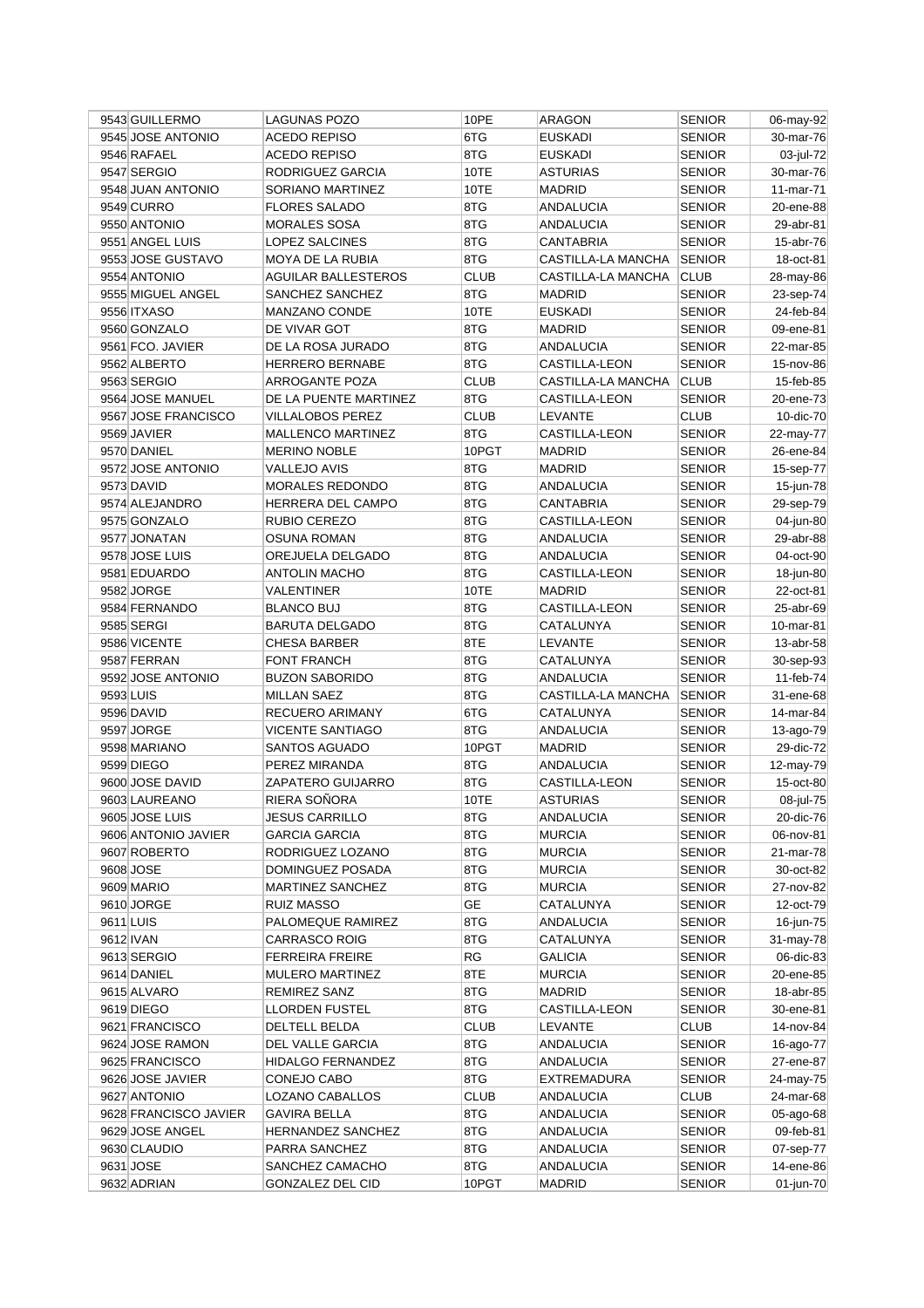|           | 9634 JOSE           | DELGADO MENDOZA            | 8TG         | ANDALUCIA          | <b>SENIOR</b> | 22-oct-78 |
|-----------|---------------------|----------------------------|-------------|--------------------|---------------|-----------|
|           | 9637 JUAN FRANCISCO | <b>AVILA ALCAIDE</b>       | <b>CLUB</b> | <b>ANDALUCIA</b>   | <b>CLUB</b>   | 29-nov-77 |
|           | 9640 JUAN           | PICHACO GARCIA             | 8TG         | <b>ANDALUCIA</b>   | <b>SENIOR</b> | 18-may-64 |
|           | 9641 JOSE MANUEL    | ORTEGA GARCIA              | 8TG         | <b>ANDALUCIA</b>   | <b>SENIOR</b> | 07-jun-73 |
|           | 9642 ANTONIO JESUS  | <b>LEDESMA PACHECO</b>     | 8TG         | <b>ANDALUCIA</b>   | <b>SENIOR</b> | 03-ago-85 |
|           | 9643 CARLOS         | <b>GIL RODRIGUEZ</b>       | 8TG         | <b>ANDALUCIA</b>   | <b>SENIOR</b> | 23-nov-67 |
|           | 9645 GONZALO        | ORUS FERNANDEZ             | <b>CLUB</b> | <b>MADRID</b>      | <b>CLUB</b>   | 26-jun-72 |
|           | 9646 FELIX          | TAPIA DEL REY              | <b>CLUB</b> | <b>MADRID</b>      | <b>CLUB</b>   | 07-mar-81 |
|           | 9647 JOSE LUIS      | ANGULO GARCIA              | <b>CLUB</b> | MADRID             | <b>CLUB</b>   | 05-ago-76 |
|           | 9648 JOSE ANTONIO   | <b>MACHUCA VICENTE</b>     | <b>CLUB</b> | MADRID             | CLUB          | 30-jun-68 |
|           | 9649 AGUSTIN        | MATOSES CASADO             | <b>CLUB</b> | MADRID             | <b>CLUB</b>   | 21-ene-72 |
|           | 9650 DAVID          | ESTEVEZ TORREJON           | <b>CLUB</b> | MADRID             | <b>CLUB</b>   | 18-sep-82 |
|           | 9651 CHRISTIAN      | SERRANO CONTRERAS          | 10PGT       | MADRID             | <b>SENIOR</b> | 19-feb-86 |
|           | 9652 JAVIER         | FERNANDEZ ESQUILAS         | <b>CLUB</b> | MADRID             | <b>CLUB</b>   | 09-jul-83 |
|           | 9657 Mª JESUS       | <b>FERRO MARQUEZ</b>       | <b>CLUB</b> | <b>MADRID</b>      | <b>CLUB</b>   | 07-sep-53 |
|           | 9658 OLGA           | SALINAS DIAZ               | <b>CLUB</b> | MADRID             | <b>CLUB</b>   | 14-sep-69 |
|           | 9660 CARLOS         | <b>MARTIN BELENGUER</b>    | <b>CLUB</b> | MADRID             | <b>CLUB</b>   | 09-jul-79 |
|           | 9661 JOSE LUIS      | <b>GARCIA CALONGE</b>      | <b>CLUB</b> | <b>MADRID</b>      | <b>CLUB</b>   | 21-abr-66 |
|           | 9662 AUGUST         | <b>DACIO TOLENTINO</b>     | 8TG         | <b>ANDALUCIA</b>   | <b>SENIOR</b> | 25-ago-79 |
|           | 9664 LUIS ENRIQUE   | AMOR SANDOVAL              | 8TG         | CASTILLA-LEON      | <b>SENIOR</b> | 14-abr-81 |
|           | 9665 SERGIO         | RUBIO ENCINA               | 10TE        | <b>MADRID</b>      | <b>SENIOR</b> | 14-may-82 |
|           | 9666 RAMON          | <b>HERNANDEZ GARDNER</b>   | 8TG         | CATALUNYA          | <b>SENIOR</b> | 21-feb-87 |
|           | 9668 YONATHAN       | SUAREZ DIAZ                | <b>CLUB</b> | <b>CANARIAS</b>    | <b>CLUB</b>   |           |
|           | 9669 CARLOS JESUS   |                            |             |                    |               | 25-nov-82 |
|           |                     | MUÑOZ RODRIGUEZ            | 8TG         | EUSKADI            | <b>SENIOR</b> | 06-oct-78 |
|           | 9670 BRUNO          | DURAN ANIDOS               | RG          | <b>GALICIA</b>     | <b>SENIOR</b> | 12-mar-82 |
|           | 9671 EUGENIO        | <b>GONZALEZ MIGUEL</b>     | 8TG         | MADRID             | <b>SENIOR</b> | 07-mar-81 |
|           | 9672 MIGUEL         | SERRANO CALDERON           | 8TG         | MADRID             | <b>SENIOR</b> | 18-abr-78 |
|           | 9673 LUIS ENRIQUE   | CARREON MUÑOZ              | 8TG         | MADRID             | <b>SENIOR</b> | 04-ene-78 |
|           | 9674 ROBERTO        | <b>GARAY GARCIA</b>        | 8TG         | <b>MADRID</b>      | <b>SENIOR</b> | 09-nov-80 |
|           | 9675 CARLOS         | PERIAÑEZ ROPERO            | 8TG         | MADRID             | <b>SENIOR</b> | 10-ago-72 |
|           | 9676 RUBEN          | RULLO POVEDA               | 8TG         | <b>MADRID</b>      | <b>SENIOR</b> | 29-jul-85 |
|           | 9677 JULIO          | BOCANEGRA-MARTIN           | 8TG         | MADRID             | <b>SENIOR</b> | 21-ago-77 |
|           | 9678 DAVID          | <b>CAMINO BENITO</b>       | 8TG         | MADRID             | <b>SENIOR</b> | 07-sep-76 |
|           | 9679 RUBEN          | <b>GAMIZ MORILLAS</b>      | <b>CLUB</b> | <b>MADRID</b>      | <b>CLUB</b>   | 23-jul-85 |
|           | 9680 JAVIER         | <b>GAMIZ MORILLAS</b>      | <b>CLUB</b> | MADRID             | <b>CLUB</b>   | 14-abr-90 |
|           | 9681 ISMAEL         | <b>GUTIERREZ RODRIGUEZ</b> | <b>CLUB</b> | <b>MADRID</b>      | <b>CLUB</b>   | 13-ago-83 |
|           | 9682 ALBERTO        | HERNANDO SANTAMARIA        | 8TG         | CASTILLA-LEON      | <b>SENIOR</b> | 22-oct-90 |
|           | 9685 RAUL           | <b>HERRERA RIVAS</b>       | 8TG         | <b>ANDALUCIA</b>   | <b>SENIOR</b> | 30-dic-80 |
|           | 9686 RUBEN          | <b>HERRERA RIVAS</b>       | 8TG         | ANDALUCIA          | <b>SENIOR</b> | 19-feb-79 |
|           | 9687 ALBERTO        | <b>ESCRIBANO ORDONEZ</b>   | 8TG         | ANDALUCIA          | <b>SENIOR</b> | 29-jul-87 |
|           | 9688 KEVIN          | <b>CRUZ RIVAS</b>          | 8TG         | ANDALUCIA          | <b>SENIOR</b> | 11-jul-91 |
|           | 9690 JO0NATAN       | GONZALEZ-TANAGO            | 8TG         | <b>ANDALUCIA</b>   | <b>SENIOR</b> | 17-ene-93 |
|           | 9691 SUSANA         | MULERO CALA                | 8TG         | <b>ANDALUCIA</b>   | <b>SENIOR</b> | 15-ene-85 |
| 9693 IBAN |                     | FERNANDEZ MARTIN           | 8TG         | <b>ANDALUCIA</b>   | <b>SENIOR</b> | 20-dic-86 |
|           | 9694 OSCAR          | <b>GONZALEZ MIGUENS</b>    | 10PE        | CANARIAS           | <b>SENIOR</b> | 18-abr-76 |
|           | 9695 GUILLERMO      | <b>ESPINO QUINTANA</b>     | 10PE        | CANARIAS           | <b>SENIOR</b> | 11-feb-73 |
|           | 9696 JUAN ANTONIO   | VALIDO MARTIN              | 10PE        | CANARIAS           | <b>SENIOR</b> | 15-jun-80 |
|           | 9697 DANIEL         | MINYEROLA CHIFONI          | 10TE        | CATALUNYA          | <b>SENIOR</b> | 06-dic-57 |
|           | 9698 ROGER          | CONCUSTELL GIMENEZ         | 8TG         | CATALUNYA          | <b>SENIOR</b> | 28-ago-85 |
|           | 9699 ALEJANDRO      | <b>GALLO PERALES</b>       | <b>CLUB</b> | MADRID             | <b>CLUB</b>   | 11-jul-79 |
|           | 9700 MARIO          | <b>FRAILE ALANIS</b>       | 8TG         | CATALUNYA          | <b>SENIOR</b> | 23-ene-73 |
|           | 9701 JOAQUIN        | <b>GIL ORTIZ</b>           | 8TG         | CASTILLA-LA MANCHA | <b>SENIOR</b> | 02-may-71 |
|           | 9702 MIGUEL         | ANDUEZA MARTINEZ           | 10TE        | LA RIOJA           | <b>SENIOR</b> | 15-jun-93 |
|           | 9703 JUAN           | PADRON VERA                | <b>CLUB</b> | CANARIAS           | <b>CLUB</b>   | 22-jul-68 |
|           | 9704 YERAY          | SANTOS PEREZ               | <b>CLUB</b> | CANARIAS           | <b>CLUB</b>   | 06-ago-83 |
|           | 9705 FCO. JAVIER    | LA PEÑA MONTERO            | 8TG         | CASTILLA-LA MANCHA | <b>SENIOR</b> | 18-jun-88 |
|           | 9708 MIGUEL         | REYES LOPEZ                | 8TG         | MADRID             | <b>SENIOR</b> | 04-abr-80 |
|           | 9709 JACINTO ISMAEL | LERMA FLORES               | 10TE        | CATALUNYA          | <b>SENIOR</b> | 02-sep-79 |
|           | 9710 ANDONI         | BOVEDA AMARO               | 10TE        | EUSKADI            | <b>SENIOR</b> | 27-dic-85 |
|           | 9711 MARCO ANTONIO  | <b>CUERPO DURAN</b>        | 8TE         | MADRID             | <b>SENIOR</b> | 20-may-68 |
|           | 9714 FCO° JAVIER    | BARRAGAN PINEDA            | 8TG         | ANDALUCIA          | <b>SENIOR</b> | 08-ago-80 |
|           |                     |                            | 8TG         |                    |               |           |
|           | 9715 IVAN           | ARIAS CAYUELA              |             | <b>MURCIA</b>      | <b>SENIOR</b> | 12-sep-85 |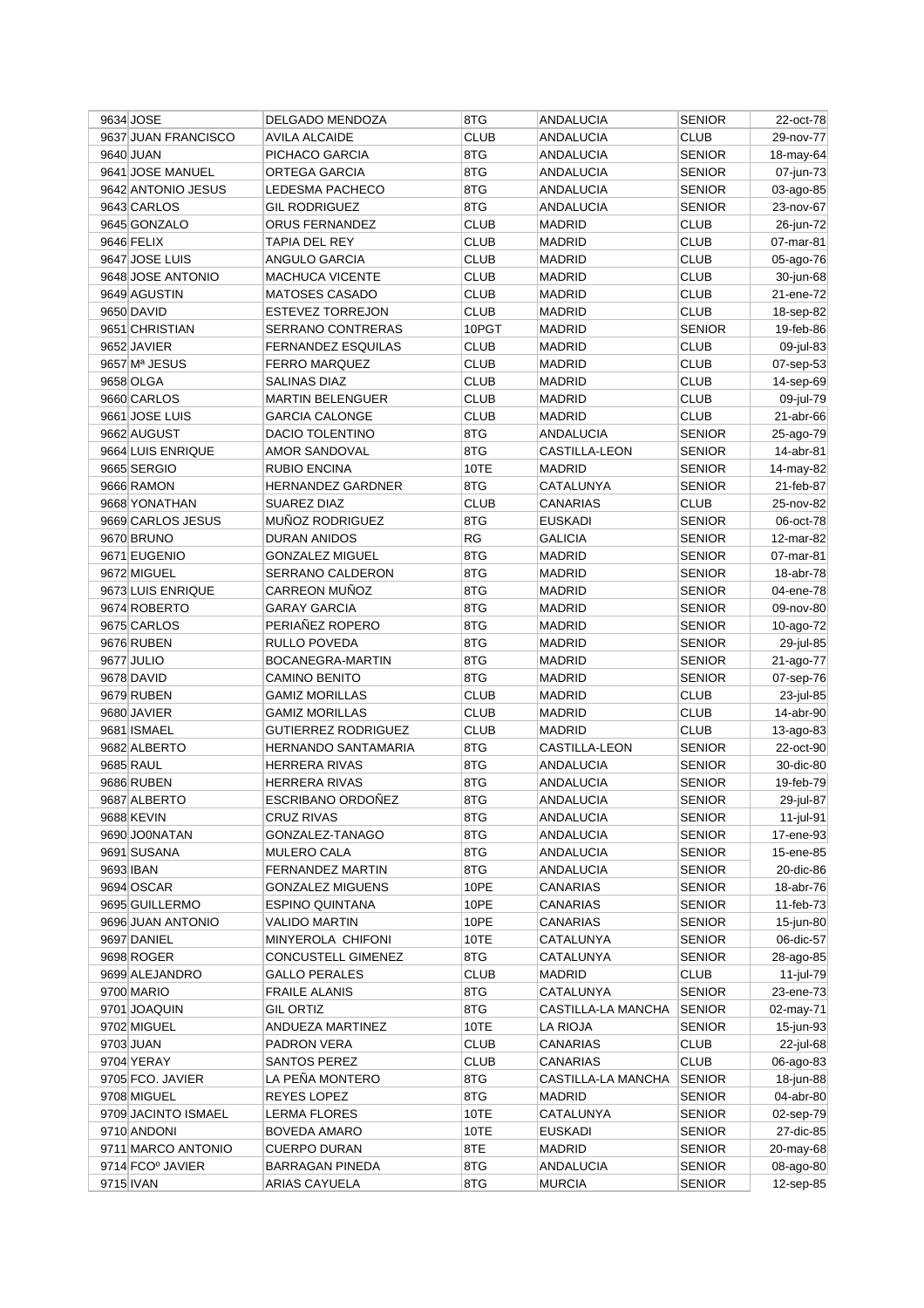|           | 9716 JUAN            | ROMBAUT SEGARRA           | 10TE        | CATALUNYA          | <b>SENIOR</b> | 31-jul-90    |
|-----------|----------------------|---------------------------|-------------|--------------------|---------------|--------------|
|           | 9717 MARCOS          | DONADO GONZALEZ           | 10PE        | <b>MADRID</b>      | <b>SENIOR</b> | 21-ago-78    |
|           | 9718 MIGUEL JOSE     | <b>ESTEVE BROTONS</b>     | 10PGT       | CASTILLA-LA MANCHA | <b>SENIOR</b> | 16-mar-71    |
|           | 9719 FRANCISCO J.    | SAIZ CORBALAN             | RG          | <b>MURCIA</b>      | <b>SENIOR</b> | 22-abr-85    |
|           | 9725 JOAN ANTONI     | <b>CABROL GONZALEZ</b>    | 6TG         | CATALUNYA          | <b>SENIOR</b> | 16-feb-85    |
|           | 9727 ADRIAN          | ROMAN OCAÑA               | 8TG         | <b>ANDALUCIA</b>   | <b>SENIOR</b> | 14-abr-85    |
|           | 9730 MANUEL          | FOLLANA PERTEGAL          | CLUB        | LEVANTE            | <b>CLUB</b>   | 07-sep-78    |
|           | 9731 JAVIER          | <b>ESTEVE PEREZ</b>       | <b>CLUB</b> | LEVANTE            | CLUB          | 28-sep-68    |
|           | 9732 PEDRO           | POMARES SEGURA            | <b>CLUB</b> | LEVANTE            | <b>CLUB</b>   | 15-feb-68    |
|           | 9733 FRANCISCO       | HUESCA BOTELLO            | <b>CLUB</b> | LEVANTE            | <b>CLUB</b>   | 24-mar-93    |
|           | 9734 JOSE IGNACIO    | CORONADO BEATO            | 10TE        | <b>EUSKADI</b>     | <b>SENIOR</b> | 26-ago-81    |
|           | 9735 JONATAN         | ROCA BABARRO              | 6TG         | EUSKADI            | <b>SENIOR</b> | 04-nov-85    |
|           | 9736 JERONIMO        | <b>CASCALES CORTES</b>    | <b>CLUB</b> | LEVANTE            | <b>CLUB</b>   | 28-oct-77    |
|           | 9737 DANIEL          | <b>ASENSI GUERI</b>       | RG          | LEVANTE            | <b>SENIOR</b> | 04-oct-79    |
|           | 9738 MIGUEL ANGEL    | <b>TORRES CASTELL</b>     | <b>CLUB</b> | <b>LEVANTE</b>     | CLUB          | 22-feb-75    |
|           | 9739 MARIO           | TENDERO HERNANDEZ         | 10PE        | <b>GALICIA</b>     | <b>SENIOR</b> | 27-ago-87    |
|           | 9740 JOEL            | TORRES ARROYO             | <b>CLUB</b> | CATALUNYA          | <b>CLUB</b>   | 14-ago-87    |
|           | 9741 JOSEP           | RIBE GARCIA               | <b>CLUB</b> | CATALUNYA          | <b>CLUB</b>   | 27-jun-86    |
|           | 9743 JUAN IGNACIO    | MUGICA LEQUERICA          | 10TE        | <b>EUSKADI</b>     | <b>SENIOR</b> | 01-dic-68    |
|           | 9744 ALEX            | LAREDO ZORRILLA           | 6TG         | <b>EUSKADI</b>     | <b>SENIOR</b> | 31-ago-70    |
|           | 9745 GABRIEL         | DE LA TORRE GARAU         | 8TE         | <b>BALEARES</b>    | <b>SENIOR</b> | 25-jun-83    |
|           | 9746 RAFAEL          | POSTIGO PRISTO            | 8TG         | <b>ANDALUCIA</b>   | <b>SENIOR</b> | 20-nov-68    |
|           | 9747 JOSE ANGEL      | <b>TORNEDO SANCHEZ</b>    | <b>CLUB</b> | CASTILLA-LA MANCHA | <b>CLUB</b>   | 27-jul-88    |
|           | 9749 SAMUEL          | LOPEZ ALONSO              | 8TG         | <b>MADRID</b>      | <b>SENIOR</b> | 23-ago-90    |
|           | 9750 ISAAC           | <b>GABALDON AZORIN</b>    | 10PE        | LEVANTE            | <b>SENIOR</b> | 24-dic-79    |
|           | 9751 RAFAEL          | <b>MOLINA REGEN</b>       | <b>CLUB</b> | LEVANTE            | <b>CLUB</b>   | 14-jul-59    |
|           | 9752 RICARDO         | <b>OLIETE LLOPIS</b>      | <b>CLUB</b> | LEVANTE            | <b>CLUB</b>   | 30-ago-66    |
|           | 9753 ARIEL ALEJANDRO | <b>GOMEZ MENAS</b>        | <b>CLUB</b> | LEVANTE            | <b>CLUB</b>   | 18-abr-73    |
|           | 9754 SERGIO          | CERVERON DOMINGO          | <b>CLUB</b> | LEVANTE            | <b>CLUB</b>   | 20-sep-75    |
|           | 9756 OSCAR           | <b>REY MARTINEZ</b>       | 8TG         | <b>MADRID</b>      | <b>SENIOR</b> | 26-jun-78    |
|           | 9757 ANDRES          | <b>FERNANDEZ TURLEQUE</b> | 8TG         | <b>MADRID</b>      | <b>SENIOR</b> | 30-mar-72    |
|           | 9760 JOSE            | ABIZANDA ANDRES           | <b>CLUB</b> | ARAGON             | CLUB          | 10-ene-65    |
|           | 9762 DAVID           | JIMENEZ VICENTE           | 10TE        | CATALUNYA          | <b>SENIOR</b> | 29-may-86    |
|           | 9763 JAVIER          | <b>MEJIAS GUAITA</b>      | 10TE        | CATALUNYA          | <b>SENIOR</b> | 01-feb-74    |
|           | 9764 JAIME           | <b>FRAILE LACAMBRA</b>    | 10TE        | CATALUNYA          | <b>SENIOR</b> | 10-jun-67    |
|           | 9767 ALFONSO         | <b>CONEJERO JIMENEZ</b>   | <b>CLUB</b> | CASTILLA-LA MANCHA | <b>CLUB</b>   | 29-jun-81    |
|           | 9769 TIAGO ANDRE     | <b>MARQUES SYKES</b>      | GE          | <b>EXTRANJERO</b>  | <b>SENIOR</b> | 11-dic-82    |
|           | 9770 JOSE            | <b>CANDEIAS</b>           | <b>GE</b>   | EXTRANJERO         | <b>SENIOR</b> | 11-ago-66    |
|           | 9771 ISMAEL          | PALAFOIX PALANCA          | 8TG         | CATALUNYA          | <b>SENIOR</b> | 09-feb-86    |
|           | 9772 EMERITO         | JIMENEZ MAZO              | <b>CLUB</b> | LA RIOJA           | <b>CLUB</b>   | 01-dic-73    |
|           | 9773 AIRAN           | <b>HENRIQUEZ MILAN</b>    | <b>CLUB</b> | CANARIAS           | <b>CLUB</b>   | 01-ene-85    |
|           | 9778 SANTI           | <b>MALET MIRO</b>         | <b>CLUB</b> | CATALUNYA          | <b>CLUB</b>   | 05-mar-75    |
|           | 9781 AMADEU          | VENDRELL VILANOVA         | <b>CLUB</b> | CATALUNYA          | <b>CLUB</b>   | 30-ene-78    |
|           | 9783 ARNAU           | <b>MUTGE FUSTE</b>        | 8TG         | CATALUNYA          | <b>SENIOR</b> | 30-jun-92    |
|           | 9786 ALBERT          | DOVAL ALVAREZ             | 6TG         | CATALUNYA          | <b>SENIOR</b> | 30-ago-73    |
|           | 9788 DIEGO           | <b>GOMEZ RODRIGUEZ</b>    | 10PGT       | CATALUNYA          | <b>SENIOR</b> | 20-abr-77    |
| 9789 JULI |                      | <b>BOSCH PENALVER</b>     | 10PGT       | CATALUNYA          | SENIOR        | 24-dic-78    |
|           | 9791 JOAQUIN         | SANZ RAMIREZ              | 8TG         | ANDALUCIA          | <b>SENIOR</b> | 04-feb-83    |
|           | 9793 GUILLERMO       | <b>CASAS OVEJAS</b>       | <b>CLUB</b> | LA RIOJA           | <b>CLUB</b>   | 28-jun-80    |
|           | 9794 ISMAEL          | SAEZ-TORRE CASADO         | <b>CLUB</b> | <b>LA RIOJA</b>    | <b>CLUB</b>   | $01$ -nov-81 |
|           | 9795 DAVID           | LINDO RIVERO              | <b>CLUB</b> | LA RIOJA           | <b>CLUB</b>   | 13-sep-75    |
|           | 9796 CRISTIAN JOSE   | LOPEZ LOPEZ               | RG          | LEVANTE            | <b>SENIOR</b> | 10-mar-86    |
|           | 9797 SERGIO          | ANTOÑANZAS HERREROS       | 10PGT       | <b>NAVARRA</b>     | <b>SENIOR</b> | 04-nov-77    |
|           | 9807 PASCAL          | <b>COCQUEMPOT</b>         | 6TG         | <b>EXTRANJERO</b>  | <b>SENIOR</b> | 27-may-61    |
|           | 9808 IMANOL          | <b>GARCIA GUZMAN</b>      | 8TG         | ANDALUCIA          | SENIOR        | 17-may-84    |
|           | 9810 JOAO            | <b>RAMOS</b>              | GE          | EXTRANJERO         | <b>SENIOR</b> | 05-dic-84    |
|           | 9811 ALFONSO         | <b>ALARCON NARCISO</b>    | 6TG         | GALICIA            | <b>SENIOR</b> | 25-mar-80    |
|           | 9812 JORGE AGUSTIN   | PASCUAL IBAÑEZ            | 10TE        | <b>EUSKADI</b>     | <b>SENIOR</b> | 28-nov-83    |
|           | 9813 JORGE           | MARQUEZ GUERRERO          | 8TG         | ANDALUCIA          | <b>SENIOR</b> | 26-oct-80    |
|           | 9814 RAUL            | JIMENEZ JAEN              | 8TG         | <b>ANDALUCIA</b>   | <b>SENIOR</b> | 11-mar-80    |
|           | 9816 DANI            | CABALLERO MIR             | 8TG         | CATALUNYA          | <b>SENIOR</b> | 28-feb-86    |
|           | 9817 JOSE MARIA      | SANCHEZ CLEMENTE          | RG          | LEVANTE            | <b>SENIOR</b> | 10-jul-73    |
|           |                      |                           |             |                    |               |              |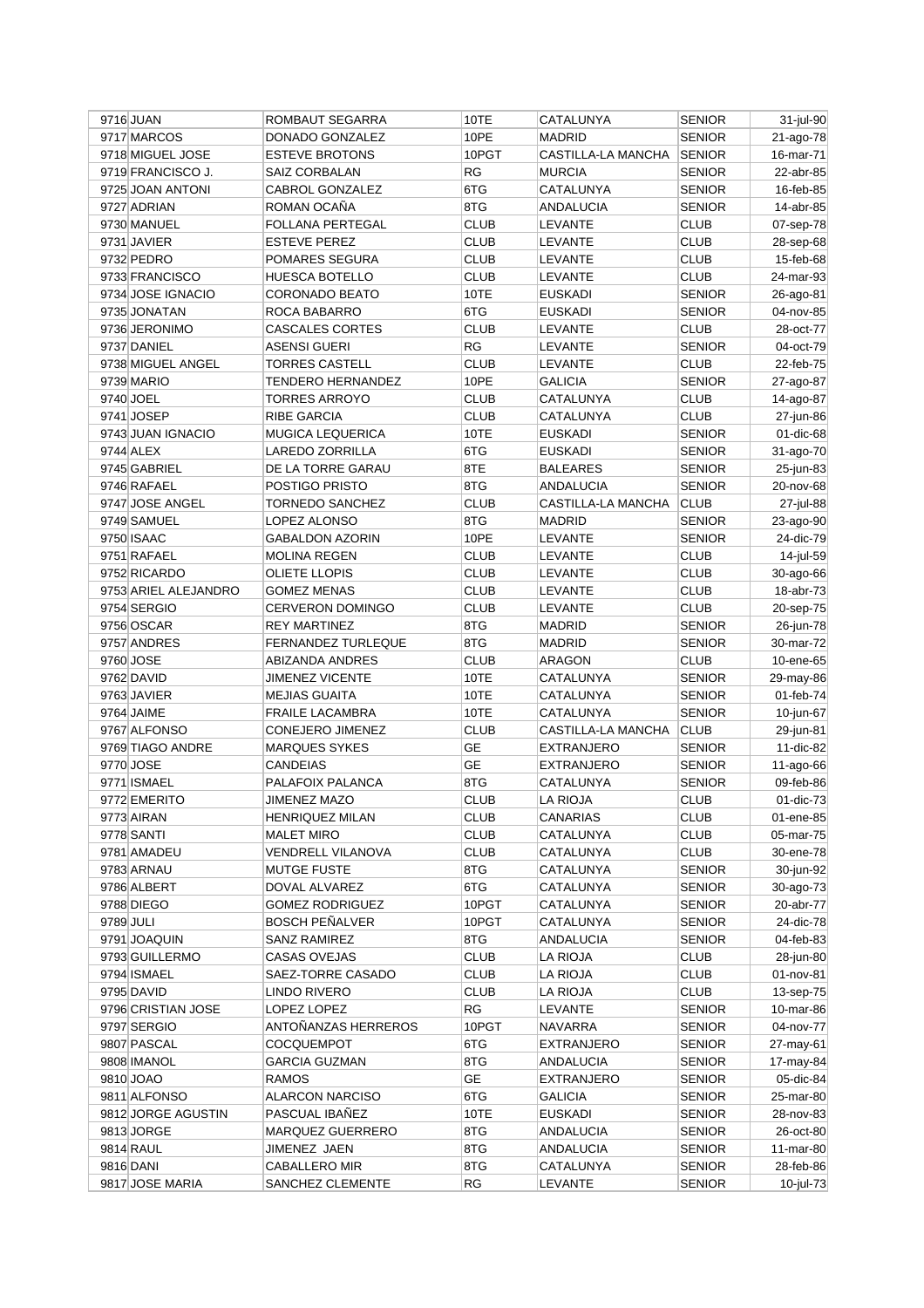| 9818 PASQUALE         | SPAGNUOLO                 | 10PE        | CATALUNYA                 | <b>SENIOR</b> | 27-mar-80 |
|-----------------------|---------------------------|-------------|---------------------------|---------------|-----------|
| 9819 EDUARDO          | <b>ALONSO SANCHEZ</b>     | 8TG         | <b>CASTILLA-LEON</b>      | <b>SENIOR</b> | 07-feb-91 |
| 9820 JORGE            | LOPEZ RUIZ                | <b>CLUB</b> | ANDALUCIA                 | <b>CLUB</b>   | 29-sep-82 |
| 9827 FERNANDO         | PEDRAZA MELIA             | <b>CLUB</b> | <b>LEVANTE</b>            | <b>CLUB</b>   | 07-dic-78 |
| 9833 JAVIER           | VAZQUEZ CUERVA            | <b>CLUB</b> | <b>CASTILLA-LA MANCHA</b> | <b>CLUB</b>   | 28-ene-88 |
| 9834 FERNANDO         | MEDIAVILLA VILLACORTA     | 8TG         | CASTILLA-LEON             | <b>SENIOR</b> | 18-ago-84 |
| 9835 JORGE            | ESTEBAN ALONSO            | 8TG         | ARAGON                    | <b>SENIOR</b> | 28-feb-82 |
| 9836 FRANCISCO JAVIER | MONTERO CAMACHO           | 10PGT       | MADRID                    | <b>SENIOR</b> | 18-abr-69 |
| 9838 ISIDRO           | PEREZ MARTINEZ            | 8TG         | CASTILLA-LEON             | <b>SENIOR</b> | 26-sep-84 |
| 9839 FRANCISCO J.     | FERNANDEZ BRAVO           | 8TG         | ANDALUCIA                 | <b>SENIOR</b> | 25-mar-81 |
| 9841 PEDRO            | ESPEJO ZARAZAGA           | 8TG         | ANDALUCIA                 | <b>SENIOR</b> | 17-oct-85 |
| 9842 FRANCISCO JAVIER | LOPEZ MENDEZ              | 8TG         | <b>GALICIA</b>            | <b>SENIOR</b> | 12-jun-78 |
| 9843 FERNANDO         | PAVON CONDE               | 10PGT       | <b>MADRID</b>             | <b>SENIOR</b> | 01-nov-75 |
| 9844 DAVID            | TOBOSO VERDEJO            | GЕ          | CATALUNYA                 | <b>SENIOR</b> | 12-abr-78 |
| 9845 ALEJANDRO        | <b>BOYERO MAÑEZ</b>       | <b>RG</b>   | CATALUNYA                 | <b>SENIOR</b> | 04-oct-82 |
| 9846 CARLOS           | GONZALEZ GRANDAL          | <b>RG</b>   | <b>GALICIA</b>            | <b>SENIOR</b> | 10-jun-83 |
| 9848 JUAN DE DIOS     | ROMAN ALFONSO             | 8TG         | <b>ANDALUCIA</b>          | <b>SENIOR</b> | 22-jun-78 |
| 9851 RUBEN            | <b>BERDOTE VILLENA</b>    | 8TG         | CASTILLA-LEON             | <b>SENIOR</b> | 05-feb-85 |
| 9854 ISMAEL           | REINA OLIVA               | 8TG         | <b>ANDALUCIA</b>          | <b>SENIOR</b> | 25-nov-81 |
| 9857 JUAN LUIS        | LUZARDO HERNANDEZ         | 6TG         | CANARIAS                  | <b>SENIOR</b> | 17-jun-59 |
| 9859 FRANCISCO JESUS  | <b>GUTIERREZ ORELLANA</b> | <b>RG</b>   | ANDALUCIA                 | <b>SENIOR</b> | 24-mar-84 |
| 9860 ALVARO           | <b>GUTIERREZ ORELLANA</b> | 8PG         | ANDALUCIA                 | <b>SENIOR</b> | 27-mar-82 |
| 9861 FRANCISCO MANUEL | SORIANO LAGOS             | RG          | ANDALUCIA                 | <b>SENIOR</b> | 12-dic-70 |
| 9862 FERNANDO         | FERNANDEZ DE PINEDO       | 6TG         | <b>EUSKADI</b>            | <b>SENIOR</b> | 22-sep-75 |
| 9863 FELIPE           | <b>HERNANDEZ ARRIBAS</b>  | <b>CLUB</b> | CATALUNYA                 | <b>CLUB</b>   | 14-nov-72 |
| 9864 LETICIA          | <b>BELLON BALDO</b>       | 10PE        | <b>GALICIA</b>            | <b>SENIOR</b> | 24-jun-82 |
| 9865 RODRIGO          | PALOMO LOBO               | <b>CLUB</b> | <b>ANDALUCIA</b>          | <b>CLUB</b>   | 28-oct-88 |
| 9866 RAFAEL           | <b>FERNANDEZ GOMEZ</b>    | <b>CLUB</b> | ANDALUCIA                 | <b>CLUB</b>   | 04-nov-86 |
| 9867 BORJA            | <b>MARTIN SANTAMARIA</b>  | 10TE        | <b>EUSKADI</b>            | <b>SENIOR</b> | 26-jun-85 |
| 9868 FELICIANO        | LOPEZ JIMENEZ             | CLUB        |                           |               |           |
| 9871 GUILLERMO        |                           | 8TG         | CASTILLA-LA MANCHA        | <b>CLUB</b>   | 03-jul-66 |
|                       | ROJO MARTINEZ             | 8TG         | ANDALUCIA                 | <b>SENIOR</b> | 20-dic-63 |
| 9872 SERGIO           | RODRIGUEZ AGUILA          | 8TG         | ANDALUCIA                 | <b>SENIOR</b> | 06-ene-91 |
| 9873 DANIEL           | <b>MOLINA GIL</b>         | <b>RG</b>   | <b>ANDALUCIA</b>          | <b>SENIOR</b> | 17-ago-81 |
| 9874 JAVIER           | <b>GORDO HERRERO</b>      |             | <b>EUSKADI</b>            | <b>SENIOR</b> | 02-abr-75 |
| 9875 JUAN             | CHICOTE LOPEZ             | 6TG         | <b>GALICIA</b>            | <b>SENIOR</b> | 16-oct-72 |
| 9876 JUAN             | FERNANDEZ TUYA            | 10TE        | <b>ASTURIAS</b>           | <b>SENIOR</b> | 16-abr-72 |
| 9878 JUAN CARLOS      | SUAREZ GONZALEZ           | 8TG         | <b>CANTABRIA</b>          | <b>SENIOR</b> | 03-ene-83 |
| 9880 JUAN LUIS        | <b>LEBRON FORNE</b>       | 8TG         | ANDALUCIA                 | <b>SENIOR</b> | 03-jul-83 |
| 9882 DANIEL           | <b>GARRIDO HUERCANO</b>   | <b>CLUB</b> | <b>ANDALUCIA</b>          | <b>CLUB</b>   | 14-jun-87 |
| 9884 FCO. JESUS       | <b>ESPADAS LOPEZ</b>      | 8TG         | CASTILLA-LA MANCHA        | <b>SENIOR</b> | 02-oct-89 |
| 9885 CARLOS           | SANCHEZ RECAREY           | 8TG         | <b>GALICIA</b>            | <b>SENIOR</b> | 17-mar-78 |
| 9886 JUAN CARLOS      | SANTIAGO                  | GE          | CANTABRIA                 | <b>SENIOR</b> | 28-sep-60 |
| 9893 ALEJANDRO        | <b>VELARDE MIGUEL</b>     | 10TE        | MADRID                    | <b>SENIOR</b> | 21-feb-75 |
| 9895 JUAN MIGUEL      | <b>HENARES SARDA</b>      | <b>CLUB</b> | MADRID                    | <b>CLUB</b>   | 08-may-81 |
| 9896 ALVARO           | ALBALA TEJEIRO            | <b>CLUB</b> | MADRID                    | <b>CLUB</b>   | 11-dic-89 |
| 9897 RAUL             | ADARVE GALDEANO           | 8TG         | ANDALUCIA                 | <b>SENIOR</b> | 19-oct-73 |
| 9898 JOSE JAVIER      | <b>MORAN UCEDA</b>        | 8TE         | MADRID                    | <b>SENIOR</b> | 10-abr-75 |
| 9900 JAVIER           | <b>GARCIA LOPEZ</b>       | 8TG         | CATALUNYA                 | <b>SENIOR</b> | 24-mar-80 |
| 9902 JOSE LUIS        | CABRERA MARRERO           | 10PGT       | CANARIAS                  | <b>SENIOR</b> | 20-mar-75 |
| 9904 MANUEL JESUS     | BATISTA CABRERA           | RG          | CANARIAS                  | <b>SENIOR</b> | 09-jun-68 |
| 9905 PAUL             | <b>SUMMERS GUERRA</b>     | <b>CLUB</b> | CANARIAS                  | <b>CLUB</b>   | 28-ene-72 |
| 9906 EDUARDO          | MONASTERIO RAMIRO         | 8TG         | MADRID                    | <b>SENIOR</b> | 13-ene-82 |
| 9907 JUAN CARLOS      | MARTINEZ DURANTE          | 10TE        | MADRID                    | <b>SENIOR</b> | 04-jun-77 |
| 9911 RAUL             | MARTINEZ GARCIA           | 8TG         | CASTILLA-LA MANCHA        | <b>SENIOR</b> | 09-feb-85 |
| 9913 JORGE            | DIAZ AMANTE               | 10PE        | CANARIAS                  | <b>SENIOR</b> | 06-oct-91 |
| 9915 MIGUEL           | <b>GIL MATEOS</b>         | 8TG         | ANDALUCIA                 | <b>SENIOR</b> | 05-feb-68 |
| 9916 LINDSAY          | <b>MCCABE</b>             | 8TE         | ANDALUCIA                 | <b>SENIOR</b> | 10-mar-79 |
| 9917 RUBEN            | PEREZ GONZALEZ            | 8TG         | <b>GALICIA</b>            | <b>SENIOR</b> | 25-jun-81 |
| 9918 DAVID            | BELLO UBERB               | 8TG         | ANDALUCIA                 | <b>SENIOR</b> | 02-jul-75 |
| 9919 ALEJANDRO        | URBON DEL CAMPO           | 8TG         | CASTILLA-LEON             | <b>SENIOR</b> | 25-mar-80 |
| 9920 ANDRES           | <b>GUTIERREZ PEREZ</b>    | <b>CLUB</b> | MADRID                    | <b>CLUB</b>   | 08-jul-70 |
| 9921 JAVIER           | <b>OLIVA MARTIN</b>       | <b>CLUB</b> | CASTILLA-LA MANCHA        | <b>CLUB</b>   | 22-nov-73 |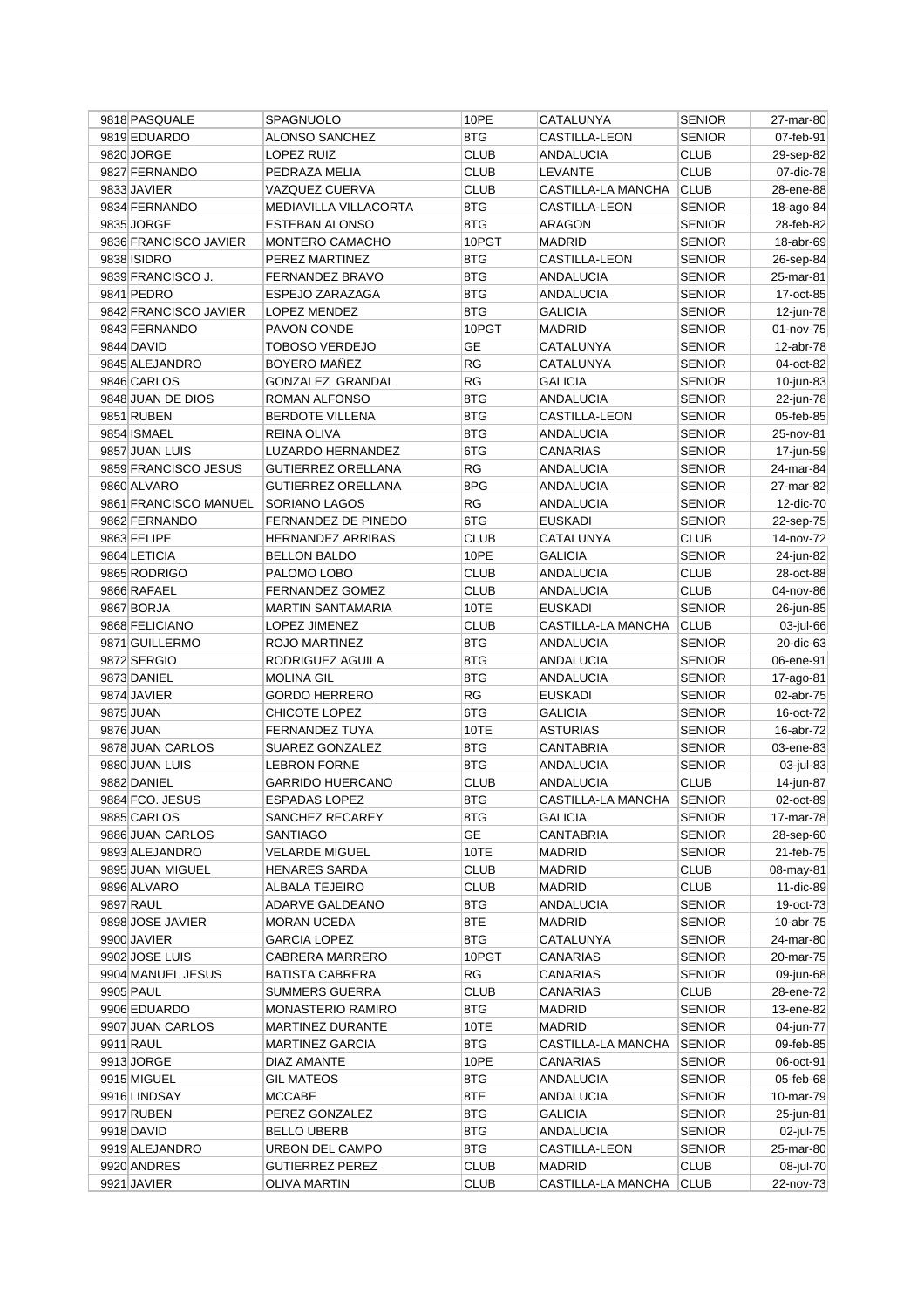|            | 9922 DAVID             | <b>GOMEZ COLILLA</b>       | <b>CLUB</b> | <b>CASTILLA-LA MANCHA</b> | <b>CLUB</b>   | 19-oct-83 |
|------------|------------------------|----------------------------|-------------|---------------------------|---------------|-----------|
|            | 9923 JUAN MANUEL       | <b>MARTINEZ AIRES</b>      | 8PG         | <b>ANDALUCIA</b>          | <b>SENIOR</b> | 14-ago-67 |
|            | 9925 JOAQUIN           | RAMOS MEDINA               | 8TG         | <b>ANDALUCIA</b>          | <b>SENIOR</b> | 03-jun-76 |
|            | 9930 SALVADOR          | <b>GARCIA JIMENEZ</b>      | 8TG         | <b>ANDALUCIA</b>          | <b>SENIOR</b> | 16-jun-78 |
|            | 9931 GONZALO           | <b>FERNANDEZ RODRIGUEZ</b> | 10TE        | <b>ASTURIAS</b>           | <b>SENIOR</b> | 07-mar-78 |
|            | 9933 JUAN CARLOS       | DE LA PINTA IBAÑEZ         | 8TG         | CASTILLA-LEON             | <b>SENIOR</b> | 15-sep-68 |
|            | 9934 MARCO             | DE LA FUENTE MARTIN        | 8TG         | CANTABRIA                 | <b>SENIOR</b> | 03-may-68 |
|            | 9936 JORDI             | <b>GARCIA JIMENEZ</b>      | 8TG         | <b>ANDALUCIA</b>          | <b>SENIOR</b> | 10-abr-83 |
|            | 9938 IÑIGO             | URRUZUNO MARTINEZ          | 8TG         | ARAGON                    | <b>SENIOR</b> | 27-abr-75 |
|            | 9939 HECTOR            | ALBARRACIN SANCHIS         | 10TE        | LEVANTE                   | <b>SENIOR</b> | 31-ene-92 |
|            | 9940 MIGUEL ANGEL      | LOPEZ ZAFRA                | 10PGT       | <b>MADRID</b>             | <b>SENIOR</b> | 24-abr-73 |
|            | 9944 ION DANIEL        | <b>DUMITRASCU</b>          | <b>CLUB</b> | <b>LEVANTE</b>            | <b>CLUB</b>   | 26-nov-75 |
|            | 9948 MIGUEL            | <b>TRIGUERO NEIRA</b>      | 8TG         | CATALUNYA                 | <b>SENIOR</b> | 27-jun-78 |
|            | 9949 ALBERTO           | <b>GARCIA VICENTE</b>      | <b>GE</b>   | <b>ARAGON</b>             | <b>SENIOR</b> | 01-jul-80 |
|            | 9950 CESAR             | ULIAQUE PINA               | 8TG         | ARAGON                    | <b>SENIOR</b> | 23-mar-78 |
|            | 9951 MIGUEL ANGEL      | LENGUA SANCHEZ             | 10PGT       | <b>MADRID</b>             | <b>SENIOR</b> | 22-ago-77 |
|            | 9952 ALBERT            | <b>VICENT FERRER</b>       | 8TG         | CATALUNYA                 | <b>SENIOR</b> | 23-ago-69 |
|            | 9953 CLAUDIO           | DIAS DE OLIVEIRA           | 8TG         | <b>GALICIA</b>            | <b>SENIOR</b> | 26-mar-79 |
|            | 9954 ROBERTO           | <b>FERNANDEZ SANDE</b>     | RG          | <b>GALICIA</b>            | <b>SENIOR</b> | 25-may-78 |
|            | 9955 DANI              | <b>MANZANAS PINO</b>       | 8TG         | <b>EUSKADI</b>            | <b>SENIOR</b> | 14-jul-77 |
|            | 9956 FEDERICO          | <b>SANZ LOPEZ</b>          | 8TG         | <b>MADRID</b>             | <b>SENIOR</b> | 17-oct-68 |
|            | 9958 JON ANDER         | <b>FERNANDEZ DOMINGUEZ</b> | 8TG         | CATALUNYA                 | <b>SENIOR</b> | 22-ago-70 |
|            | 9959 ADRIAN            | <b>GARCIA MUÑOZ</b>        | 8TG         | CASTILLA-LEON             | SENIOR        | 22-abr-87 |
|            | 9964 VICTOR            | <b>CORELLA MORENO</b>      | 8TG         | ARAGON                    | <b>SENIOR</b> | 05-nov-87 |
|            | 9965 JOSE LUIS         | REVUELTA CUEVAS            | <b>CLUB</b> |                           | <b>CLUB</b>   |           |
|            |                        |                            |             | <b>MADRID</b>             |               | 15-mar-65 |
|            | 9966 JORGE             | <b>MARTIN DIEZ</b>         | 8TG         | EUSKADI                   | <b>SENIOR</b> | 10-may-77 |
|            | 9968 DAVID             | <b>TONIJUAN PUJOL</b>      | 8TE         | CATALUNYA                 | <b>SENIOR</b> | 14-nov-72 |
|            | 9970 DAVID             | REGUEIRO CABANA            | 10PGT       | <b>GALICIA</b>            | <b>SENIOR</b> | 03-oct-79 |
|            | 9971 JAVIER            | MORALES CORRAL             | 8TG         | <b>ARAGON</b>             | <b>SENIOR</b> | 12-jul-70 |
|            | 9975 LUIS              | MIÑANO ALIJARDE            | 8PG         | <b>ARAGON</b>             | <b>SENIOR</b> | 09-jul-81 |
|            | 9978 RUBEN             | <b>GARCIA BLAZQUEZ</b>     | <b>CLUB</b> | CASTILLA-LA MANCHA        | <b>CLUB</b>   | 06-jun-88 |
|            | 9979 CARLOS            | <b>ECHENAGUCIA</b>         | 10TE        | <b>MADRID</b>             | <b>SENIOR</b> | 20-sep-73 |
|            | 9990 JAVIER            | JIMENEZ                    | 10TE        | <b>EUSKADI</b>            | <b>SENIOR</b> | 08-feb-69 |
|            | 9993 IBAN              | SANCHEZ JIMENEZ            | <b>CLUB</b> | ANDALUCIA                 | <b>CLUB</b>   | 05-jun-81 |
|            | 9994 CRISTIAN          | <b>TRAVERSO PRIETO</b>     | <b>CLUB</b> | <b>ANDALUCIA</b>          | <b>CLUB</b>   | 11-ago-89 |
|            | 9997 HUGO FERNANDO     | <b>BLANDON BLANDON</b>     | 8TG         | LEVANTE                   | <b>SENIOR</b> | 28-ene-77 |
|            | 9998 ALEJANDRO         | VAZQUEZ ROIBAS             | 10PGT       | <b>GALICIA</b>            | <b>SENIOR</b> | 02-jul-87 |
|            | 9999 RICARDO           | <b>ESTEVEZ PEREZ</b>       | GE          | <b>GALICIA</b>            | <b>SENIOR</b> | 06-abr-82 |
|            | 10000 FRANCISCO MANUEL | PENALVA SANTOS             | 8TG         | LEVANTE                   | <b>SENIOR</b> | 14-dic-71 |
|            | 10001 AITOR            | ARROYO URBANEJA            | 10TE        | <b>EUSKADI</b>            | <b>SENIOR</b> | 05-abr-80 |
|            | 10002 VICTOR           | <b>MARIN MONTENEGRO</b>    | 10TE        | CASTILLA-LEON             | <b>SENIOR</b> | 26-dic-77 |
|            | 10004 ROBERTO          | VAZQUEZ PASCUAL            | 6TG         | EUSKADI                   | <b>SENIOR</b> | 10-ene-76 |
|            | 10005 ENRIQUE          | MONTEAGUDO VARELA          | 8TG         | <b>GALICIA</b>            | SENIOR        | 20-jul-84 |
|            | 10007 CHRISTIAN        | <b>LEIRO</b>               | 8TG         | CATALUNYA                 | <b>SENIOR</b> | 24-mar-84 |
|            | 10008 VICTOR           | <b>PIVET</b>               | <b>MECA</b> | CATALUNYA                 | <b>CLUB</b>   | 20-sep-92 |
|            | 10009 MANEL            | RIBELLES LUQUE             | <b>CLUB</b> | CATALUNYA                 | <b>CLUB</b>   | 01-may-76 |
|            | 10010 ANTONIO          | <b>HARO GUILLEN</b>        | 8TG         | ANDALUCIA                 | <b>SENIOR</b> | 15-may-79 |
|            | 10013 DANIEL           | PALOMO FUERTES             | GE          | MADRID                    | <b>SENIOR</b> | 15-jul-86 |
|            | 10014 CARLOS           | <b>BLAZQUEZ</b>            | <b>CLUB</b> | <b>MADRID</b>             | <b>CLUB</b>   | 26-jul-66 |
|            | 10016 JORDI            | ARAGONES LOPEZ             | 8TE         | CATALUNYA                 | <b>SENIOR</b> | 31-may-52 |
|            | 10017 SERGIO           | JARA DEL POZO              | <b>CLUB</b> | <b>MADRID</b>             | <b>CLUB</b>   | 27-may-78 |
|            | 10025 MANUEL           | PEREZ GARCIA               | 8TG         | <b>GALICIA</b>            | <b>SENIOR</b> | 27-nov-82 |
|            | 10026 JOSE CARLOS      | DE LAS HERAS               | <b>CLUB</b> | <b>MADRID</b>             | <b>CLUB</b>   | 30-jun-77 |
|            | 10027 JONATAN          | ANAYA MARQUEZ              | 10PGT       | CATALUNYA                 | <b>SENIOR</b> | 20-abr-81 |
|            | 10028 ALBERTO          | JARIA LASALVIA             | 10TE        | CATALUNYA                 | SENIOR        | 05-ene-70 |
|            | 10029 RICHARD          | <b>MATEO FERNANDEZ</b>     | 8TG         | EUSKADI                   | <b>SENIOR</b> | 10-ene-80 |
| 10031 JOAN |                        | VILARO LOZOYA              | 10TE        | CATALUNYA                 | <b>SENIOR</b> | 10-ago-72 |
|            | 10032 JOSE MANUEL      | <b>ARIZA CRUZ</b>          | <b>CLUB</b> | ANDALUCIA                 | <b>CLUB</b>   | 02-oct-78 |
|            | 10033 JOSE RAMON       | <b>IGLESIAS RUIZ</b>       | 10TE        | <b>EUSKADI</b>            | <b>SENIOR</b> | 17-mar-76 |
|            | 10037 GABRIEL          | <b>GONZALEZ REY</b>        | 8TG         | CASTILLA-LEON             | SENIOR        | 28-oct-80 |
| 10038 ERIC |                        | CAMPELLO IBAÑEZ            | <b>CLUB</b> | LEVANTE                   | <b>CLUB</b>   | 21-may-83 |
|            | 10039 JOSE ANTONIO     | <b>CRESPO HERNANDEZ</b>    | <b>CLUB</b> | LEVANTE                   | <b>CLUB</b>   | 06-mar-91 |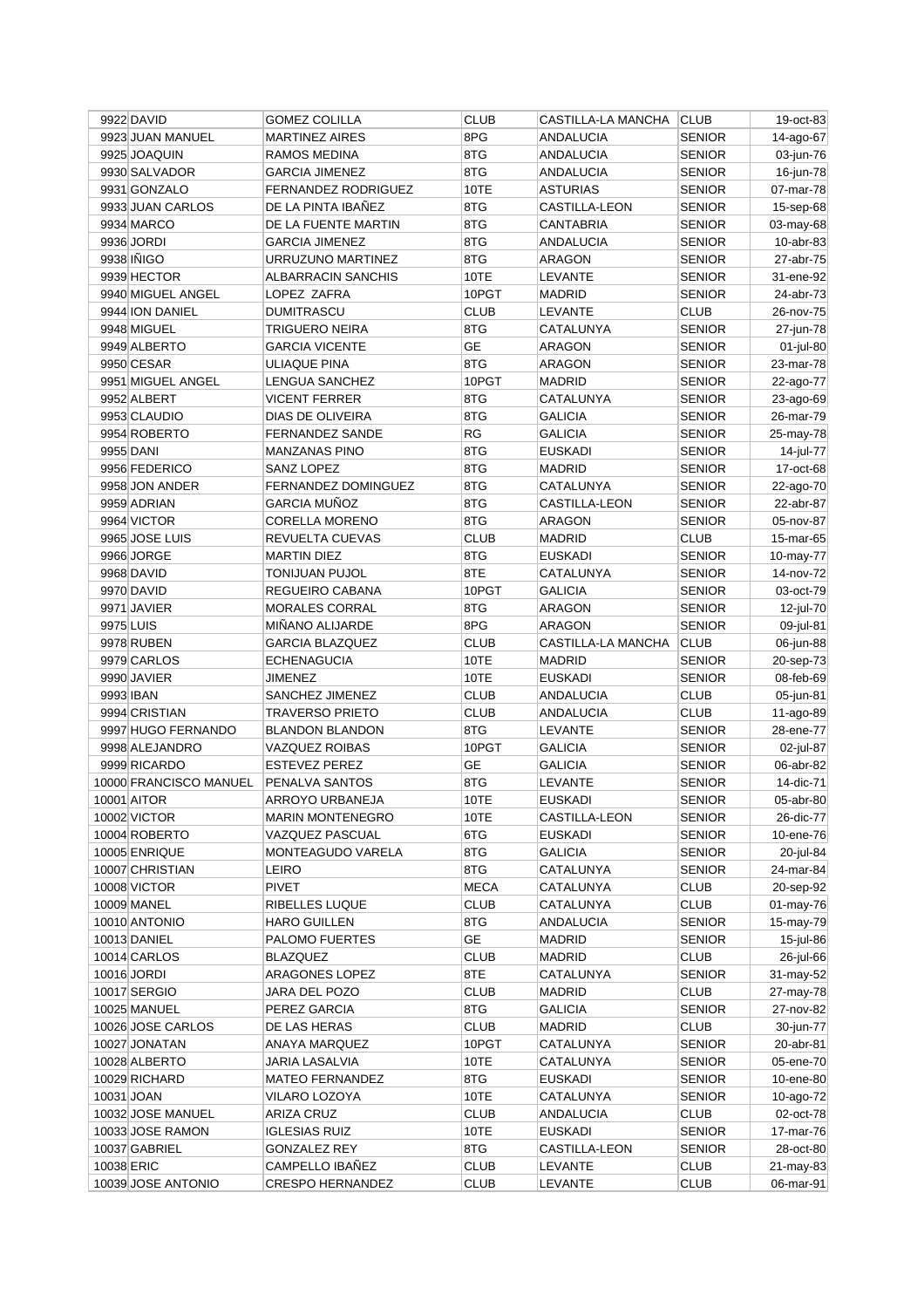|            | 10040 FERNANDO                     | <b>SAZ TOMAS</b>                         | 10PE                | ARAGON             | <b>SENIOR</b>         | 30-mar-92 |
|------------|------------------------------------|------------------------------------------|---------------------|--------------------|-----------------------|-----------|
|            | 10041 CRISTOBAL                    | SEVILLA NAVARRO                          | <b>CLUB</b>         | LEVANTE            | <b>CLUB</b>           | 02-jul-69 |
|            | 10042 JOSE ANTONIO                 | <b>MACIA SEGURA</b>                      | <b>CLUB</b>         | LEVANTE            | <b>CLUB</b>           | 14-mar-86 |
|            | 10044 JAVIER                       | SANTANA HERNANDEZ                        | RG                  | <b>CANARIAS</b>    | <b>SENIOR</b>         | 30-dic-87 |
|            | 10045 AMALIA                       | <b>MOLINA GARNICA</b>                    | RG                  | <b>CANARIAS</b>    | <b>SENIOR</b>         | 26-ene-70 |
|            | 10047 JONATHAN                     | ALONSO COMESAÑA                          | 8TG                 | <b>GALICIA</b>     | <b>SENIOR</b>         | 17-jul-79 |
|            | 10049 JOAQUIN                      | <b>SALMERON RODRIGUEZ</b>                | 8TE                 | CASTILLA-LA MANCHA | <b>SENIOR</b>         | 01-ene-72 |
| 10051 TONI |                                    | RHEINARD                                 | 10PE                | CANARIAS           | <b>SENIOR</b>         | 23-feb-85 |
|            | 10052 DAVID                        | <b>CUESTA PEREZ</b>                      | 10PGT               | LEVANTE            | <b>SENIOR</b>         | 09-sep-89 |
|            | <b>10056 ROMAN</b>                 | <b>MOLLET GARZON</b>                     | 6TG                 | ARAGON             | <b>SENIOR</b>         | 10-oct-83 |
|            | 10057 JOSE MANUEL                  | <b>GARCIA GUISADO</b>                    | 8TG                 | ANDALUCIA          | <b>SENIOR</b>         | 28-jun-93 |
|            | 10059 DAVID                        | <b>TOCINO BEY</b>                        | 8TG                 | <b>ANDALUCIA</b>   | <b>SENIOR</b>         | 02-abr-85 |
|            | 10060 THOMAS                       | <b>LEWIN</b>                             | 8TG                 | <b>ANDALUCIA</b>   | <b>SENIOR</b>         | 06-ago-46 |
|            | 10061 TERRY                        | WIGG                                     | <b>CLUB</b>         | ANDALUCIA          | <b>CLUB</b>           | 08-ago-62 |
|            | 10062 FRANCISCO                    | <b>FLORES FLORES</b>                     | 8TE                 | ANDALUCIA          | <b>SENIOR</b>         | 26-jun-73 |
|            | 10063 AGUSTIN                      | OBRADOS CALATAYUD                        | <b>CLUB</b>         | LEVANTE            | <b>CLUB</b>           | 05-ago-72 |
|            | 10065 DANIEL                       | <b>GABARRO AZNAR</b>                     | 8TG                 | CATALUNYA          | <b>SENIOR</b>         | 09-mar-88 |
|            | 10066 CARLOS                       | <b>SERRA ALBERT</b>                      | <b>CLUB</b>         | LEVANTE            | <b>CLUB</b>           | 05-nov-67 |
|            | 10068 JESUS MANUEL                 | <b>GENDE VICENTE</b>                     | 6TG                 | <b>GALICIA</b>     | <b>SENIOR</b>         | 17-mar-78 |
|            | 10070 MANUEL                       | <b>TRAMULLAS NAVARRO</b>                 | 8TE                 | CATALUNYA          | <b>SENIOR</b>         | 23-abr-49 |
|            | 10071 JORGE                        | <b>CUETO SERRANO</b>                     | <b>CLUB</b>         | <b>LEVANTE</b>     | <b>CLUB</b>           | 04-abr-80 |
|            | 10073 DANIEL                       | <b>VALLS PASTOR</b>                      | 10PE                | LEVANTE            | <b>SENIOR</b>         |           |
|            |                                    |                                          |                     |                    | <b>SENIOR</b>         | 20-jun-65 |
|            | 10075 DAVID                        | <b>RESENDE</b>                           | GE                  | <b>EXTRANJERO</b>  |                       | 14-abr-82 |
|            | 10076 FRANCISCO JAVIER             | <b>GUERRERO GONZALEZ</b>                 | 8TG                 | ANDALUCIA          | <b>SENIOR</b>         | 21-nov-88 |
|            | 10083 JUAN FRANCISCO               | <b>FERNANDEZ MULET</b>                   | 8TG                 | <b>BALEARES</b>    | <b>SENIOR</b>         | 29-abr-85 |
|            | 10087 RODRIGO                      | <b>DURAN ANIDOS</b>                      | RG                  | <b>GALICIA</b>     | <b>SENIOR</b>         | 08-mar-84 |
|            | 10088 MANUEL                       | <b>DIAZ GUERRERO</b>                     | 8TG                 | <b>LEVANTE</b>     | <b>SENIOR</b>         | 02-abr-84 |
| 10089 LUIS |                                    | <b>MARTINEZ BLASCO</b>                   | 8TG                 | LEVANTE            | <b>SENIOR</b>         | 21-jun-63 |
|            | 10090 MICHEL                       | AÑONUEVO GARCIA                          | 8TG                 | LEVANTE            | <b>SENIOR</b>         | 30-dic-78 |
| 10091 IVAN |                                    | ESTEVEZ BLANCO                           | <b>GE</b>           | <b>GALICIA</b>     | <b>SENIOR</b>         | 21-sep-78 |
|            | 10093 FRANCISCO J.                 | <b>IBANEZ BERNAL</b>                     | 8TG                 | <b>MURCIA</b>      | <b>SENIOR</b>         | 05-jun-89 |
|            | 10095 DANIEL                       | VEIGA RODRIGUEZ                          | RG                  | <b>GALICIA</b>     | <b>SENIOR</b>         | 31-ago-77 |
|            | 10096 ANTONIO                      | PEÑAS POZO                               | <b>CLUB</b>         | <b>MADRID</b>      | <b>CLUB</b>           | 05-nov-82 |
|            |                                    | PILOTOS SIN FECHA NACIMIENTO             |                     |                    |                       |           |
|            | 6 JOSE ANTONIO                     | ALDUDO GARCIA                            | 10PGT               | <b>MADRID</b>      | <b>SENIOR</b>         |           |
|            | 7 FRANCISCO                        | LOPEZ MARCO                              | 8PG                 | LEVANTE            | <b>SENIOR</b>         |           |
|            | 9 VICENTE G.                       | <b>GONZALEZ GONZALEZ</b>                 | <b>GE</b>           |                    | <b>SENIOR</b>         |           |
|            |                                    |                                          |                     | <b>GALICIA</b>     |                       |           |
|            | 17 JOSE                            | ANTON MORAGA                             | RG                  | CATALUNYA          | <b>SENIOR</b>         |           |
|            | 18 JOSE JAVIER                     | <b>GARCIA COLLADO</b>                    | 8PG                 | LEVANTE            | <b>SENIOR</b>         |           |
|            | 156 RICARDO                        | DOMINGO ALCACER                          | <b>CLUB</b>         | LEVANTE            | <b>CLUB</b>           |           |
|            | 256 PEDRO FRANCISCO                | VANACLOCHA TARIN                         | <b>CLUB</b>         | LEVANTE            | <b>CLUB</b>           |           |
|            | 883 JORDI                          | PADRO PEREZ                              | 10PE                | CATALUNYA          | <b>SENIOR</b>         |           |
|            | 939 IGNACIO                        | DOMENECH ESCOBAR                         | <b>CLUB</b>         | LEVANTE            | <b>CLUB</b>           |           |
|            | 976 ANTONIO                        | CALLEJON SANCHEZ                         | 10PE                | CATALUNYA          | <b>SENIOR</b>         |           |
|            | 1058 LUIS                          | VAZQUEZ JIMENEZ                          | <b>CLUB</b>         | ARAGON             | CLUB                  |           |
|            | 1546 IVAN                          | ALONSO BARRAGAN                          | 8PG                 | MADRID             | <b>SENIOR</b>         |           |
|            | 1556 ANTONIO                       | <b>PUIG CALVO</b>                        |                     |                    | <b>SENIOR</b>         |           |
|            |                                    |                                          | <b>MOTOS</b>        | CATALUNYA          |                       |           |
|            | 1949 EDUARDO                       | PUYANA CABALLERO                         | 8TG                 | ANDALUCIA          | <b>SENIOR</b>         |           |
|            | 1975 ENRIQUE                       | <b>BELLON MORENO</b>                     | GE                  | ANDALUCIA          | <b>SENIOR</b>         |           |
|            | 2437 MANUEL                        | DUART BOLUDA                             | 8PG                 | LEVANTE            | <b>SENIOR</b>         |           |
|            | 2485 ISRAEL                        | <b>RUIZ GUERRERO</b>                     | 8TG                 | ANDALUCIA          | <b>SENIOR</b>         |           |
|            | 2497 MIGUEL ALEJANDRO              | GONZALEZ CALLE                           | 8PG                 | ANDALUCIA          | <b>SENIOR</b>         |           |
|            | 3564 ALBERTO                       | DE DIEGO CABREJAS                        | <b>CLUB</b>         | ARAGON             | CLUB                  |           |
|            | 4048 MARCOS                        | <b>IBAÑEZ CRUZ</b>                       | 8TG                 | LEVANTE            | <b>SENIOR</b>         |           |
|            | 4221 ALEJANDRO                     | <b>BRAVO LUQUE</b>                       | 6TG                 | CATALUNYA          | <b>SENIOR</b>         |           |
|            | 4236 FERNANDO                      | <b>IRANZO BOIGUES</b>                    | 10PE                | LEVANTE            | <b>SENIOR</b>         |           |
|            | 4239 ALBERTO JESUS                 | PICORELL GUERRERO                        | 8PG                 | ANDALUCIA          | <b>SENIOR</b>         |           |
|            | 4429 PEDRO                         | <b>ESPINOSA RUIZ</b>                     | 8PG                 | ANDALUCIA          | <b>SENIOR</b>         |           |
|            | 4452 JUAN ANDRES                   | HERNANDEZ HERRERO                        | 8TG                 | LEVANTE            | <b>SENIOR</b>         |           |
|            | 4479 SERGIO                        | AÑO PALOMO                               | 8TG                 | LEVANTE            | <b>SENIOR</b>         |           |
|            | 4539 JOSE MANUEL<br>5201 BARTOLOME | <b>MORENO DOBATO</b><br><b>ESBRI GIL</b> | <b>CLUB</b><br>10PE | ARAGON<br>LEVANTE  | CLUB<br><b>SENIOR</b> |           |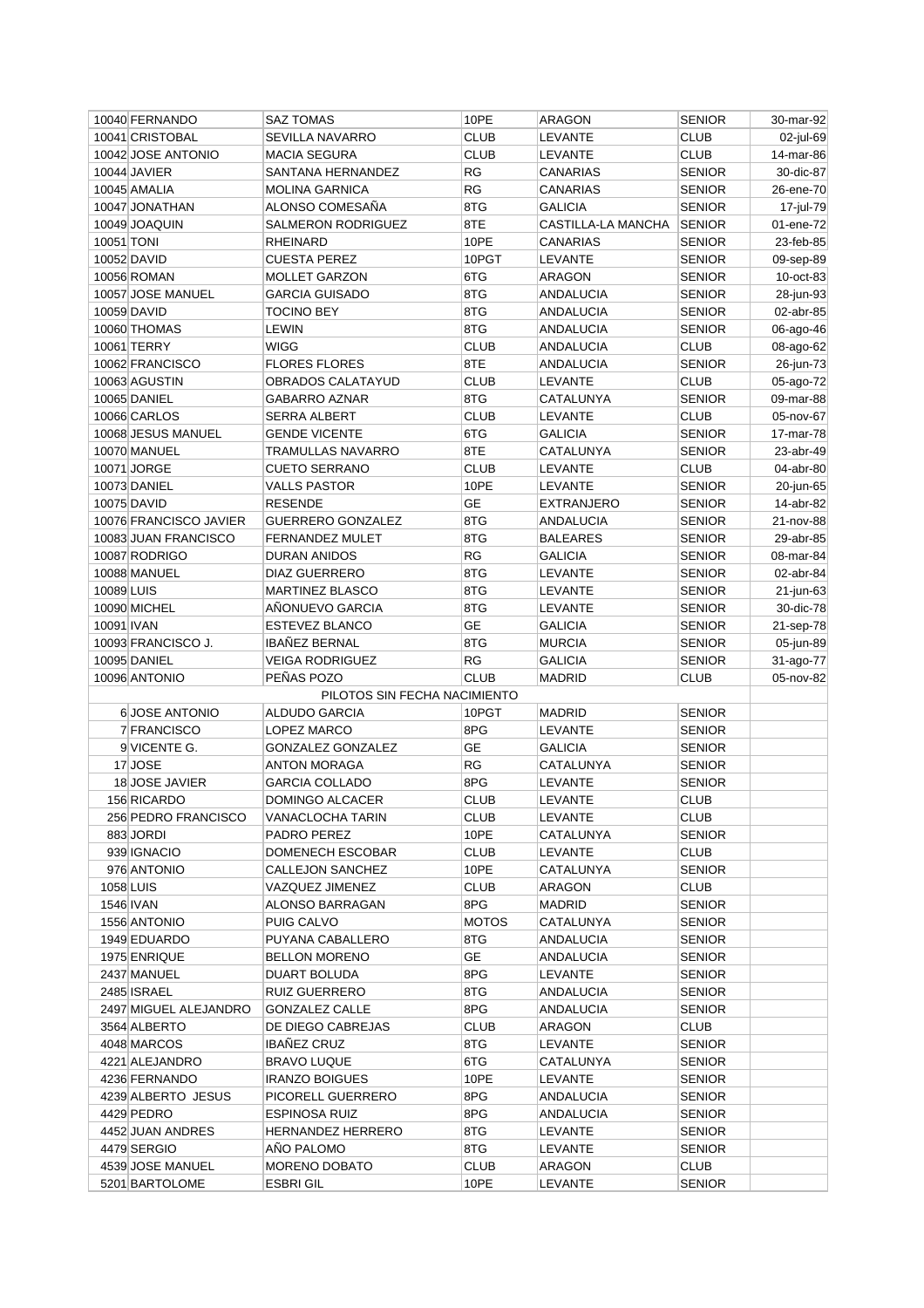|           | 5400 FIDEL JESUS         | CASTRO MORA                | 8PG         | <b>ANDALUCIA</b>   | <b>SENIOR</b> |
|-----------|--------------------------|----------------------------|-------------|--------------------|---------------|
|           | 6045 ENRIQUE             | <b>LEON PARTIDO</b>        | <b>GE</b>   | ANDALUCIA          | <b>SENIOR</b> |
|           | 6100 RAFAEL              | <b>CLIMENT ROCA</b>        | 10PGT       | <b>LEVANTE</b>     | <b>SENIOR</b> |
|           | 6154 JUAN ANTONIO        | DEL PERAL COLLADO          | 8TG         | LEVANTE            | <b>SENIOR</b> |
|           | 6463 GONZALO             | ALMEIDA                    | <b>GE</b>   | <b>EXTRANJERO</b>  | <b>SENIOR</b> |
|           | 6538 JOSE VICENTE        | ALMIÑANA DEL AMO           | 8TG         | LEVANTE            | <b>SENIOR</b> |
|           | 6627 JOSE JUSTO          | <b>BUENO ARANDA</b>        | 10PGT       | CATALUNYA          | <b>SENIOR</b> |
|           | 6639 ALEXANDRE           | <b>ENCARNACAHO</b>         | GЕ          | <b>EXTRANJERO</b>  | <b>SENIOR</b> |
|           | 6642 RAFAEL              | <b>FERNANDEZ RODRIGUEZ</b> | 8PG         | ANDALUCIA          | <b>SENIOR</b> |
|           | 6719 JUAN                | PERDOMO SANABRIA           | RG          | <b>CANARIAS</b>    | <b>SENIOR</b> |
|           | 6720 JUAN RAMON          | <b>GARCIA DOMINGUEZ</b>    | RG          | CANARIAS           | <b>SENIOR</b> |
|           | 6870 FERNANDO JESUS      | <b>MILLAN ROMERO</b>       | 8PG         | ANDALUCIA          | <b>SENIOR</b> |
|           | 6872 NARCISO             | ENRIQUEZ DEL PINO          | <b>CLUB</b> | ANDALUCIA          | <b>CLUB</b>   |
|           | 6928 SALVADOR            | LOPEZ BOSCH                | 10PE        | LEVANTE            | <b>SENIOR</b> |
|           | 6937 JUAN DE DIOS        | RODENAS AGUDO              | 8TG         | LEVANTE            | <b>SENIOR</b> |
|           | 7013 JOAQUIN             | NUNEZ RAMOS                | 8TG         | CATALUNYA          | <b>SENIOR</b> |
|           | 7180 FERNANDO            | VILLEGAS VELAYOS           | 8PG         | CATALUNYA          | <b>SENIOR</b> |
|           | 7192 SALVADOR            | BENAVENT MAÑO              | GЕ          | LEVANTE            | <b>SENIOR</b> |
|           | 7230 JAIME               | FERNANDEZ GALLEGO          | 8TG         | <b>MADRID</b>      | <b>SENIOR</b> |
|           | 7310 JOSE ANTONIO        | <b>CASADO FERNANDEZ</b>    | <b>GE</b>   | ANDALUCIA          | <b>SENIOR</b> |
|           | 7393 ALBERTO             | <b>GONZALEZ CASTILLO</b>   | 10PE        | <b>CANARIAS</b>    | <b>SENIOR</b> |
|           | 7635 ARTURO              | SALVADOR MORO              | 8PG         | <b>LEVANTE</b>     | <b>SENIOR</b> |
|           | 7643 JOSE                | <b>GASCON MONTORO</b>      | 8PG         | LEVANTE            | <b>SENIOR</b> |
|           | 7906 RAFAEL              | SANCHIS FERNANDEZ          | <b>CLUB</b> | LEVANTE            | <b>CLUB</b>   |
|           | 8243 DAVID               | ROSER LOPEZ                | 8TG         | LEVANTE            | <b>SENIOR</b> |
|           | 8272 JORGE               | <b>ESPADA ROBERTO</b>      | 10PE        | LEVANTE            | <b>SENIOR</b> |
|           | 8329 CASILDO             | ALVAREZ CERDA              | <b>CLUB</b> | LEVANTE            | <b>CLUB</b>   |
|           | 8443 JOSE JAVIER         | CALVO CUÑAT                | 8TG         | LEVANTE            | <b>SENIOR</b> |
|           | 8537 RUBEN               | PERERA MONTESDEOCA         | <b>CLUB</b> | <b>CANARIAS</b>    | <b>CLUB</b>   |
|           | 8558 RAUL                | <b>HUERTA BURGOS</b>       | <b>CLUB</b> | ARAGON             | <b>CLUB</b>   |
|           | 8584 JOSE ANTONIO        | <b>GARCIA SANTIAGO</b>     | 8TG         | LEVANTE            | <b>SENIOR</b> |
|           | 8624 CARLOS              | CHILET COSTA               | <b>CLUB</b> | LEVANTE            | <b>CLUB</b>   |
|           | 8631 SALVADOR            | <b>BERENGUER LOPEZ</b>     | <b>CLUB</b> | LEVANTE            | <b>CLUB</b>   |
|           | 8714 JUAN JOSE           | <b>MARTINEZ DUATO</b>      | <b>CLUB</b> | LEVANTE            | <b>CLUB</b>   |
|           | 9084 CARLOS              | <b>FERRANDO MONSONIS</b>   | 10PGT       | LEVANTE            | <b>SENIOR</b> |
|           | 9272 ALEJANDRO           | RODRIGUEZ CANTO            | 10PE        | LEVANTE            | <b>SENIOR</b> |
|           | 9565 PASCUAL MIGUEL      | <b>GIL GUARDIOLA</b>       | <b>CLUB</b> | <b>MURCIA</b>      | <b>CLUB</b>   |
|           | 9566 JOSE JAVIER         | <b>GIL MONTALBAN</b>       | <b>CLUB</b> | <b>MURCIA</b>      | <b>CLUB</b>   |
|           | 9618 JOSE M <sup>a</sup> | <b>JIMENEZ CARRICHES</b>   | CLUB        | CASTILLA-LA MANCHA | <b>CLUB</b>   |
|           | 9622 FRACISCO JAVIER     | <b>AZORIN SANCHEZ</b>      | 8TG         | <b>LEVANTE</b>     | <b>SENIOR</b> |
|           | 9623 SANTIAGO            | PERALES MURUA              | 8TG         | LEVANTE            | <b>SENIOR</b> |
|           | 9683 JAVIER              | MUÑOZ PEREZ                | 8TG         | LEVANTE            | <b>SENIOR</b> |
|           | 9723 IVAN                | <b>TORRES MULERO</b>       | <b>CLUB</b> | ANDALUCIA          | <b>CLUB</b>   |
|           | 9724 RUBEN               | MONJE PEREZ                | <b>CLUB</b> | <b>ANDALUCIA</b>   | <b>CLUB</b>   |
|           | 9774 MARIO               | <b>CALDERIN LEON</b>       | <b>CLUB</b> | CANARIAS           | <b>CLUB</b>   |
|           | 9775 ADAL                | <b>BUENO CASTELLANO</b>    | <b>CLUB</b> | CANARIAS           | <b>CLUB</b>   |
|           | 9776 NOEL                | NARANJO DE LA NUEZ         | CLUB        | CANARIAS           | <b>CLUB</b>   |
|           | 9777 IVAN                | PENATE CABRERA             | <b>CLUB</b> | CANARIAS           | <b>CLUB</b>   |
|           | 9782 MANUEL              | <b>MARTINEZ ZOILO</b>      | 8TG         | LEVANTE            | <b>SENIOR</b> |
| 9798 LUIS |                          | <b>CALCINES MACIAS</b>     | RG          | <b>CANARIAS</b>    | <b>SENIOR</b> |
|           | 9799 HUGO                | RAMOS GARCIA               | RG          | CANARIAS           | <b>SENIOR</b> |
|           | 9800 JOSE MARIA          | <b>TRUJILLO FALCON</b>     | <b>RG</b>   | CANARIAS           | <b>SENIOR</b> |
|           | 9801 FRANCISCO JAVIER    | RODRIGUEZ ROBAINA          | <b>RG</b>   | CANARIAS           | <b>SENIOR</b> |
|           | 9802 JOSE MARIA          | ORZOLA                     | <b>RG</b>   | CANARIAS           | <b>SENIOR</b> |
|           | 9803 SERGIO              | NAVARRO ROBAINA            | <b>RG</b>   | CANARIAS           | <b>SENIOR</b> |
|           | 9804 FRANCISCO JAVIER    | ORTEGA                     | <b>CLUB</b> | CANARIAS           | <b>CLUB</b>   |
|           | 9805 JOSE ANTONIO        | SANTANA RODRIGUEZ          | RG          | CANARIAS           | <b>SENIOR</b> |
|           | 9806 JOSE                | <b>GONZALEZ SANCHEZ</b>    | RG          | CANARIAS           | <b>SENIOR</b> |
|           | 9823 CARLOS              | CORDELLAT LORENZO          | <b>CLUB</b> | LEVANTE            | <b>CLUB</b>   |
|           | 9825 ALFREDO             | MARCO COZAR                | <b>CLUB</b> | LEVANTE            | <b>CLUB</b>   |
|           | 9826 ANTONIO             | PUCHOL CLIMENT             | <b>CLUB</b> | LEVANTE            | <b>CLUB</b>   |
|           | 9828 ANDRES              | GIMENEZ DASI               | CLUB        | LEVANTE            | <b>CLUB</b>   |
|           |                          |                            |             |                    |               |